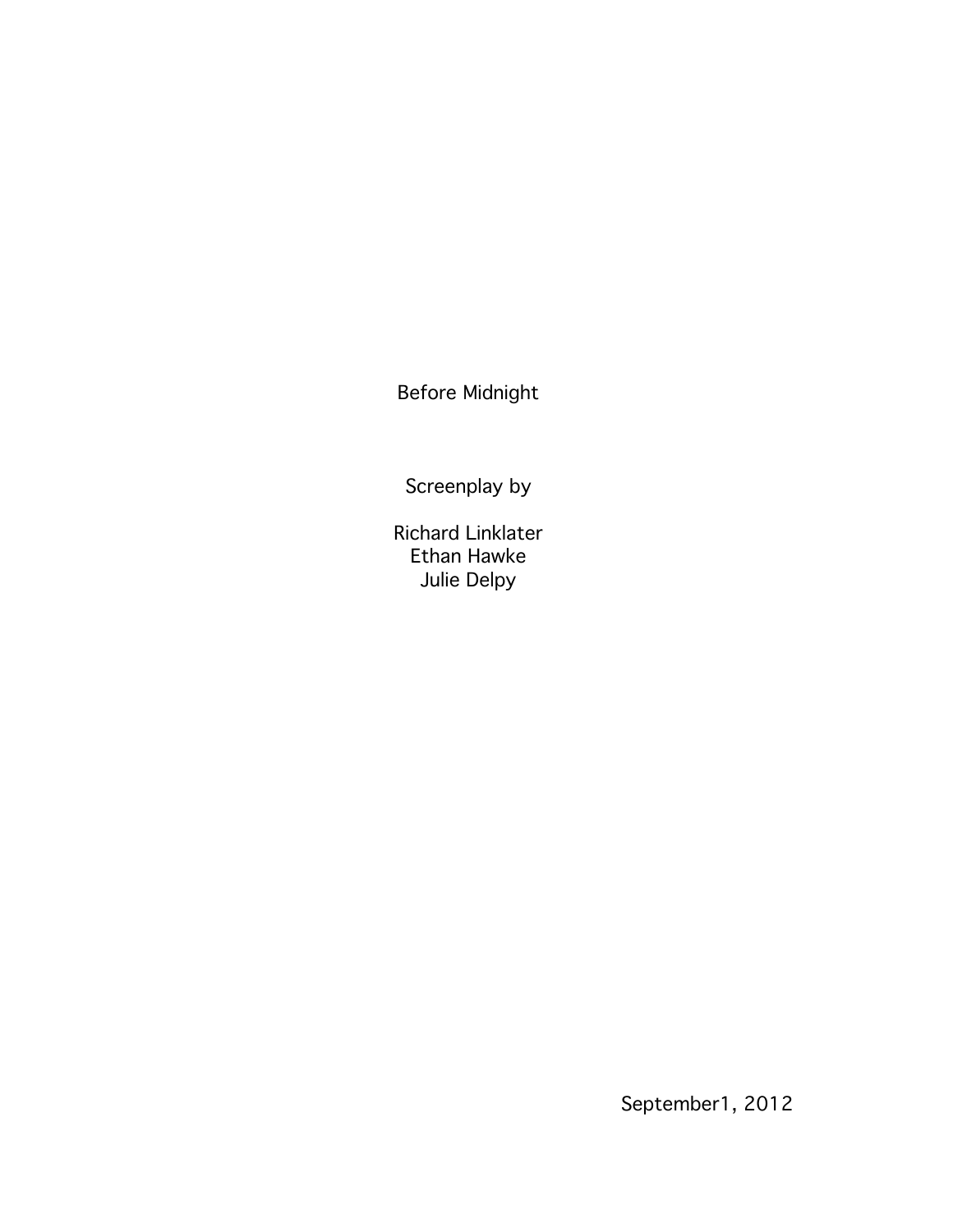FADE IN:

INT. AIRPORT - AFTERNOON

Jesse and 14-year-old Hank are walking through an airport in Greece.

### JESSE

So you got everything?

# HANK

Mmm-hmmh.

# JESSE

You going to play video games the whole flight, or do you think you might actually crack a book?

HANK

Probably read some.

# JESSE

If I write you an email, don't be scared to write me back, okay? It won't kill you to let your old man know what you're thinking about and what's going on, you know?

HANK

Yeah.

JESSE If we want, we could try Skyping once a week or something.

HANK

All right...

JESSE You got the drawings for your science deal?

HANK Yeah, think so.

JESSE Alright, well they turned out great by the way. Like, really great.

HANK

Thanks.

They've arrived at the concession stand. Hank grabs a couple of snacks.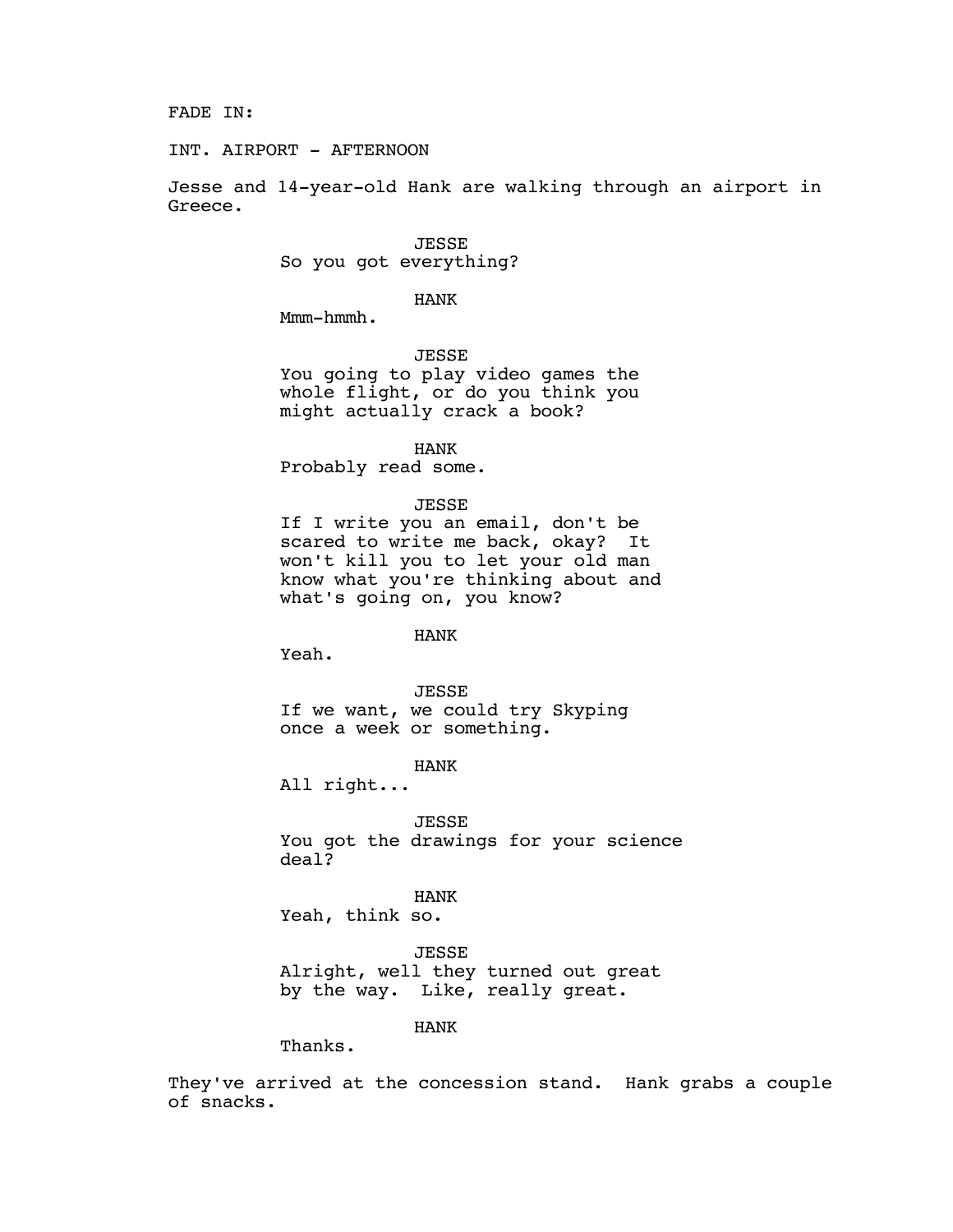Is your computer charged?

HANK

Yeah.

JESSE What do you think's the first thing you're gonna do when you get home?

# HANK

I dunno.

JESSE

I really cherish this communication we have. You know, it's just - your answers are so...

HANK (interrupting) What?

Jesse is paying.

### JESSE

Just keep practicing the piano, okay? You're really good and they spend so much time at that school of yours... just remember that music is actually something you will use in your life. Right, and don't forget to - you want those sesame things, right? They're really good.

HANK

Yeah.

JESSE

Right. (to cashier) Yassou*.* Here you go. Thank you. Okay.

He gets the change and they head to the gate.

JESSE (CONT'D) I'll probably make it over there in October, you know? Try to see you in that first recital and then hopefully catch a soccer game while I'm there. (to cashier) *Efharisto.*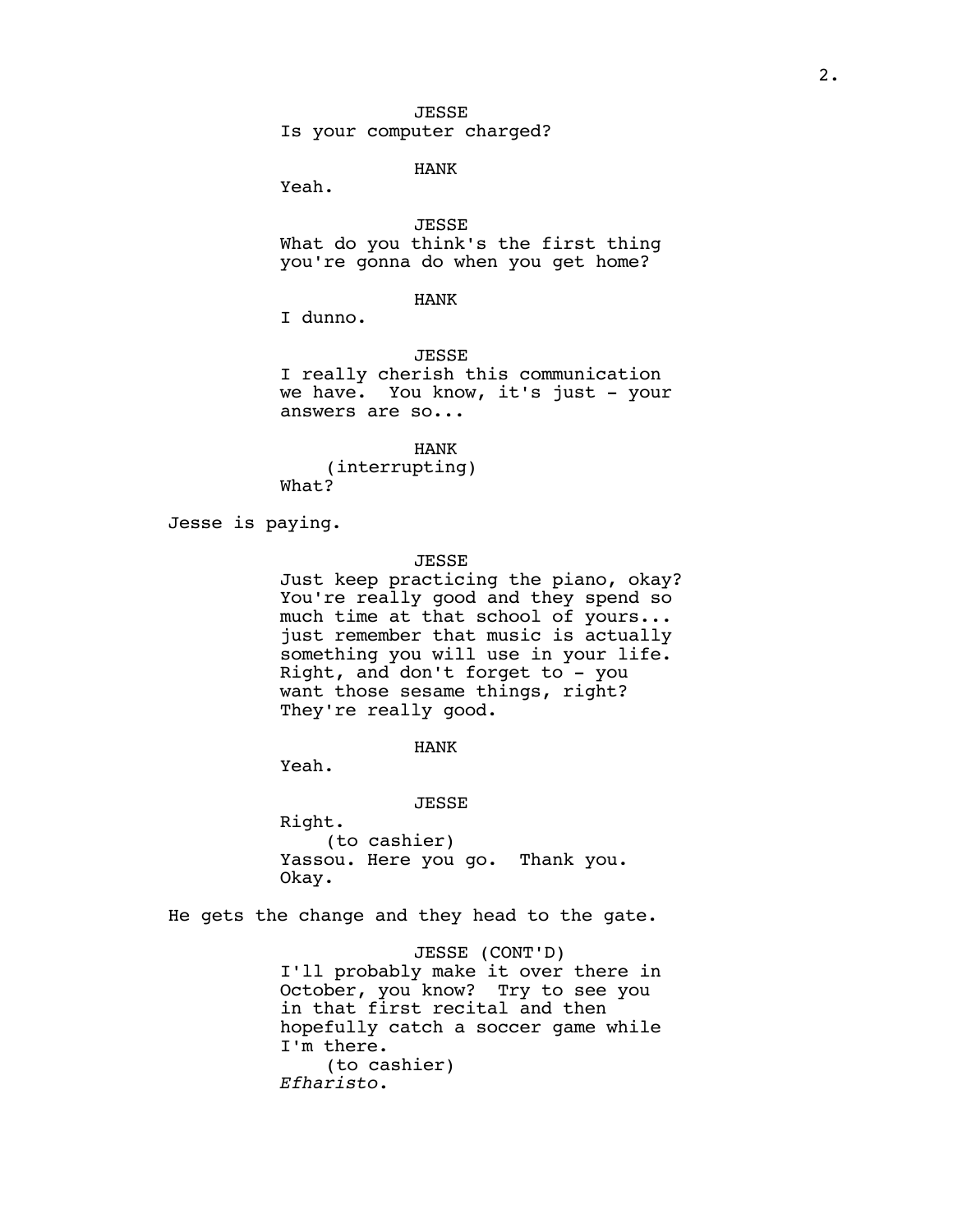HANK I might not even play soccer this year.

JESSE Oh, that'd be a big mistake. Trust me.

HANK I'm not that good.

JESSE Oh, no, you're pretty good. You are.

HANK I mean, I missed summer training camp, so the chances of me starting are minuscule.

JESSE

Yeah, well, just tell the coach the situation - your dad lives in Europe, you really wanted to be there, blah blah blah. Blame me. My parents stink, but I'm really serious.

HANK

But I'm not serious, Dad. I don't care that much.

JESSE

Well, you don't have to decide right now. You know, just think about it. All I'm saying is that team sports are important, you know?

They've arrived at the security line.

JESSE (CONT'D) Here we are. I love this airport, don't you?

HANK

It's awesome.

JESSE I know, it's cool, right? You excited about seeing your mom?

HANK Yeah, and all my friends.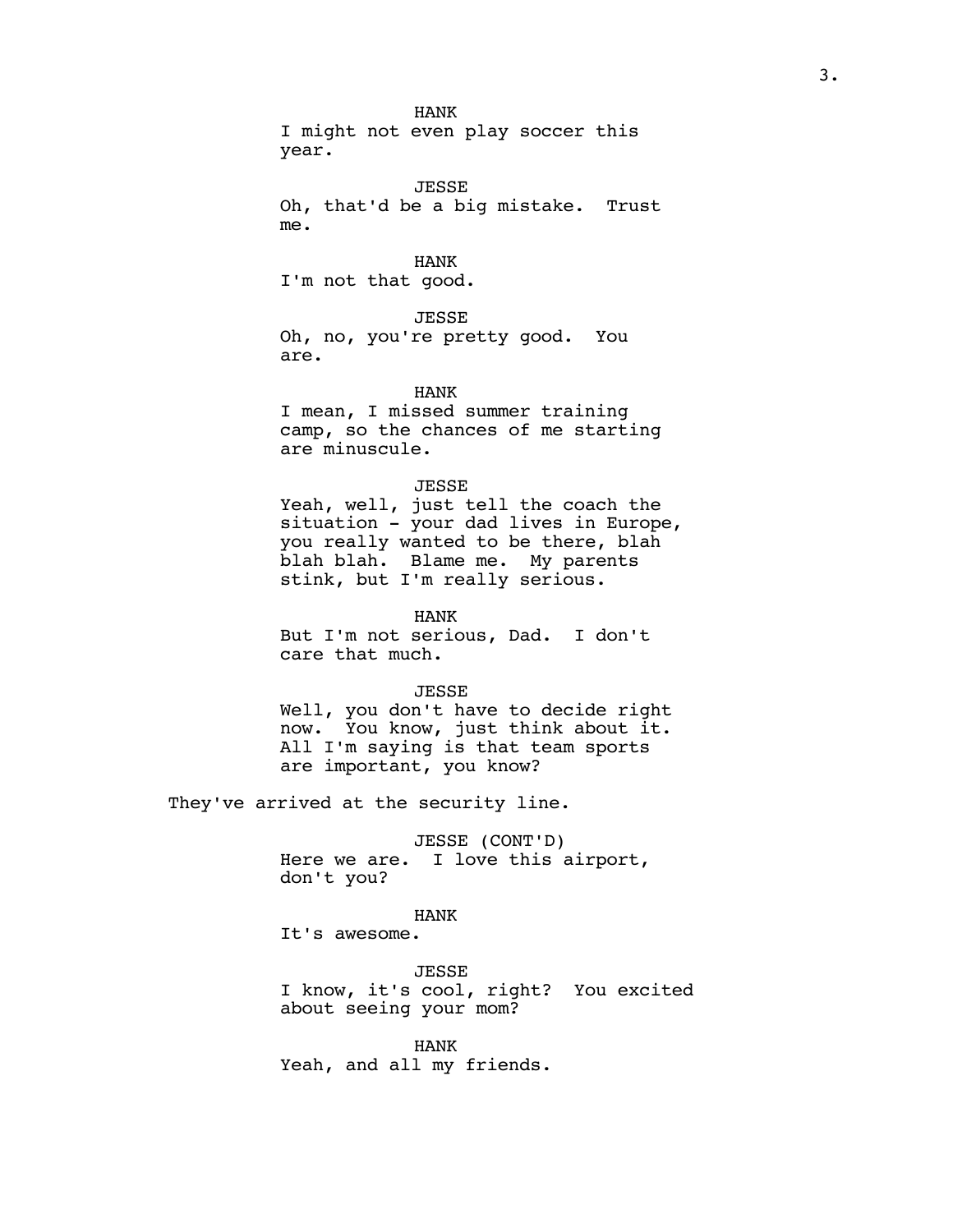# JESSE

Yeah, right. What about your boarding pass, passport...? Okay. You feel confident about making the connection?

HANK

Yeah, I've done this before.

#### JESSE

Yeah, but not with a tricky connection like this. Just remember, when you land, you stay in your seat. Somebody from the airline's going to come get you and take you to the gate, right?

HANK

It's not a problem.

### JESSE

Okay. All right. Oh, boy. Well, looks like maybe we should just do this thing, huh? Okay. Come here.

They hug.

JESSE (CONT'D) I'm gonna do my best to make that recital, okay?

HANK You know, I wouldn't bother.

JESSE

What makes you say that?

HANK

Look, I'm not being mean, but it'd be easier if you didn't come to the recital.

#### JESSE

How come?

HANK It'd just be better if you visited on another weekend.

JESSE But... I want to see you play.

#### HANK

Look, it's because Mom hates you so much. She'd be really stressed if you were there, and then it'd be tense for me.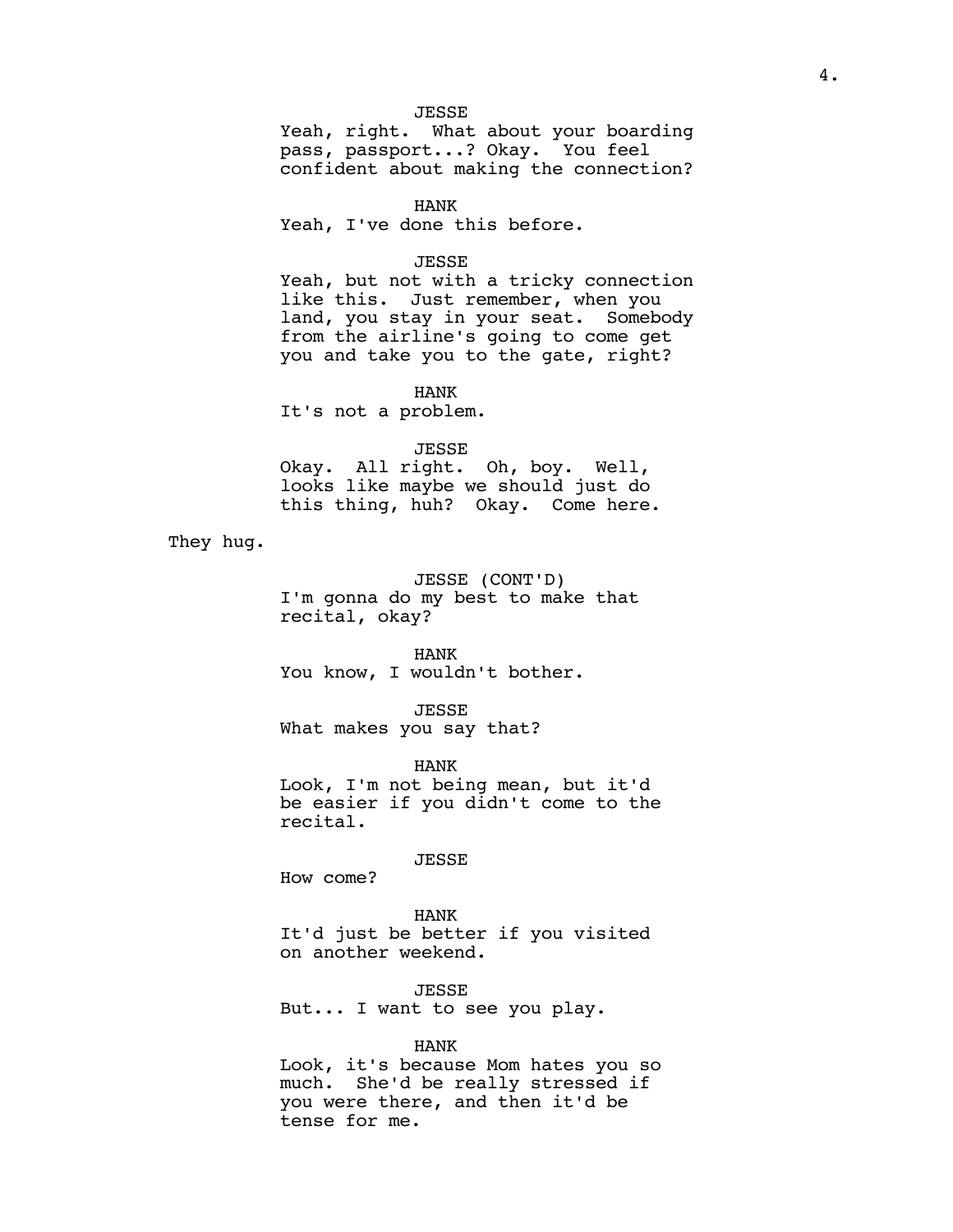Jesse motions to the person behind him to go ahead.

HANK (CONT'D) We wouldn't have any time to hang out, anyway.

#### JESSE

Don't worry about her, we'll figure that out, we can... Just don't want you to worry about it. You know? I mean... you know how much I miss you, right?

Hank nods.

JESSE (CONT'D) Why do you think she still hates me so much?

HANK I don't know. I think she hates Daniel more than she hates you.

Hank playfully punches Jesse.

HANK (CONT'D) Hey, don't worry about it. I'll figure something out. We should just do this though.

JESSE Yeah. But I mean, is there anything I can do to help?

HANK

I don't know.

JESSE But you know that I love you, right?

HANK

Yeah.

JESSE

Right, okay.

HANK Yeah, I know. This has been the best summer of my life.

JESSE

Really?

Yeah!

HANK

5.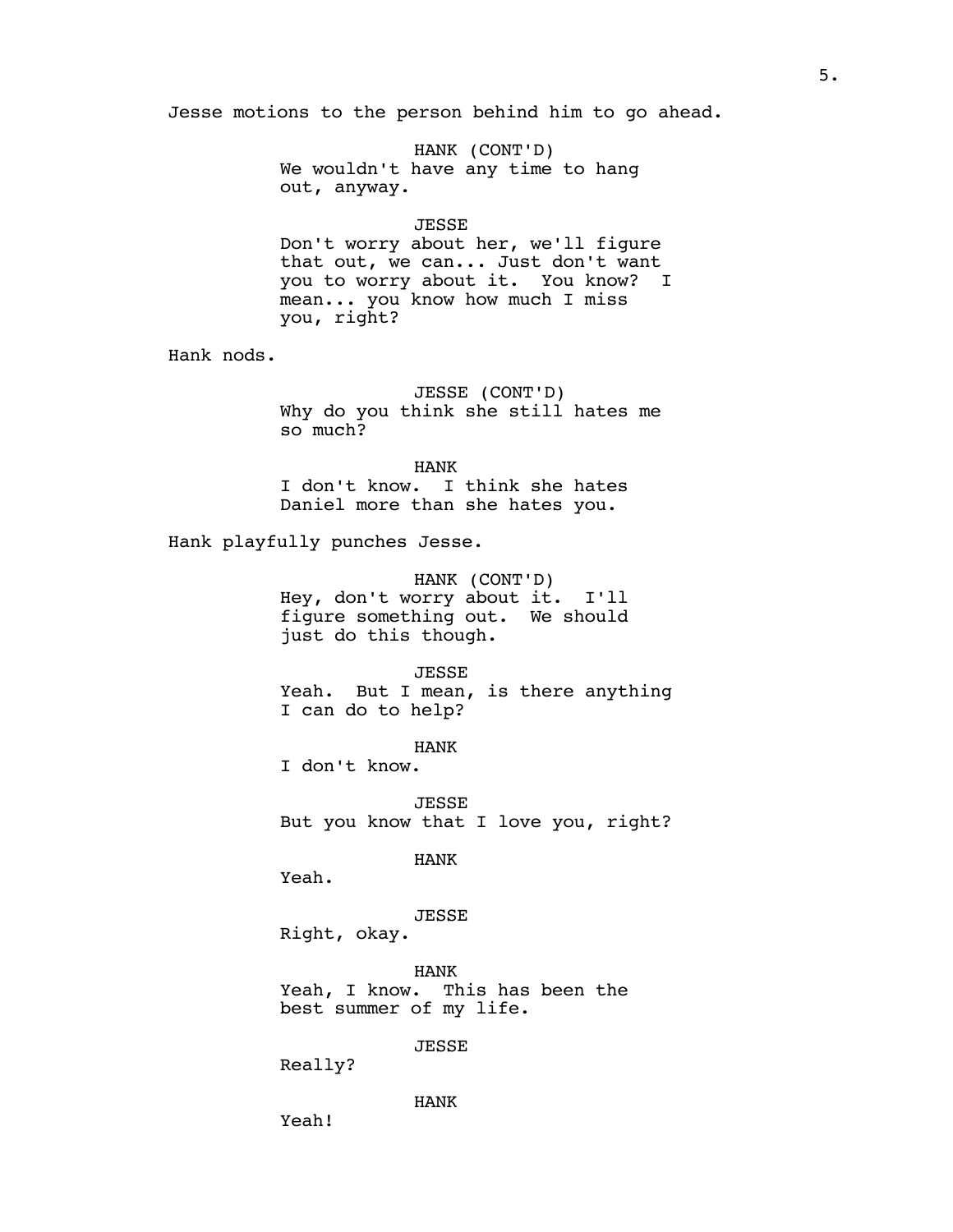Well, me too. See, I told you, I told you this whole Greece thing was going to be great.

HANK

And it was.

A final moment.

JESSE Okay. All right. I love you, pal.

HANK I love you too, Dad.

JESSE

Okay, shake my hand. All, right, go.

HANK

Bye.

JESSE Bye. See ya. (sighs)

He goes into security. Jesse watches him walk away, and then slowly heads toward the exit.

EXT. AIRPORT - AFTERNOON

We follow Jesse back through the airport as he finds his way to the parking lot, revealing Celine, standing outside of the car, talking on the phone.

> CELINE (speaking french) Oui, oui. (continues in french) Okay.

As Jesse and Celine settle inside the car, the camera pans over toward two 6-year-old girls who are asleep in the back seat. That's right, twins NINA and ELLA. They start driving away from the airport.

INT. CAR - AFTERNOON

As they hit the highway, Celine lowers her volume as she wraps up her conversation.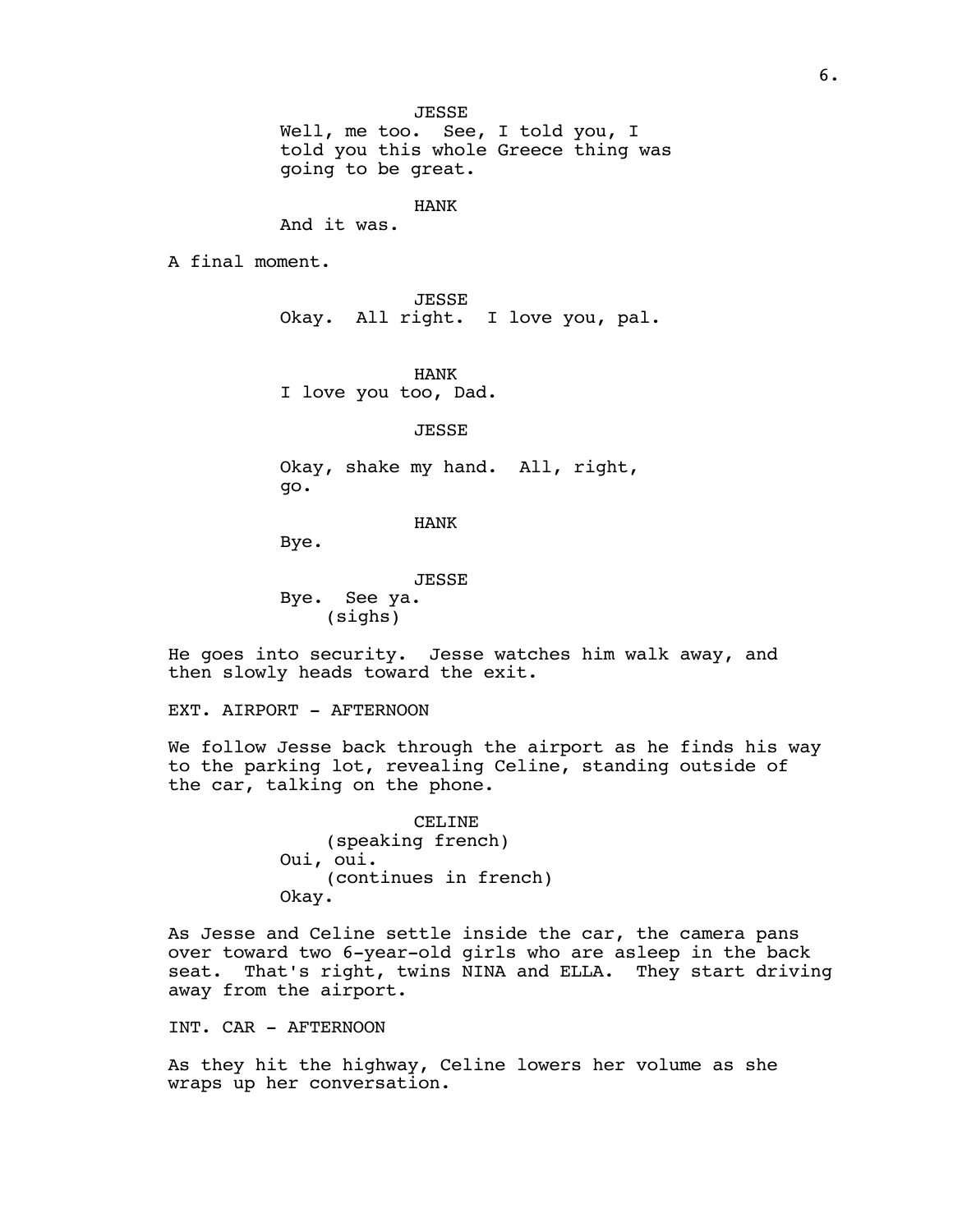CELINE (into phone) Okay. *Bon. Très bien. Merci. Oui, oui, Lucia. Au'voir.* (hangs up, speaks french)

JESSE What's going on?

CELINE They voted against it.

JESSE What, the wind turbines?

### CELINE

Six months dealing with those people, they were all for it. Everyone agreed it was great for the region...

JESSE

Oh. So what happened?

CELINE

...And now they've decided that they don't like the way it looks on that hill. It's ruining their view.

JESSE No, no, I thought it was a done deal.

CELINE It was! It practically was--

JESSE

Well, can--

CELINE That's what's so infuriating.

JESSE Can they do that?

CELINE

Yes, of course. They've done it. That's it. It's over, fini.

JESSE

I'm sorry.

CELINE No, no, it's just so frustrating. I can't take it anymore. (MORE)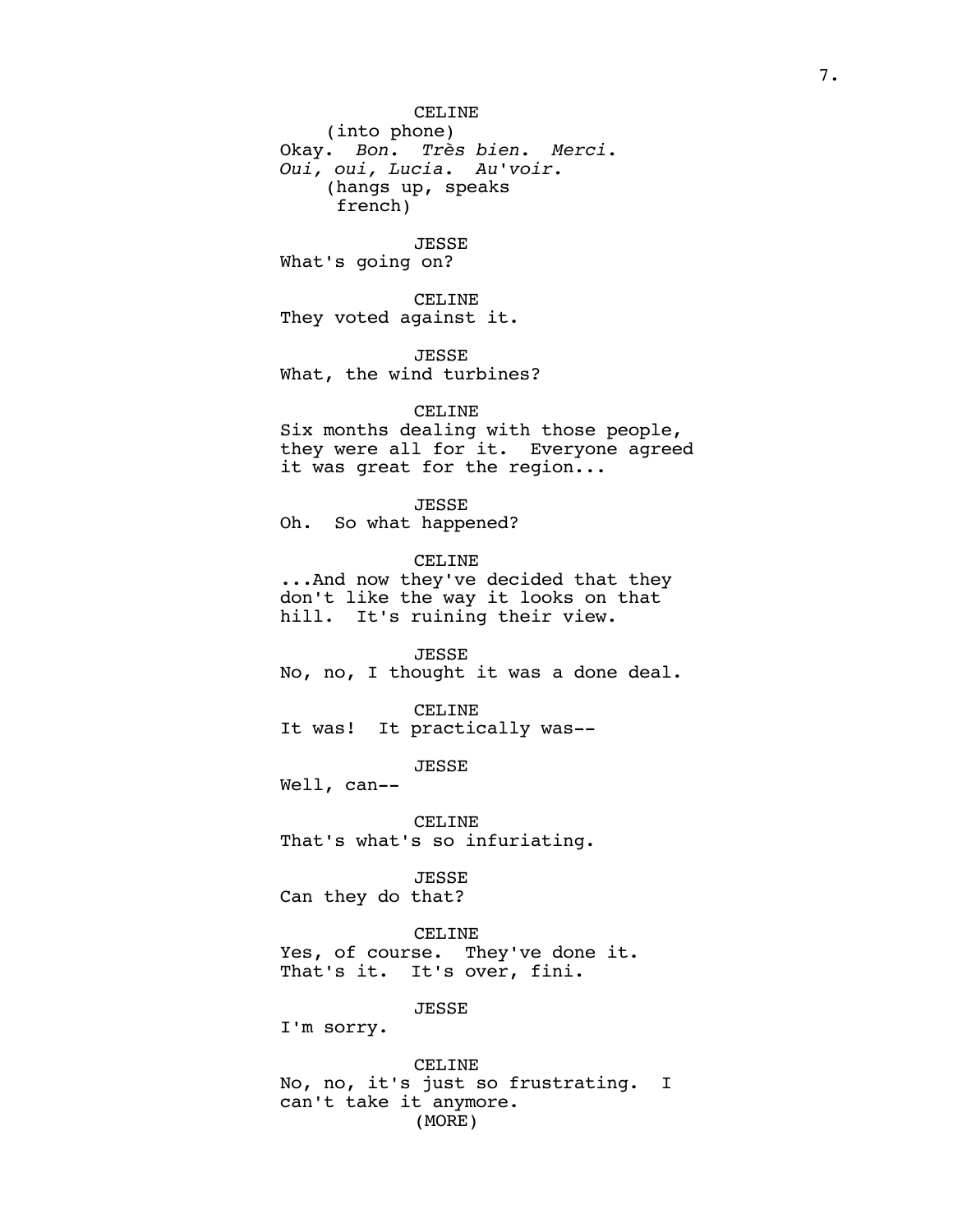# CELINE (CONT'D)

(beat) I'm gonna take that job with Remy.

JESSE No. No, you don't want to work for him.

#### CELINE

Why not?

JESSE For the government?

CELINE

Well, I think this government is different. We need laws. That's the only way anything is going to happen.

### JESSE

It's not the only way. You guys have been getting a lot of good work done.

#### CELINE

Well, I've been thinking about it. This is the way to go.

### JESSE

Okay. Well then, let me remind you that you do not like that guy. The whole time you worked for him before, you complained about him constantly.

### CELINE

Yeah, yeah, yeah. He can be an asshole, but he gets things done. That's how I'm gonna be from now on--

### JESSE

Okay.

CELINE A real bitch, okay? That's it.

# JESSE

Okay. Well every time I look at that guy, all I see is ambition. I mean, I'm sorry, I just don't trust him. The only reason he's going from non-profit to government is to have people kiss his ass.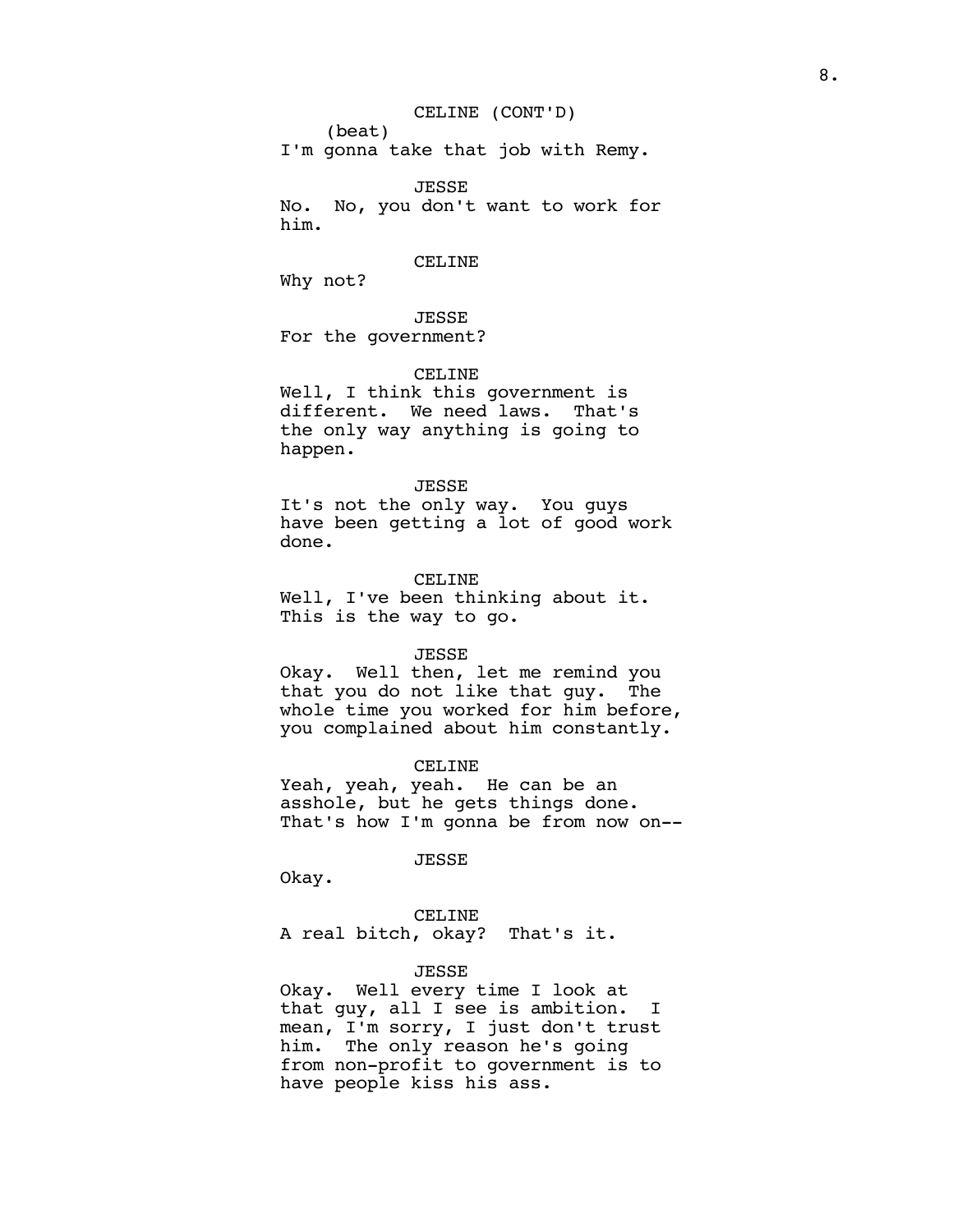I don't care about him, okay?

#### JESSE

All right, and I think you're gonna be miserable, all right? Just with all that politicking and compromising--

#### CELINE

Whatever. I've made my decision. I'm tired of being the do-gooder that rolls a boulder up a hill and watches it roll down again.

#### JESSE

Isn't he the guy that used to throw his pens at his assistant and stuff?

# CELINE

Okay, I should have taken this job a year ago. You know, and I was scared because of the amount of work, but I think it's the best opportunity ever and it's more money and... I'm doing it.

### JESSE

Okay. Are you sure?

#### CELINE

No, I'm not sure of anything, okay?

### JESSE

All right, all right--

### CELINE

I mean, you know, what's gonna happen to everyone if I leave? Like Francoise, and I mean, they count on me. What do you think? Should I take it or not, should... Should I?

# JESSE

Ah, no, no, no, I don't have an opinion. I just don't want to see you rush into a decision because of this wind turbine crap.

### CELINE

No! It's not just that, okay? It's been stirring in me all summer...

JESSE

Well, I know it has. I know.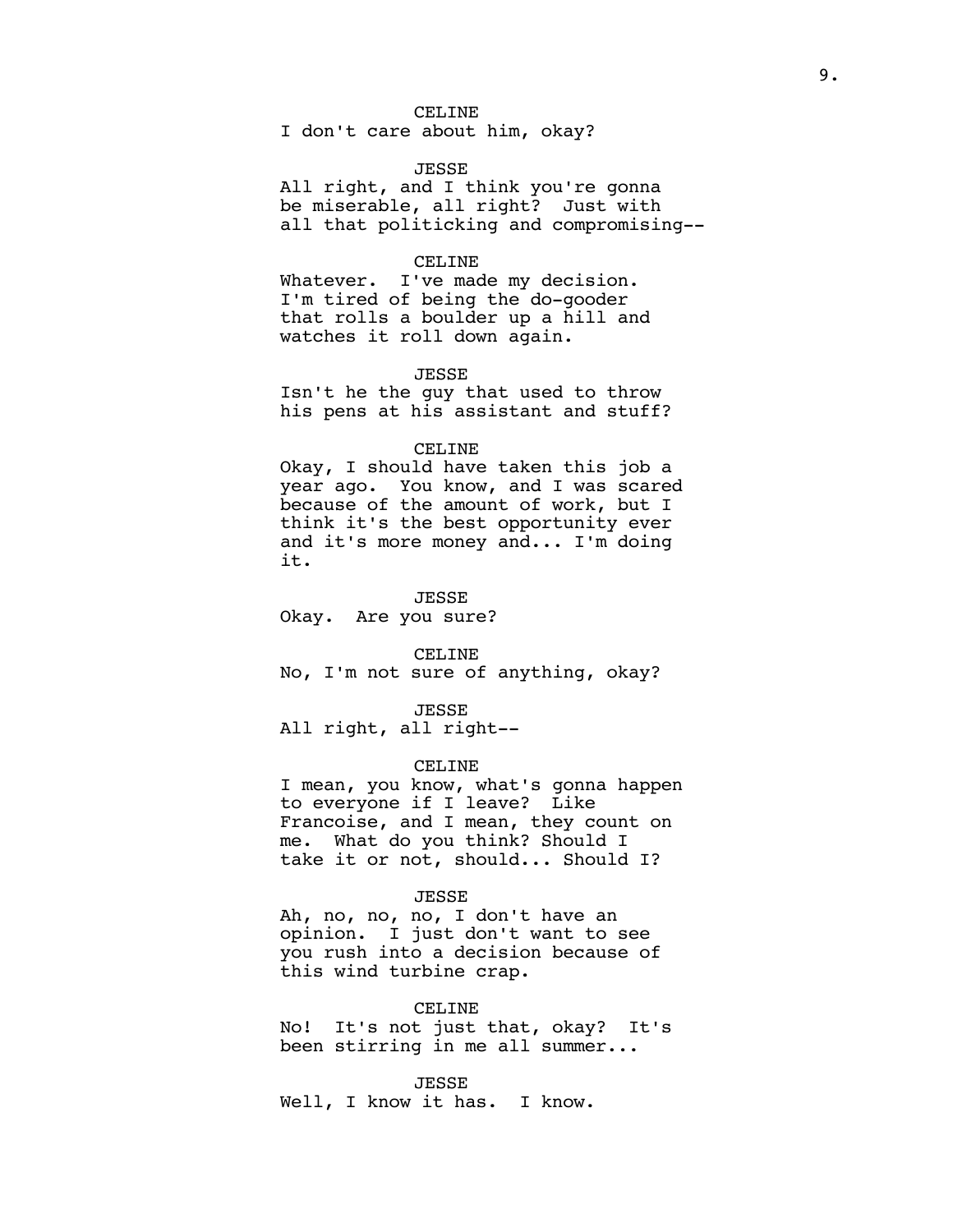CELINE ...And I should do it. And I'm doing it!

JESSE All right then, just - then do it.

CELINE

I'm doing it, all right? Oh, god. I wish things were simpler. I mean, if I leave I get fucked, if I stay I get fucked...

JESSE (laughs) There's always a catch.

CELINE Yeah, the world is fucked.

JESSE

Yeah, baby.

### CELINE

Oh, god. We finally have a vacation and the girls are sick for the first two weeks.

### JESSE

Or the perfect son who lives a million miles away.

### CELINE

Or the love of your life can't clean up after himself or learn how to shave.

### JESSE

Who's that? You're not, you're not talking about Captain Clean-up over here, are you? You don't mean--

### CELINE

Captain Clean-up! The one that's been missing in action all these years!

JESSE What did you expect at this point in your life, missy?

Celine turns back to look at the twins.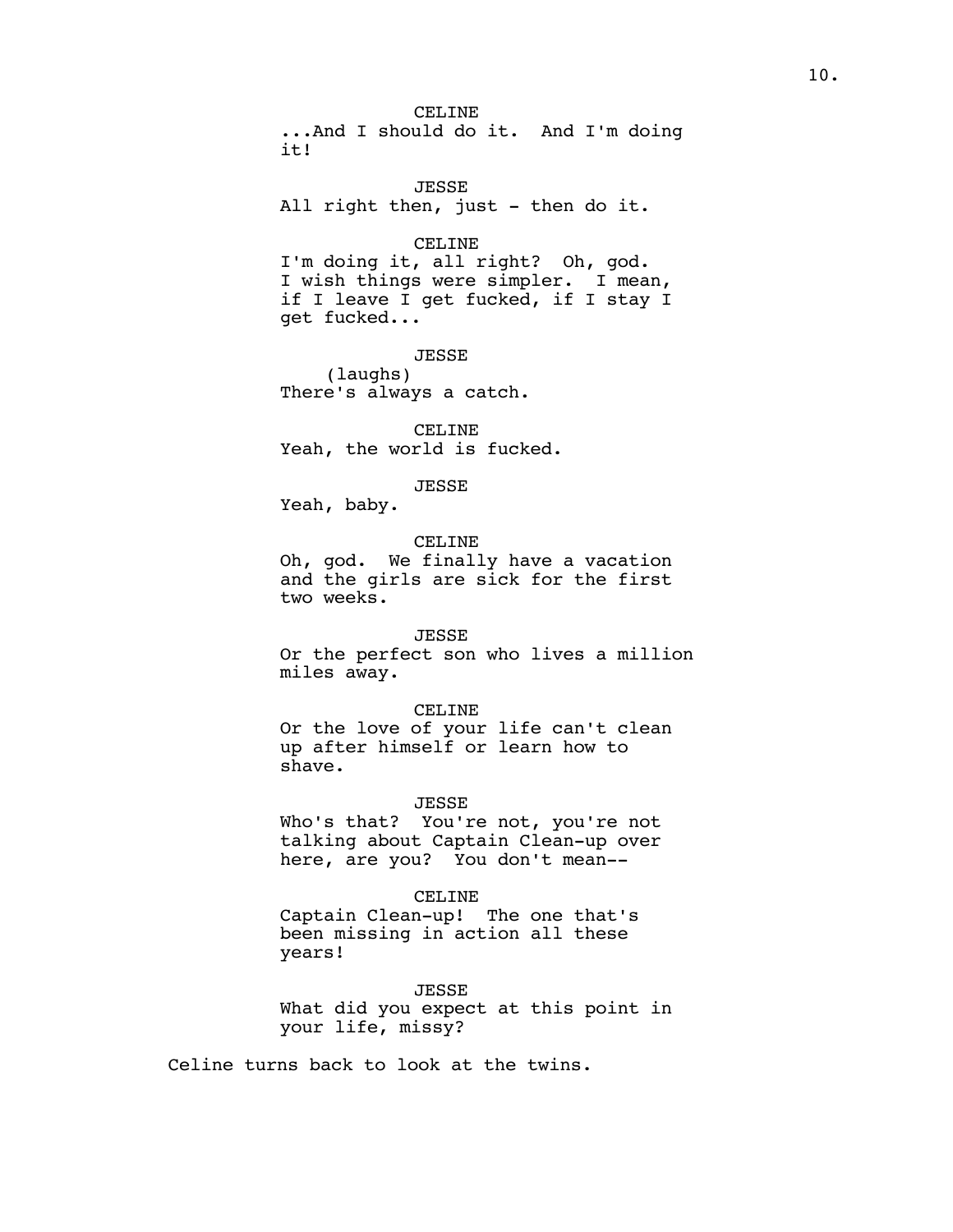CELINE God! Oh, look at them; they're so cute! They look like conjoined twins! Oh my god, I gotta take a picture.

She takes out her cell phone and takes a picture. Jesse reaches back for something he can't quite find.

> JESSE Hey, did uh, did Ella finish that apple?

CELINE You're going to take food out of your child's mouth?

JESSE

Yeah.

Celine reaches back and grabs a half-eaten apple off the seat.

> CELINE Okay. Well. It's all brown.

JESSE Oh, there's a spot here.

He takes a bite from the green part of the apple. Celine is now filming him with the camera.

CELINE

Ella - this is evidence of your father stealing food from you. If you become bulimic or anorexic, it is not my fault. Don't blame it all on your mother, okay?

JESSE

Ella, this is a family apple. I'm teaching you the value of sharing. I love you honey.

CELINE

Ohh, so sweet. You girls will remember this vacation very differently than we will.

JESSE

That's for sure. I see that with my mom. She remembers my childhood entirely differently than I do. Can you please stop filming me.

Celine puts the phone away.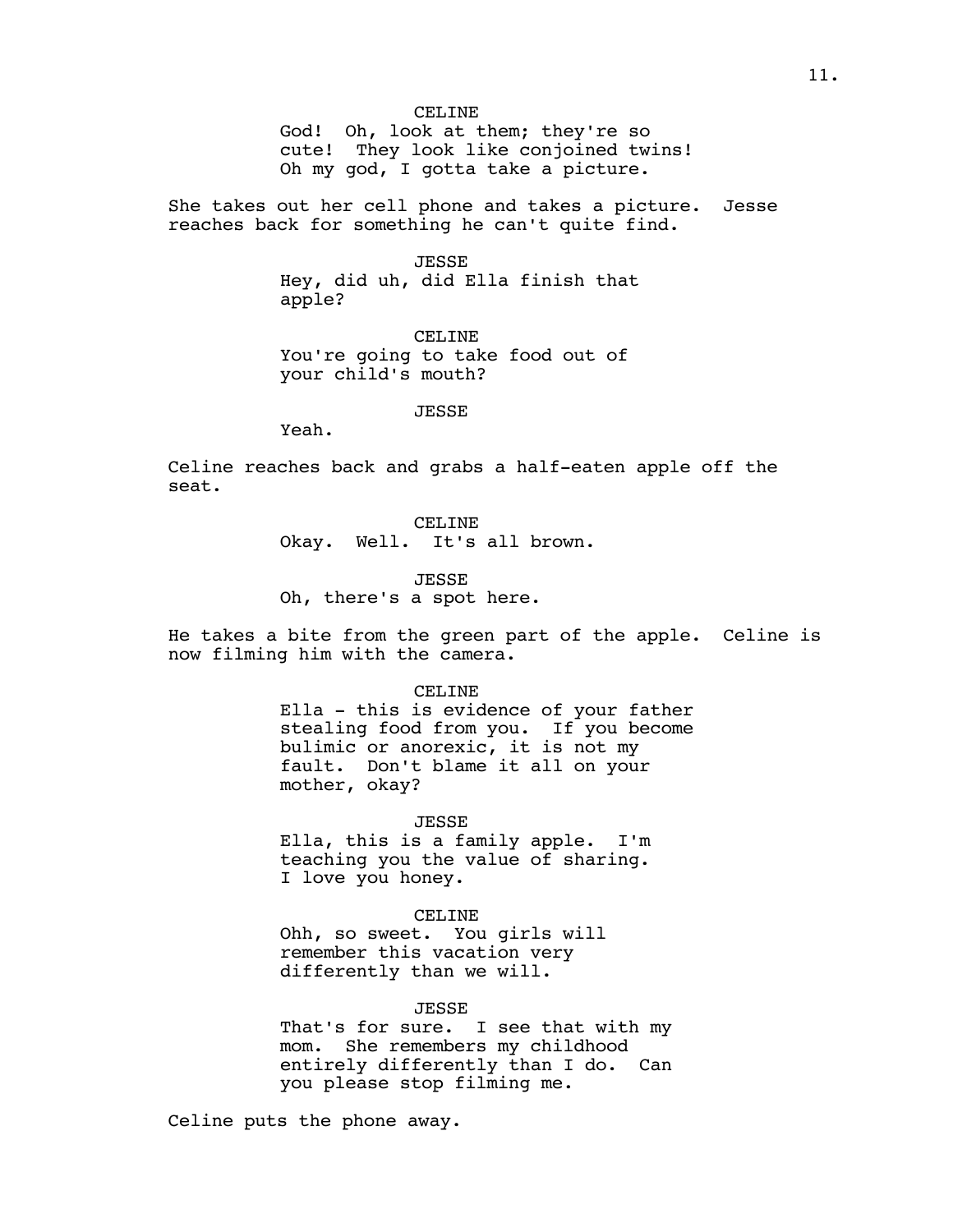# CELINE

God. I love your mom. You're always so hard on her.

JESSE

It's because you missed the fucked up years. You're just getting the good era.

### CELINE

The "fucked up years." That reminds me, talking about fucked up... did I ever tell you the story of my little Cleopatra kitty? No? Okay, I think you would remember if I did. When I was a little girl I had this cat named Cleopatra and every spring she would jump the fence and get pregnant and always end up with a litter of exactly two kittens.

JESSE

Two kitties?

### CELINE

Two kitties. Every time, every year, two cats. I mean it was just... amazing. Then one day, I was around 30 and I was having lunch with my Dad, I was remembering, mentioning little Cleopatra and he was like - 'the hardest thing I ever had to do was to kill those cute little kittens' and I was like WHAT? It turns out- listen to this--there were sometimes up to 7 kittens in that litter--

JESSE

Oh, no.

CELINE But he would take five of them--

### JESSE

Oh, no.

CELINE --Put them into a plastic bag with a bunch of ether.

JESSE

(laughs) That's terrible.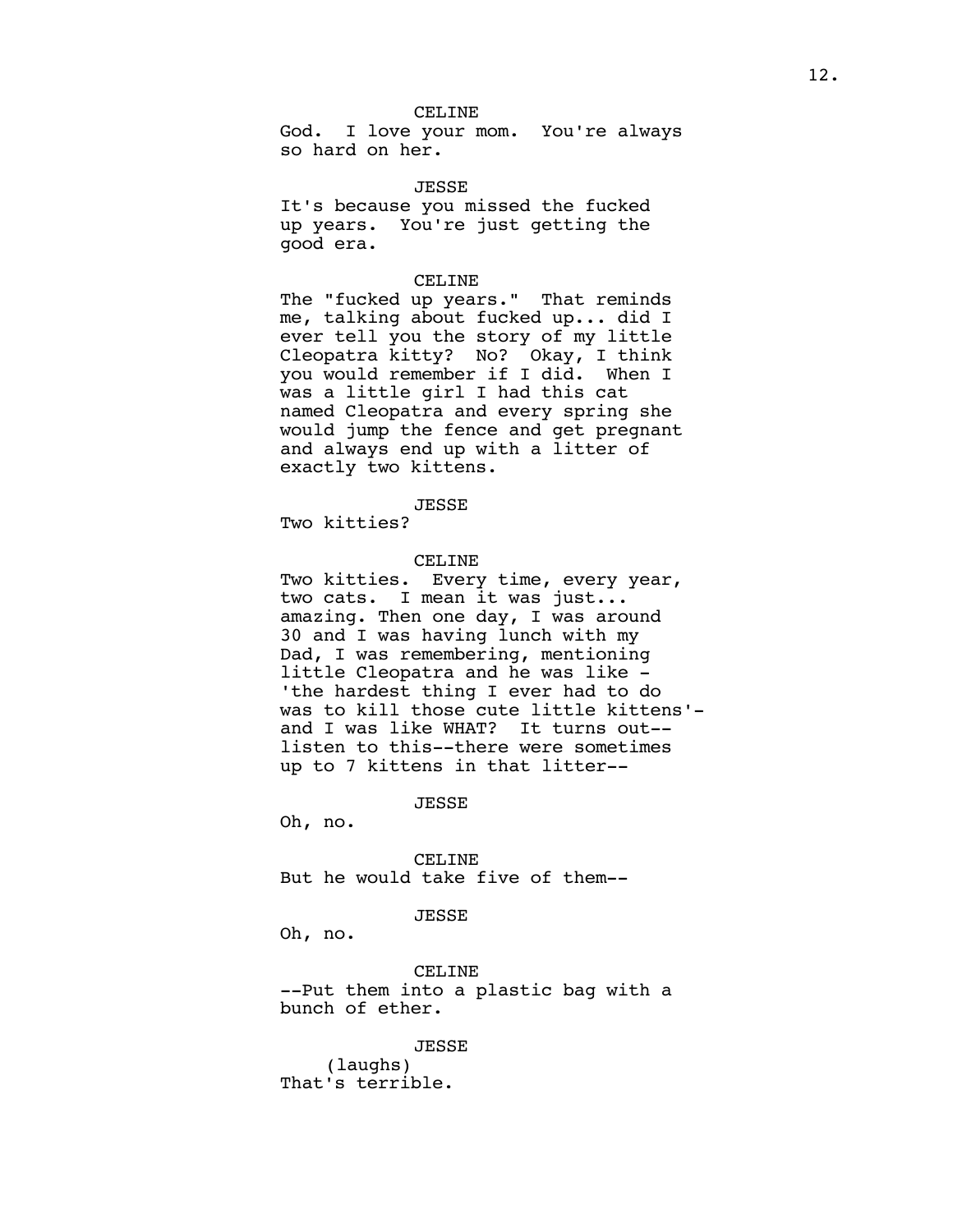### CELINE

He had forgotten the lie he and my mom had told me as a kid.

JESSE How did he decide which ones he wanted to kill?

#### CELINE

Well, I actually asked him that. Did you take the fluffiest, cutest? He just started to cry.

### JESSE

Oh.

# CELINE

Poor Daddy.

They realize they're driving by some ancient ruins.

CELINE (CONT'D) Oh, we said we were going to stop. They wanted to see the ruins.

JESSE Yeah, but should we?

CELINE Well, Ella really wanted to.

JESSE Yeah, but should we wake them up?

CELINE

I don't know.

JESSE You know what, let's do this. On our way back to the airport we can catch them.

CELINE You know we won't.

JESSE Yeah, probably not.

CELINE

Okay.

JESSE We'll be like, so long, ancient ruins! What's so great about you anyway?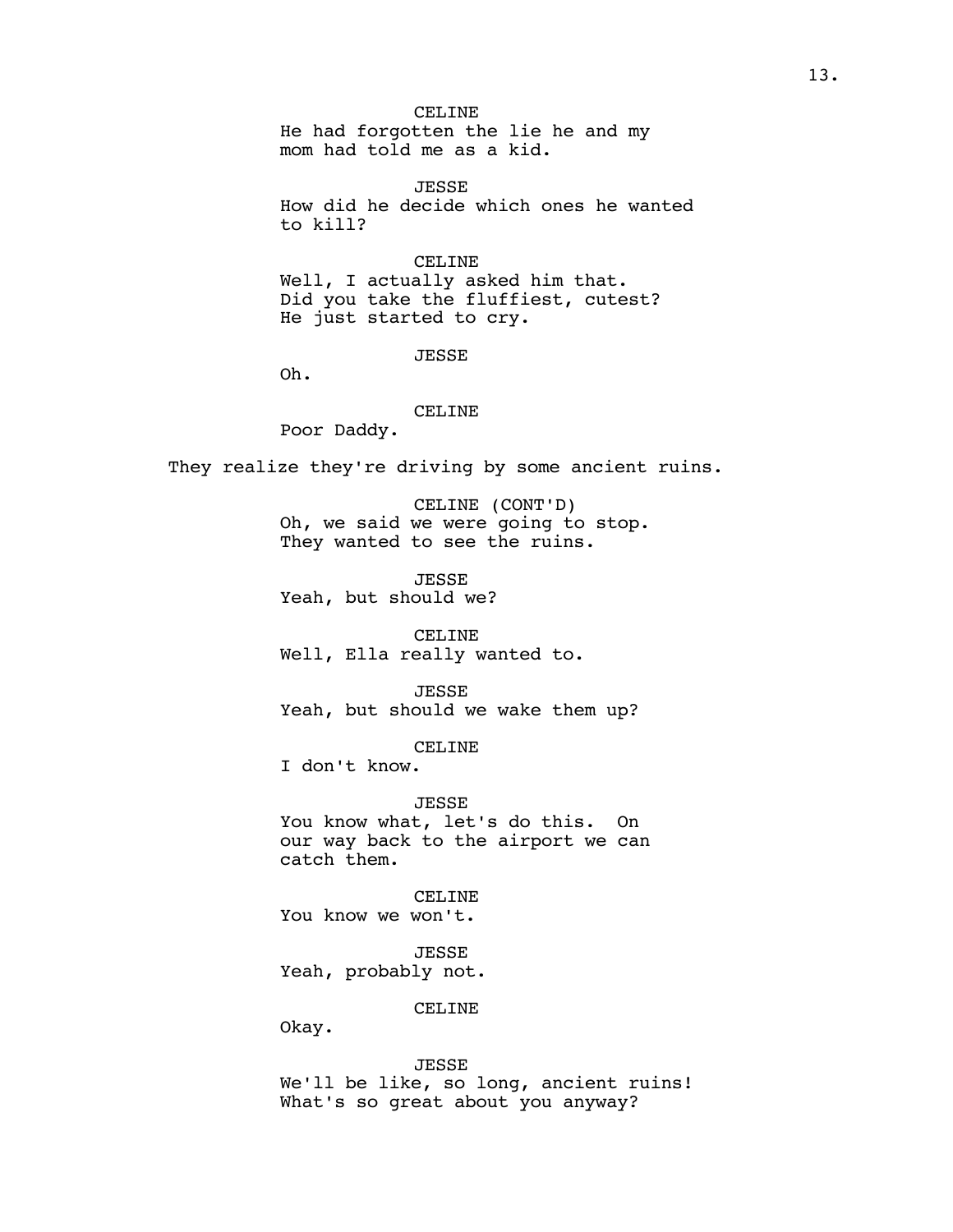Psh! Seen one, seen them all! Oh my god, we are shitty parents. We should have stopped.

# JESSE

Aw, it's okay.

#### CELINE

It's culture. Come on, go back.

# JESSE

Ah, we gotta put some character in these kids somehow, you know what I mean?

# CELINE

Yeah, yeah.

### JESSE

We're teaching them a valuable lesson, you know. You snooze, you lose in this world.

### CELINE

And when the girls are in rehab, recovering from ten years of addiction to coke and speed, they'll say, "oh, we just never felt comfortable going to sleep because our daddy always used to tell us, "you snooze, you lose." And that'll be your fault again.

JESSE

(laughing) Okay, okay. Well, we are shitty parents.

#### CELINE

I know.

JESSE Saying goodbye to Hank sucked.

CELINE Why, was he upset?

JESSE No, no. He said it was the best summer of his life.

CELINE Well, that's great! (MORE)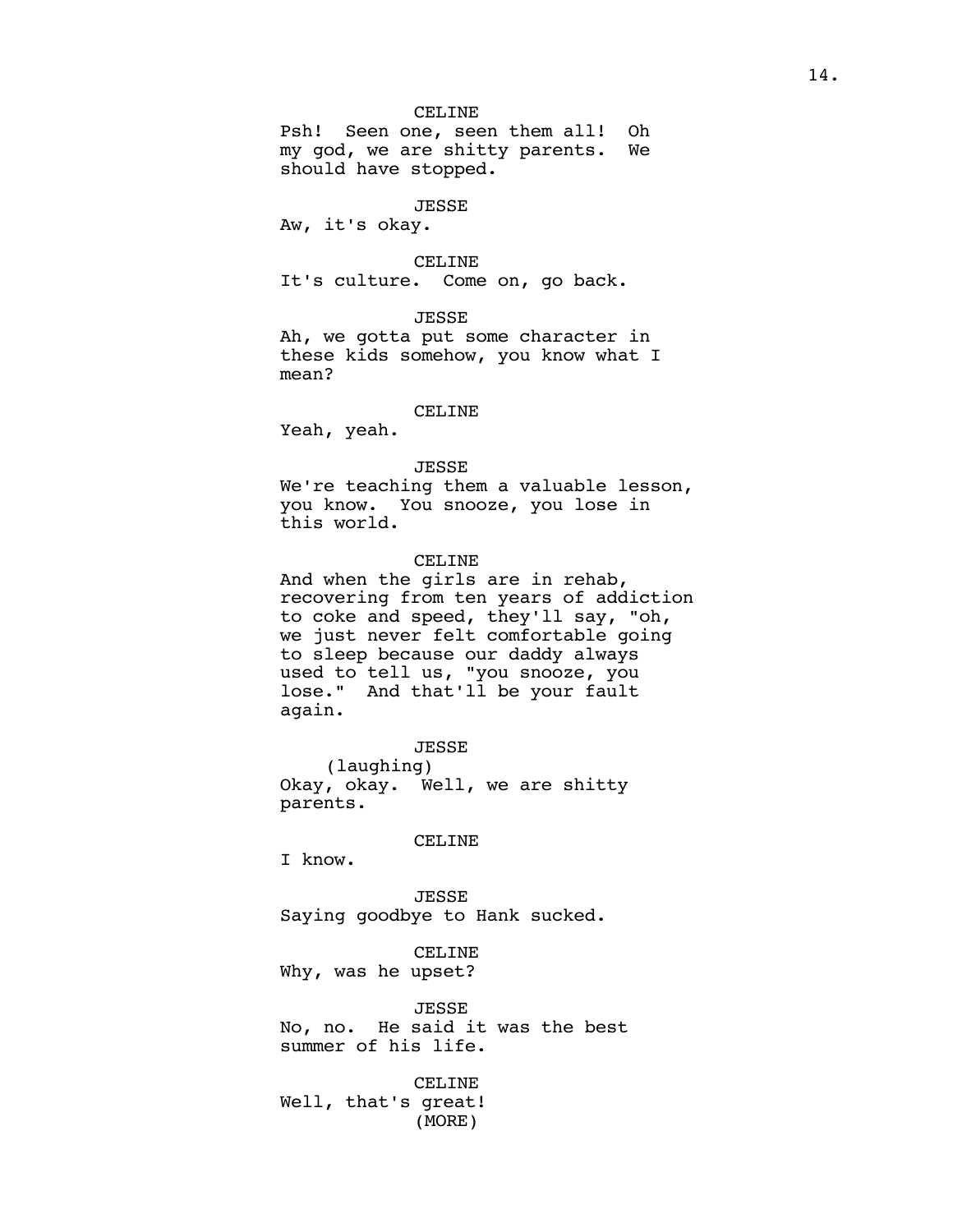CELINE (CONT'D) I mean, I wouldn't worry too much about him. We spoke a bunch, and you know what his main concerns in life are?

### JESSE

What?

CELINE Pimples and how girls perceive him. The apple doesn't fall far from the tree, I guess.

JESSE<br>What do you mean? I'm not like that.

CELINE

Oh, please!

# JESSE

What?

CELINE That's all you think about!

JESSE

What?

CELINE

Women! I mean--I'm not complaining. I'm getting a lot of attention. But you never stop ogling girls.

JESSE I don't ogle girls.

CELINE

Yeah you do.

JESSE

I don't ogle girls! (sexy Spanish accent) I make love to them with my eyes.

CELINE

Oh, wow.

### JESSE

Yeah.

CELINE I like the Spanish guy. Or is it Greek?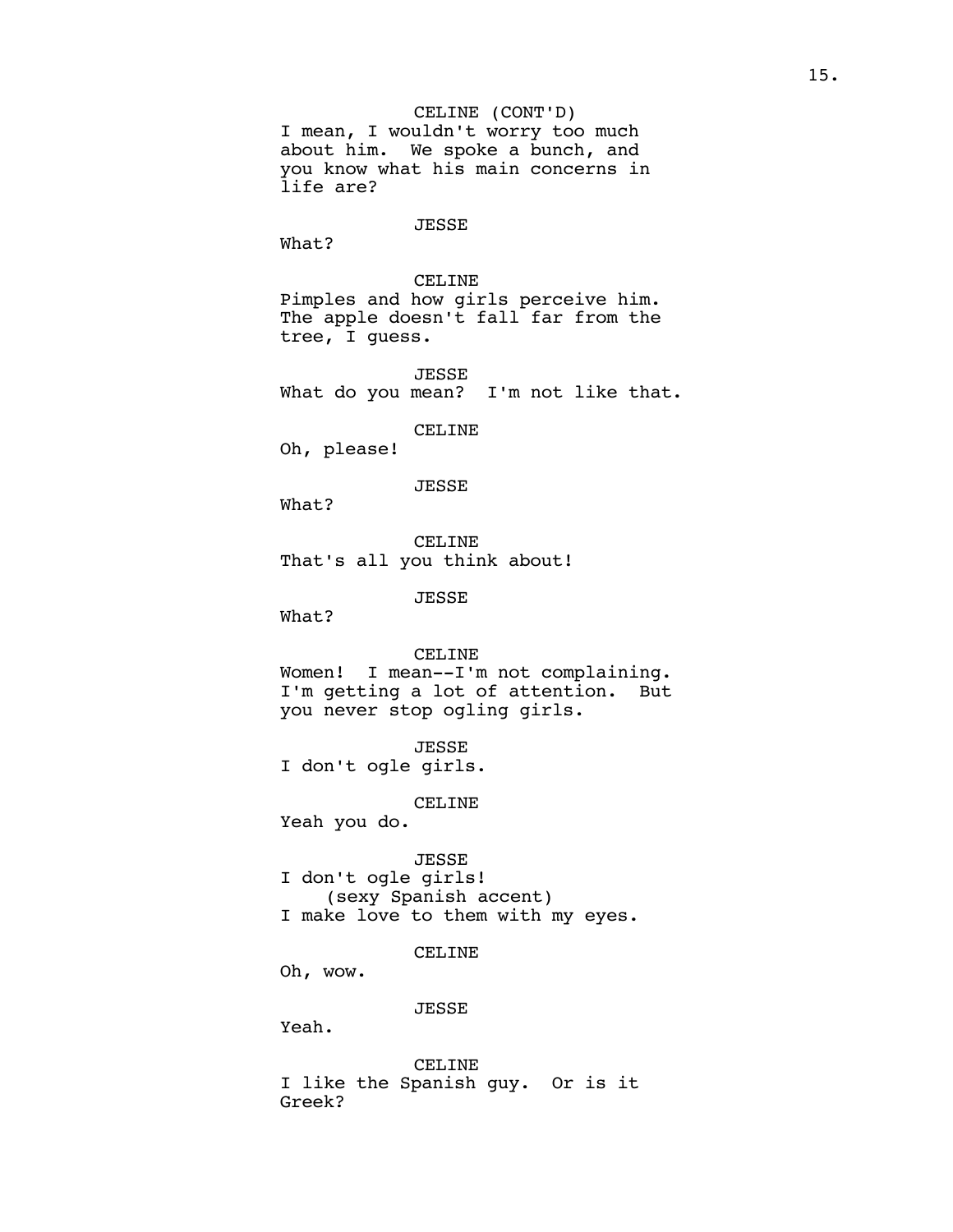JESSE (Spanish accent) I don't know where I'm from, but I'm very hairy. CELINE (laughs) Well, I think... You know, Henry might have, you know. JESSE What? CELINE That little Melina girl. JESSE I don't know. He had a crush but... CELINE Oh, are you kidding? JESSE What? CELINE Why do you think he said it was the best summer of his life? JESSE Because he and I had a good time together? CELINE Jesse... JESSE No, huh? So what, you think they... you think they what-- CELINE Of course. JESSE You think they kissed? CELINE Yeah, they kissed! Yeah, yeah. Okay, I was sworn to secrecy but he told me. They kissed. Okay.

JESSE

What'd he say?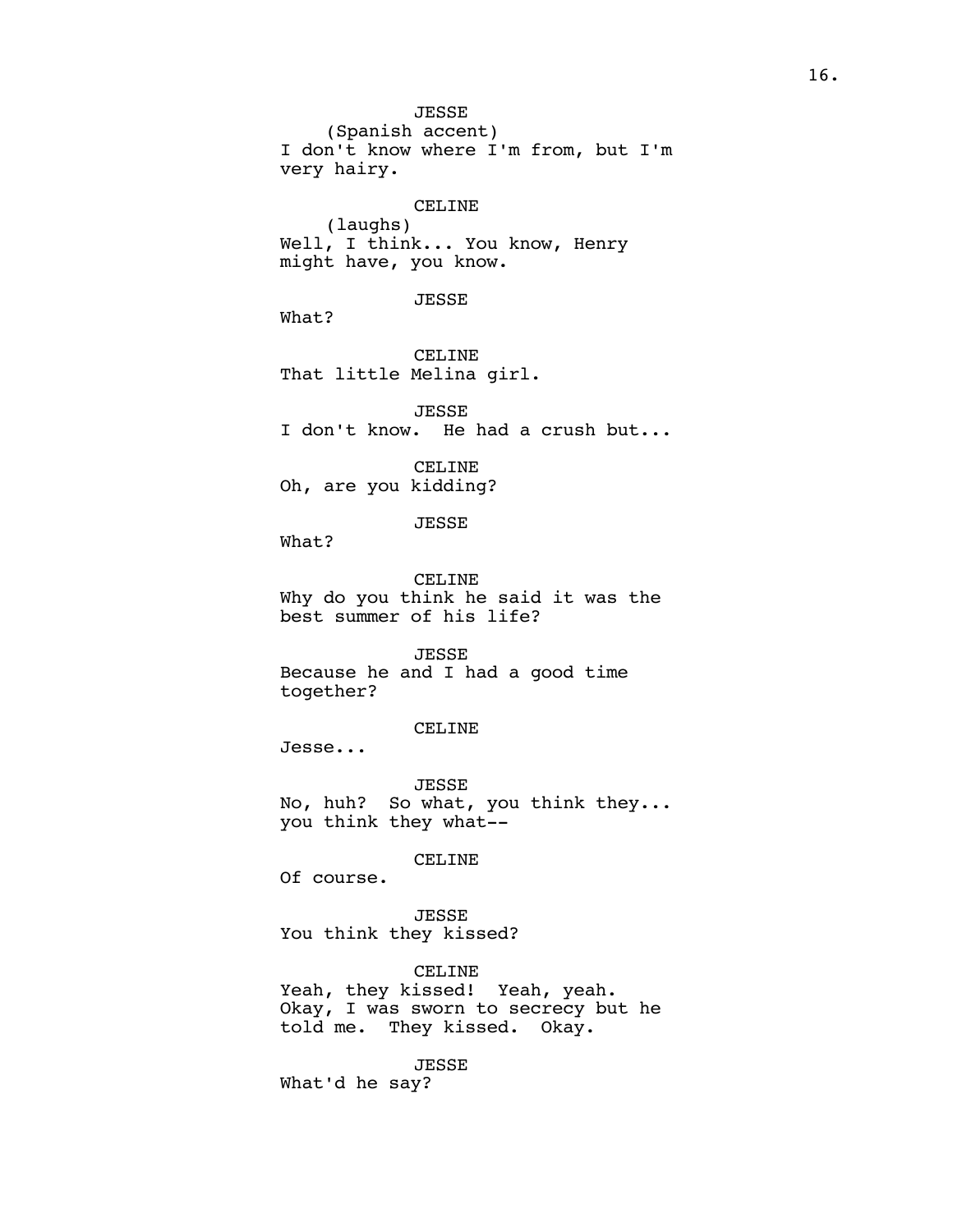# CELINE

I'm not supposed to tell you anything, so I'm not gonna talk but--

# JESSE

Come on.

# CELINE

Okay. He told me he was worried you know, concerned about the kissing. You know, tongue, no tongue.

JESSE What, he asked you that?

### CELINE

Yeah. But he was so - he was so<br>cute. All nervous, all red. bit All nervous, all red, biting his cheek like when he was little. So cute.

# JESSE

Wow. So he and Melina were a real thing.

#### CELINE

Yeah.

# JESSE What's gonna happen now?

#### CELINE

I don't know. They must be friends on Facebook, so they'll keep in touch, at least for a while.

### JESSE

Hey - what if they end up spending their whole life together? You know?

### CELINE

You're so corny! Sometimes I'm just like -

JESSE No, I just - I mean -

CELINE What are you, a twelve-year-old girl?

# JESSE

I'm just, it's -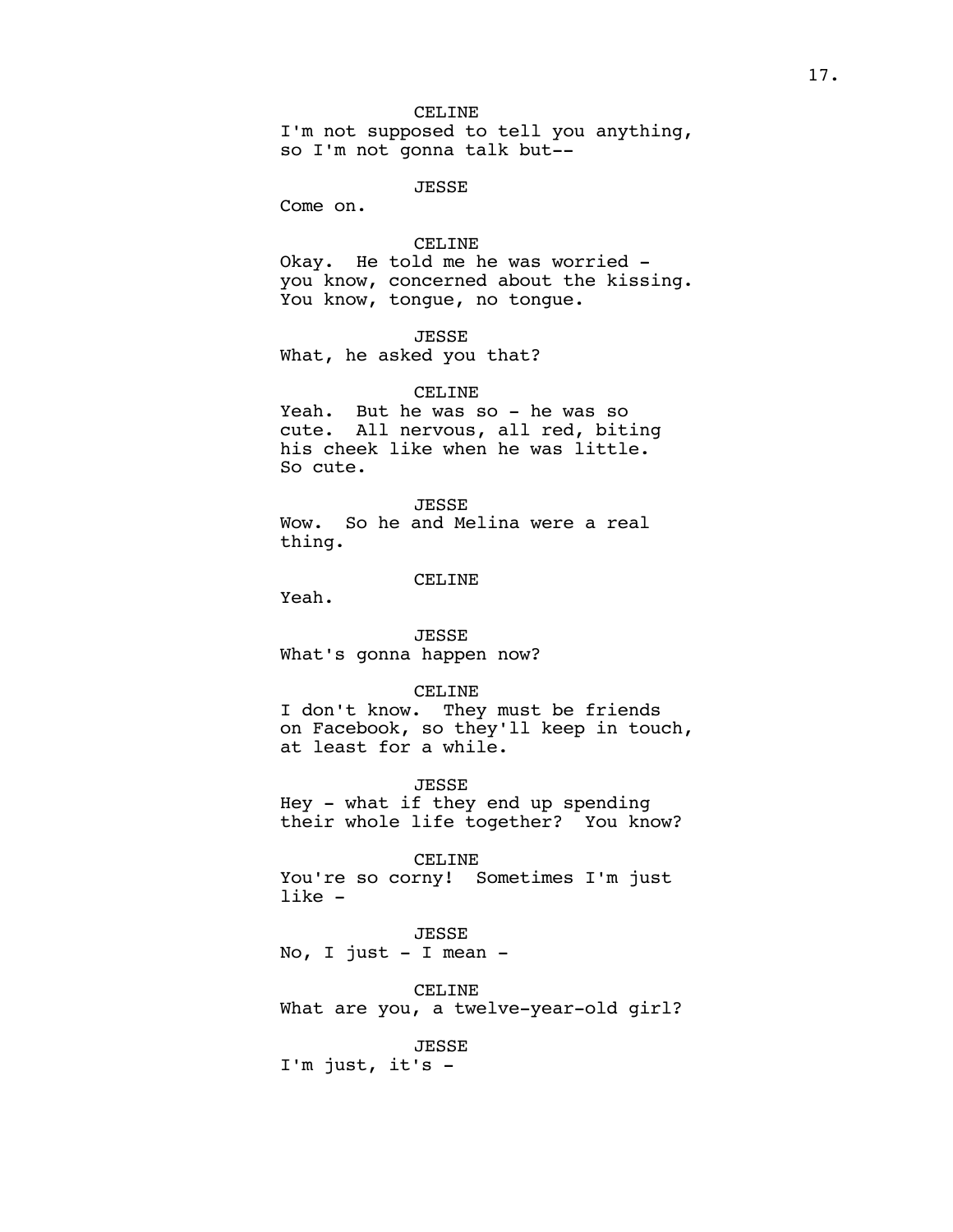CELINE I mean, first love, do you even remember who it was? JESSE Uh, yeah, I do. It was you. CELINE Oh, please. Like you were a virgin at twenty-three. I don't -JESSE No, you said "first love", not first sexual experience, okay? CELINE Okay. Fine. Like I'm the first woman you ever fell in love with? JESSE Yeah. Pretty much. The first one I felt truly connected to. Sure. CELINE I don't think so. JESSE What, I wasn't your first love? CELINE (beat) No, of course not. JESSE Oh. No, I just - I thought I was. CELINE No! (laughs) Jesse, stop this. It's dumb. JESSE It's okay, it's okay. It's not a big deal. CELINE

No? Okay. How old are you? Come on!

JESSE I'm forty-one and I have loved only you.

A beat of silence, then they both laugh.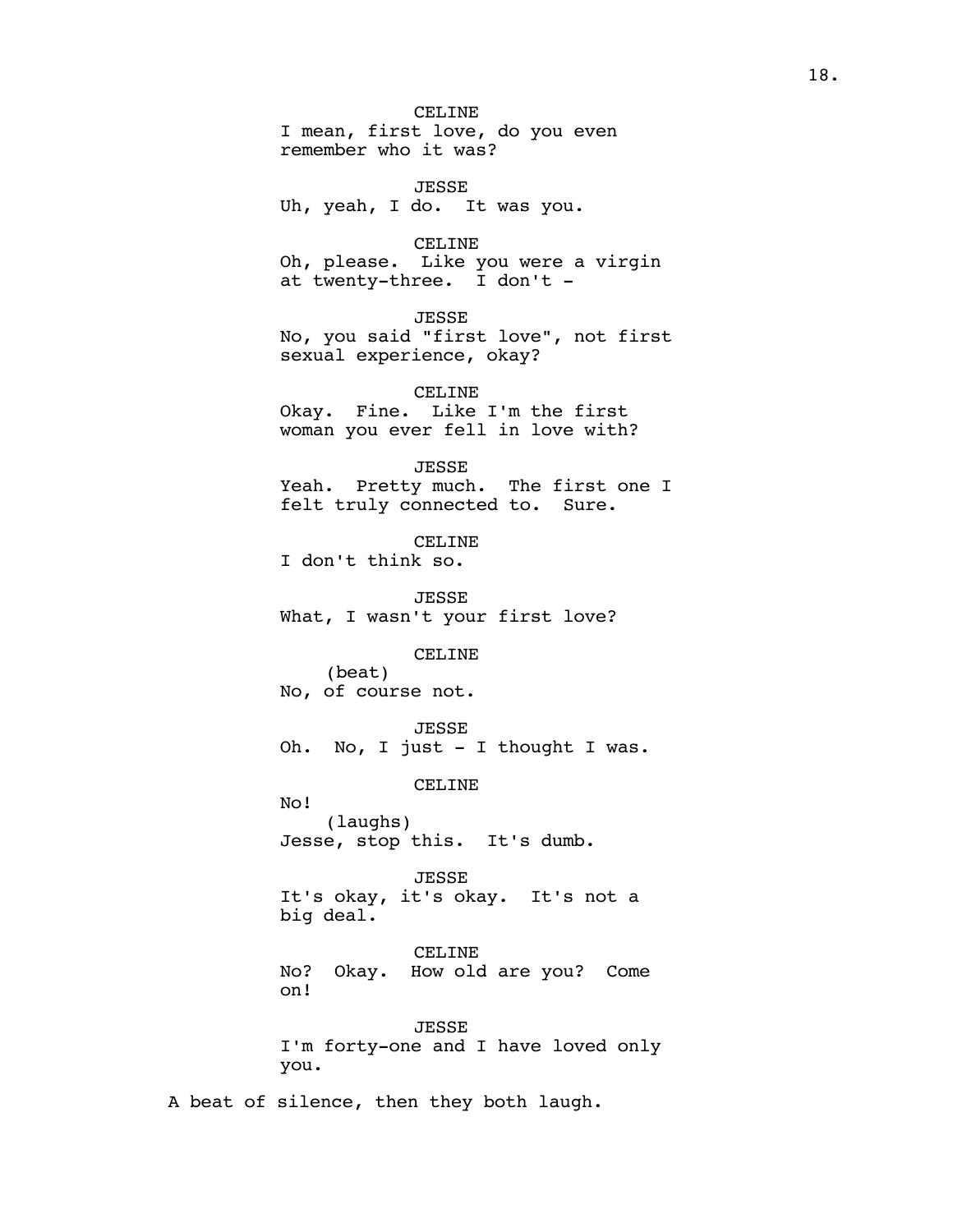# CELINE

You are so, so working on our little night, aren't you?

JESSE

Hell yeah. I've got a Trojan in my billfold and a rocket in my pocket.

#### CELINE

I'm stuck with an American teenager. Can't believe it. Do we have to do all that stuff later?

### JESSE

What? Oh, yeah, come on. It means a lot to Patrick. Ariadni and Stefanos are probably already there prepping, the kids wanna have one more big time together - it's gonna be fun.

CELINE No, no, no, but I meant the hotel, later. I just, I'm not sure I want to go -

Her phone rings. She picks it up.

CELINE (CONT'D) (into phone) Hi, sweetie. Yeah. Oh, okay, okay, okay, okay. Well, well, it's fine. It's fine! Call me from London. Have a good flight. Bye.

Jesse gestures for the phone, but she's already hung up.

JESSE

But  $-$  but  $-$ 

#### CELINE

They were telling them to turn everything off, they were about to take off and I asked him to call me from the plane; you know, I don't like when he flies. (a beat) What?

JESSE I don't - I dunno. I dunno. \* (sighs) I just don't think I can keep doing this.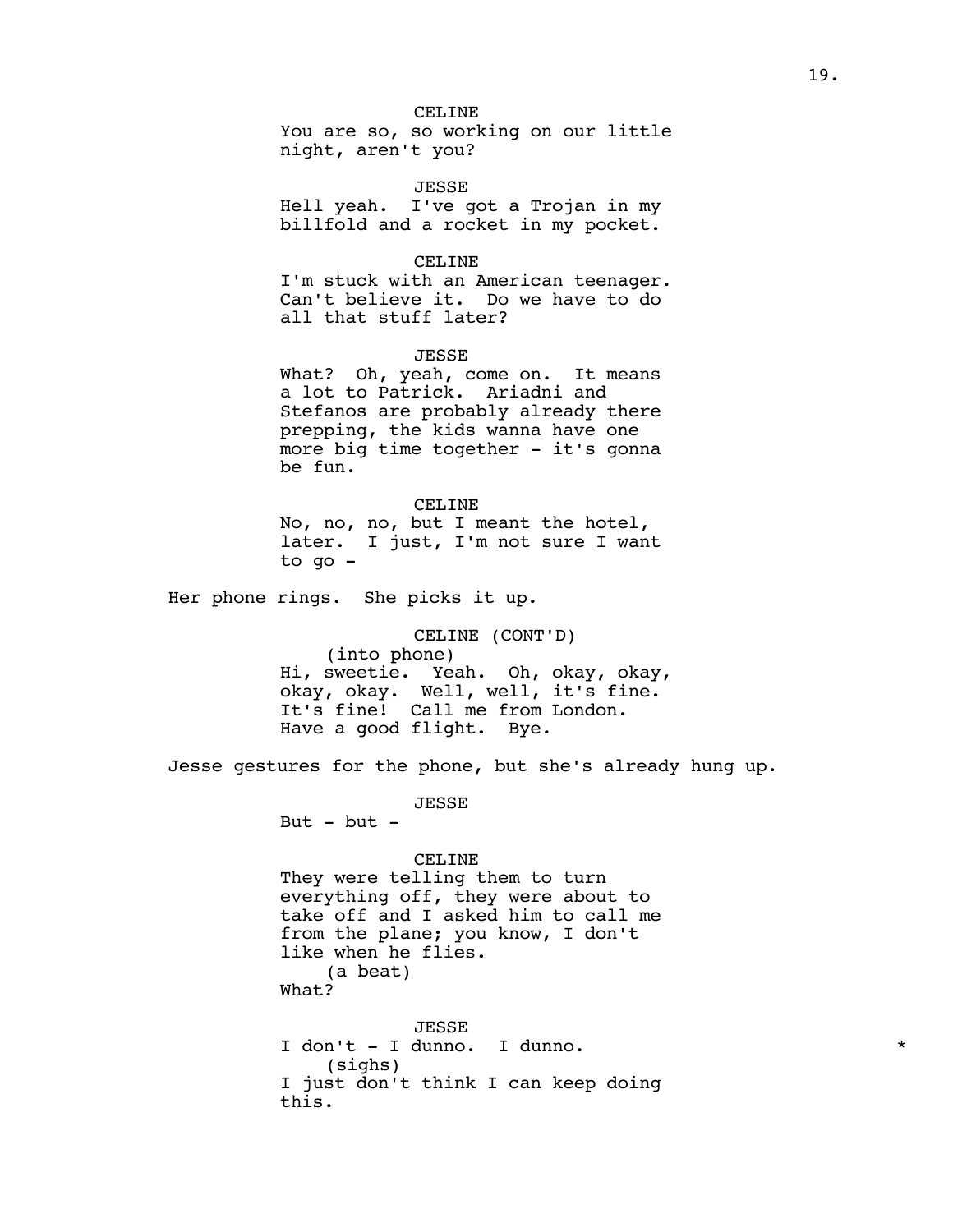# CELINE

Why?

#### JESSE

Just every summer, every Christmas, you know, it's like -

### CELINE

I know. It makes me ill every time.

### JESSE

It just wouldn't be so bad you know if I - like if we were sending him to boarding school or something. Just - I dunno. ...If his mom and I got along a little bit better.

#### CELINE

I know. It's like we're sending him back across enemy lines.

# JESSE

I know. It really hit me this time, you know? I mean, he's going to be a freshman in high school! Four more years and then he's gonna be on his own.

### CELINE

Well, maybe that's the good news. We only have four more years of this.

#### JESSE

No, no, no. This is the crucial time. I just feel like I should be there for him. Like it's now or never, you know?

### CELINE

No. What do you mean?

#### JESSE

I guess I just thought somehow he'd end up living with us. Somewhere along the way, you know. Now time's going by so fast and here we are! It's high school, you know. There's girls... next thing you know it's college applications.

# CELINE

Yeah, you're right! Maybe it's time. I mean... I really think it's time. (MORE)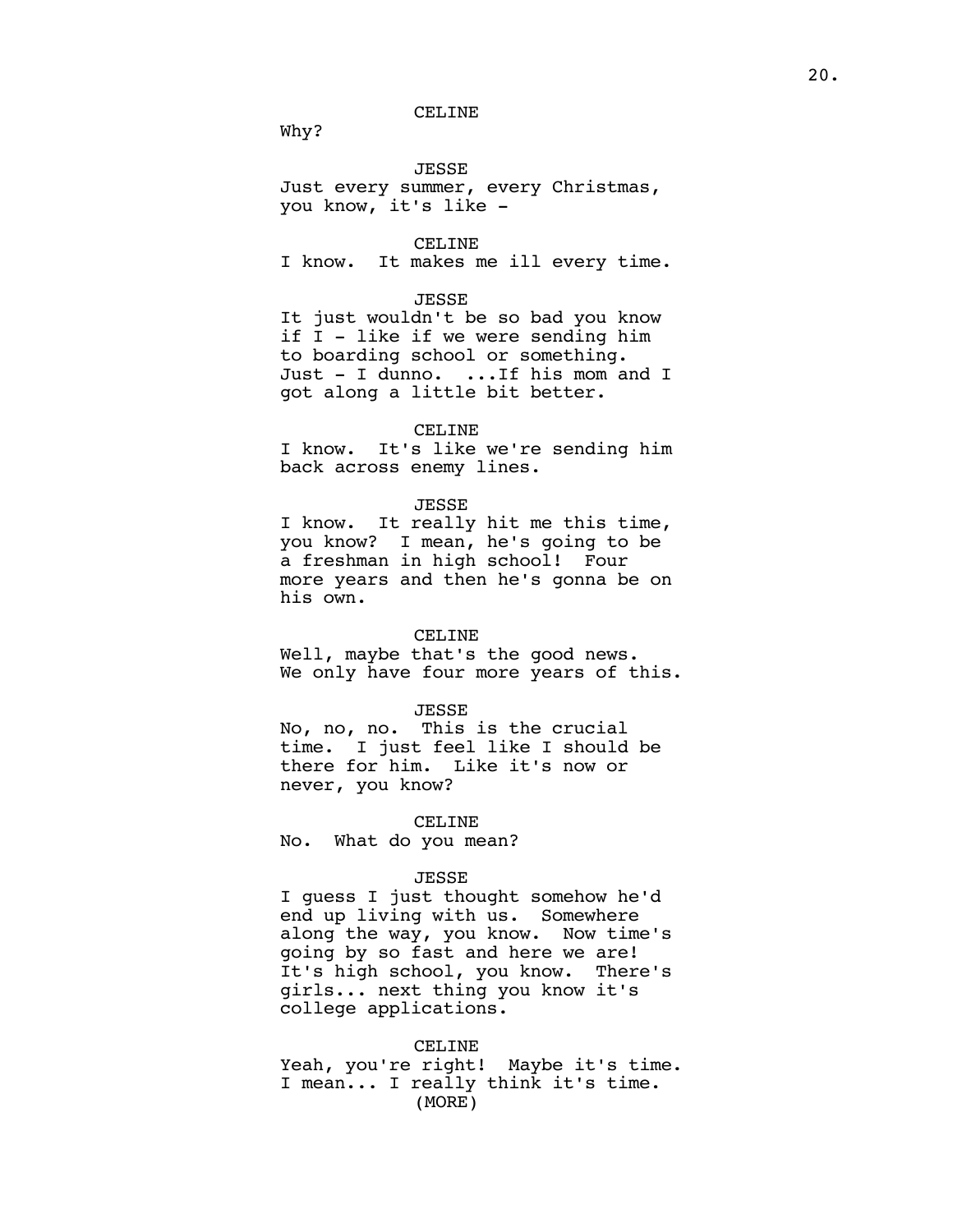CELINE (CONT'D) Just tell his mum all this and ask if he can come and live with us. He'd love it, we can put him in that

### JESSE

That's never gonna happen, all right? She's never gonna give me one thing that she's not legally obligated to.

CELINE Do you want to call that lawyer again?

JESSE No. I don't like that guy. He's terrible.

CELINE Should I call his mother?

JESSE

Uh, no. Please. Never again.

CELINE

No, I know.

bilingual -

JESSE Look, he doesn't even know how to throw a baseball.

# CELINE

Who cares?

JESSE He just... he leads with his elbow. He throws like a girl.

CELINE That's not your fault.

#### JESSE

No, it is my fault. A father is supposed to teach you that.

CELINE

Okay, he just doesn't like baseball does he? Who can blame him.

# JESSE

No, it's an example, okay? It's a metaphor for everything. He's turning fourteen and he needs his father.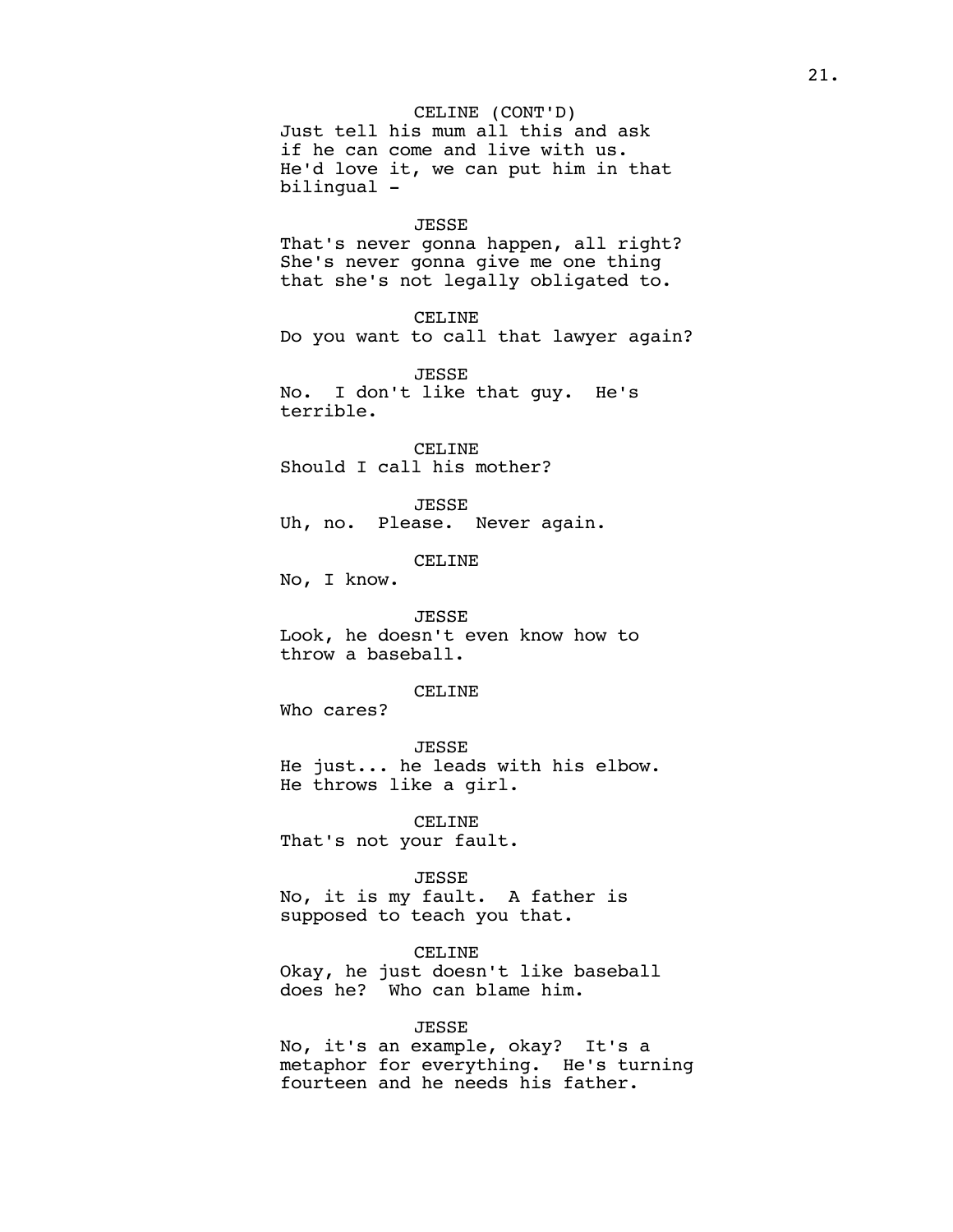CELINE Jesse, I'm not moving to Chicago.

JESSE Well, did I ask you to?

Celine rolls her eyes.

### JESSE (CONT'D)

Where'd that come from, huh? I'm just thinking out loud. I mean, this is the one thing I promised myself I would never do and I look up and I'm doing it.

### CELINE

Well... listen, you're a wonderful father. He loves the relationship you have, he loves the letters you send him and he -

### JESSE

He doesn't even read the letters that I send.

#### CELINE

No, of course he reads them; he just doesn't compliment the writing the way you want.

#### JESSE

I just know that if I miss these years, they are never coming back.

CELINE

Oh, my god.

#### JESSE

What?

CELINE This is where it ends.

# JESSE What're you talking about?

CELINE This is how people start breaking up.

# JESSE Oh, my god. What'd you just... you just jumped off a cliff.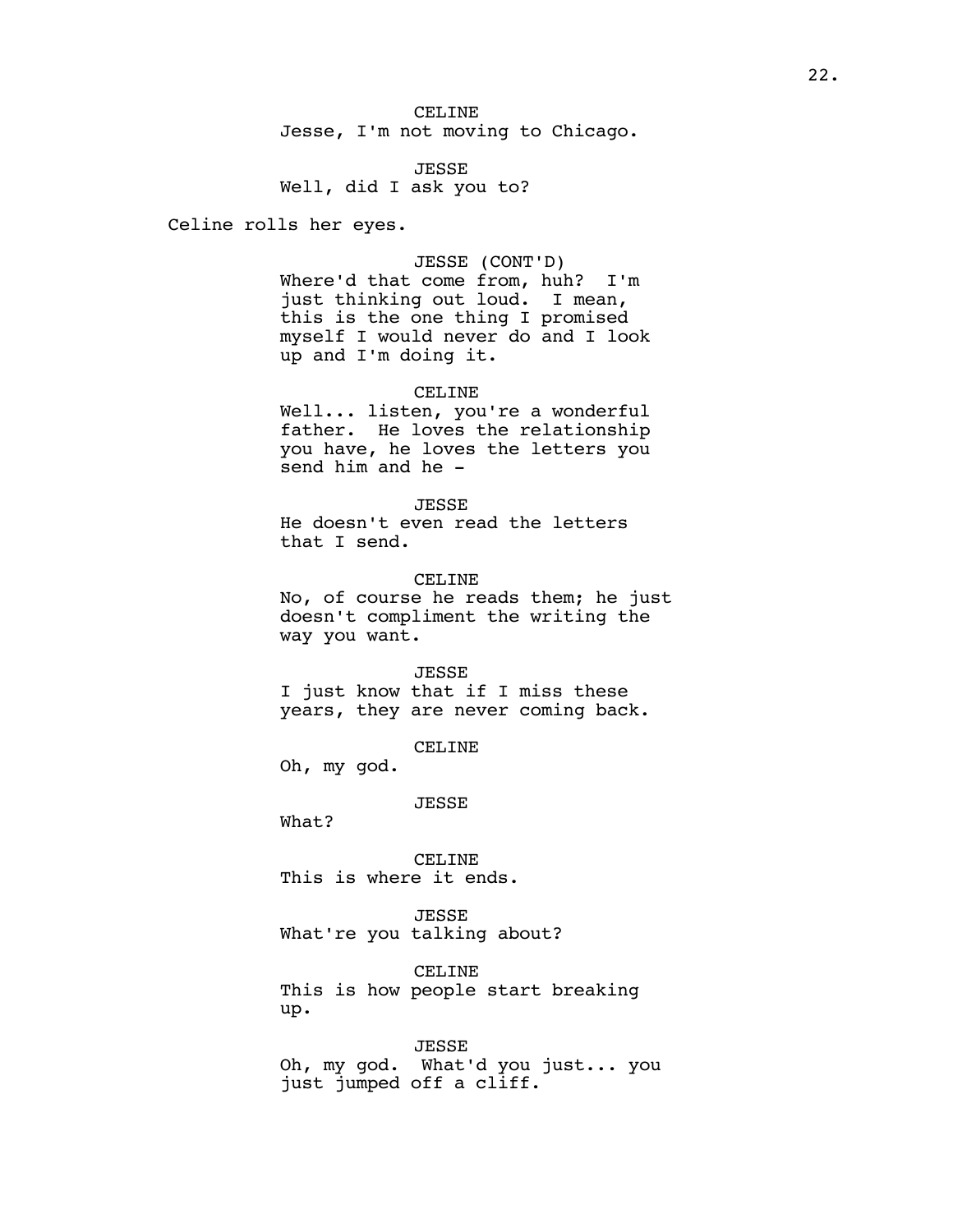No, no. I'm marking this. This is the day you light the ticking bomb that will destroy our lives.

Jesse laughs.

CELINE (CONT'D) Yeah. Watch.

JESSE

Okay. Well, first off, you don't light a ticking bomb, okay, you set it and it's a timer -

CELINE

Oh, okay, whatever! Whatever, okay.

JESSE - That's why it ticks.

#### CELINE

It has a timer. Well, you know what? It's ticking. Right now. And this is how it happens.

JESSE

Right.

### CELINE

You're unhappy, you blame it on the other person, resentment grows, everything slowly rots and you break up. That's it.

JESSE You're just doing this to shut me up.

CELINE

Not at all. Not at all!

### JESSE

I know you are. That's what you're doing. Yeah.

CELINE No-no-no-no. I'm actually surprised we lasted this long.

JESSE Okay, Okay. So here comes the hyperbole-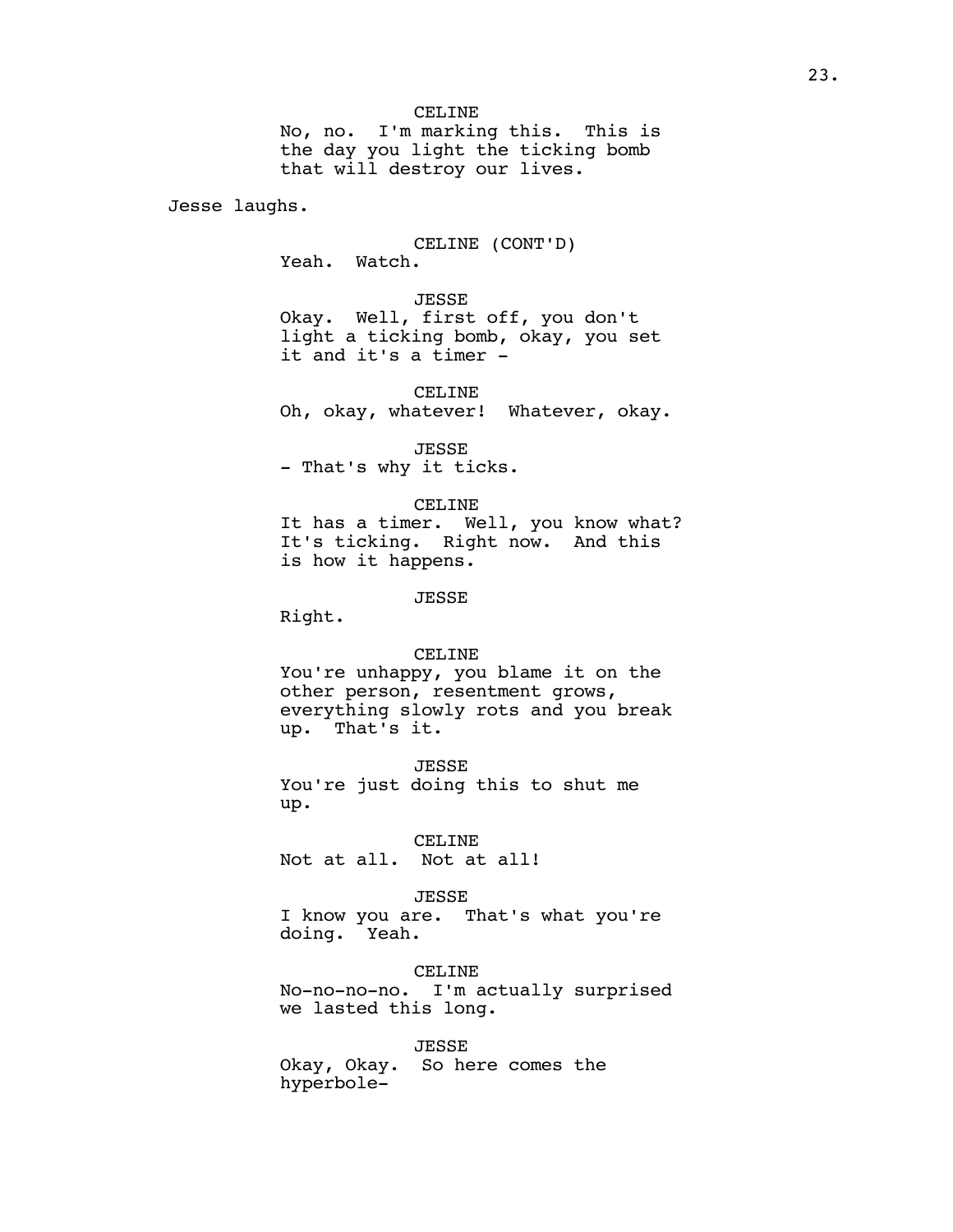### CELINE

We were on parallel tracks for a while but now our tracks have crossed and I'm going west and you're going east. And believe me, this is how it happens. I've seen it, okay? Catherine Alexander -

JESSE You're kidding, right? You're kidding.

CELINE Well, no! I'm kidding. And I'm not. All right? (beat) Just - this is it.

As Celine talks, the girls wake up. One of the girls, ELLA, groggily says:

> ELLA How much longer to the ruins?

> > CELINE

Oh, they were closed.

### JESSE

Yeah. Sweetie, you know what we decided, we're gonna catch them on the way back, when we're going to the airport.

### CELINE

Exactly.

JESSE

Okay?

CELINE We'll leave early, right? Yeah.

JESSE

Yeah. Yeah.

ELLA What happened to my apple?

CELINE Your apple. *La pomme, elle etait fini, cette pomme.* Right?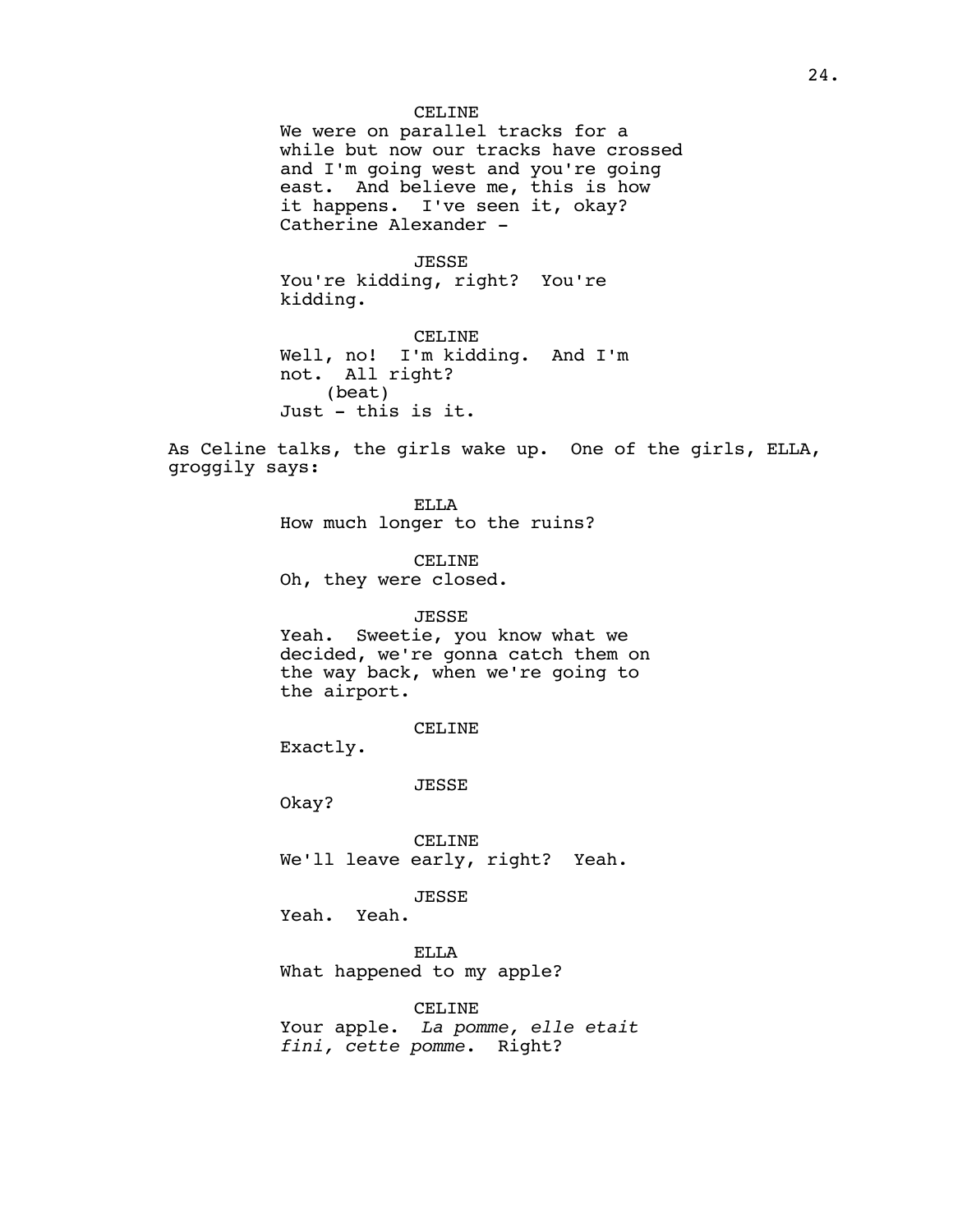They pull up at a small store in a coastal fishing village and start getting out of the car. Celine is speaking in French to the girls.

> CELINE Give me the list.

JESSE I don't have it.

CELINE It's in your wallet.

JESSE

Oh.

CELINE In your wallet.

JESSE

Okay.

He gets out his wallet and hands it to Celine. She pulls out the list instantly.

CELINE

*Voilà!* 

She turns to the girls.

CELINE (CONT'D) Okay, I'm the General! Captain Nina, (tells her what to do in french)

NINA

Oui!

JESSE Who made you General?

CELINE The General, okay?

JESSE

Oh.

CELINE Captain Ella, (tells her what to do in french)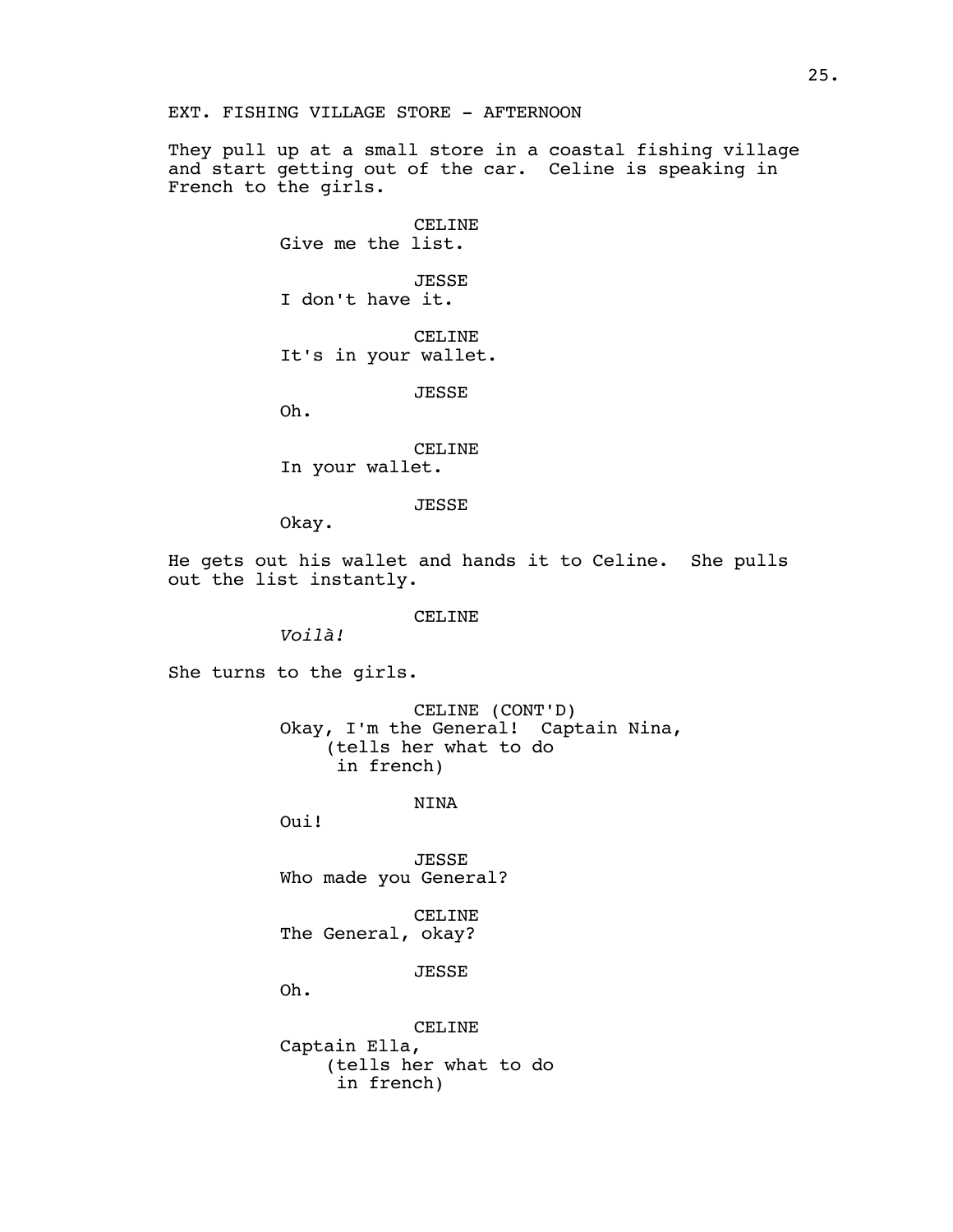ELLA

Oui!

CELINE Private Clean-Up, you don't touch anything.

### JESSE

Oui. D'accord.

EXT. ARRIVAL HOME - AFTERNOON

The car pulls up outside an estate by the shore. They get out and the girls sprint through the entryway.

EXT. PATRICK'S HOUSE - AFTERNOON

On the patio outside the house, a soccer game is going on with Jesse and many other participants.

EXT. PATRICK'S HOUSE - AFTERNOON

At a wonderful seating area, PATRICK listens to a story NATALIA is telling him.

EXT. PATRICK'S HOUSE - AFTERNOON

In a small garden, Celine, Nina and Ella pick vegetables. Celine has a nice moment where she's just looking at her little girls in nature, engaged with the earth.

### CELINE

The red one.

#### ELLA

Cela?

CELINE Tr*è*s bien... Okay. Pepper.

EXT. PATRICK'S HOUSE - AFTERNOON

Jesse, PATRICK, and STEFANOS are relaxing at the far end of the patio where there's a beautiful ocean view.

**STEFANOS** 

I actually read them both. The first one is called THAT TIME, the second one is called THIS TIME.

JESSE The first one is THIS TIME, the second one is THAT TIME.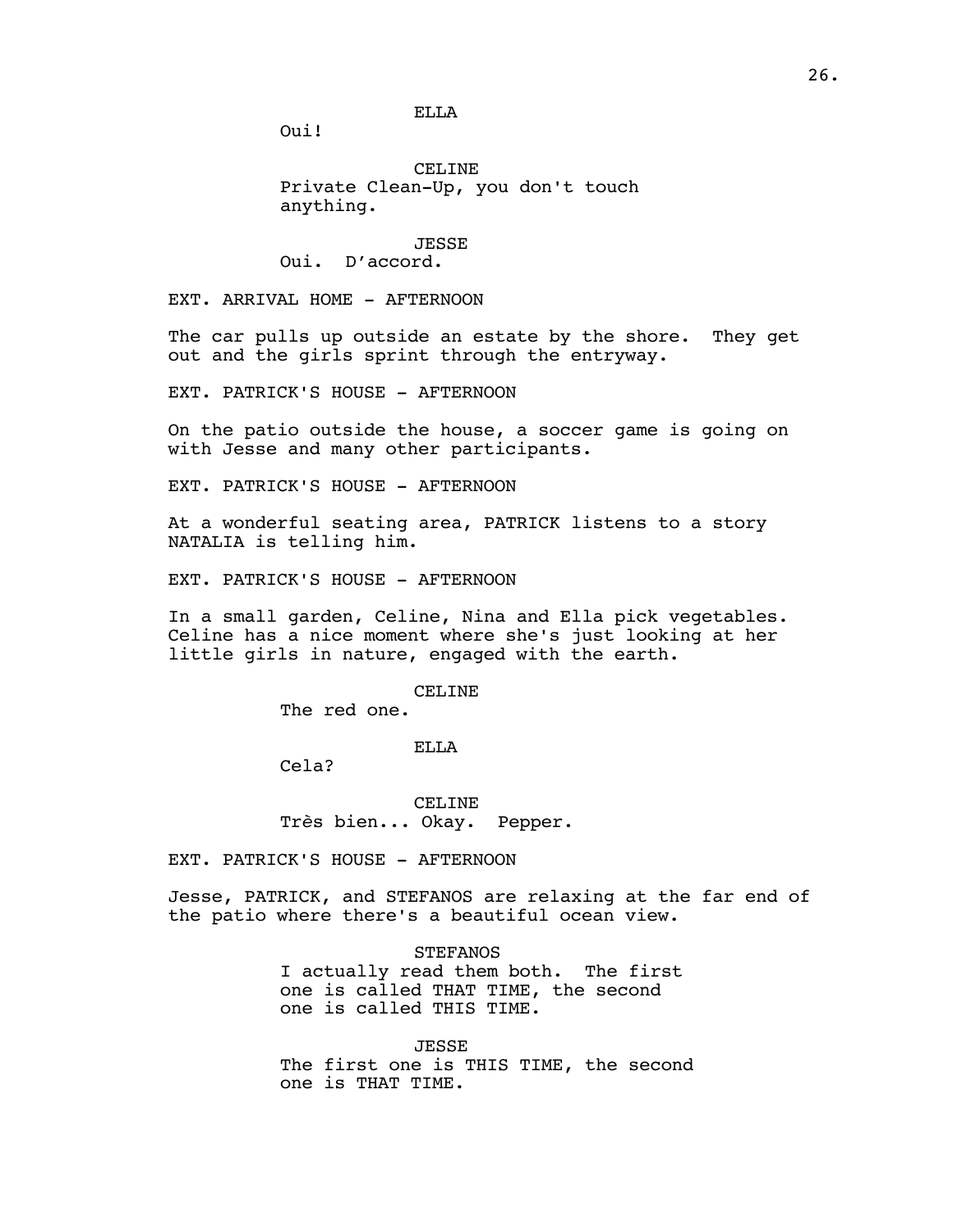Yeah.

#### JESSE

We've got a joke in our family that "This" brought us back together and "That" paid for our apartment.

# PATRICK

Okay.

# **STEFANOS**

Well, it must be a little weird for Celine, man, the way she's in a book like that, no?

JESSE

Why? I think she's gotten used to it.

### **STEFANOS**

But the second one is sexy, man. When he misses the plane and they black out the windows and they have sex for days and days and days like there's no tomorrow. I mean wow, did you guys actually do that?

Jesse shrugs his shoulders.

STEFANOS (CONT'D) You did that, uh?

### PATRICK

Have you read Jesse's third book? It's actually better than the first two.

### JESSE

It certainly took longer to write than the first two put together.

### **STEFANOS**

No, the third one I didn't read. I mean, my wife gave it to me but it's just a little bit too long for me, man. Even the title is long. What's the title?

### JESSE

"Temporary Cast Members of a Long Running But Little Seen Production of a Play Called Fleeting."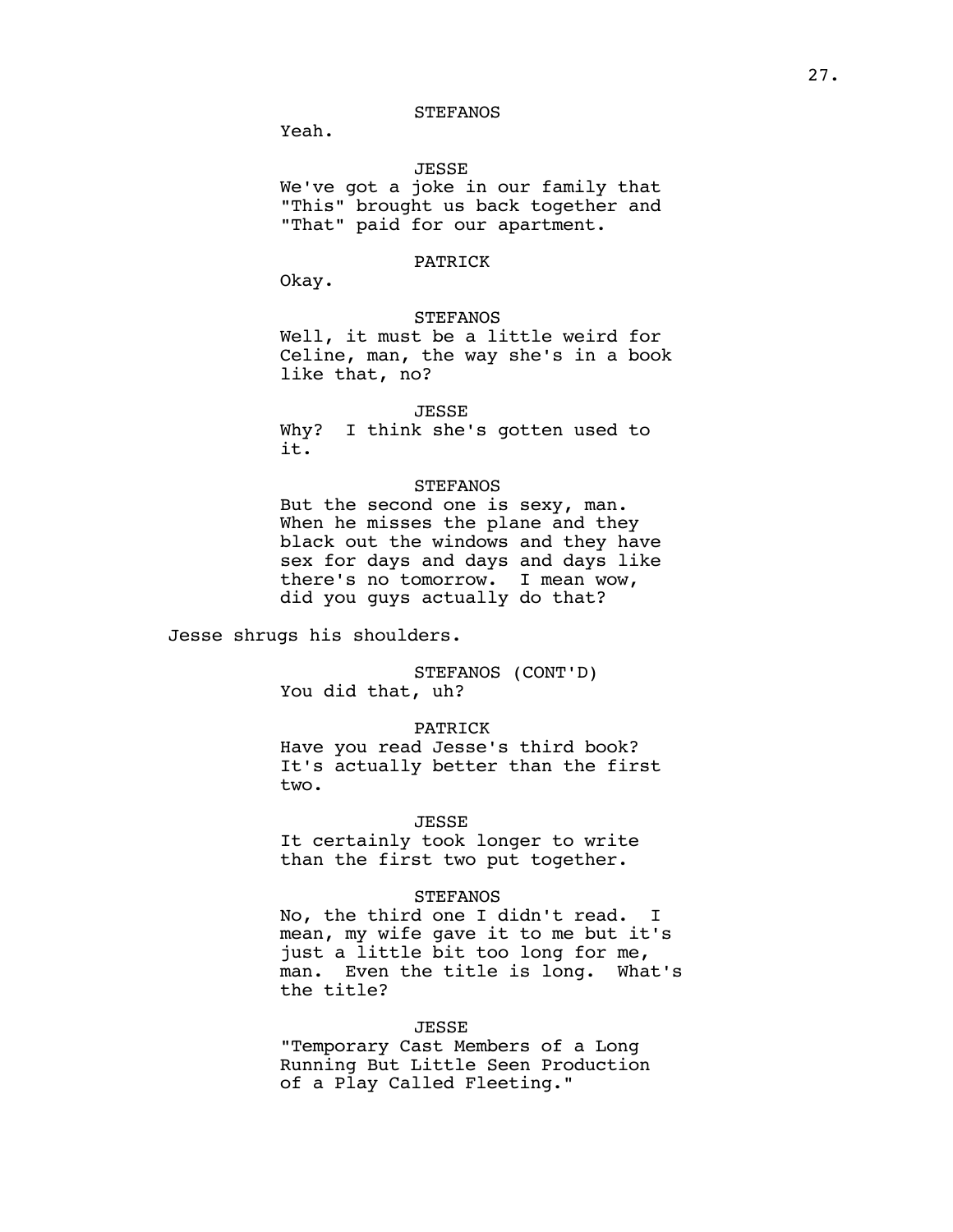**STEFANOS** Well, exactly my point.

JESSE Ah, well, you're not alone. Everybody else thought it was too long.

PATRICK It's a better book. It's so much more ambitious. (in Greek) The first two were so so.

**STEFANOS** (speaks Greek) Really? Do you think?

JESSE

What's that?

**STEFANOS** No, he says he likes all the books. He does..

Jesse laughs.

INT. KITCHEN - AFTERNOON

Natalia, Ariadni, and Celine are sitting at a table in the kitchen, chopping vegetables.

### CELINE

I mean, I love it here. This place is amazing. These tomatoes are so amazing. I can... I can smell them! They smell so good.

ARIADNI Yeah, Patrick is very proud of them.

### CELINE

I know it's stupid but when we were about to leave Paris I was a little nervous to come here. And now that we're about to leave, I don't want to go.

NATALIA Why were you nervous?

ARIADNI Yeah, why was that?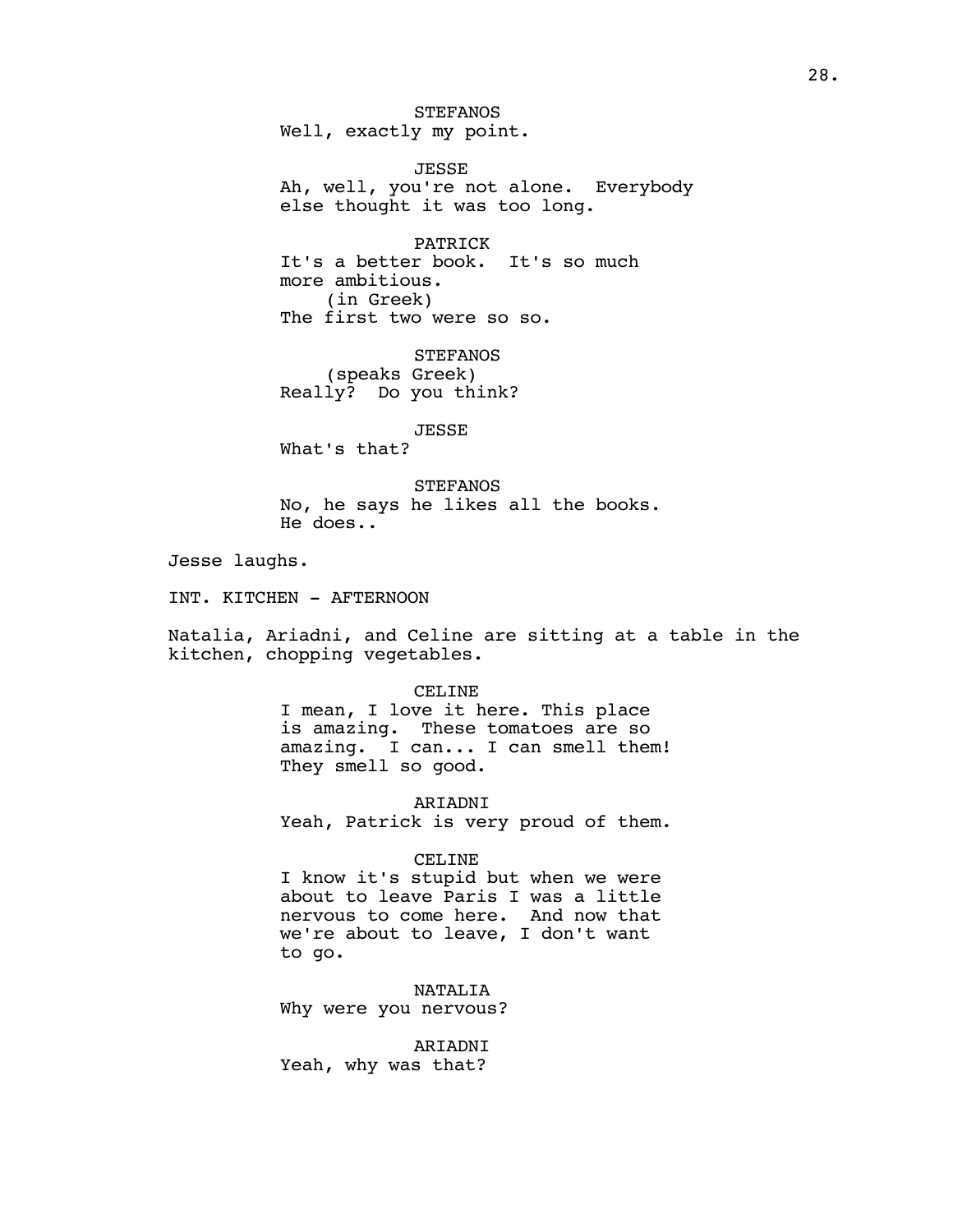# CELINE

I don't know. This place is so full of thousands of years of myth and tragedy and I thought something tragic was going to happen.

NATALIA

What, you thought the Minotaur was going to eat your children or something?

CELINE

Yes. Exactly.

All three women laugh.

EXT. PATIO - AFTERNOON

Back with the guys...

### JESSE

All right, well, the whole time I've been here, I've been working on this idea about a group of different people with all these brain abnormalities. So the book would be like a day in their life from all their unique points of view, right? Like there's this older lady who has a condition that makes you feel like you're in a perpetual state of déjà vu. Every single experience she has, she feels like she's had it before. I mean she can be sitting here with us, talking seemingly functional right? And in her head, she's thinking: Didn't he already say that? I mean; weren't we here yesterday having this exact same conversation.

**STEFANOS** So just like Deja Vu.

JESSE Yeah, except all the time.

# **STEFANOS**

Ah.

# JESSE

Right, that's the thing, right? Everything she takes in. Breakfast, a newspaper, a movie. She's convinced she's encountered it already.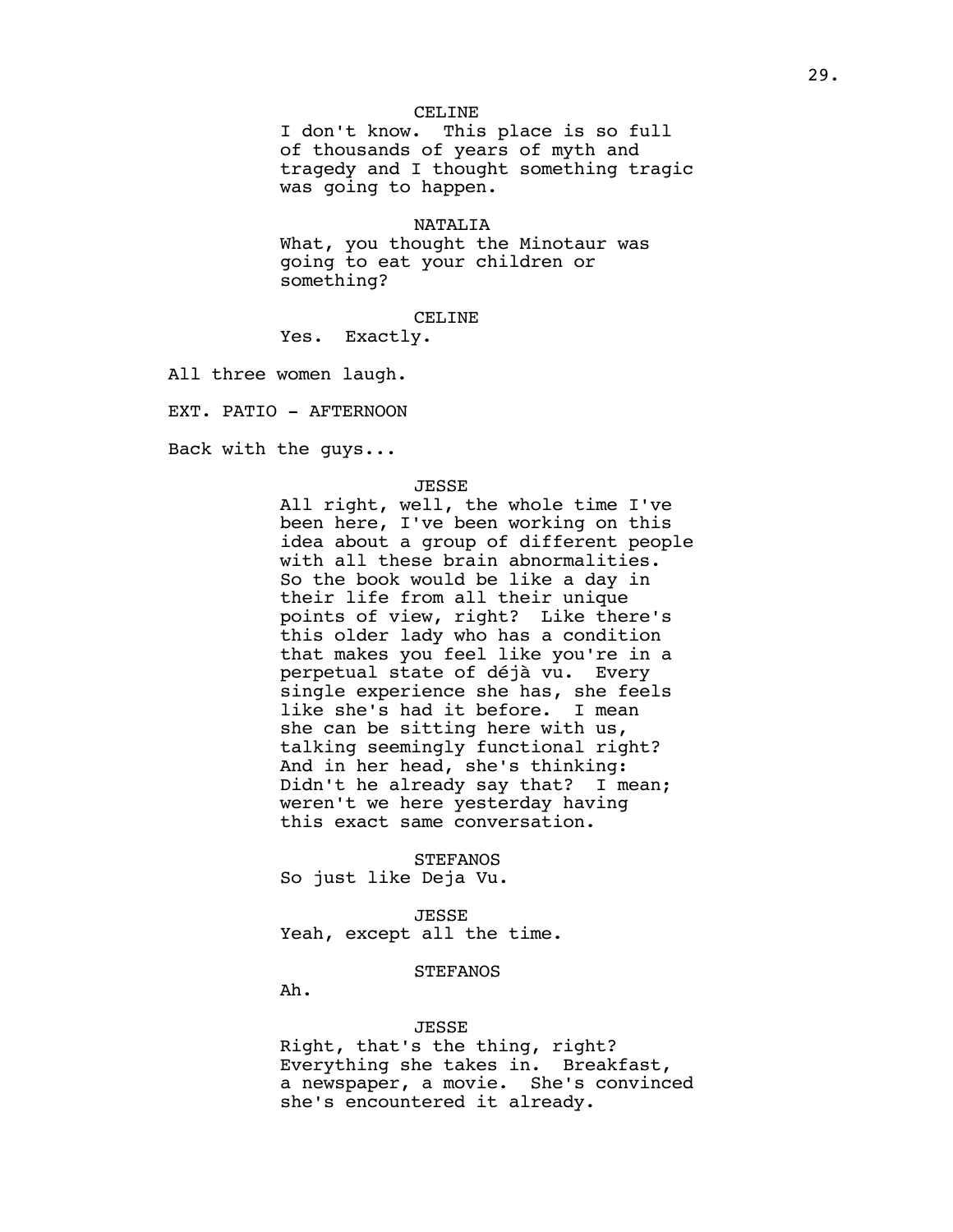# **STEFANOS** So that's a real condition?

JESSE Yeah. It's called persistent deja... It's real but I can't pronounce it.

The men chuckle.

### JESSE

Then there's these two other characters with facial recognition extremes. Like there's this one guy and he can't recognize his wife of twenty years. He looks at himself in the mirror and he feels this disconnect with that man he's looking at. Then the other character is the opposite, middle-aged housewife with a categorical exacting memory of every face she's ever seen; so she lives in a big city but to her, it's a small town. Like, a taxi drives past and she thinks 'Oh, that's the driver who dropped me off at Place de Vosges three Christmases ago.' And some old lady walking on the street, she thinks; 'Oh, she sat two seats down from me on the Metro last year.' So, everyone she meets,to her feels intimate and connected.

#### STEFANOS

Well, I'm just like the first guy. Like I feel connected to nothing most of the time, man.

We see Patrick's grandson, Achilles, and girlfriend, Anna, come walking by, just from the beach. Anna slaps his butt playfully before heading indoors while Achilles joins the guys.

> JESSE Oh, Achilles! Anna! Hey, you guys.

PATRICK Hey, look at this kid. He's having the best summer of us all.

# ACHILLES

Hello, Pappou.

STEFANOS So you were saying... there's three characters, right?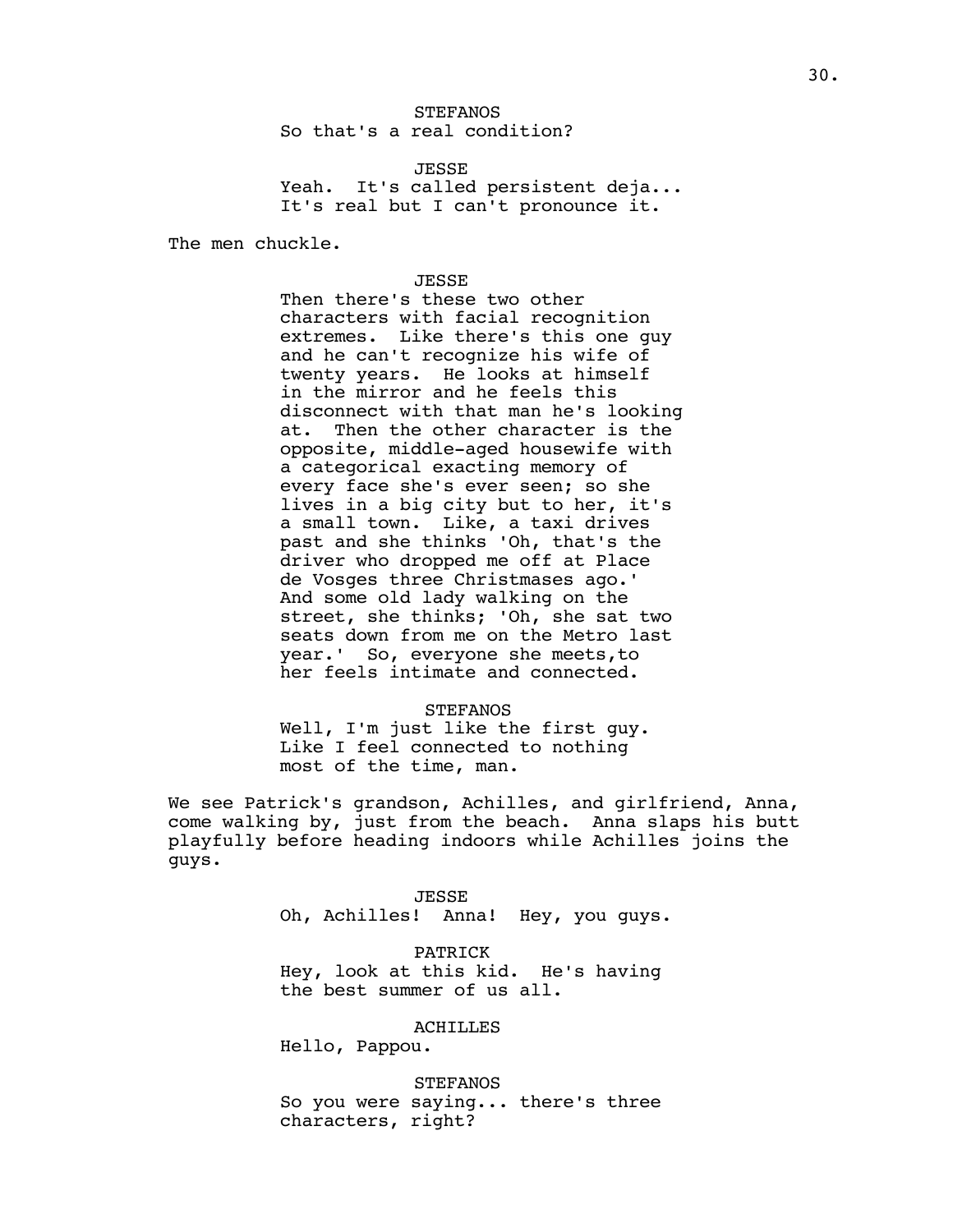No, it's not just three characters, it's a whole group of people. It's like, I'm working on a chapter right now about a young Greek man named Achilles.

### ACHILLES

Me?

# JESSE

Well, he's named after you. And this guy is caught in a loop where all he sees is the transient nature of everything, right? Like he looks out to sea and thinks of the day it's gonna be dry and littered with fossils.

### **STEFANOS**

Well... I dunno. It sounds a little pretentious to me.

### JESSE

Ah, no-no-no. It won't be pretentious, I promise. No, it's gonna be funny. Really funny. He picks up a book and he immediately wonders: Who's gonna be the last person to read this?

**STEFANOS** And that's funny?

All laugh.

#### ACHILLES

Sometimes I kind of think like that.

### STEFANOS

Well, okay, so he doesn't get excited about tits, cars, booze, nothing. He just thinks about death.

# JESSE

Well, not so much death, right? It's just like transformation, you know. Like he's seeing too far into the future.

### STEFANOS

Okay.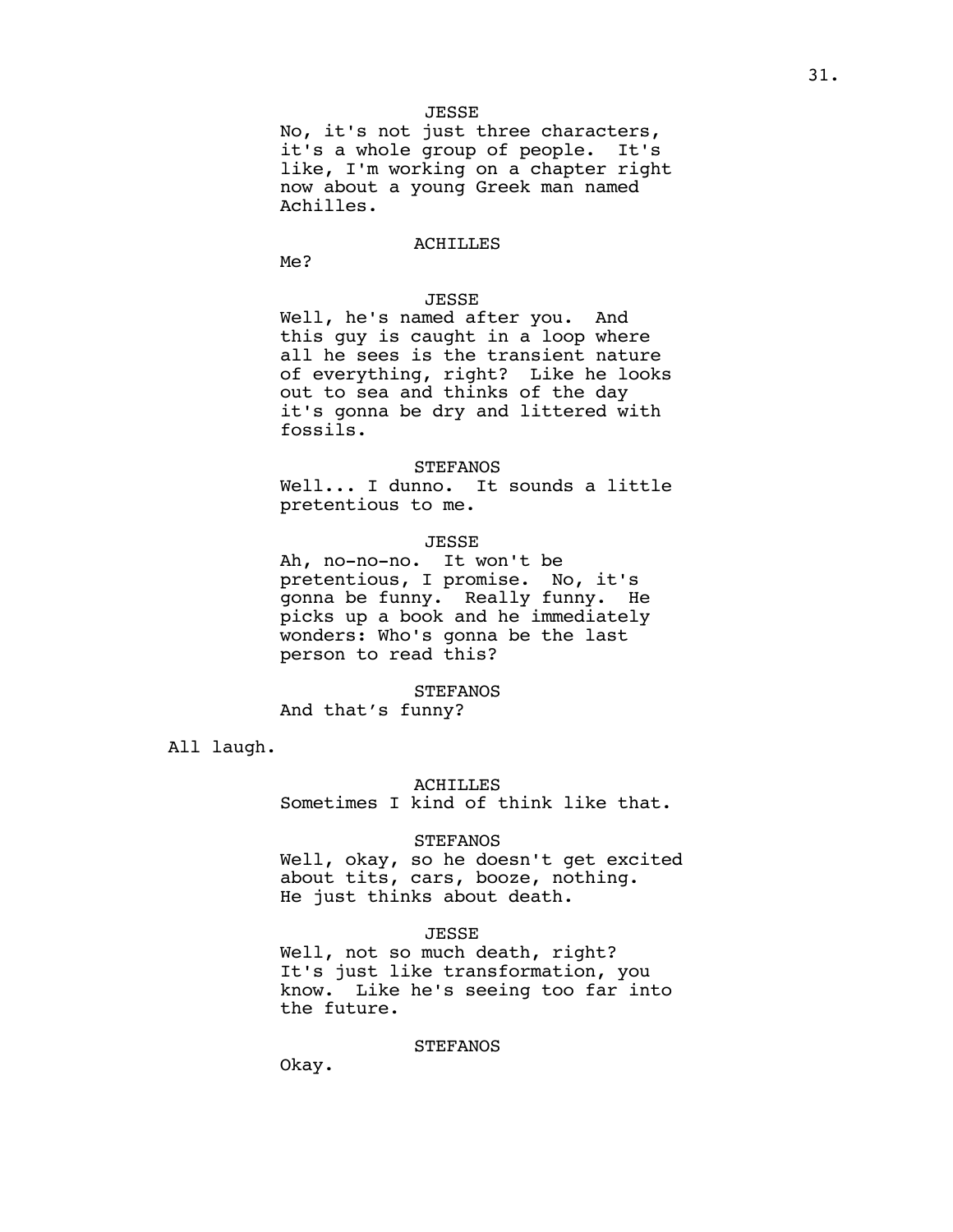# PATRICK

I like this idea for a novel. But you should add a character of an old man like me - a poor sap who can't remember what he had for breakfast, but he can still hear the song that was playing when Sheila Campbell danced topless on the bar at Jury's when he was 14 years old.

# JESSE

That'll work.

# **STEFANOS**

Okay. You have these people lost in time, right ok? But what's the connection? Are they going to have sex? Don't you need something like that?

#### JESSE

It's not time that they're lost in, right? It's like perception. That's the deal. No, I'm thinking of setting the whole novel at a movie. Like, every character in some way comes in contact with the film 'On the Waterfront.' (to Achilles)

Have you seen "On the Waterfront"?

He's not sure until Stefanos tells him the Greek title.

ACHILLES

Oh, with Brando!

JESSE

Yeah.

#### ACHILLES

Uh-huh.

# JESSE

Yeah, yeah. Okay, well, the first chapter of the book is opening weekend, Times Square, 1954. That old lady, with perpetual deja vu walks into the matinee screening, right? Except the whole time she's thinking: haven't I already seen this?

STEFANOS

Yeah.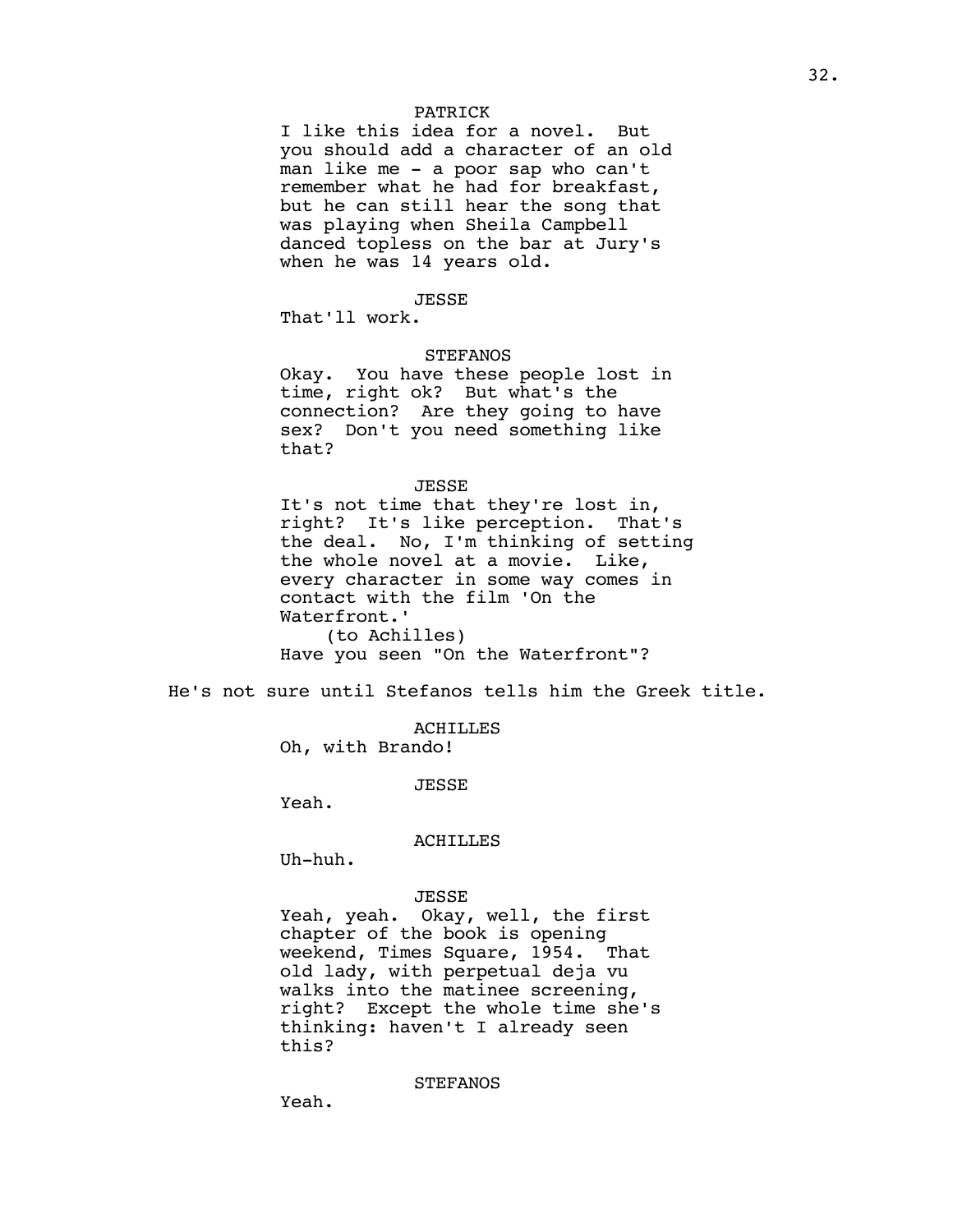### JESSE

Right. And then another chapter is a 1979 Paris film studies class. Then we have a Kazan retrospective in Munich, 1993.

STEFANOS Well, man, that is time. How is that not time?

JESSE Yeah, it's time but, it's more perception. You don't like it.

STEFANOS I think it's going to be too long.

They laugh.

PATRICK Well, I like it. Don't listen to him - he makes bicycles. Send it to me in galleys.

JESSE

Will do.

EXT. PATRICK'S HOUSE - AFTERNOON

All five kids are playing a game together somewhere on the property.

INT. KITCHEN - AFTERNOON

Ariadni, Stefanos, and Celine are in the kitchen, preparing the meal.

CELINE

In France we stuff the tomatoes with tomatoes and the peppers with peppers.

### ARIADNI

Oh, really? Because we use the same stuffing for both, because of the way it reacts differently, in terms of taste. Oh, and Celine, make sure you don't stuff them too much because of the way it overflows in the oven later and gets kind of nasty.

CELINE

Okay okay, yeah.

**STEFANOS** You're doing fine, Celine.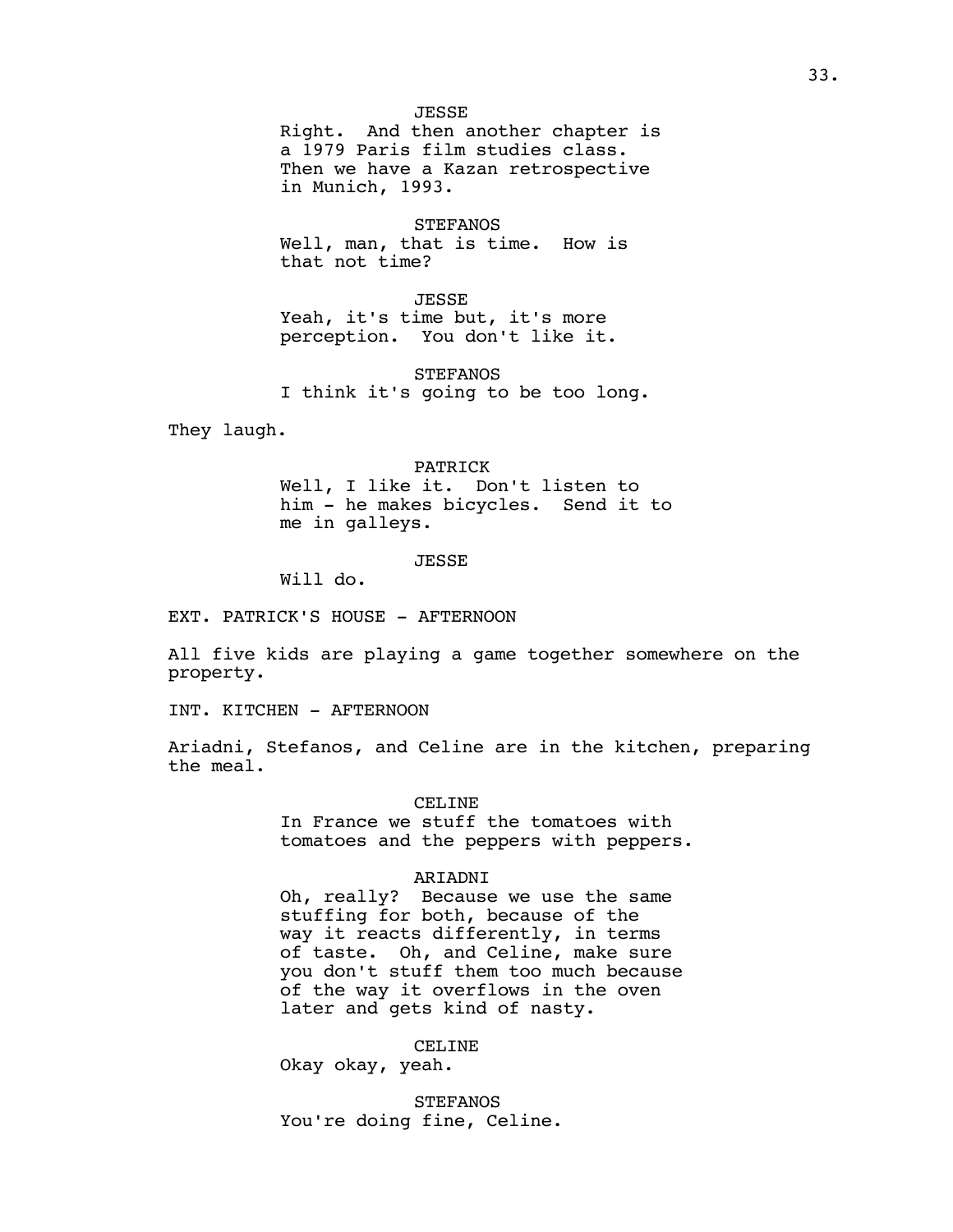# ARIADNI

And especially don't listen to Stefanos here because he's never made this dish before, or any other dish for that matter.

He takes her knife.

CELINE (Laughing) Okay.

**STEFANOS** You know, I mean...

> ARIADNI AND STEFANOS (Yelling, Speaking Greek)

### **STEFANOS**

Let go of me, (Greek) Let go of me!

### ARIADNI

(in Greek) Stefanos, why are you taking my knife? Stop stealing people's knives. Here is a knife perfectly good for what you're doing.

### **STEFANOS**

(in Greek) Sweetie, I cannot cut with this little fucking knife.

CELINE Are you guys fighting, with knives? Okay, stop it! Stop fighting with knives.

ARIADNI We're not fighting. We're negotiating.

Anna enters the kitchen and goes over to the refrigerator.

CELINE Okay, negotiating, that's what you call it? Wow, (in French) Negotiating with knives.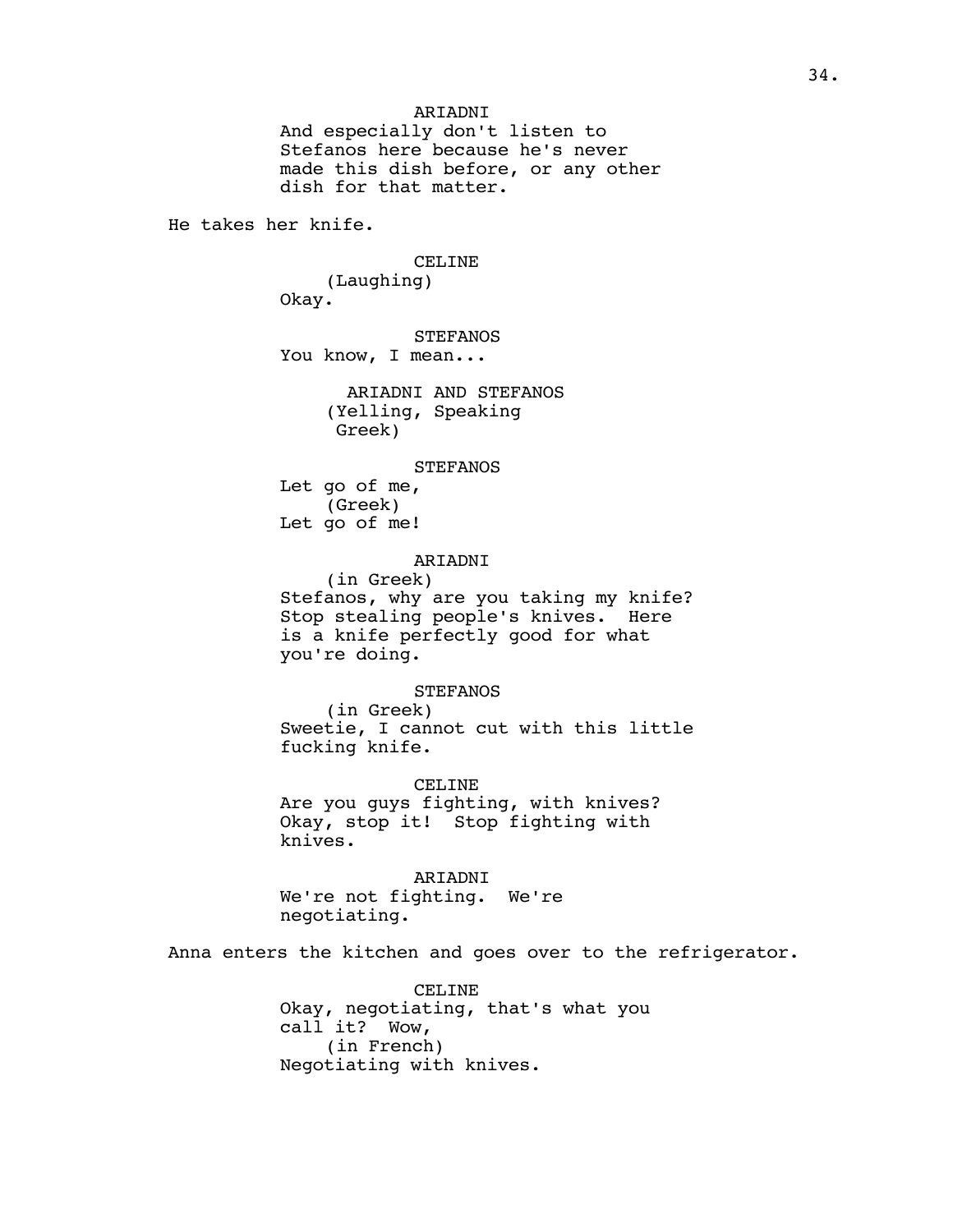ARIADNI (in French) Exactly.

CELINE

(In French) Not bad.

STEFANOS This is a system that we have.

CELINE Wow, so you found a system that works for you.

# ARIADNI

Mm-hm.

CELINE

I thought it was called a relationship. But I like "system", that's pretty good. That's ready, right?

Ariadni walks over and takes a drag off his cigarette.

**STEFANOS** 

That's ready.

Celine takes a platter of appetizers and begins to leave.

CELINE (to Anna, in French) And you, what's your system?

Anna gestures oral sex.

CELINE (CONT'D) (in French) What about this system?

Celine puts her tongue between her fingers by her lips.

ANNA (in French) Not bad.

Celine exits.

**STEFANOS** We used to have that system.

Anna laughs.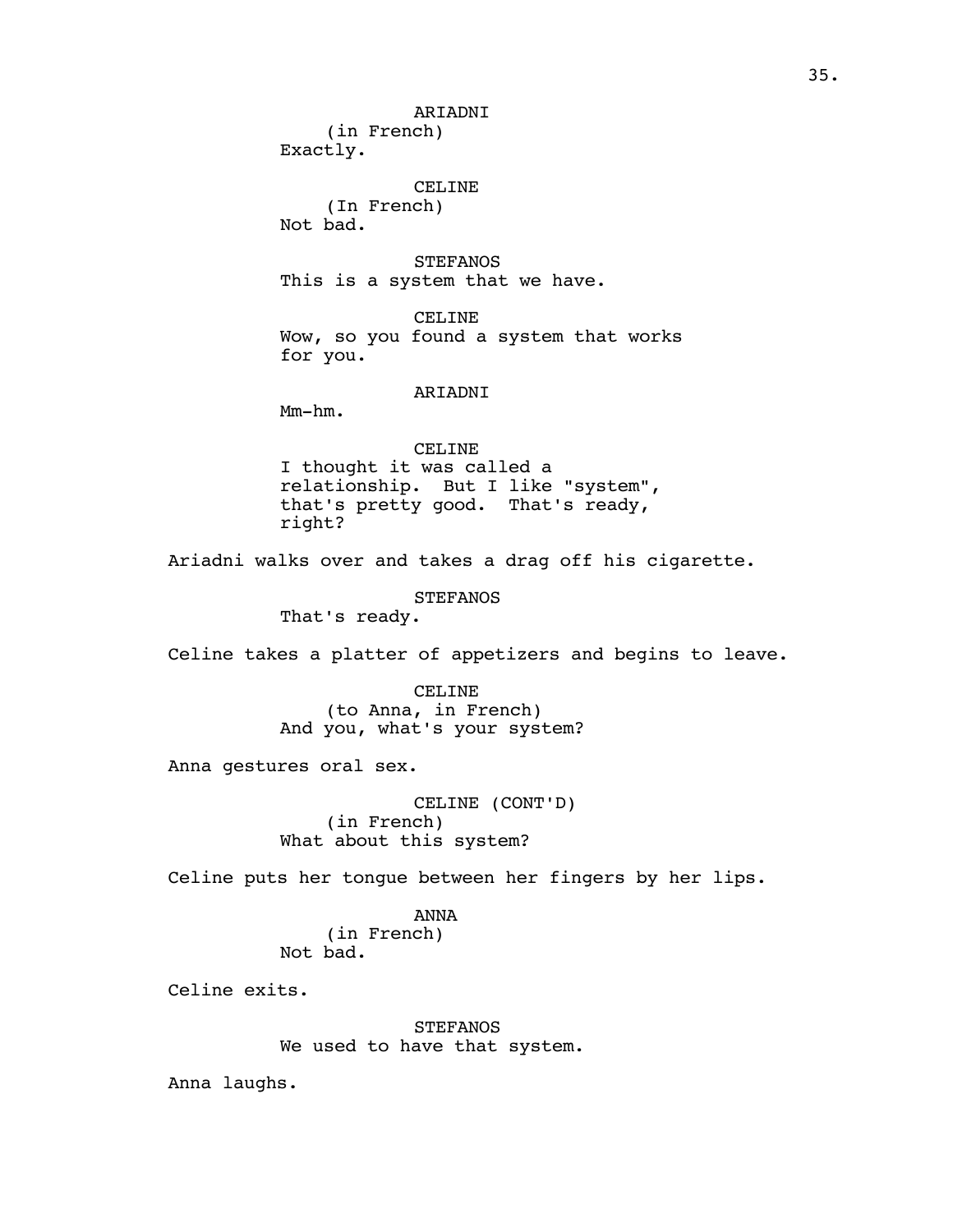## EXT. BEACH - AFTERNOON

Jesse leads the kids down the rock steps to the little patch of rocky beach under Patrick's house.

> JESSE Not too far, you guys!

We catch a nice moment where Jesse is looking out at the sea, and at the kids, soaking it all up. He checks a text and the moment is gone.

EXT. DINNER TABLE - LATE AFTERNOON

Now in the middle of their dinner, Jesse taps his wine glass and gets everyone's attention.

#### JESSE

All right, I don't want to let this meal go by without saying thank you to everyone. And especially you, Patrick. We had no idea what we were getting into these last six weeks. A letter arrives from the university, inviting us to the Southern Peloponnese of Greece, to the guest house of a great writer? 'Sure, why not?' And then at the airport earlier today, Hank turns to me and he says this has been the greatest summer of his life.

## GROUP

(Reacting)

# JESSE

And I have to say the same. So, thank you Patrick, and not just for what you have done for me and my family but for all the ways you've given back, all right. So, to Patrick!

## **OTHERS**

To Patrick...

Glasses clink.

# PATRICK

Thank you, thank you, thank you. You know, when I first saw you at the airport I thought, 'No way a man dressed like that could be a man of letters.'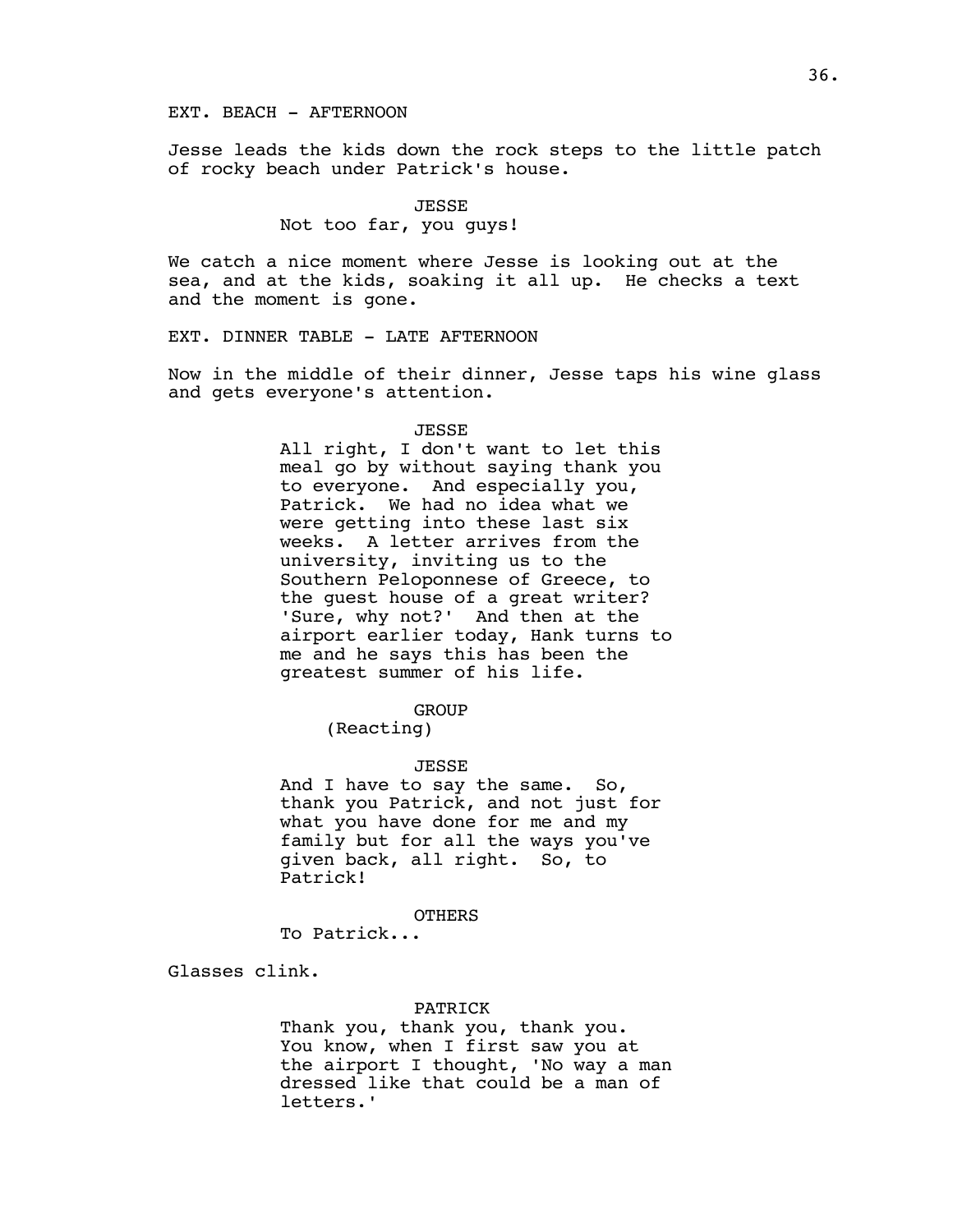(Laughing)

## PATRICK

But now, now I think I've learned your secret. We've had many great writers here over the past decade but never one who had a partner more interesting than themselves.

GROUP

(Reacting) Ohh. Oh. (Laughing)

#### CELINE

I keep telling you.

#### PATRICK

And Celine, it's been so great to have you and your daughters' wonderful vitality around here, and I'm so happy you've been able to meet my dear friend, Natalia, who's husband Elias was like a brother to me.

## CELINE

(to Patrick) I'm so sorry about the curtains.

PATRICK

Don't worry. It's nothing.

JESSE

I know. I shouldn't have thrown those cherries-

CELINE No, I mean, really -

### JESSE

It was my fault.

PATRICK/CELINE No, no. That's sweet of you.

## ACHILLES

And Grandpa, thanks for including Anna and me this summer... because you know he usually puts me to work but when I bring Anna he lets me sit at the table of the grown-ups.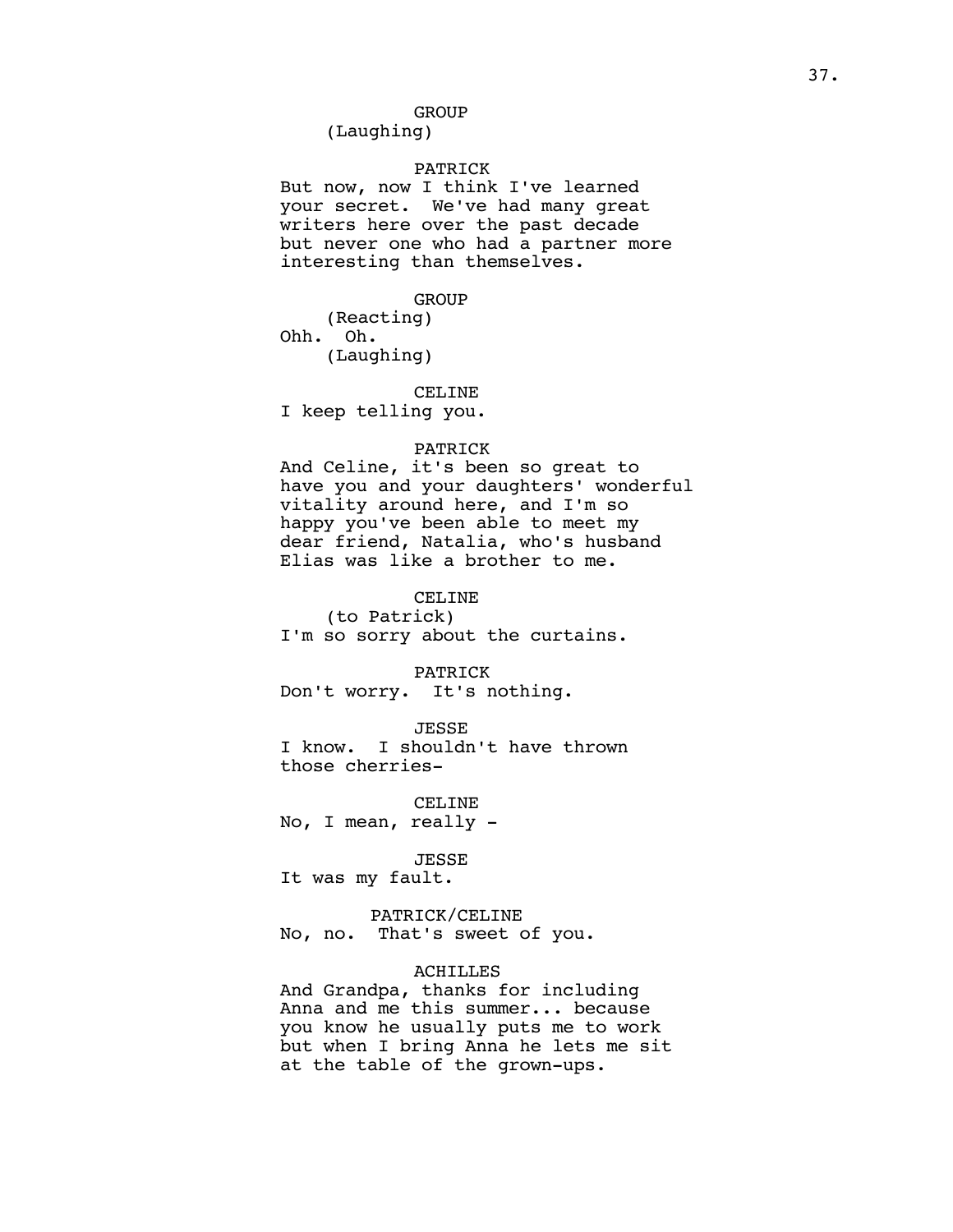Welcome to the grownups table! Hear hear!

## CELINE

(to Anna) How long have you two been together?

## ANNA

Since last summer.

## ACHILLES

We met one year ago in my last few days here with grandpa before I had to go back to Athens.

ANNA

Yeah, we met at my closing night cast party. I was doing Shakespeare at Epidavros...

## JESSE

So, who did you play?

ANNA

I was Perdita in "A Winter's Tale".

## **STEFANOS**

And she was fantastic! Remember, Patrick, we went to that?

#### PATRICK

Ahhh Perdita... "When you do dance, I wish you a wave of the sea, that you might ever do nothing but that."

GROUP

(Reacting, Applauding) Bravo!

### **STEFANOS**

The way he just performed that was much better than the guy at the play!

## ACHILLES

Actually, people are still talking about that production.

#### ANNA

Yeah but... the after party was even better. It's where we met.

ACHILLES I had an old BSA motorcycle.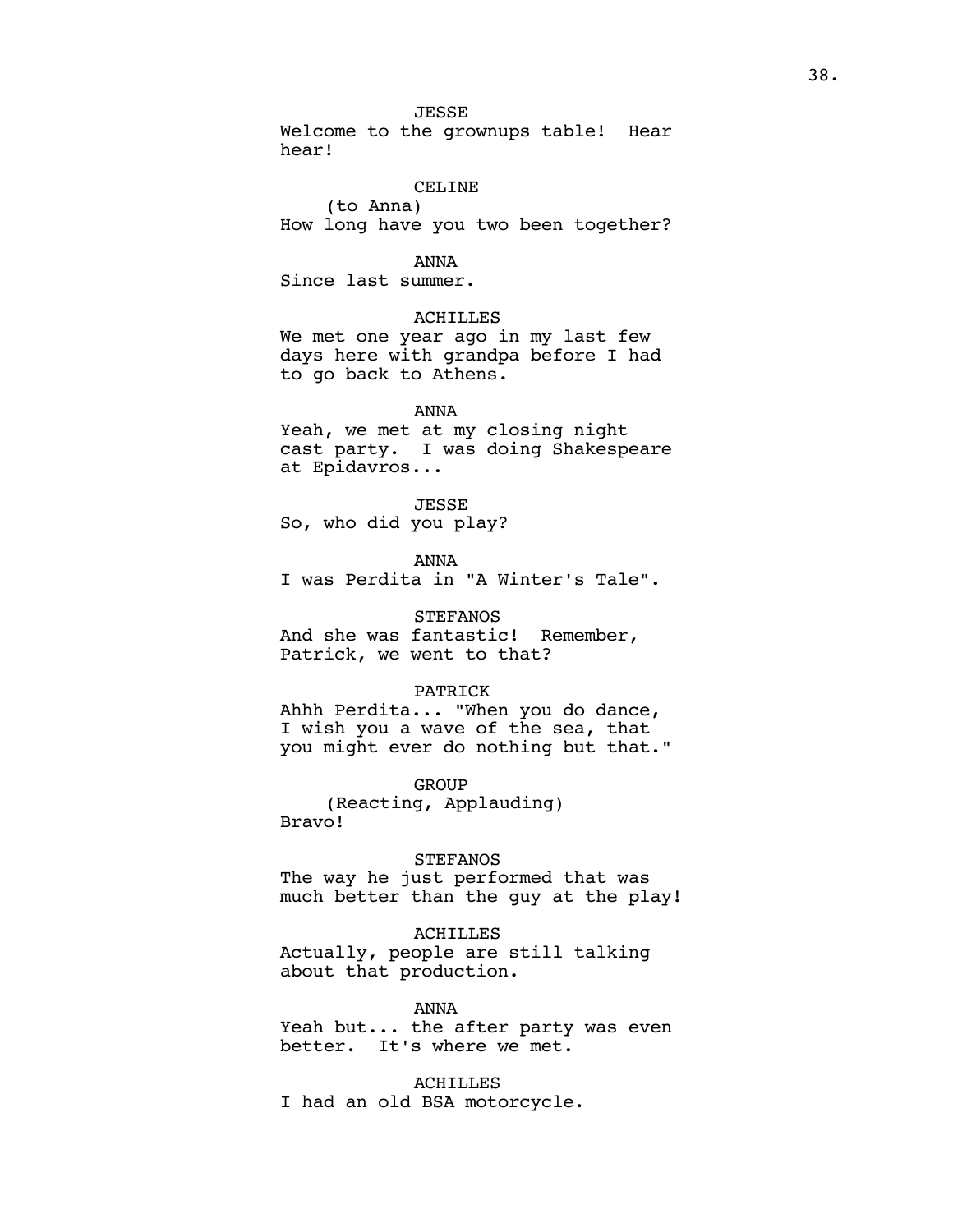JESSE

Nice.

#### ACHILLES

Yeah. We drove around all night. And then I had to drive her back to the theater to get her stuff. And it was dawn.

## ANNA

I'll never forget it. It's outdoors and seats 12,000 people, but it was now completely empty.

#### ACHILLES

Yeah. And she was sitting way up in the back row. So, I went up on stage and whispered to her...

#### ANNA

Yeah, the acoustics there are incredible. I could see his mouth move and then, three seconds later, I could hear his voice in my ear.

JESSE (to Anna, quietly) What'd he say?

Anna just smiles, not saying.

JESSE (CONT'D)<br>Okay! Woah!

#### ARIADNI

(Laughing) That's private.

## **ACHILLES**

And then she had to fly back to Paris a couple of days later.

#### CELINE

How did you keep in touch?

ACHILLES

We Skyped. Pretty much everyday since then.

## ANNA

Yeah, and when we're apart we have a thing of putting our laptops by the pillow and falling asleep together.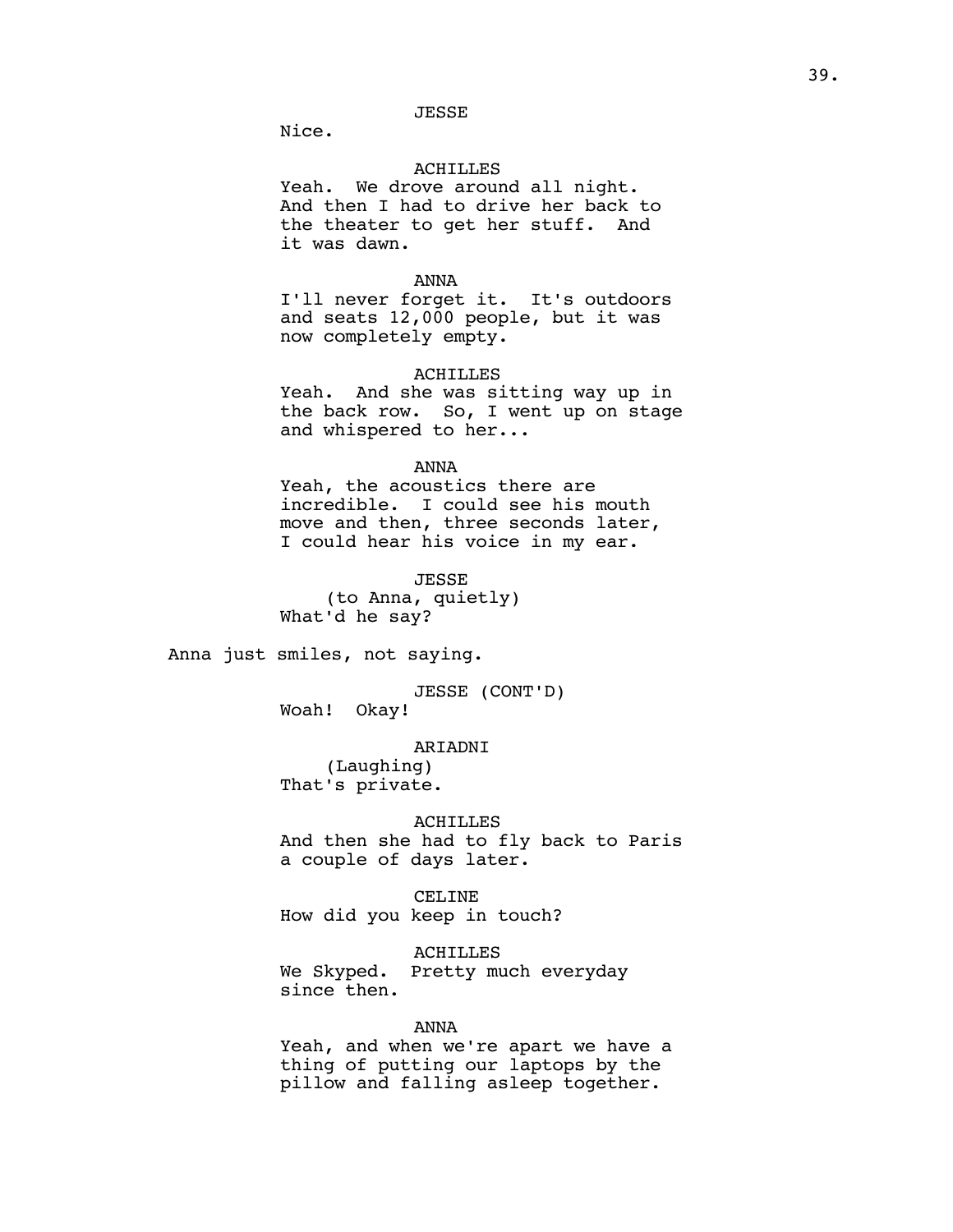Ah, that's the new romance!

#### ACHILLES

And when I wake up the screen is usually frozen... and Anna's face is in some funny position like... (Mimes)

## **STEFANOS**

Okay. Can I ask you a question? Please?

# ANNA

Yes.

## **STEFANOS**

When you guys Skype, do you, you know, do you go a little crazy?

## ARIADNI

God, you're being so vulgar!

## **STEFANOS**

No, I'm not being vulgar. I'm just being an amateur anthropologist who is interested in virtual words, on a theoretical level.

#### ARIADNI

So now you're an anthropologist?

## STEFANOS

Yeah. For instance, the sex of the near future, okay, and I'm not making this up but, it's gonna be just like plugging in, attaching something to your genitals - I'm sorry - and then you'll be having virtual intercourse with anyone of your choice. You will be able to program in all your preferences. You'll be able to type in exactly what you want Marilyn Monroe to whisper in your ear.

## GROUP

(Reacting)

Hm..

CELINE Oh, I might like that.

JESSE

Come on.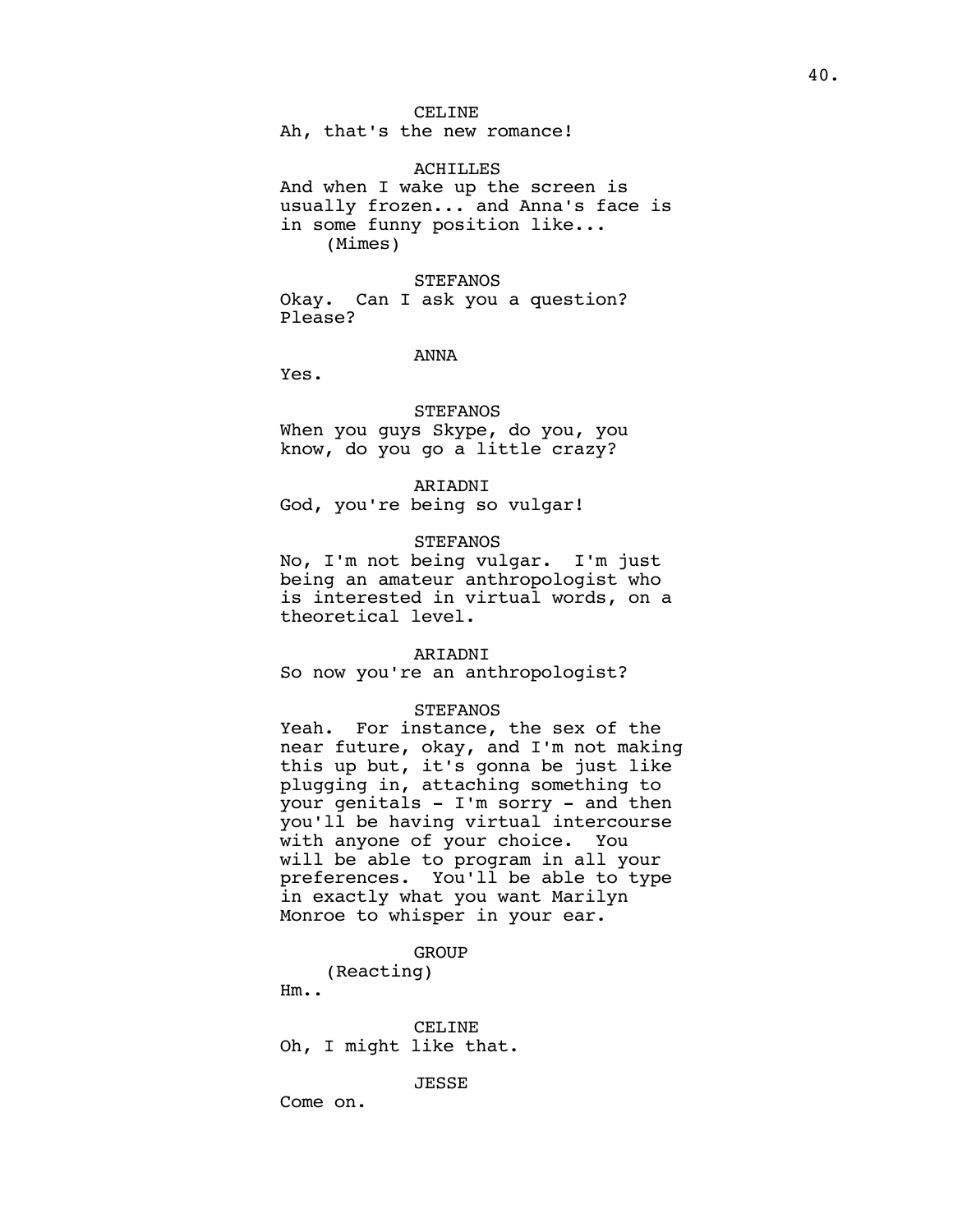## ACHILLES

I mean, why not? I mean, more and more of our experiences are going to take place in the virtual world.

## ANNA

Yeah... And you are a writer, how are you going to feel when a computer can write a book better than "War and Peace"?

# PATRICK

It'll never happen.

## ACHILLES

I think it's only a question about WHEN it's going to happen, grandpa.

#### JESSE

You know, I think I'm probably gonna feel about the same way as Kasparov you remember how all those chess players felt when they could no longer compete with that big-ass computer -

## **STEFANOS**

The Big Blue.

#### JESSE

Right, right, right! Remember at first nobody thought a computer could ever beat our best.

## **STEFANOS**

Right.

#### JESSE

(Accent) A machine lacks that ineffable human instinct.

## GROUP

(Laughing)

## JESSE

And now we can't even compete.

#### CELINE

I saw this documentary where they were doing an experiment on a lab rat and he was wired up and he could push a switch and have an orgasm.

## **GROUP**

(Laughs)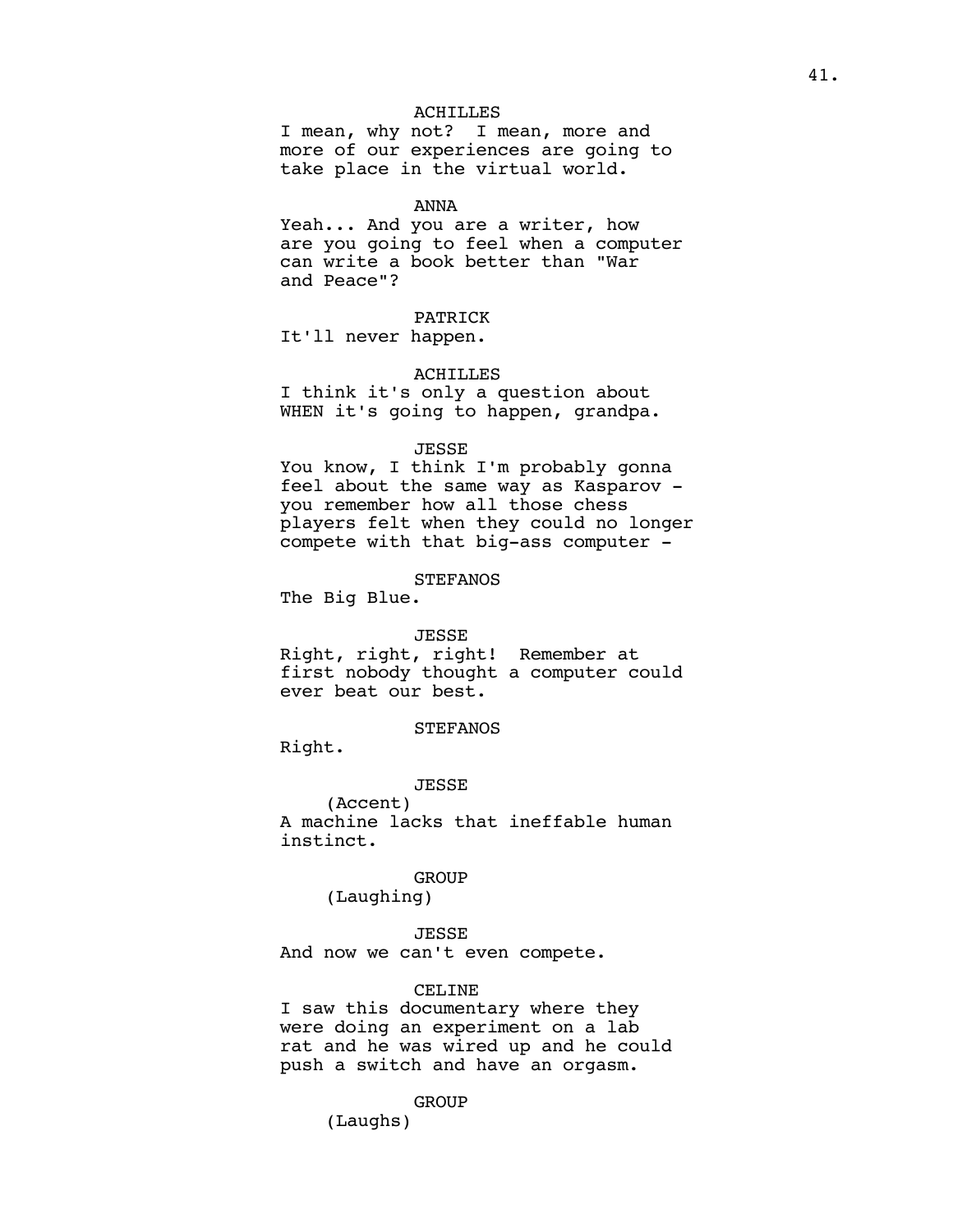And so scientists were sort of laughing at this pathetic little creature while it ignored its food and water and didn't do anything else, and eventually it just died. I mean, I think that's the future of humanity. You know, just (Demonstrates Rat Dying) ... And die.

#### GROUP

(Laughing)

#### PATRICK

Well, maybe so but every generation believes that they're witnessing the end of the world but... I feel that I'm actually living it.

## JESSE

Okay. All right, I have a question for you Patrick. I think a lot of people are feeling that way. You know, that we're this kind of pleasure obsessed, porn-addled materialists, ceding our humanity to technology... At the same moment that computers are becoming sentient, right? So what my question is: what is this notion of self to begin with?

## PATRICK

It's written over the portals to the Temple of Apollo at Delphi: It says "Gnothi seauton", which means "Know Thyself".

#### JESSE

Yeah, but we're kind of 99% automated already. Our personality - or this thing we think of as ourself right it's just a tiny fraction of what the brain is doing, right?

# **STEFANOS**

Yeah.

JESSE Most of it's just automated body function.

## CELINE

Okay.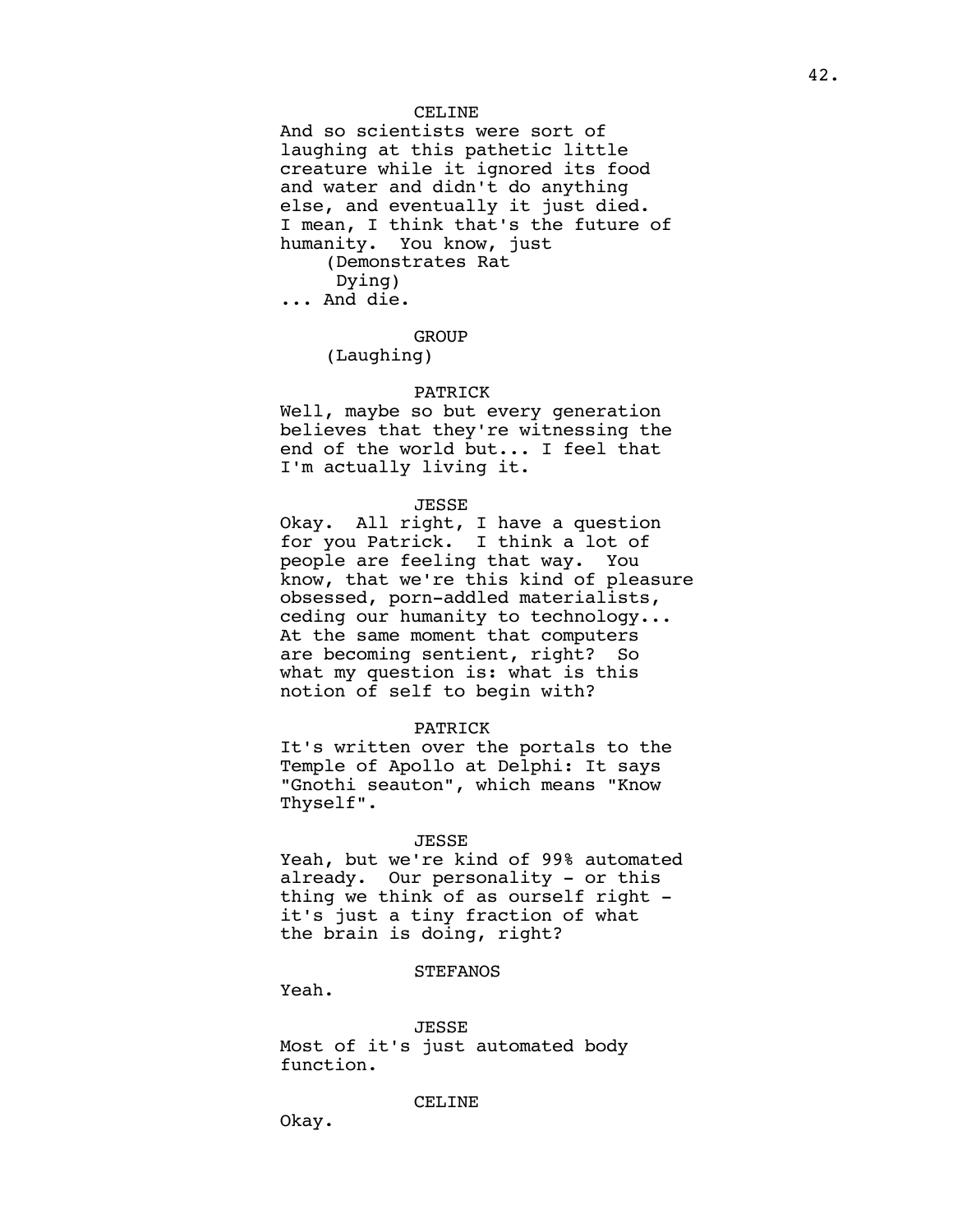JESSE So then what is it we're actually ceding?

CELINE (Interrupting) If this notion of self is such a small percentage of you, sweetie...

## JESSE

Yes.

CELINE How come I always hear so much about it?

# **GROUP**

(Laughs)

## **STEFANOS**

Well, it's just like my penis. I mean, it's not that big, it's a small part of myself, but it needs a lot of attention.

#### CELINE

His too!

ANNA And how did you two meet?

ARIADNI You don't know?

## ANNA

What?

#### STEFANOS

Well, you have to read Jesse's books.

#### CELINE

Yeah, especially if you want to know exactly what it's like to have sex with me, read away.

**STEFANOS** 

Read away!

CELINE Oh, excuse me, Stefanos.

**STEFANOS** No, no. I mean it's well written.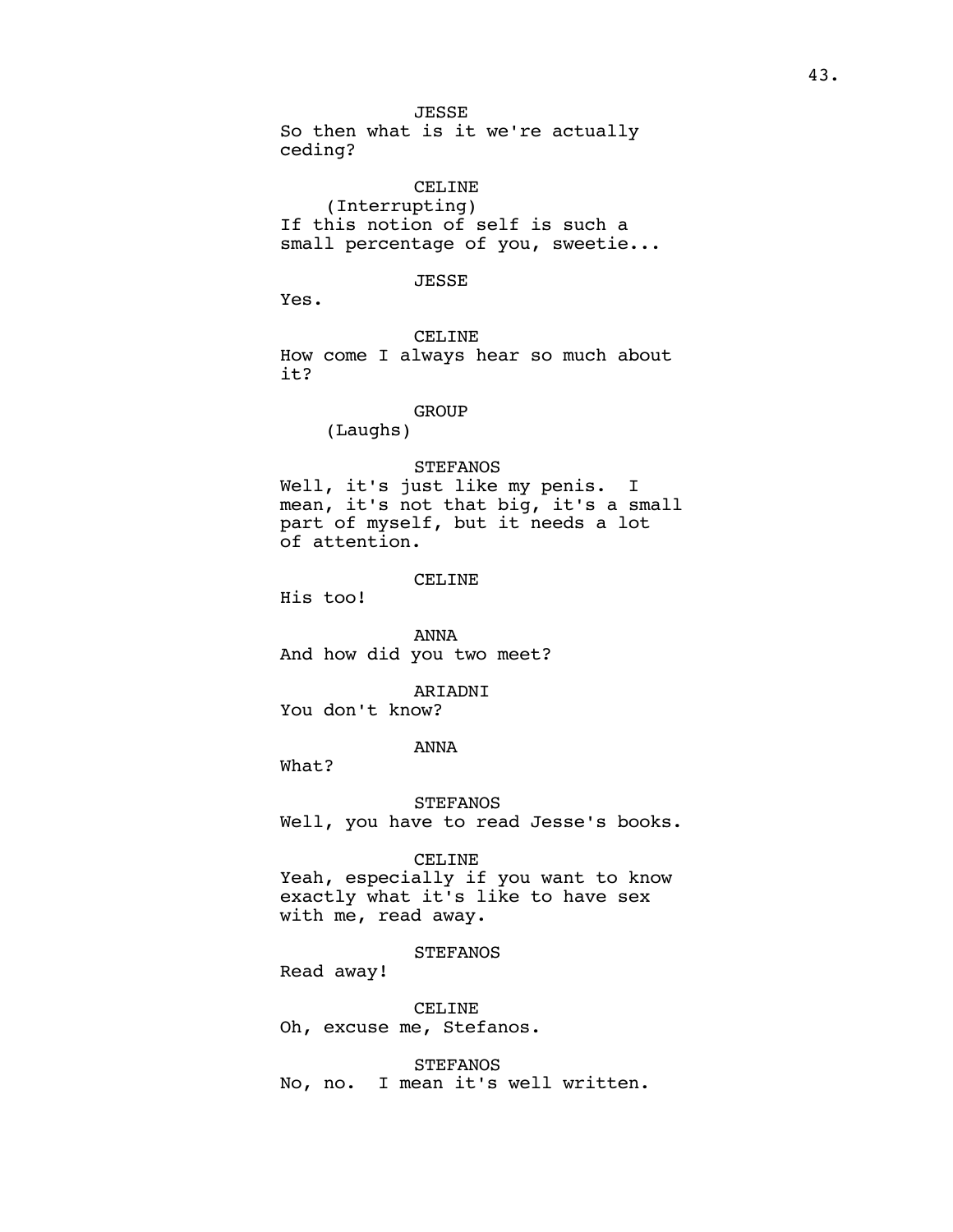## JESSE

Thank you. We met about 18 years ago. We kinda, sort of, fell in love a little bit, and then we lost track of each other and a decade later we ran into each other.

#### CELINE

No, no, no, we didn't run into each other, sweetie-pie.

JESSE

We didn't?

CELINE No. You wrote a book "inspired" by our meeting...

#### JESSE

Yeah, yeah...

## CELINE

And I read about it and went to look for it.

ANNA That's pretty romantic.

JESSE It was really romantic.

## CELINE

Not really. Not really. He neglects to mention he was married, had a kid...

JESSE Details, details...

CELINE Yeah, that part was a disaster.

JESSE

It wasn't a disaster. It was inevitable.

CELINE Yeah. Okay. And the first time we have sex without a condom, twins!

JESSE Yeah, one pitch, one homerun. Boom!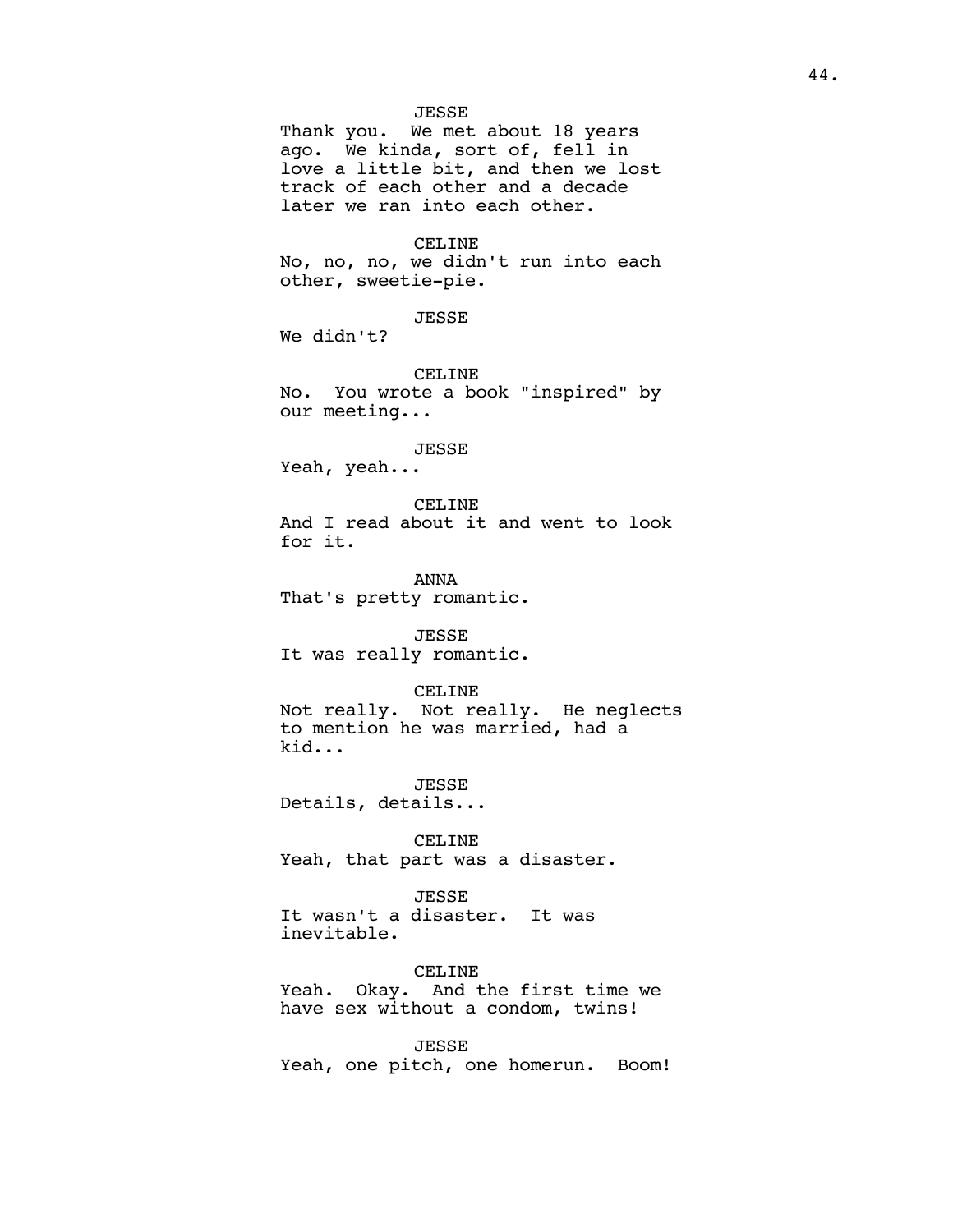CELINE And I've been chained to the sink ever since! I'm sorry to say that, but -

ANNA It's not that bad, is it? The girls are so beautiful.

JESSE

Thank you.

CELINE

They're cute.

**GROUP** (Laughs, Reacts)

CELINE Okay, no no, it has some upsides. Let me tell you right now, Anna, how to keep a man.

Anna nods.

CELINE (CONT'D) You've gotta let them win at all the silly little games...

JESSE

Oh, okay.

CELINE

... They like. When I met Jesse, the first night we were playing pinball, and of course I was winning...

JESSE

Is the foundation to our entire relationship a lie? It is. It is.

CELINE

... And at the last minute I let the ball go down the middle. It builds their confidence.

JESSE

No, she can't beat me at one game, not any game.

CELINE If I didn't let him win at every game... we would never have sex. (MORE)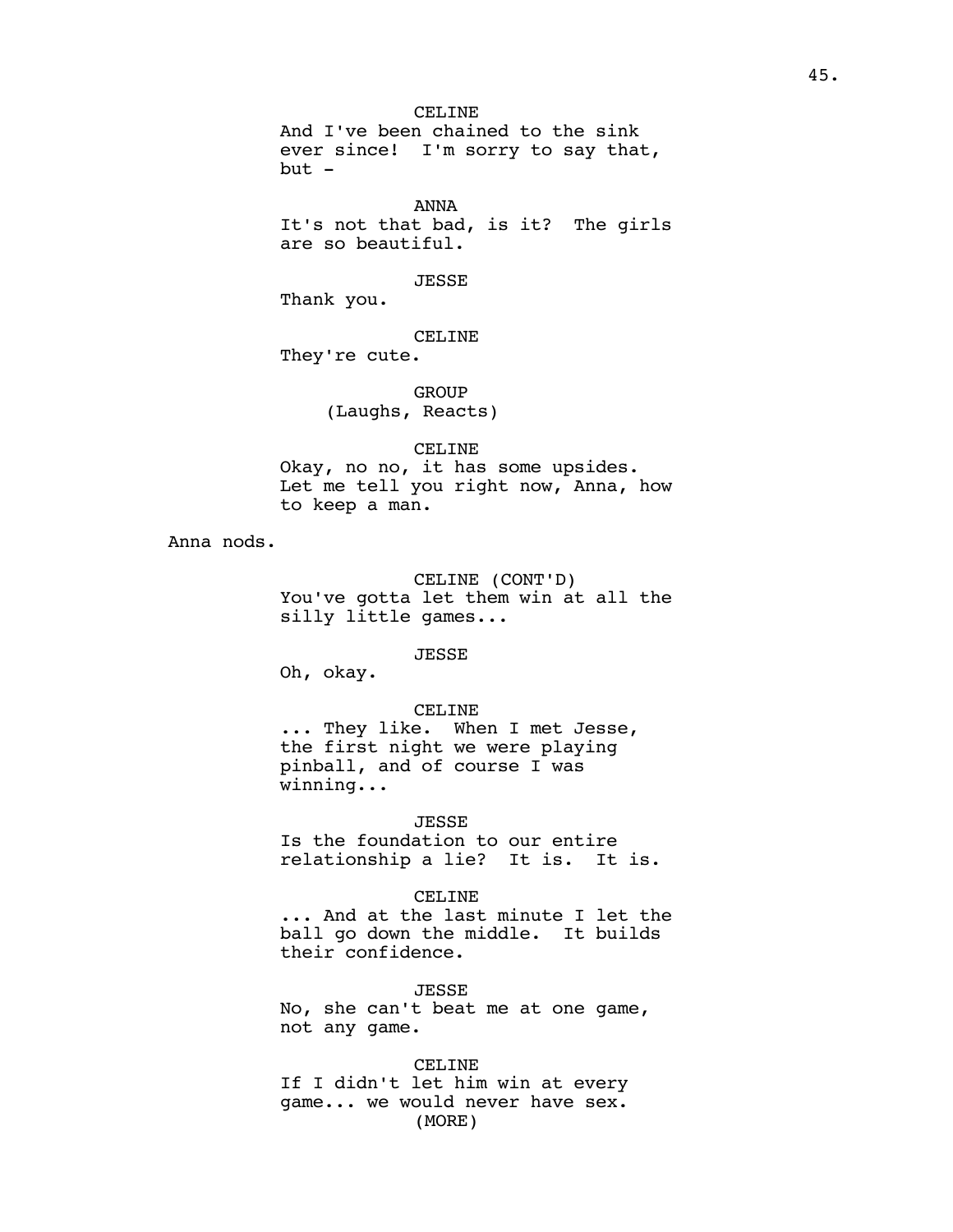# **GROUP**

(Laughs)

## CELINE

Dreams!

JESSE It's my greatest aspiration. A bimbo, that's it.

Celine changes her demeanor and voice, playing really dumb.

**STEFANOS** 

Whoa!

CELINE (Baby voice)  $So...$ 

**STEFANOS** 

Uh-oh.

JESSE

Yes?

GROUP (OS, Laughing)

CELINE So you're a writer?

JESSE Yeah. Yeah, sure.

CELINE So you write like... books?

> GROUP (Laughing)

JESSE I've written a few, sure. Sure, yeah.

CELINE Wow. I've never met a writer before.

JESSE (Laughing Nervously) Really. Yeah?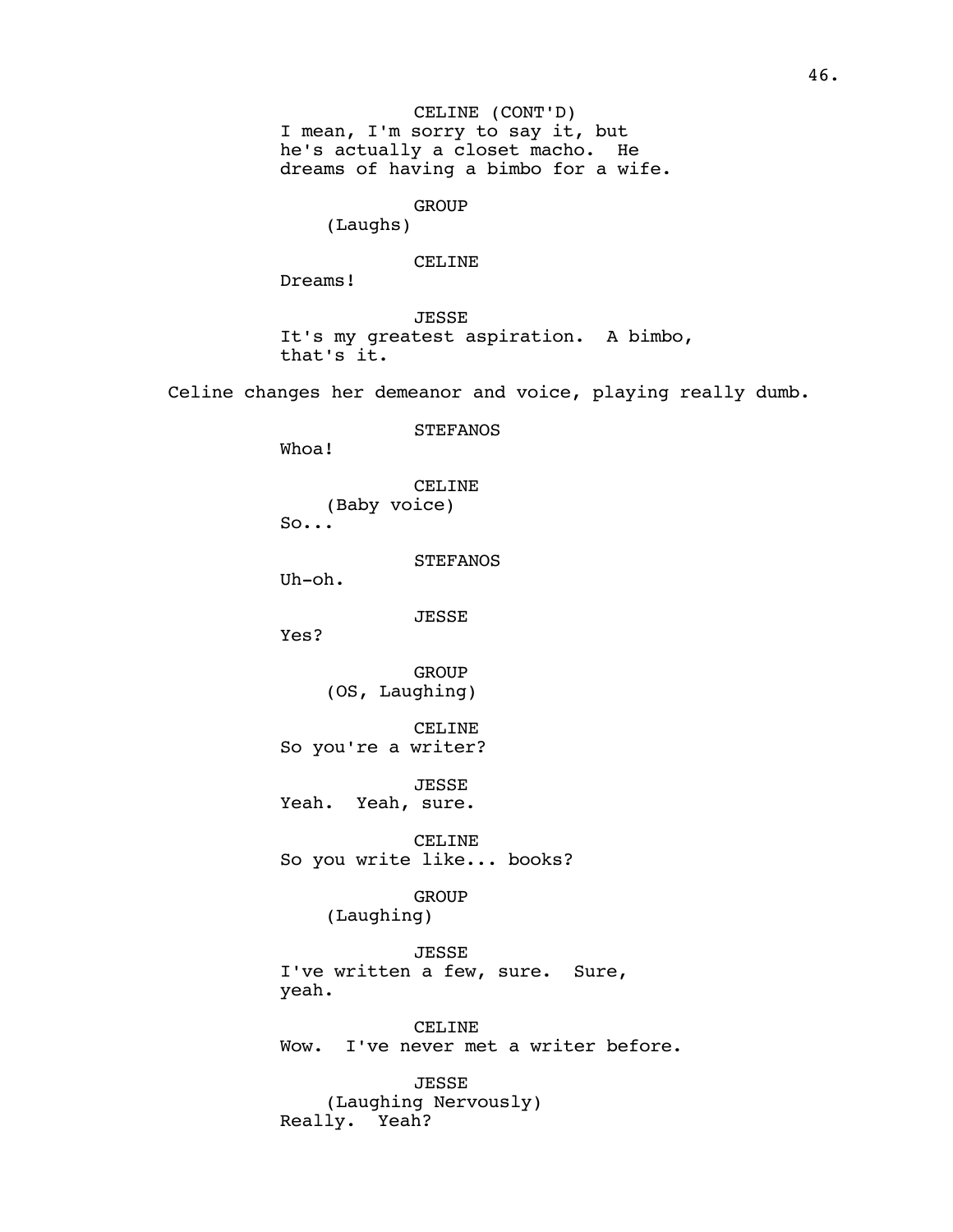CELINE You must be really smart.

JESSE Well, I - you know.

#### CELINE

You know, I can't even write my own name sometimes when I'm tired.

## JESSE

What kind of books do you like?

CELINE

Well, I like stories with a meaning behind them, like a really beautiful love story...

## JESSE

Oh, sure, yeah.

CELINE You know, I read this book once, "Romeo and..."

JESSE "...Juliet". Right?

## CELINE

Yeah!

JESSE

Oh, yeah.

CELINE Wow, you know it!

JESSE It's very good, yeah. It's a play actually, not a book. A play.

CELINE Oh, I thought it was a book based on the movie.

JESSE

 $No -$ (Laughs) No, a play, yeah.

> **GROUP** (OS, Laughing)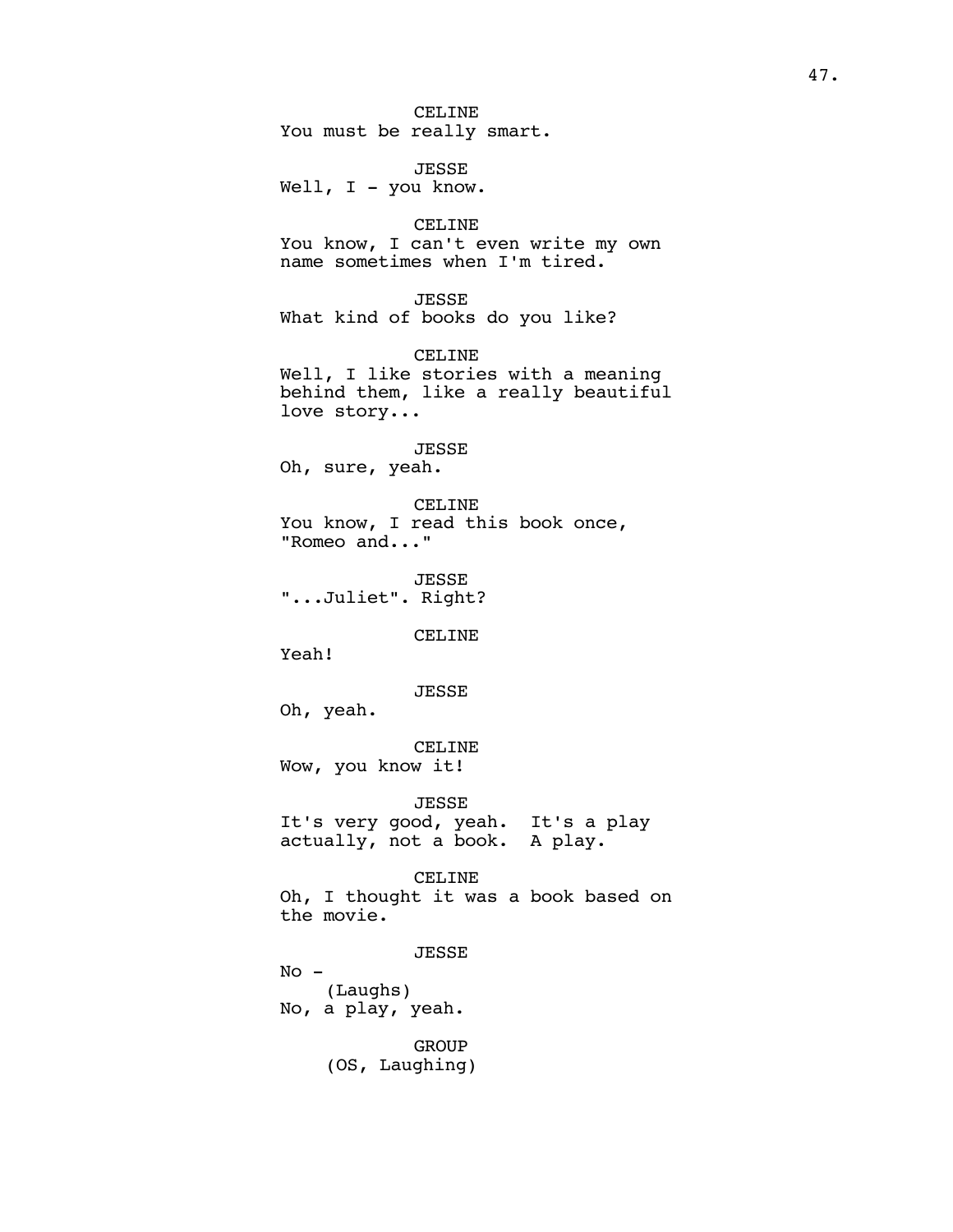Okay, it was a play. Wow. Well, actually I didn't read the whole thing because you know, sometimes I have to keep up and read those magazines to know exactly what is going on in all those people's lives.

#### JESSE

Well, that is important.

# CELINE

Okay. Well, you're very, very smart and (whispering)

I bet you have a gigantic penis.

# JESSE

Why am I finding myself so attracted to this woman!

CELINE Yes, he is - calm down!

GROUP

(Reacts)

## **STEFANOS**

Wow.

#### CELINE

And that's the funny part of it! The not-so-funny part of the closet macho, okay -- is that today, after we drop Henry off, he tells me that even though I have an offer for an amazing job, he wants me to throw it all away and move to Chicago.

JESSE

That's not what I said.

# CELINE

Yes.

JESSE I said I missed him. You were expressing something you felt conflicted about and I did the same.

#### CELINE

So we can baby sit every other weekend for his ex-wife! I mean hilarious.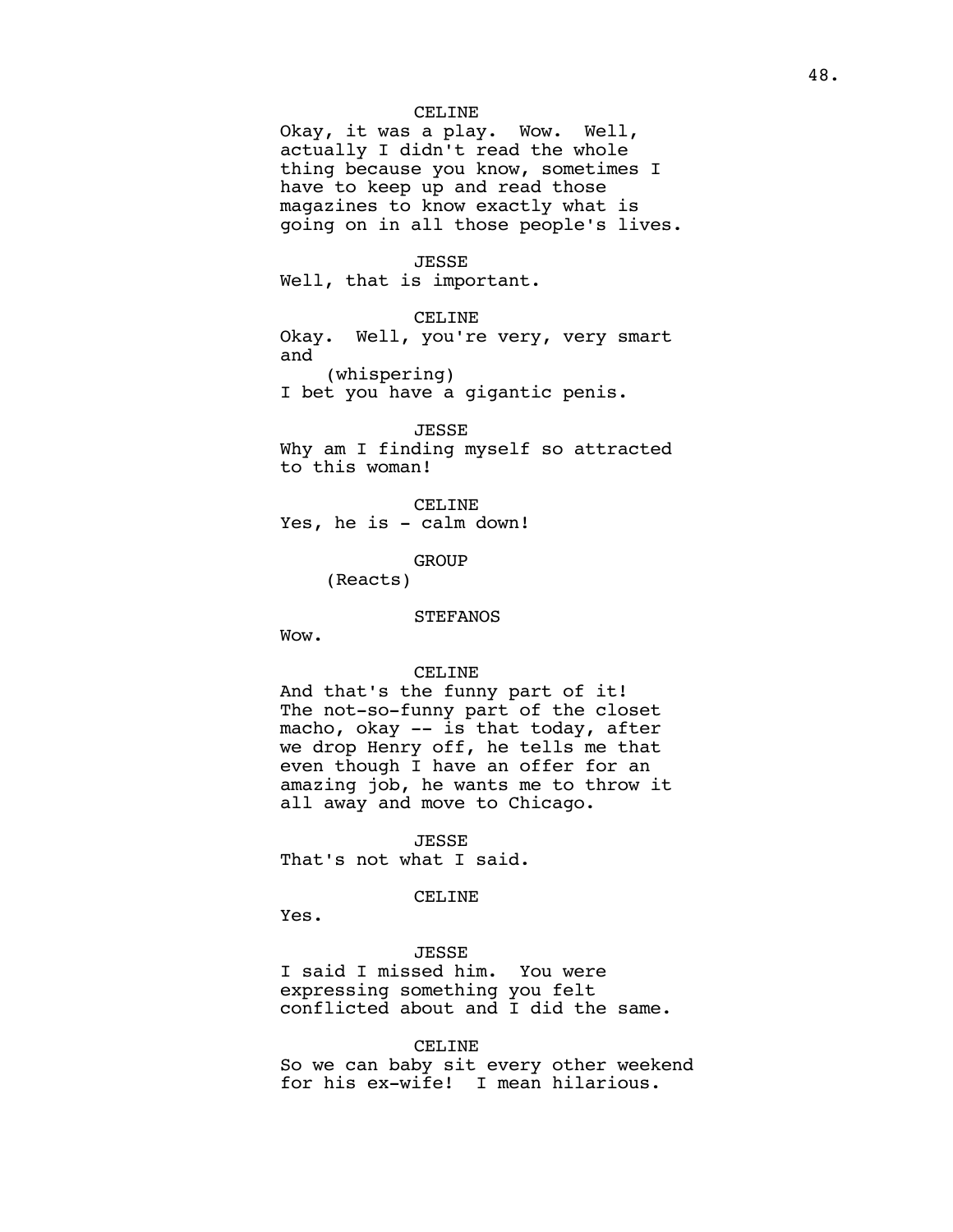# ARIADNI

Hey, hey, hey! You guys stop it. It must have been so hard saying goodbye to Hank today, right?

# CELINE

Yeah, of course.

ARIADNI

I mean, he's such an amazing kid.

ACHILLES Tell him I already miss my chess partner.

#### JESSE

Right away.

ARIADNI When Stefanos and I split up...

## STEFANOS

Yeah?

ARIADNI I'm getting full custody.

# **STEFANOS**

Oh. Well that's ok for a while because me and my 20 year old girlfriend will be a little preoccupied.

**GROUP** 

(Laughs)

#### ARIADNI

(laughter) I love men.

#### **STEFANOS**

And I love you.

#### ARIADNI

Ok, I have a story that my husband here loves and that's going tell you everything you need to know about masculine and feminine. Right? Okay, ready?

## JESSE/STEFANOS

Yeah.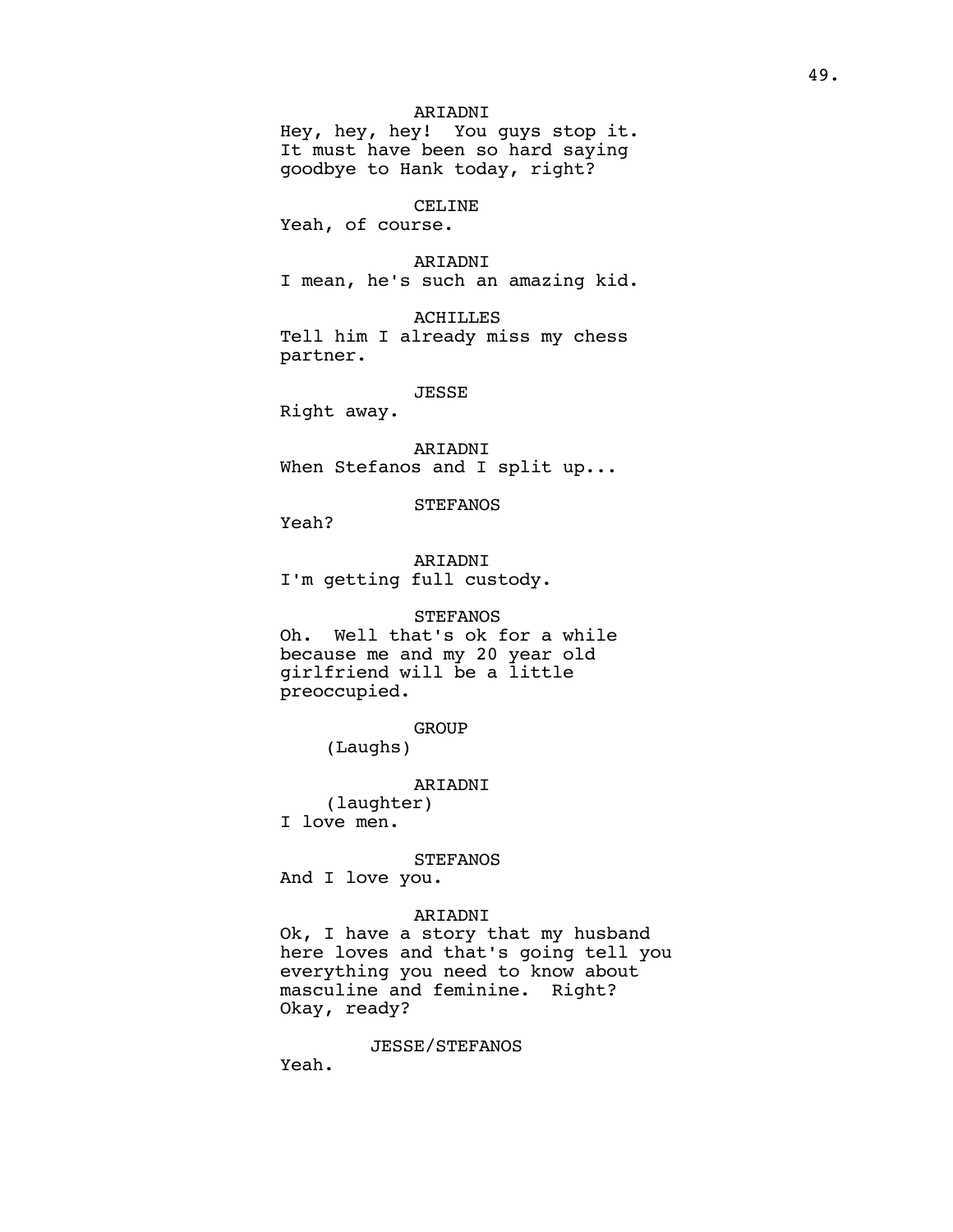# ARIADNI

My mom used to be a nurse. So she was there when people were coming out of their comas.

**STEFANOS** Oh, that story. Yeah.

#### ARIADNI

Listen! Listen.

## STEFANOS

I'm listening.

ARIADNI It's an interesting story.

#### STEFANOS

I'm listening.

## ARIADNI

So she was the one to tell them, "Hi, my name's Katerina. You're coming out of a coma."

Stefanos is mouthing words behind her.

#### ANNA

(Laughing) I'm sorry.

## ARIADNI

"You've been in a really bad automobile accident. You're going to be okay."

Ariadni puts her hands over Stefanos' mouth.

# ARIADNI (CONT'D) "You're going to be fine," and you know, stuff like that. She said that every woman, the very first thing, the first reaction she would have would be to ask about everybody else. "How are my kids? How's my

husband? Is anyone else hurt?" Every man  $-$  with no exception  $-$  when they were told this, what was the first thing they did? Looked down at their cock.

**GROUP** 

(Laughs)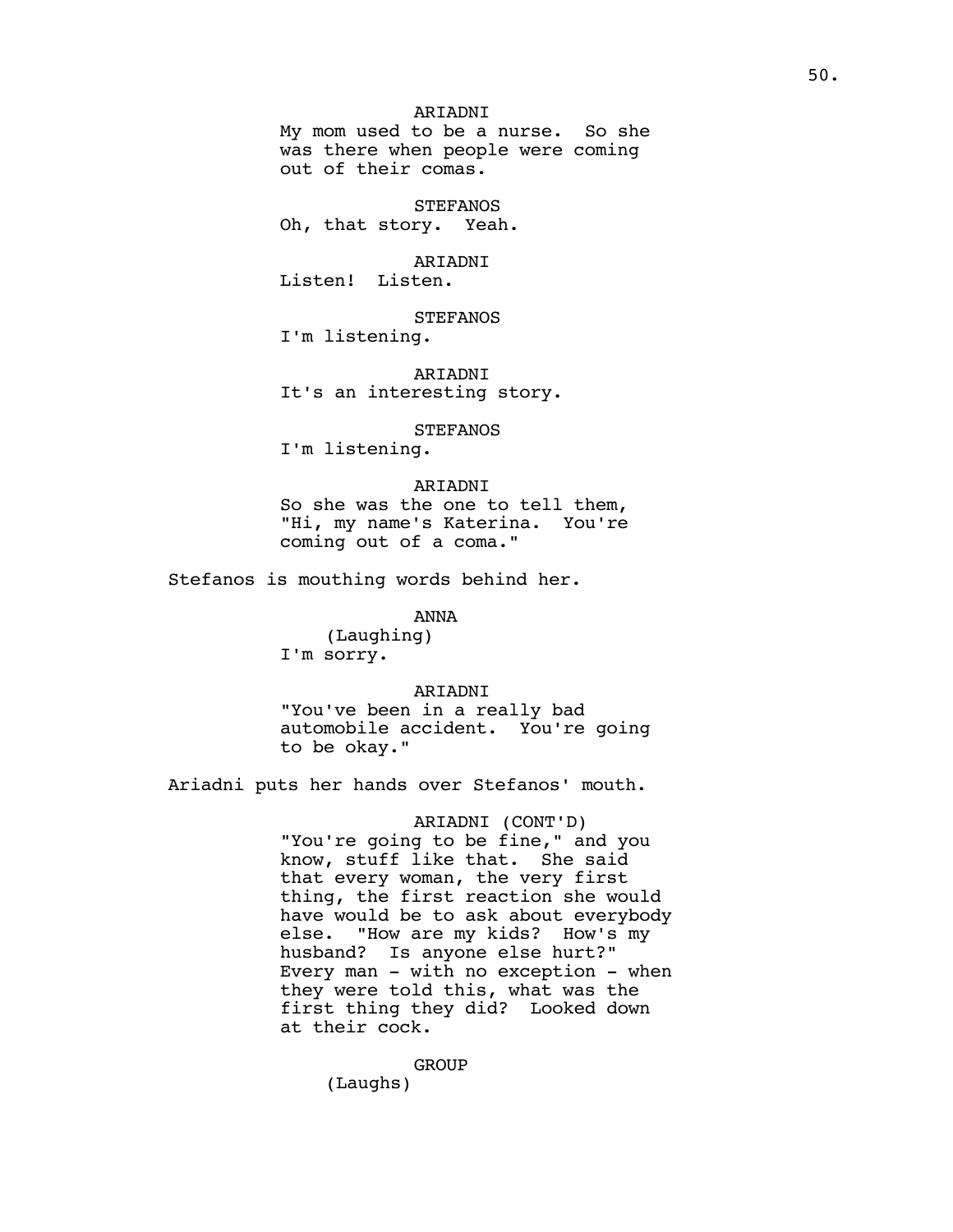JESSE

Well, you know what? You've gotta make sure it's still there, all right? You've gotta make sure it's still working, you have to!

ARIADNI Of course, of course!

**STEFANOS** Alive and kicking.

ARIADNI Yeah, yeah, yeah, yeah.

STEFANOS

Yeah, all that.

penis--

## ARIADNI

And only eventually, eventually, they would come around to asking about their kids, or about someone else they might have accidentally killed. Stuff like that. Important stuff.

## CELINE

Doesn't that just say it all? Penis first, then the rest of the world.

# ARIADNI, ANNA, WOMEN

(Chanting) Penis, penis, penis, penis, penis,

#### JESSE

Okay, whoa, whoa, whoa. If you can explain it all on strictly gender terms, why do you or why does any woman waste time getting mad at or bother trying to change a man?

#### STEFANOS

Exactly. It's all biology. What is the problem?

# CELINE

(to Jesse) And you're so, so good at turning things around. I mean, he is a genius!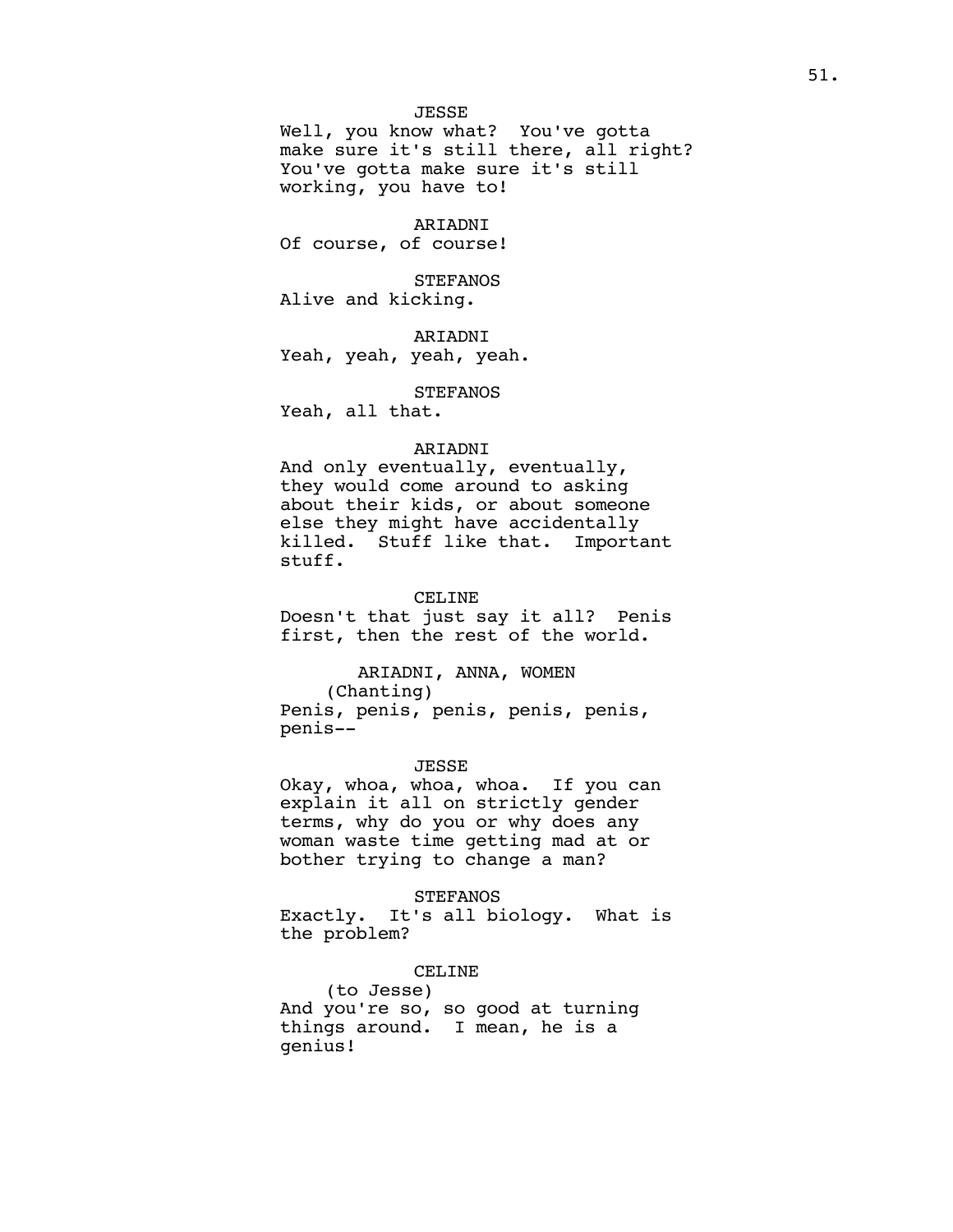JESSE No, I'm just trying to say it's like being pissed at a frog for being green.

## **STEFANOS**

Exactly.

# CELINE Yeah. Yeah, exactly!

ANNA

Hearing all this, I wonder if this idea of a love affair that lasts forever is still relevant to us? I mean, we know that we are going to break up eventually.

#### ACHILLES

Definitely.

JESSE

(to Anna and Achilles) Okay, but are your parents still together?

ANNA

No way.

JESSE No. And what about you?

ACHILLES

They are. But they could be divorced.

JESSE

Yeah, they could.

# ACHILLES

(Laughs) I mean, I think that if they had more money they wouldn't still be together.

# ARIADNI

God, you guys are so practical! I was born into the wrong generation.

## ANNA

My grandmother's mother wrote to our whole family a twenty-six page letter from her deathbed. And she spent three pages on the costumes she did for a play and only one paragraph on her husband.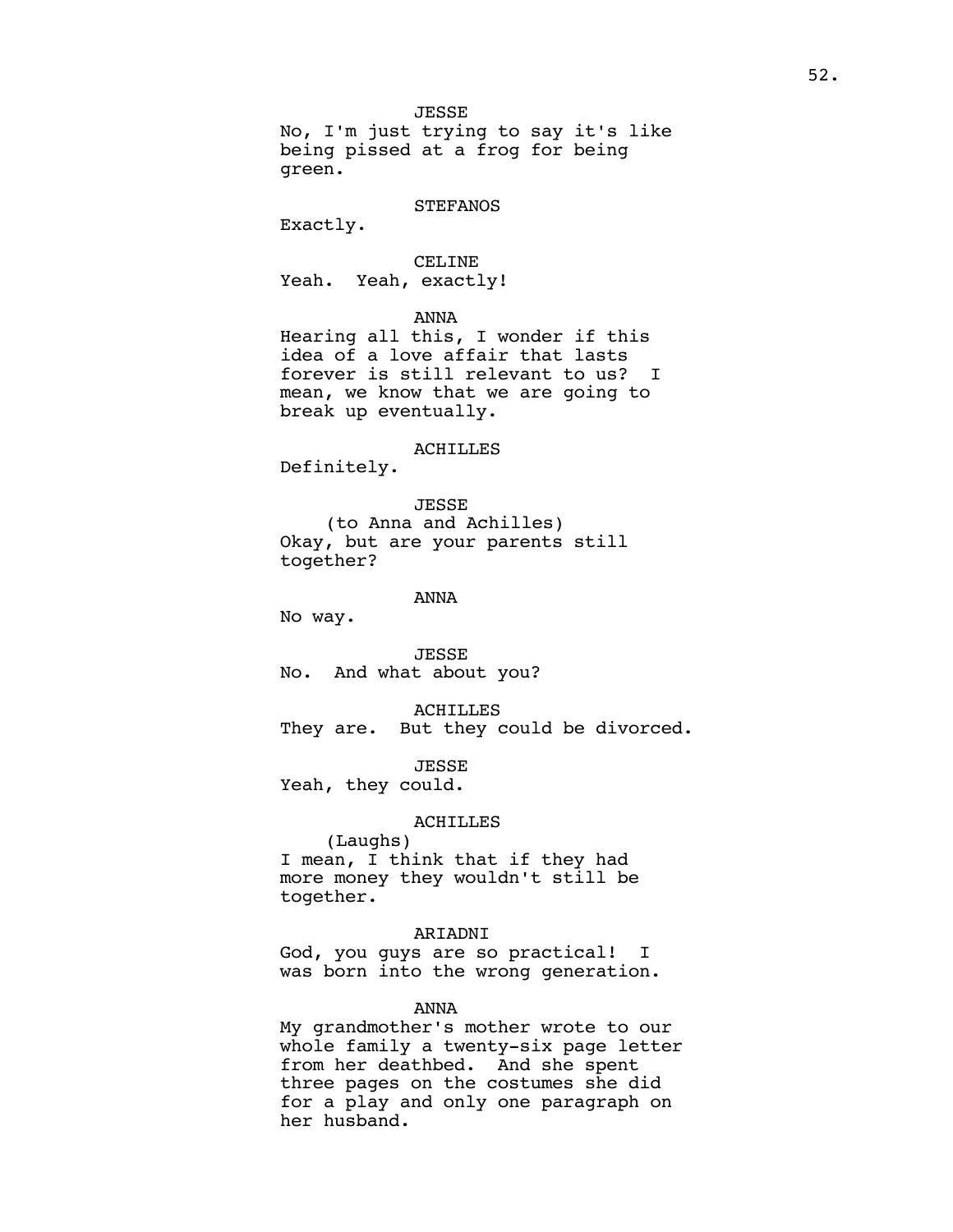## JESSE

Was she an actress too?

#### ANNA

No, she was a... (in French) How do you say, seamstress?

#### CELINE

(in English) A seamstress. Seamstress.

#### ANNA

Seamstress...and she had all these wonderful friends. About my great grandfather she mentioned three events: He went to the war, we moved because of his job, and he died. Her big advice was not to be too consumed with romantic love. Friendships and work, she said, brought her the most happiness.

#### ARIADNI

I couldn't agree more. I mean, that's the thing that fucks us up, right? This idea of a soul mate, of someone who will come to complete us and save us from having to take care of ourselves. With Stefanos, I set the bar extremely low - I know he is not going to meet any of my needs.

## **GROUP**

(Laughing)

#### STEFANOS

Definitely not!

#### ACHILLES

(to Patrick) So what about grandma? Was she a soul mate?

## PATRICK

Well, sounds appealing, but actually your grandmother was more rational than that. She took care of herself and asked me to do the same, with plenty of room to meet in the middle.

ANNA Yeah that sounds ideal.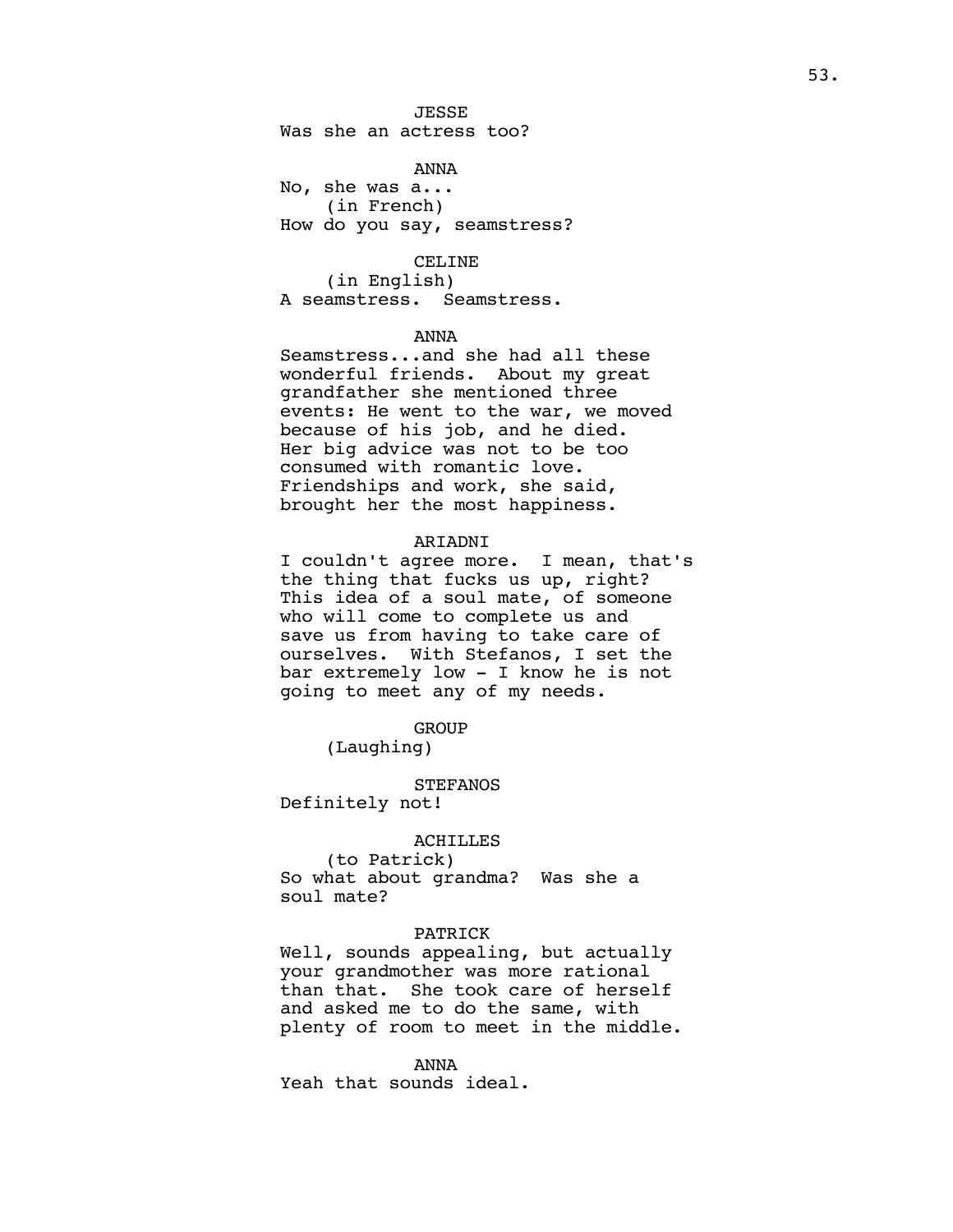# **STEFANOS**

Yeah, it is, actually. It is.

#### PATRICK

But it must be obvious that my wife is not here today. We were never one person, always two. We preferred it that way.

# ARIADNI

That's so beautiful. I think my husband is always trying to almost colonize me, you know.

#### STEFANOS

I colonize you?

#### ARIADNI

Yes, but I colonize you, too, darling.

#### STEFANOS

Well okay then.

## PATRICK

But at the end of the day, it's not the love of one other person that matters, it's the love of life.

## STEFANOS

That's good to know, Patrick, because life I can handle, Ariadni, on the other hand... We all know that the Greeks invented tragedy, right, and on top of that she's from the region of Mani, which is short for maniac!

#### GROUP

(Laughs)

CELINE Ask about the hotel.

## JESSE

Hey, you guys, if we can't make that hotel room tonight, could you get a refund, or use it yourselves or -

STEFANOS No, no, we don't get a refund.

# ARIADNI

Are you trying to get out of it? Because you're going.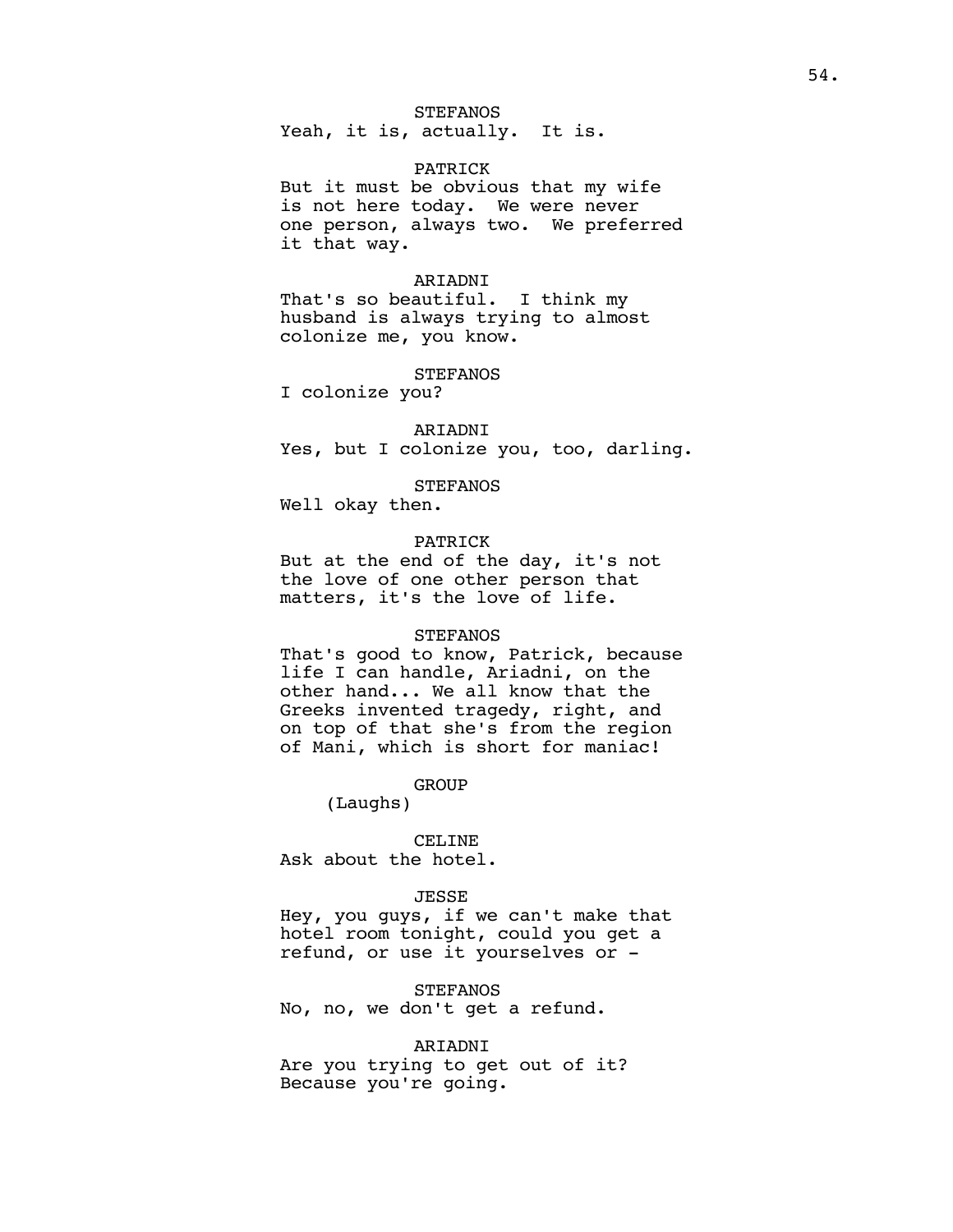## **STEFANOS**

You gotta go.

## CELINE

No, it's such a great gift you've given us, but I'm so stressed getting all the packing ready, the girls and -

## ARIADNI

No, no, no -

# **STEFANOS**

We made a deal, guys, you watched our kids. You're gonna love it.

ARIADNI We're going to watch yours.

## **STEFANOS**

It's really, really good.

#### ARIADNI

It's a fantastic, fantastic walk to the hotel, and you won't regret it. And we'll be very offended if you don't go.

## **STEFANOS**

It is.

## CELINE

Okay. Thank you.

## ARIADNI

You're going.

#### NATALIA

Well, when I think of Elias, what I miss the most about him is the way he used to lie down next to me at night. Sometimes his arm would stretch along my chest. I couldn't move, I even held my breath, but I felt safe... complete. I miss the way he was whistling walking down the street. Every time I do something, I think of what he would say: "Well its cold today, wear a scarf." But lately I've been forgetting little things. He's sort of fading and I'm starting to forget him and it's like losing him again. (MORE)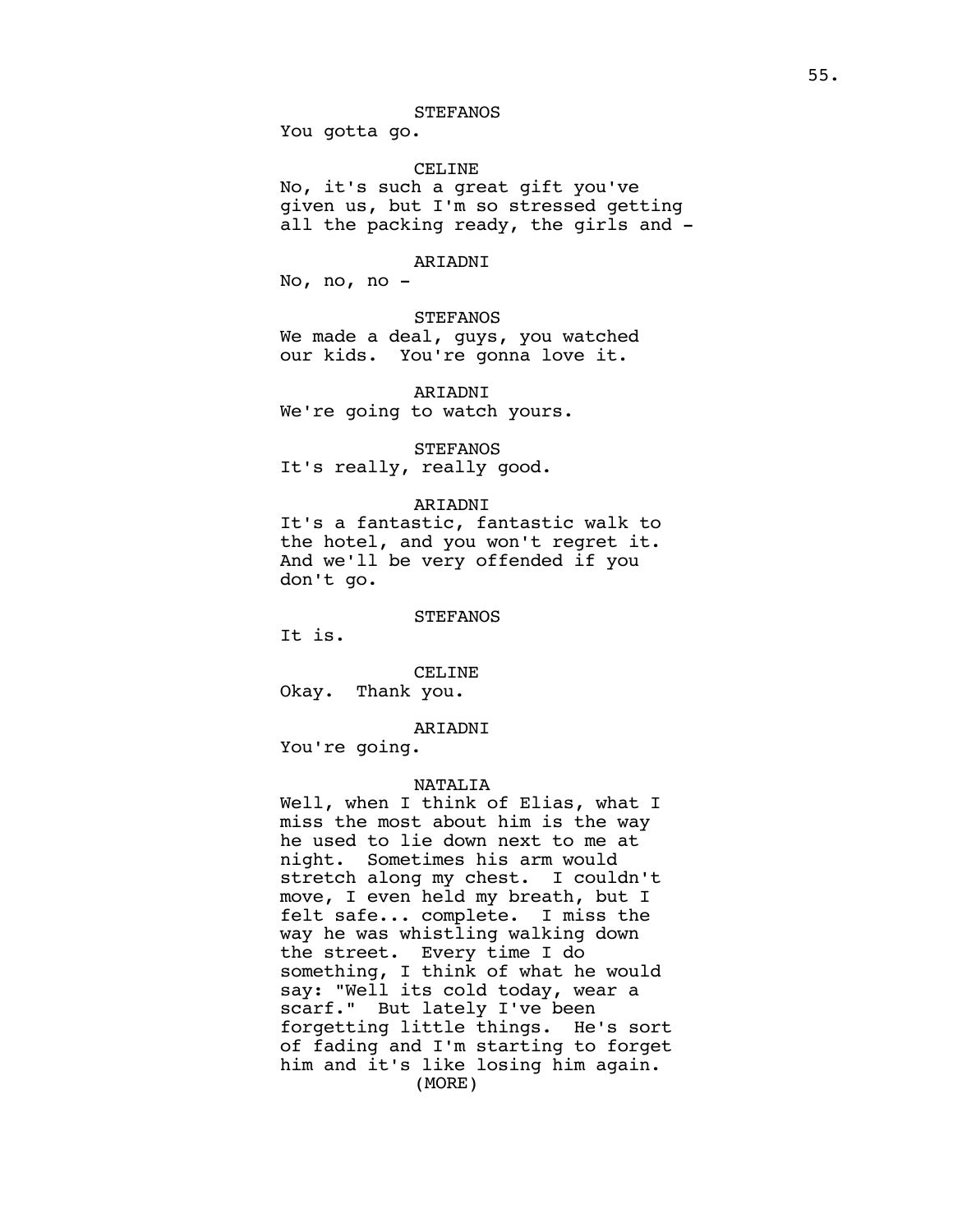# NATALIA (CONT'D)

Sometimes, I make myself remember every detail of his face - the exact color of his eyes, his lips, his teeth, the texture of his skin, his hair - that was all gone by the time he went. And sometimes, not always, but sometimes I can actually see him. It is as if a cloud moves away and there he is. I could almost touch him, but then the real world rushes in, and he vanishes again. For a while, I did this every morning, when the sun was not too bright outside because the sun somehow makes him vanish. He appears and he disappears like a sunrise or sunset, anything so ephemeral. Just like our life - we appear and we disappear and we are so important to some, but, we are just passing through.

JESSE (Toasting) To passing through.

EXT. WALK - EVENING

Celine and Jesse are walking through a very old area, in midconversation.

JESSE

... And eventually he catches his face in the window's reflection. And he realizes he's no longer a nine-year-old boy, right? He's suddenly old, he's got a beard, his eyes are watery, and he's still -

#### CELINE

Oh, this one seems sad. At first I thought you were going to tell me the story about the guy that has an imaginary friend.

JESSE

Which one?

CELINE

And when he's in his fifties the imaginary friend shows up again, right?

JESSE With the hummingbird?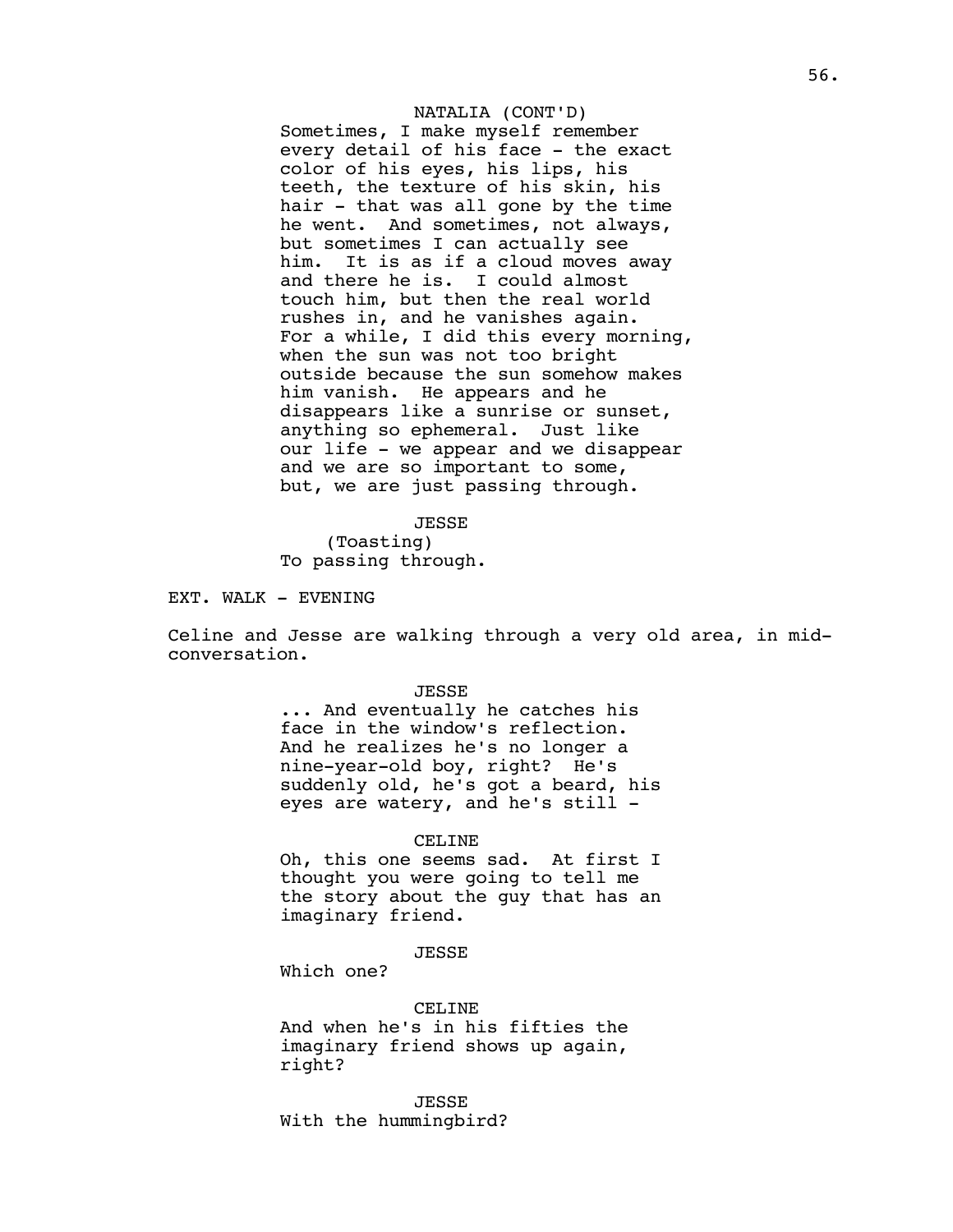CELINE Yes, that's the one.

JESE Yeah. Oh, you like that one?

#### CELINE

It's funny.

# JESSE

Oh.

#### CELINE

Remember that letter that you let me read that you wrote when you were twenty, to yourself at forty?

#### JESSE

Yeah, I remember the first sentence: Dear Forty-Year-Old Jesse, I hope you're not divorced.

#### CELINE

No, I didn't even remember that part. I meant all the other things in that letter...you were the same guy.

## JESSE

Yeah...

#### CELINE

I mean, we always think we're evolving, but maybe we can't change that much.

JESSE You know how I think I've changed the most?

## CELINE

How?

# JESSE

When I was younger I just wanted time to speed up. You know?

# CELINE

Why?

## JESSE

Well. So I could be on my own. So I could be free from my parents and school and all that shit. You know? (MORE)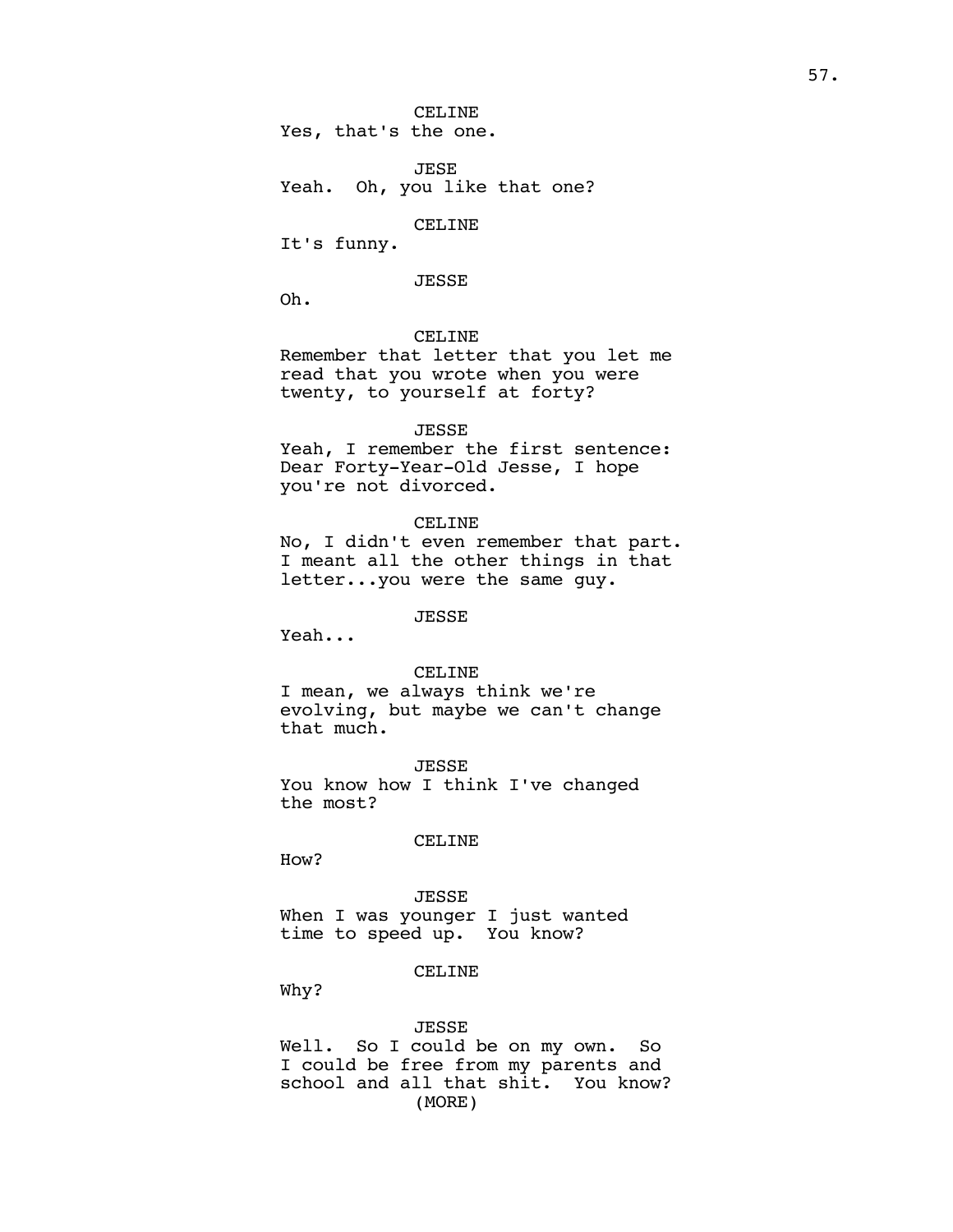## JESSE (CONT'D)

I just wanted to close my eyes and wake up and be an adult. And then I kind of feel like that all happened and I just want everything to slow down.

## CELINE

Hm... it's strange - I've always had this feeling, no matter where I am in my life, that it's either a memory or a dream.

JESSE

I know, you've always thought that. And me too, it's like, is this really my life? Like, is it happening right now?

## CELINE

It is.

# JESSE

I know.

Celine and Jesse laugh.

## JESSE (CONT'D)

Every year I just seem to get a little bit more humbled and more overwhelmed about all the things I'm never going to know or understand.

## CELINE

That's what I keep telling you. You know nothing!

JESSE I know, I know! I'm coming around!

Celine and Jesse laugh.

## CELINE

But not knowing is not so bad. I mean, the point is to be looking, searching. To stay hungry, right?

JESSE I know, it's true. I just wish it was a little easier.

CELINE

How do you mean?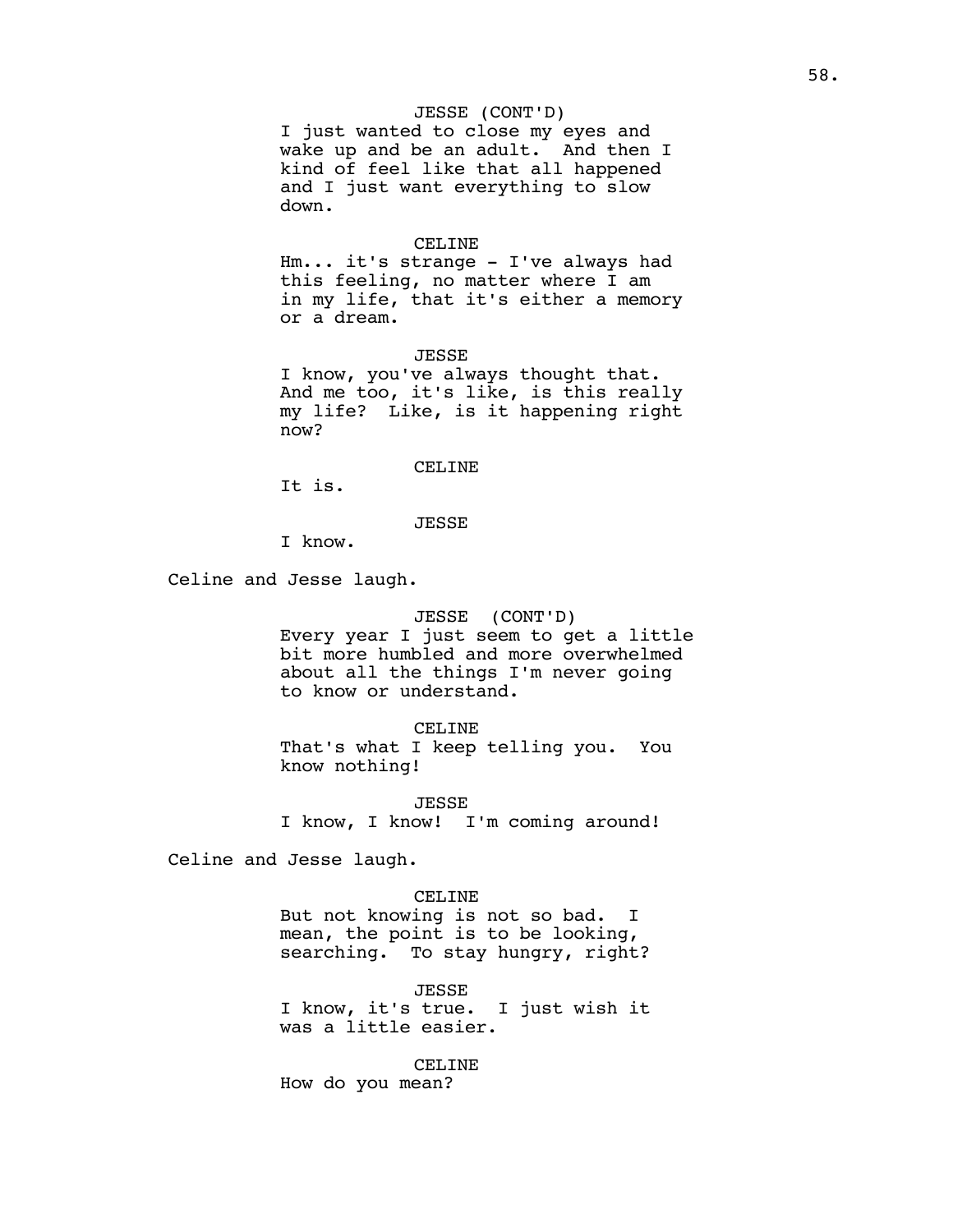## JESSE

Well, just to maintain a certain level of passion, you know? I mean it used to come so naturally. I remember when I was younger, me and all my writer friends, we just felt like we were doing something important, you know? Like this was our time.

#### CELINE

But you were all a bunch of arrogant little pricks, right?

JESSE

No, we  $-$ 

#### CELINE

Sounds like. (Laugh)

## JESSE

All right, maybe. I don't know, it just grew out of all this energy you know, this creativity or whatever ambitions people had. You know, I think you gotta be a little deluded to stay motivated.

#### CELINE

Young men have this thing about comparing themselves all the time. They have all these signposts they judge themselves by. You used to do that all the time.

JESSE

Do what? What do you mean?

#### CELINE

With like: Rimbaud read this by seventeen, F. Scott Fitzgerald did this by thirty...

## JESSE

And Balzac wrote a book before breakfast every day, so what the hell am I doing?

CELINE Yeah. But women don't think that way as much.

JESSE You don't think so?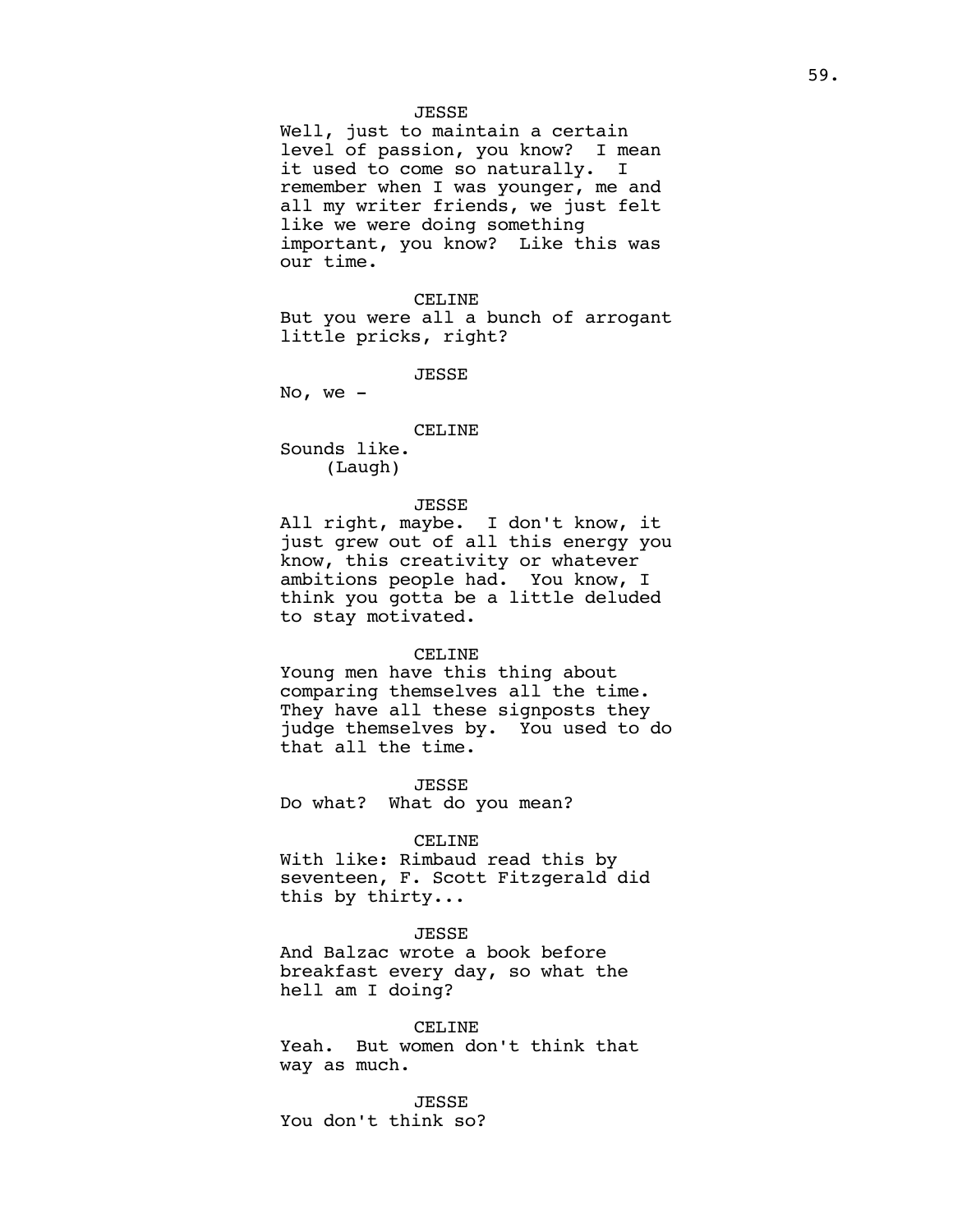No. We have much less to compare ourselves to maybe. Most women who achieve anything in life, the first time you hear about them, they're in their 50's, because it was so hard for them to get any recognition before then. They struggle for 30 years or they raise kids and were stranded at home before they could finally do what they want. Actually, you know what? It's kind of freeing. We don't have to spend our lives comparing ourselves to Martin Luther King, Gandhi, Tolstoy...

## JESSE

(Laughing) Well, what about Joan of Arc, right? I mean, she was a teenager and she saved France. So...

CELINE Who wants to be Joan of Arc, okay?

JESSE

No?

#### CELINE

Forget France. She was burned at the stake and a virgin! Okay? Nothing I aspire to. What a great achievement!

JESSE

(Laughing) Okay! All right, all right, all right. Whatever.

CELINE

(Laughs) Oh, god.

JESSE

What?

CELINE

No, nothing.

JESSE

What?

CELINE It's just so weird.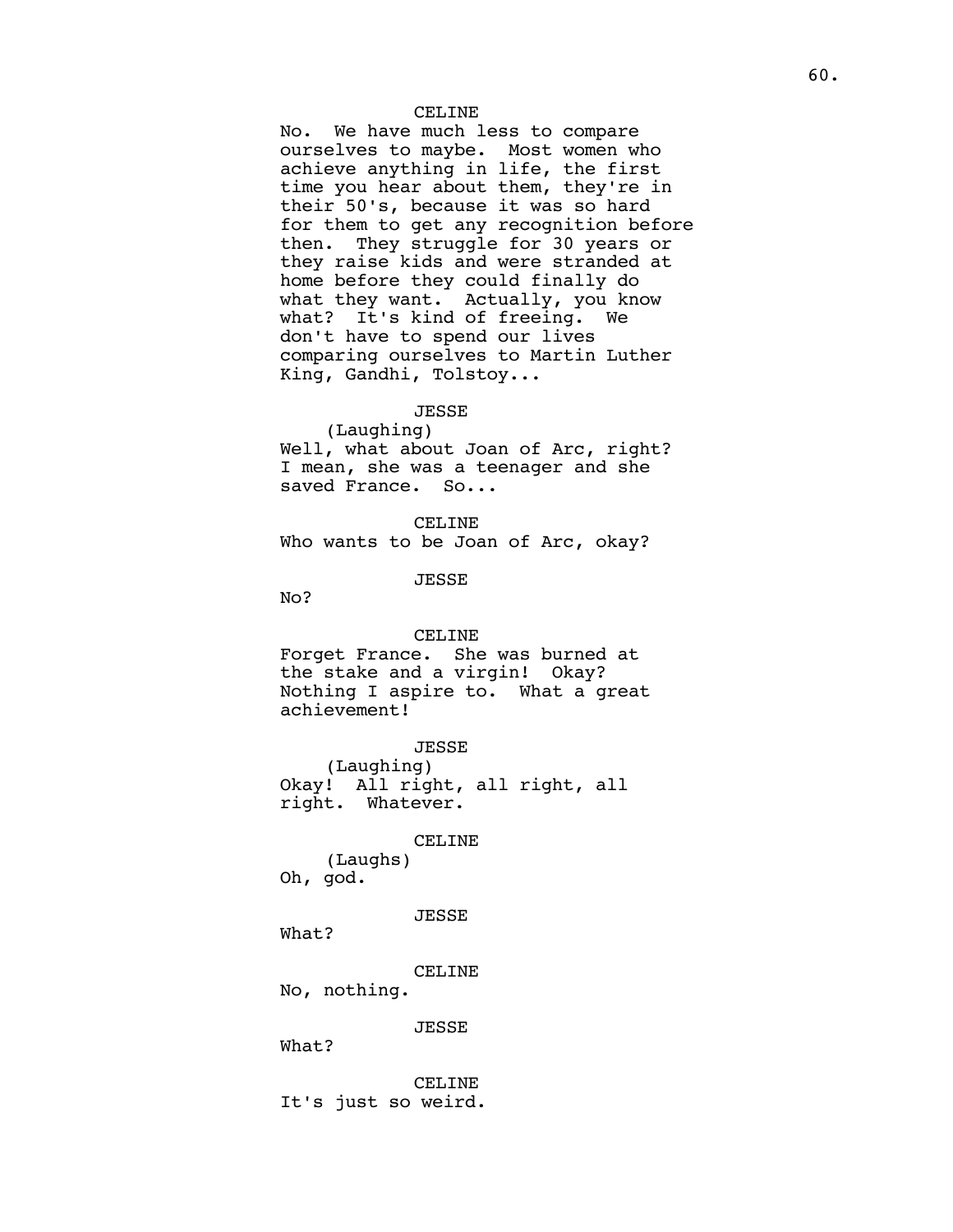JESSE What do you mean?

CELINE Oh, just this. Us. Walking, having a conversation...

## JESSE

Oh, I know.

CELINE ... About something else than scheduling, food, work.

JESSE Yeah, I mean, how long's it been since we just wandered around bullshitting?

CELINE Do you hear what I hear?

JESSE

The sea?

#### CELINE

No.

#### JESSE

What, oh! No small feet. Nothing being knocked over, nothing we have to clean up, no injustices being done.

CELINE Yeah. So when was the last time?

JESSE When we had nowhere we had to be?

## CELINE

Yeah.

JESSE You remember walking around Luxembourg Gardens?

#### CELINE

Yeah.

#### JESSE

Do you? I used to kick your ass at ping pong on those concrete tables.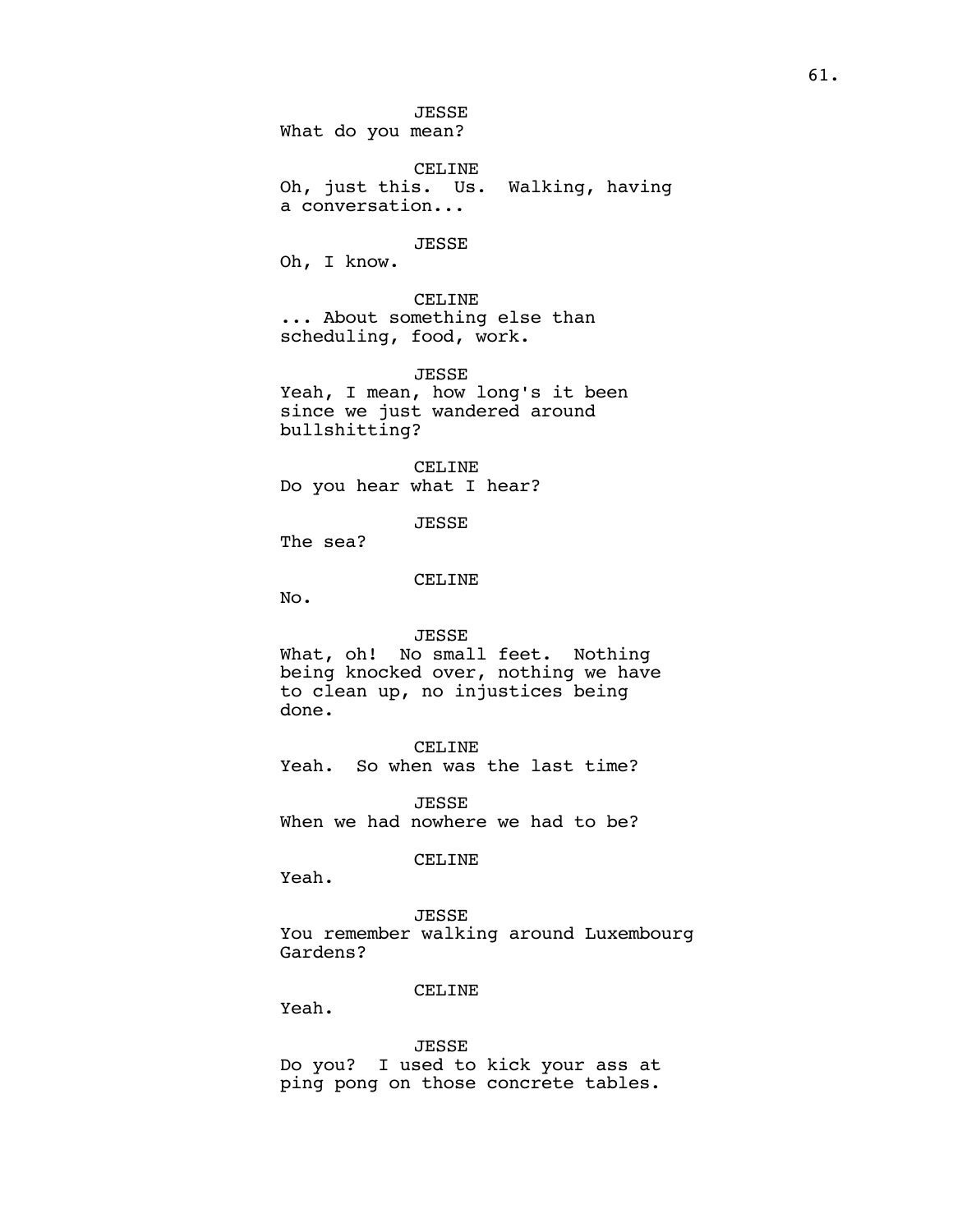Hey, congratulations! You beat a woman pregnant with twins!

JESSE

Well, it's better than losing to a pregnant woman with twins.

CELINE

Such a gentleman! Yeah.

# JESSE

(a beat)

Hah-ha! You know what I think? I think its from the time we leave our parents house until we have kids that's the only time your life is completely your own. You know I think I had about a decade of that. It was great. It was just like one long, flowing... a day, a week, a year, there wasn't much difference.

CELINE

No, I used to keep track of time through jobs and boyfriends and stuff like that. Now I can tell you every detail of the past seven years based on what was happening in the girls' lives.

JESSE Yeah, right. Totally.

CELINE You do that too?

JESSE Yeah, I mean time's demarcated now...

CELINE

Really?

## JESSE

Why?

CELINE No, no, I'm just surprised. I'm surprised you do that too. No but, okay - quick test.

JESSE

Oh, no...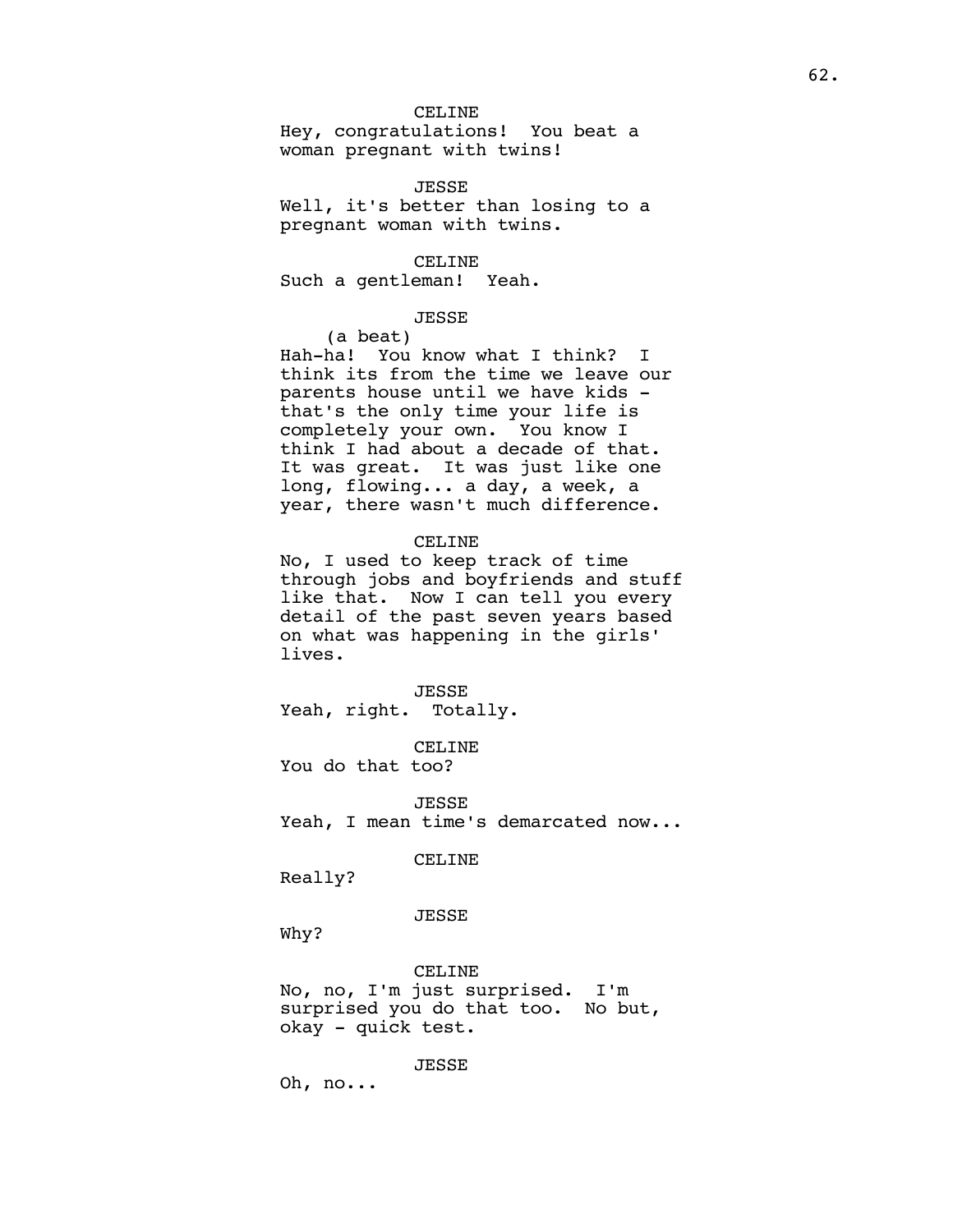August 2009. Come on, it's a quick one. What was happening?

JESSE August 2009 - we were on vacation with your parents. Nina got the chicken pox first, quickly followed by Ella.

CELINE I'm so impressed.

JESSE Yeah. So do I get a gold star?

CELINE Maybe. Hey. Can I ask you a question?

## JESSE

Sure.

CELINE If we were meeting for the first time today on a train, would you find me attractive?

#### JESSE

Of course.

## CELINE

No, but really, right now as I am? Would you start talking to me? Would you ask me to get off the train with you?

## CELINE/JESSE

(Laugh)

### JESSE

Well, I mean, you're asking a theoretical question. I mean, what would my life situation be? I mean technically, wouldn't I be cheating on you?

CELINE Okay. Why can't you just say "yes"?

JESSE No, I did. I said, "of course"! That was -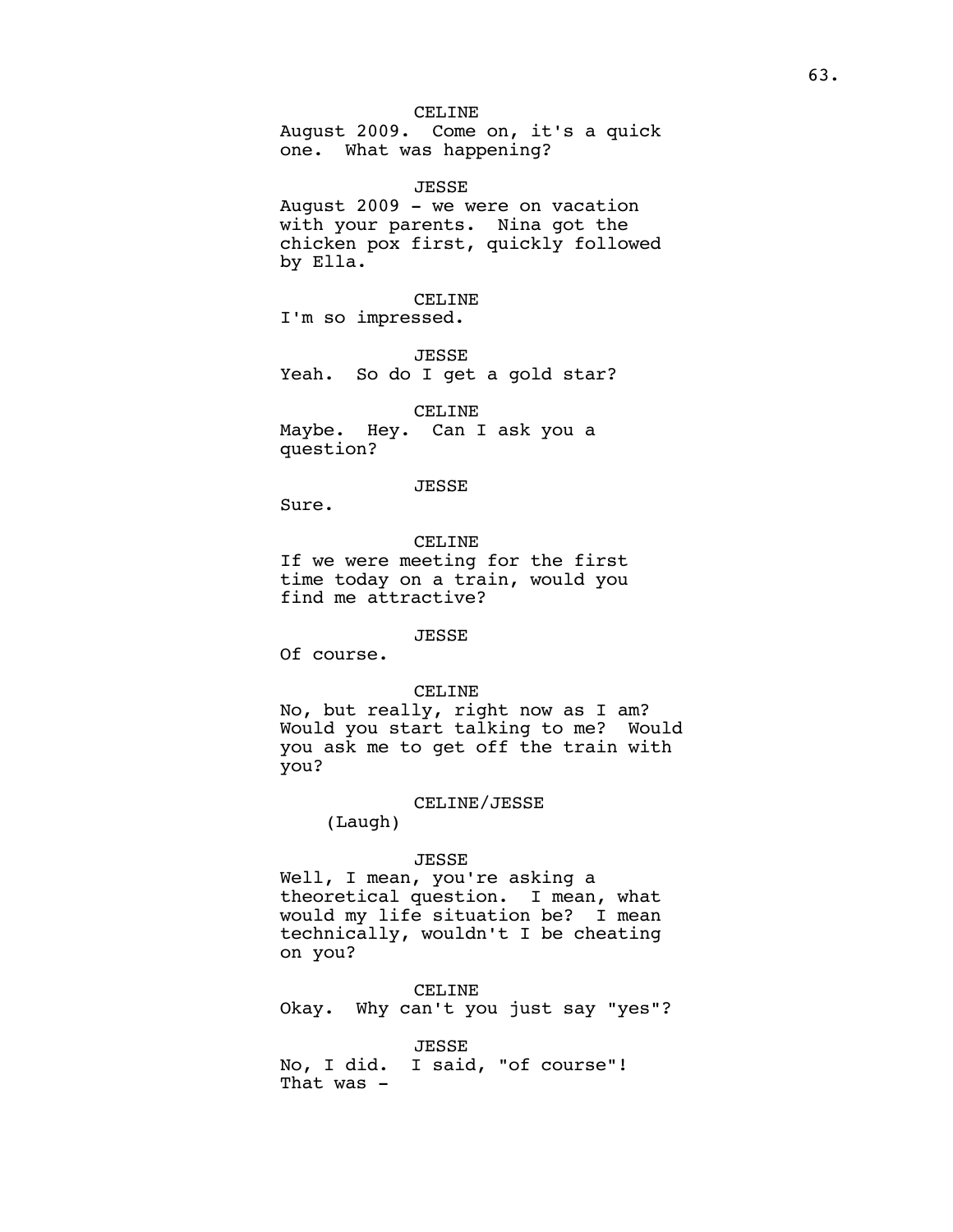No-no-no! I wanted you to say something romantic and you blew it.

JESSE Oh, okay. Alright, wait - if I saw you on a train, okay, listen. I would lock eyes with you.

# CELINE

Uh-huh.

JESSE And then I'd walk right up to you and I'd say, "Hey, baby. You are making me as horny as a billy goat

He grabs her ass.

#### CELINE

Stop it, that's disgusting! Billy goat. No, the truth is, you failed the test. And the fact is, you would not pick me up on a train. You wouldn't even notice me, a fat-assed middle-aged mom, losing her hair.

#### JESSE

Okay. (Laughing) Losing her hair?

in a briar patch."

CELINE Yeah, that's me!

JESSE You set me up to fail. Honestly, you did.

### CELINE

Okay, true. True.

#### JESSE

Alright? Alright? But in the real world, baldy, on game day when it mattered, I DID talk to you on a train. I did that, it was the best thing I ever did.

CELINE Really? Look at the goats. Hello.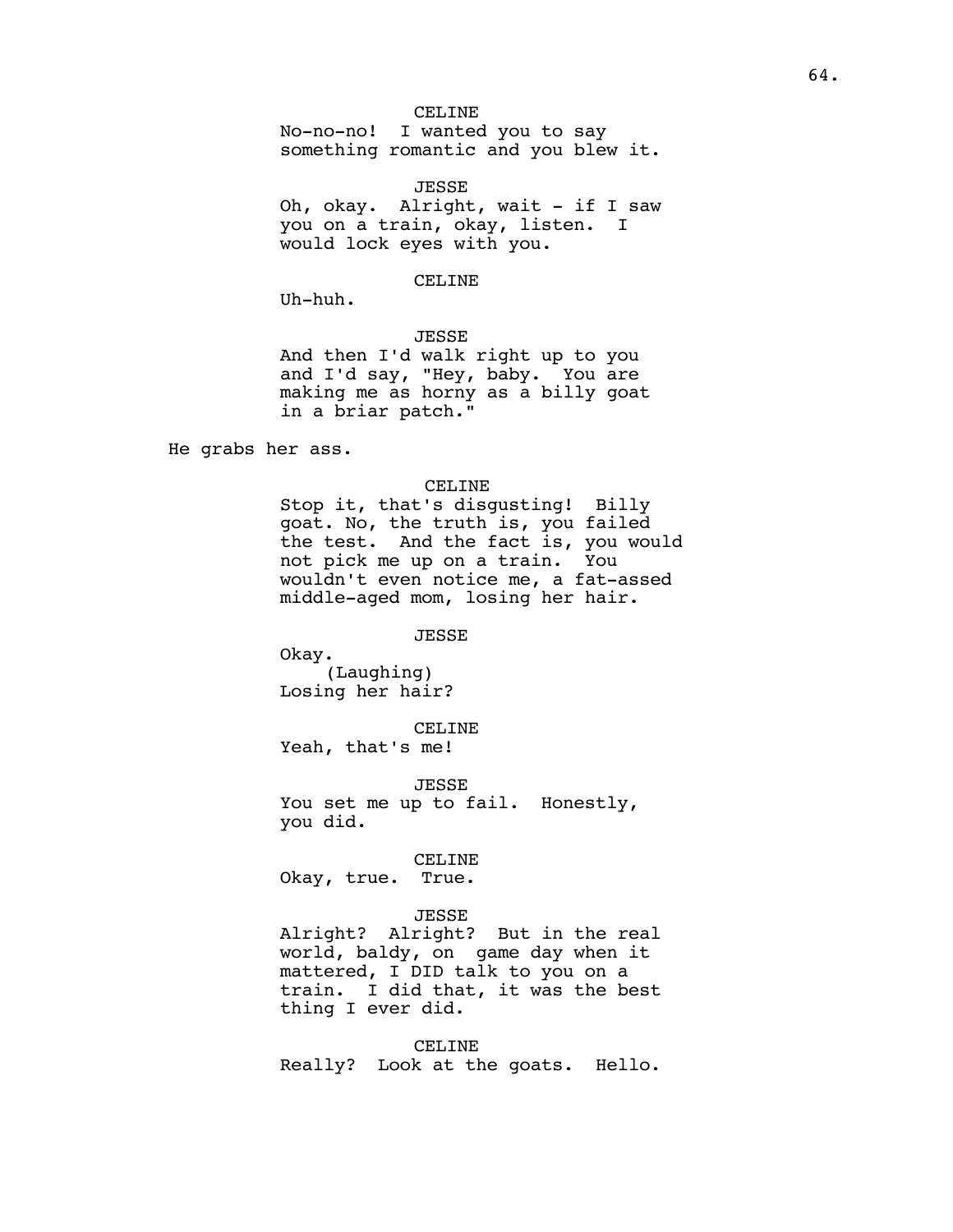JEESE

Hey. Alright. You know, that's not even a good question, all right? The real question would be if I DID ask you to get off a train...

CELINE

Yeah?

JESSE Would you get off with me?

CELINE No, of course not. I have people waiting for me.

JESSE Yeah, see, so?

#### CELINE

You know, and (Laughing) A forty-one-year-old horny billy goat? How creepy! I'm creeped out right now. Help, politzia!

JESSE I can't believe I'm 41.

#### CELINE

Yeah, me neither. You've gotten so<br>old. I never thought I'd sleep with I never thought I'd sleep with anyone over 40.

JESSE Yeah, yeah... what?

CELINE

Actually, you know what? You're the oldest guy I've ever slept with.

JESSE

Well, that's something. That's good.

CELINE

It's true.

JESSE

I know I'm not the oldest guy you've ever blown.

CELINE

What?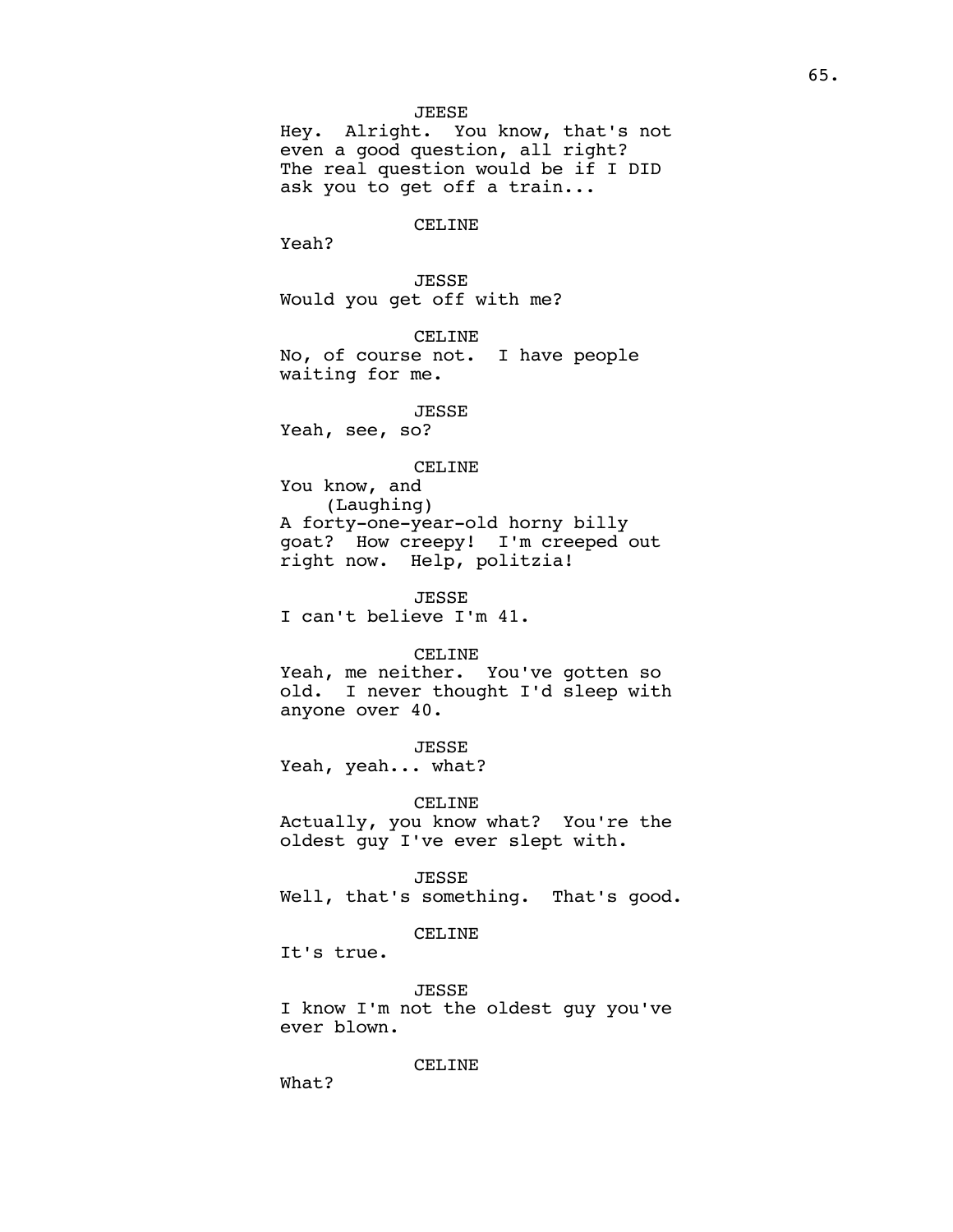JESSE That conference in Warsaw?

CELINE

What conference?

JESSE

Lech Walesa.

CELINE

Lech Walesa... oh, what are you talking about?

JESSE

It's okay. It was before we were together, you can admit it. I can remember the way you talked about how he "opened your heart". You definitely blew him. Definitely.

CELINE

Oh, okay. You're really crazy. That was Gorbachev, okay? You geographically challenged, football obsessed, donut loving American. That was Gorbachev.

JESSE I'm sorry, I got my Eastern Bloc leaders mixed up. Okay?

CELINE

And I didn't blow him at all! Okay? Take it back!

JESSE Okay. All right, okay. Okay!

CELINE

God!

JESSE So was it Vaclav Havel? Or -

CELINE All right, you know..

EXT. WALK PART TWO - EVENING

They're now walking through a small, very old town.

JESSE Listen to this. I was going to wait to tell you this until later but, whatever. I'm so bad with secrets.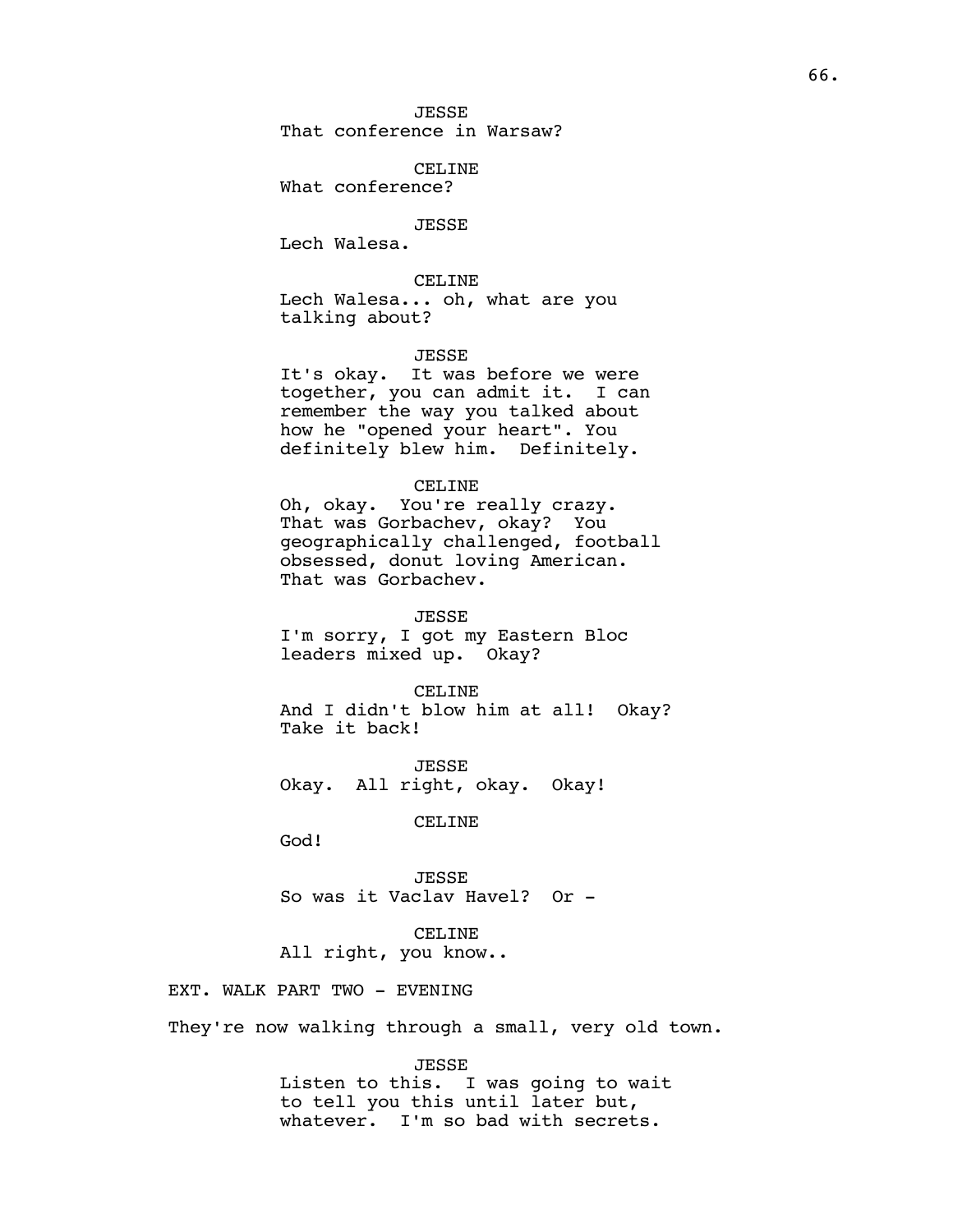What? You have a tumor in your brain? You're going to die?

#### JESSE

No, no, no, no. Nothing like that alright? Well actually, it's kinda like that. My grandmother died.

CELINE

What? When?

JESSE Yeah, my dad texted me right before we ate.

CELINE

Oh, I'm so sorry. Why didn't you tell me?

# JESSE

Ah, I know. Well, everybody's been expecting it. You know, she lived a long time, had a great life. She was ninety-six.

## CELINE

Okay. She didn't live much longer after your grandfather died, though.

## JESSE

No, barely a year. I mean the funny thing is, this woman was a frickin' saint.

## CELINE

Yeah.

#### JESSE

She was a nurse in the war, she took care of all of us, you know. I mean, she never said an unkind word about anybody.

#### CELINE

Ah, I wish I'd met her.

#### JESSE

No, it's okay, because by the end, you know, she just really wasn't into meeting new people. I mean after a lifetime of being sweet as pie - once grandpa died, she got kinda ornery.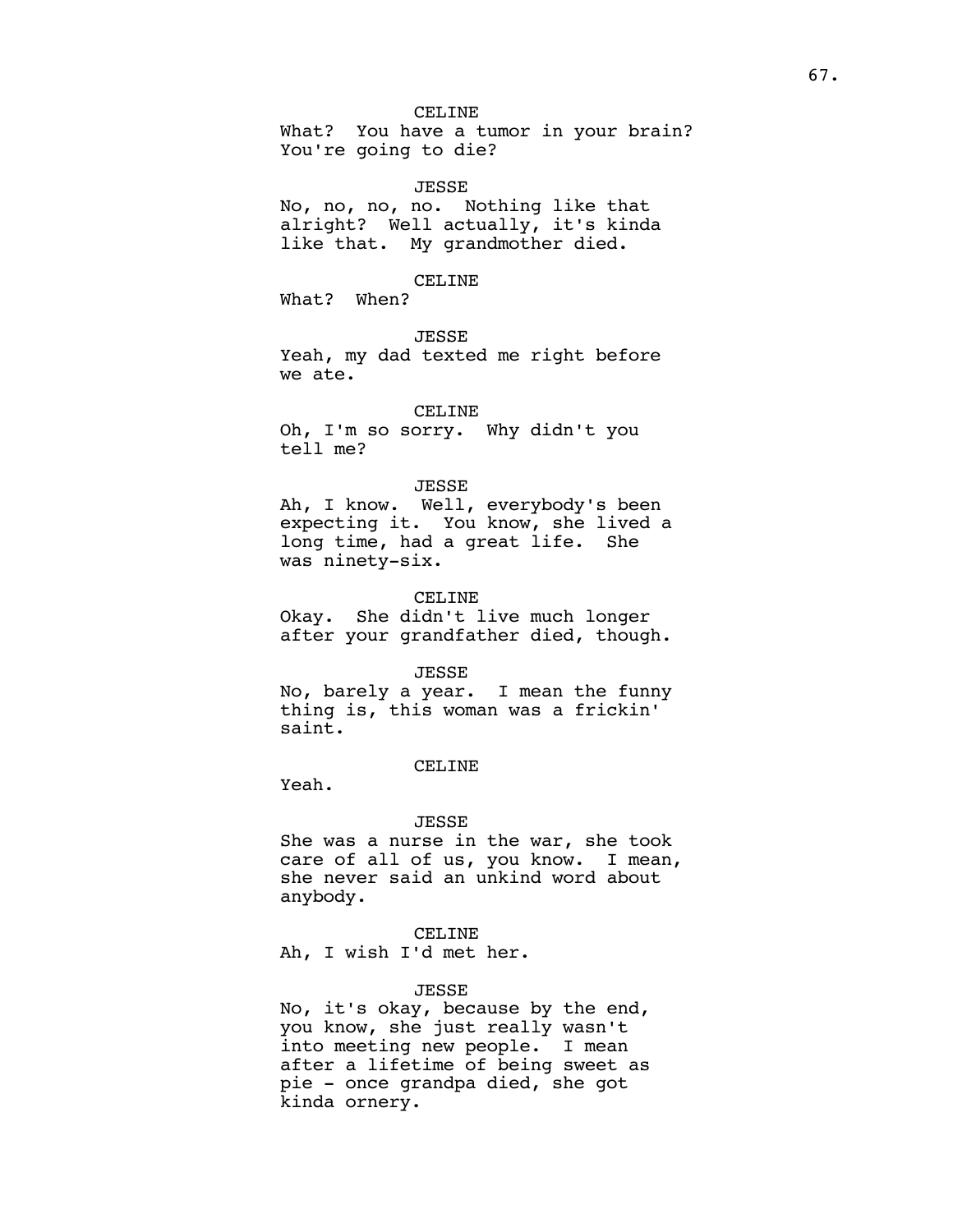CELINE Well you know, it happens, she was in mourning, no?

JESSE Well, my dad said she was just waiting to die.

CELINE How long were they married?

JESSE

74 years.

CELINE

Fuck!

#### JESSE

(Laughs) Yeah.

CELINE

How is that even possible? How old will we be if we're together seventyfour years?

JESSE Mm... well, when would we start counting from?

CELINE I guess from the first time we had sex. No?

JESSE Okay. Yeah, good. So, so um, 1994. (Muttering, Calculating Under His Breath)

CELINE Okay. '94... fifty-six years from now.

JESSE Okay. We will be ninety-eight.

# CELINE/JESSE

Ugh!!!

## CELINE

Will you be able to put up with me for another fifty-six more years? I need to know! Okay? 'Cause I don't know if I'm gonna be able to put up with you.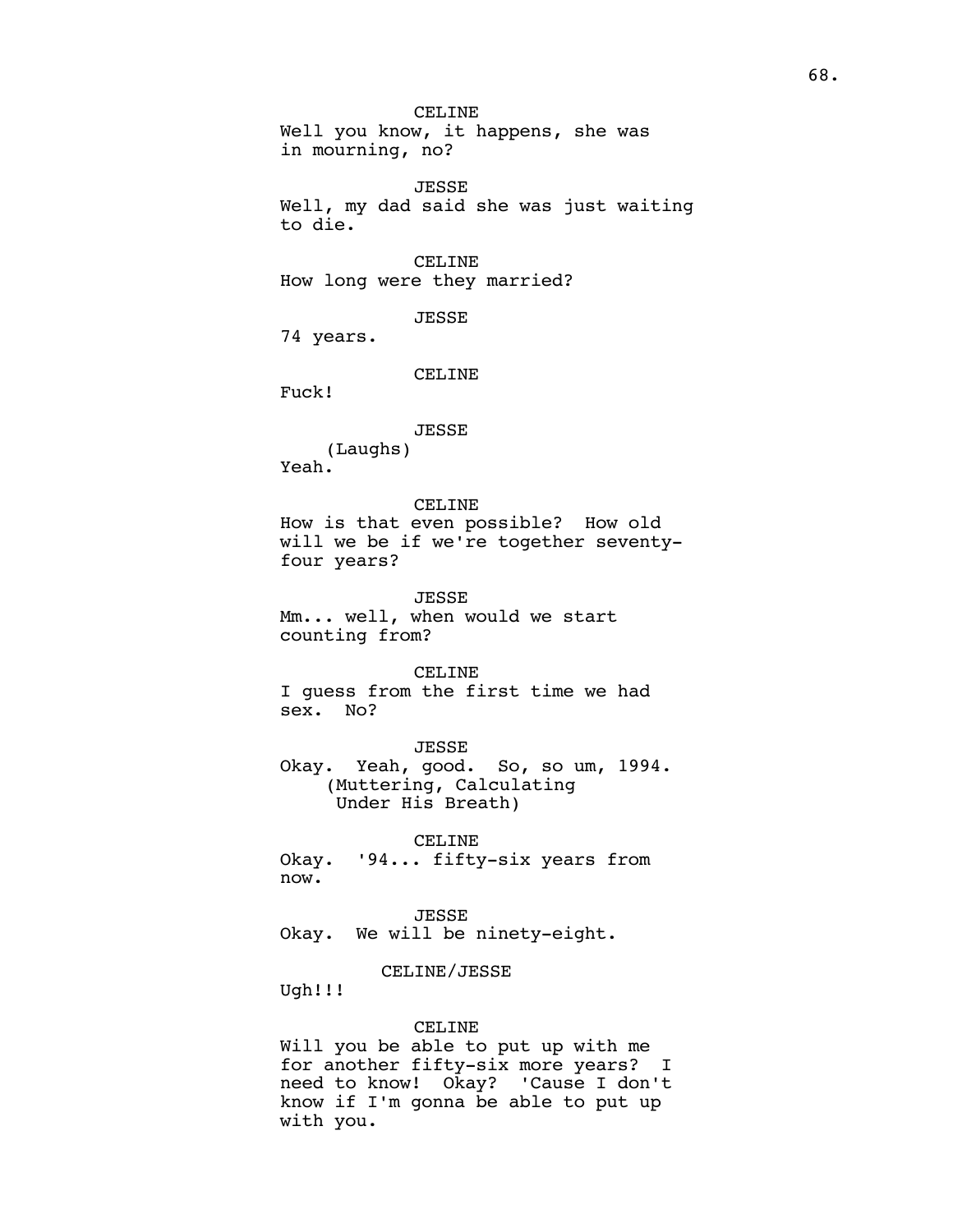## JESSE

It's crazy if you think about all the change they saw. I mean, when they met neither one of them had electricity. He used to take her to school on his horse, right?

## CELINE

Oh, that's so romantic... it's incredible.

## JESSE

I know. When they graduated, he was valedictorian and she was salutatorian.

## CELINE

What is that?

## JESSE

He was top of the class and she was second.

## CELINE

I bet she knowingly got a couple of answers wrong just to make sure he didn't feel threatened.

#### JESSE

Well, if she wanted to get laid, she'd better have.

#### CELINE

Yeah, obviously like you-know-who.

JESSE

Right. Well, anyway, so I called my dad, right? After I got the text, just to...

#### CELINE

Yeah, yeah, of course, yeah.

## JESSE

... You know, tell him I was sorry... but I think I kind of screwed up. At some point I told him 'Hey Dad, you're an orphan now.' He didn't think that was funny.

CELINE No, it's not funny at all.

JESSE Yeah, I guess not. (MORE)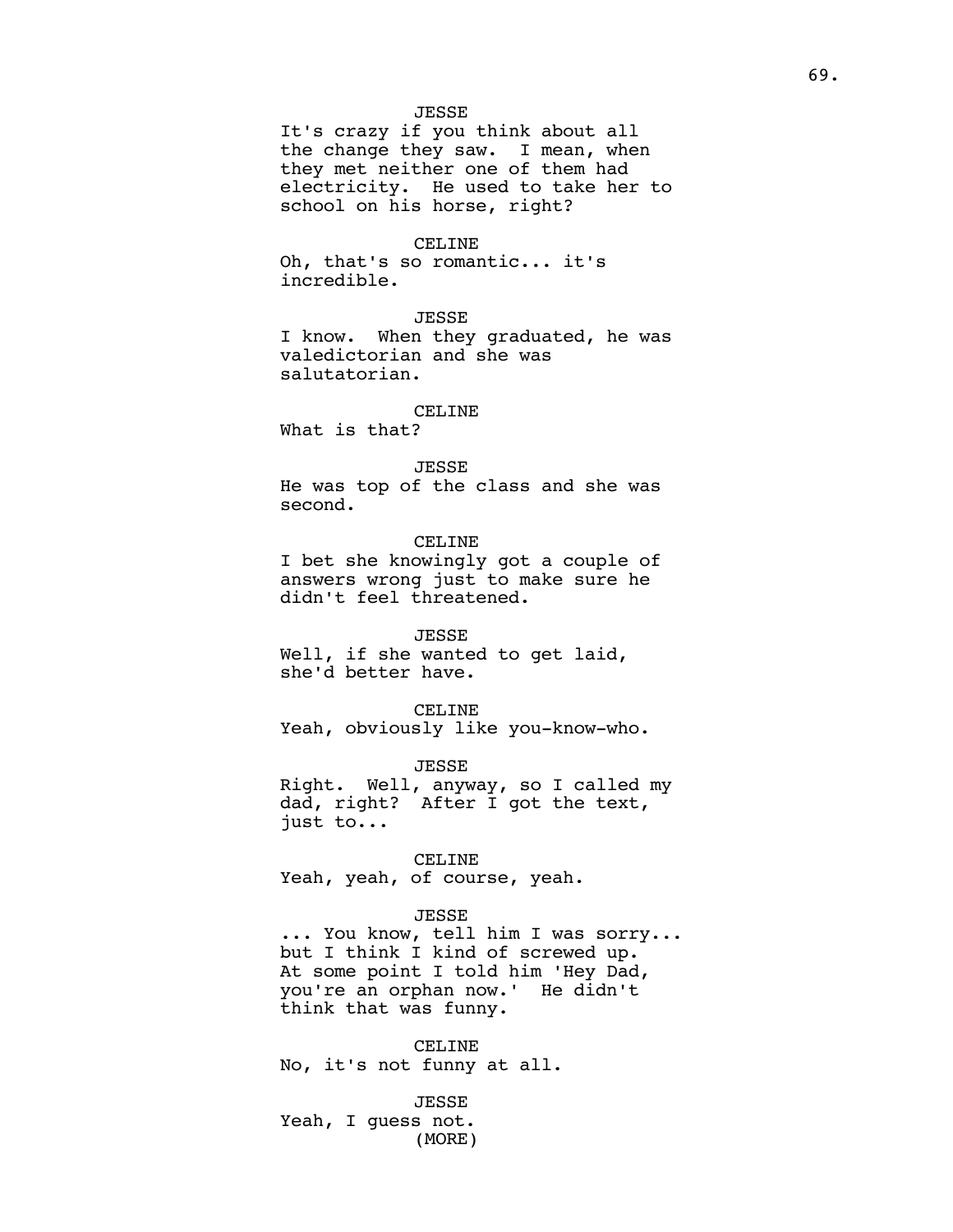CELINE He's next, then you.

#### JESSE

I know. Well, he told me that my grandparents want to have a joint service. They want to have their ashes intermingled and be buried as one.

## CELINE

Your grandfather didn't have a funeral?

## JESSE

No, remember? They vowed to each other they'd never have to attend one another's funerals.

#### CELINE

Oh, yeah. I kind of like the idea of you attending mine.

JESSE

(Laughs) What?

## CELINE

Imagining you in a suit, clean shaven for once... and holding hands with the girls... I don't know, I like it.

JESSE You're gonna outlive me.

## CELINE

Well, I'll see. I guess one of us will see.

## JESSE

You think you want to go to the service with me?

#### CELINE

To Texas?

# JESSE

Uh, it's not going to be in Paris.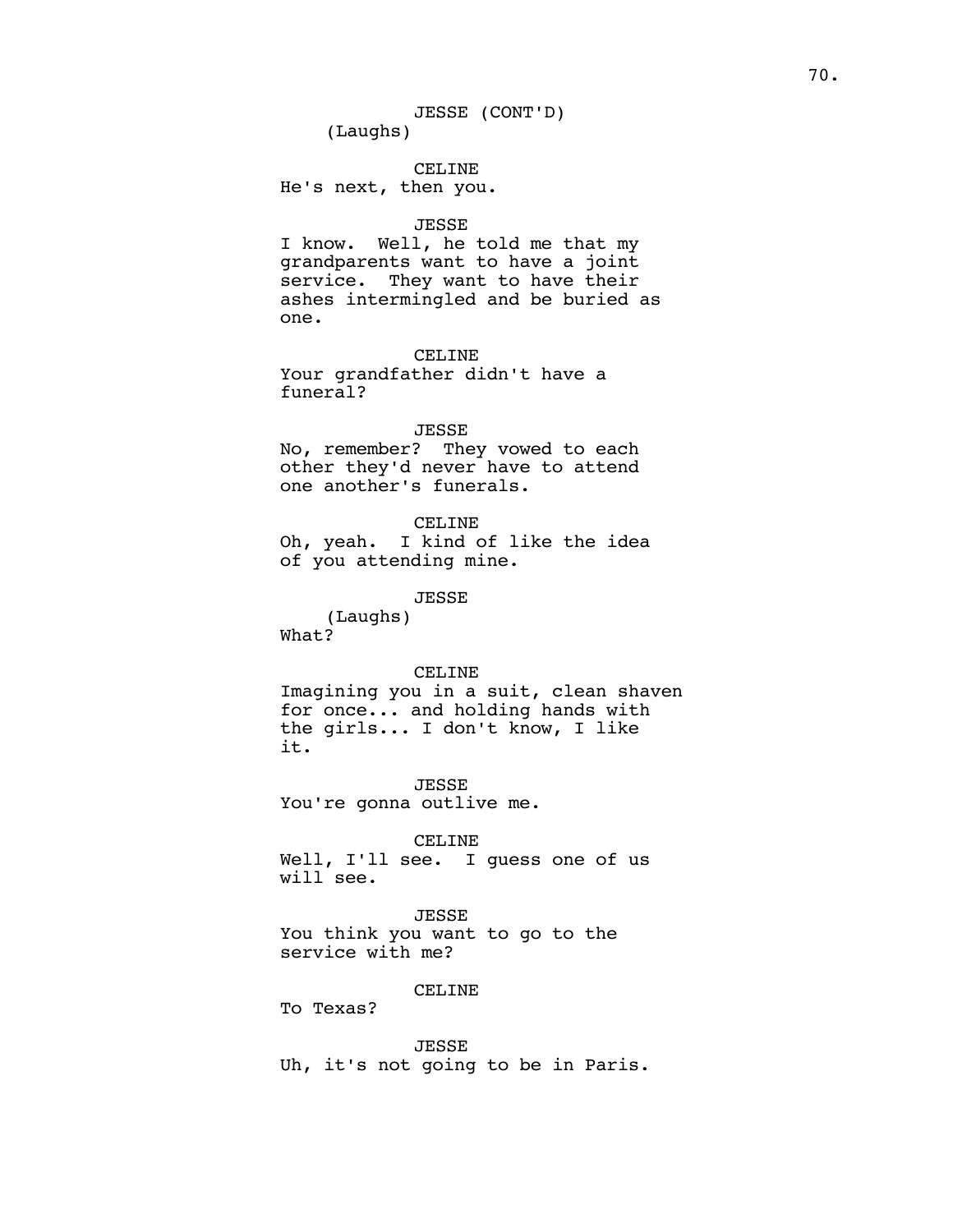How bad do you want me there? I mean I would come but it's really expensive with the flights...

JESSE Just skip it - it'd be simpler to go alone.

CELINE (To Barking Dog) Oh, hello.

JESSE

Hello, buddy.

## CELINE

Well you know, if I'm not there it'll be easier for you to fuck your cousins.

## JESSE

(Laughs) Yes, that's true.

## CELINE

Yeah. Isn't that common where you come from? I mean... you didn't answer the question.

# JESSE

What question?

#### CELINE

Will you be able to put up with me for another 56 more years?

JESSE I am looking forward to it.

## CELINE

Shit, you're really working it.

#### JESSE

(Spanish accent returns) Ze nectar of your sex ages like a fine wine.

#### CELINE

Uh-oh, my hairy Spanish lover is back.

JESSE Greek. I'm Greek now, for sure. Greek, yeah.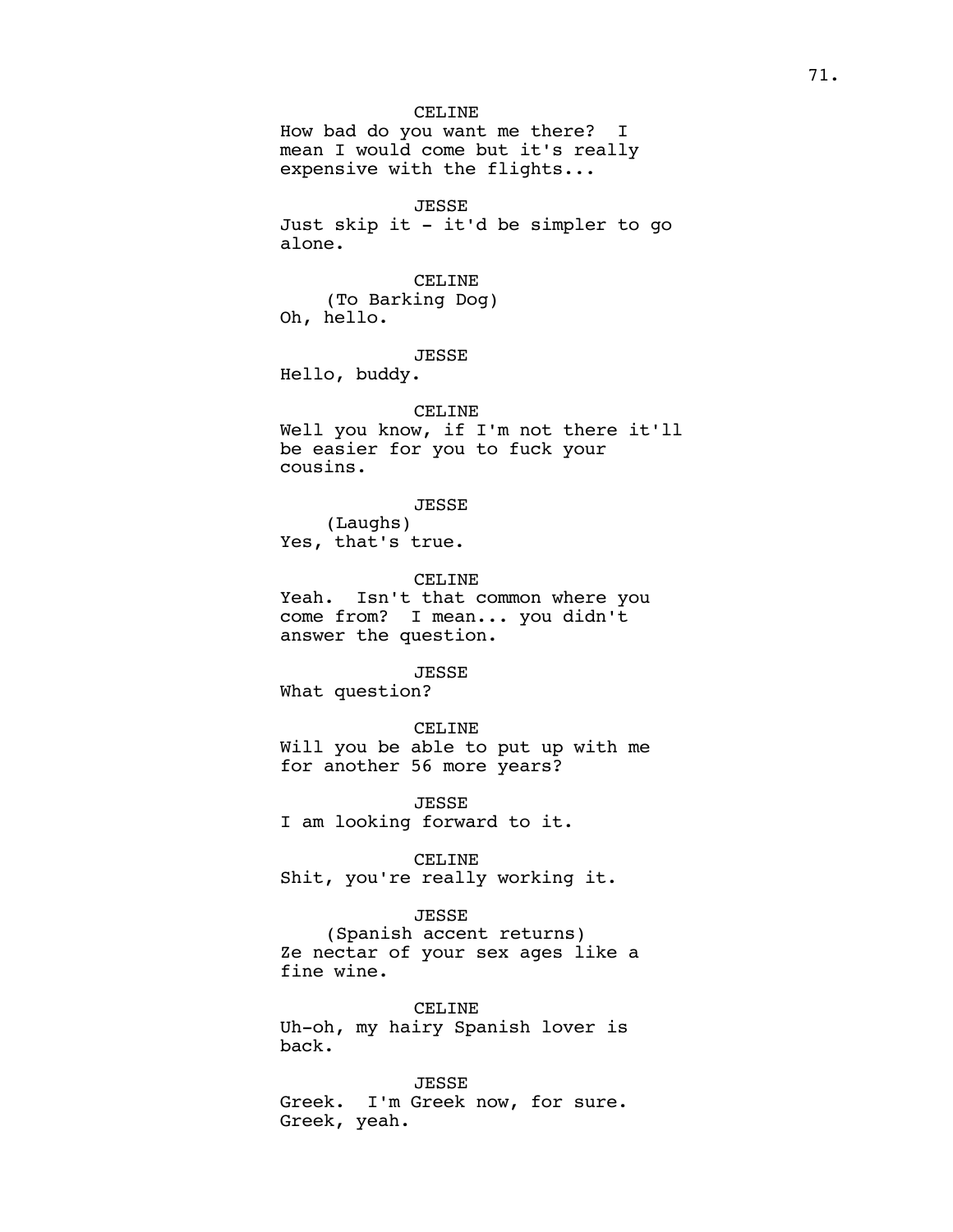(a beat)

Oh! Look at this! Wow. This place sort of reminds me of this film I saw when I was a teenager. It was a black and white film from the 50s. I remember a couple walking through the ruins of Pompeii, looking at bodies that had been lying there for<br>centuries. I remember the bodies I remember the bodies caught in their sleep, still lovingly holding each other. I don't know why, sometimes I have this image in my mind when, you know, we're asleep and you hold me.

#### JESSE

What, of being buried alive under molten ash, that's what you're thinking about?

## CELINE

Yeah!

(Laughing)

JESSE That's not very fun.

# CELINE

(Laughing) Well... I don't know, it's not horrible. They had some bodies with little kids sleeping between them...

JESSE

Oh, that's nice!

## CELINE

Yeah! I guess I was young and a bit morbid - I mean at that age you romanticize the idea of dying with the person you love.

## JESSE

Well, you wanna die with me?

# CELINE

Maybe, if it were, you know, our first night together, then, a long time ago. But now, no. I'd like to live!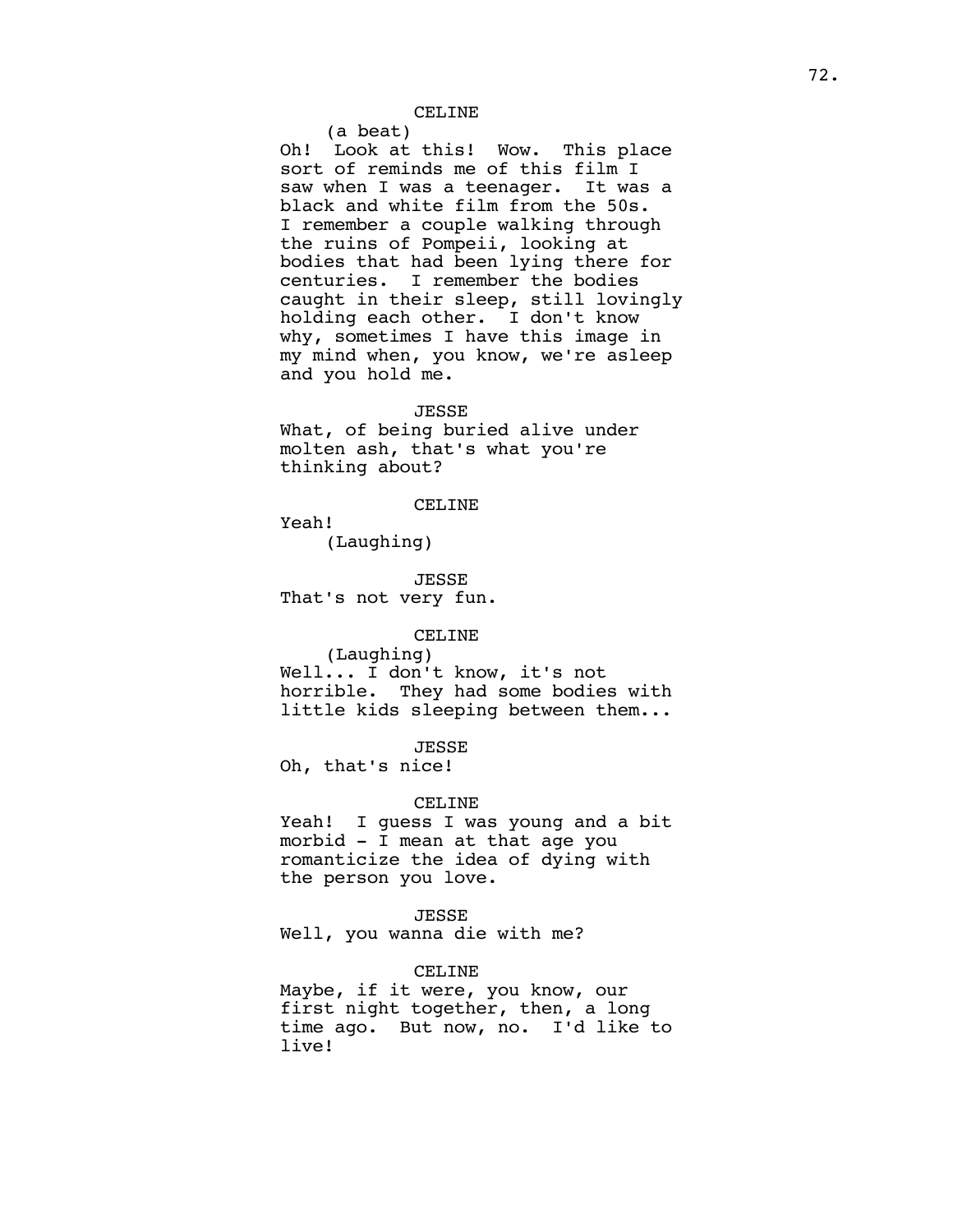JESSE Well, I just wanted you to say something romantic and you blew it! Putain de merde! CELINE Oh, no! Putain de merde, I blew it. Okay, if we're both 98 you can ask me again, but anytime sooner...Ehhnt! (Whispers) Sorry. They are walking by an old, tiny Chapel. JESSE Hey, this is the chapel I was telling you about. It's from the Byzantine era, it's like a thousand years old. CELINE Can we go in? JESSE Yeah. I think so. Check this out. Hello? Hello. CELINE Oh, wow! They enter. INT. CHAPEL - AFTERNOON JESSE It's a shrine to Saint Odilia, a patron saint to eyesight. People come from all over, they leave little dedications to the blind, to help restore sight. CELINE I'm sure it works. He is looking at the old faded paintings on the walls. JESSE Maybe. These paintings here, they

make me think of those Japanese monks, you know, with their deal on impermanence. They like to paint with water on rock on a hot day so by the time they're done it's already evaporated.

Celine notices all the icons have been subtly defaced.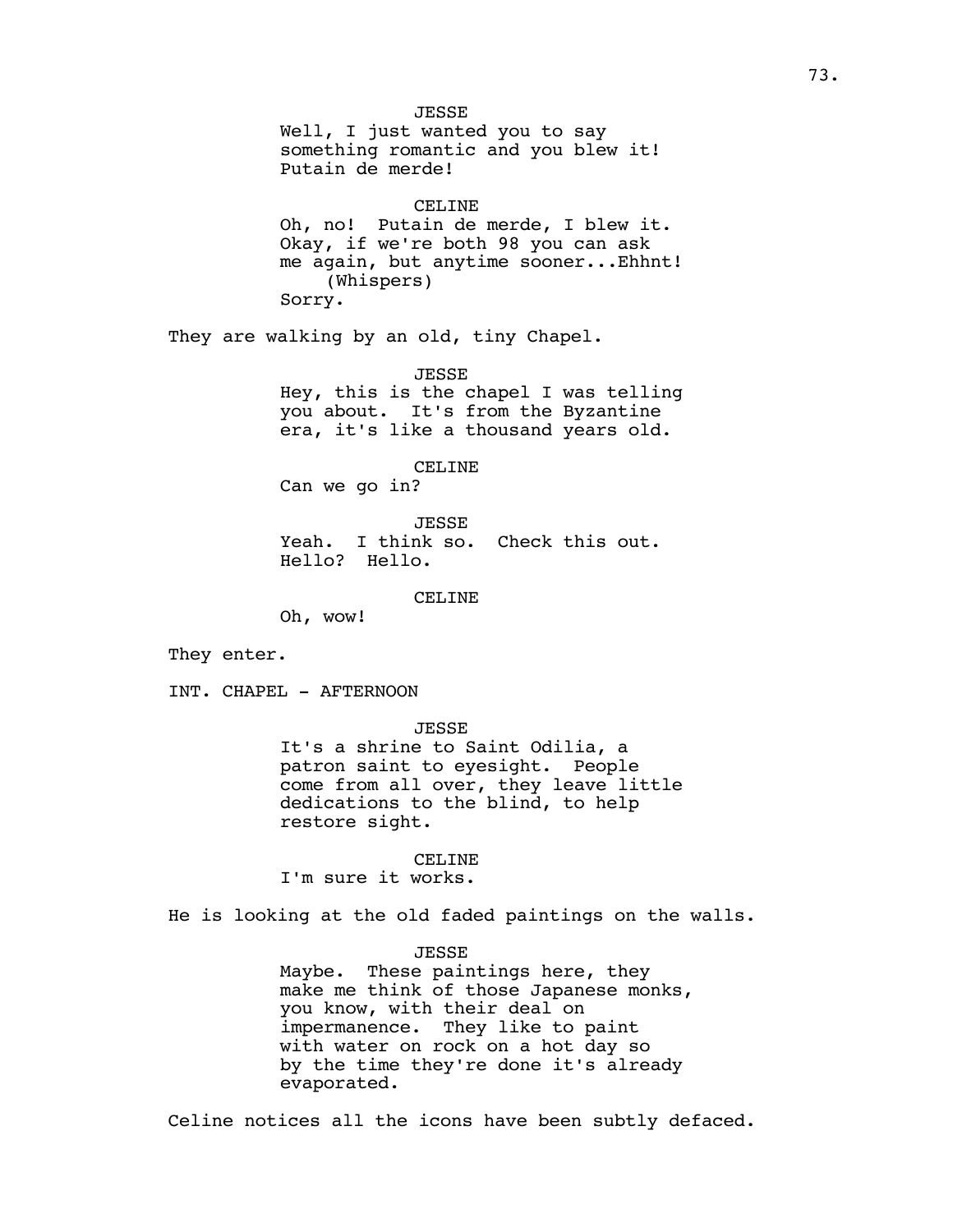All the eyes are scratched out. Is that about the blindness?

JESSE

No, I thought that too, but the caretaker guy, he told me that the Turks did that during the Occupation.

CELINE

That's it! I'm never eating Turkish food again.

JESSE

Oh, okay. Well, that'll send a shiver through the international community.

CELINE Okay fine, then I'll never suck another Turkish cock.

## JESSE

(Laughs) Now THAT's gonna have a global impact.

CELINE

Oh, that's terrible. No, I forgot you're a closet Christian. Is it really bad to make blow-job jokes in a church?

Jesse just shrugs.

JESSE Kind of is, okay? But we've done worse.

CELINE

(a beat) The girls asked me again what our wedding was like.

JESSE Yeah? What'd you say?

CELINE I said it was very low key.

JESSE Yeah, very low key. So low key I don't even remember it.

CELINE

Very Quaker. (MORE)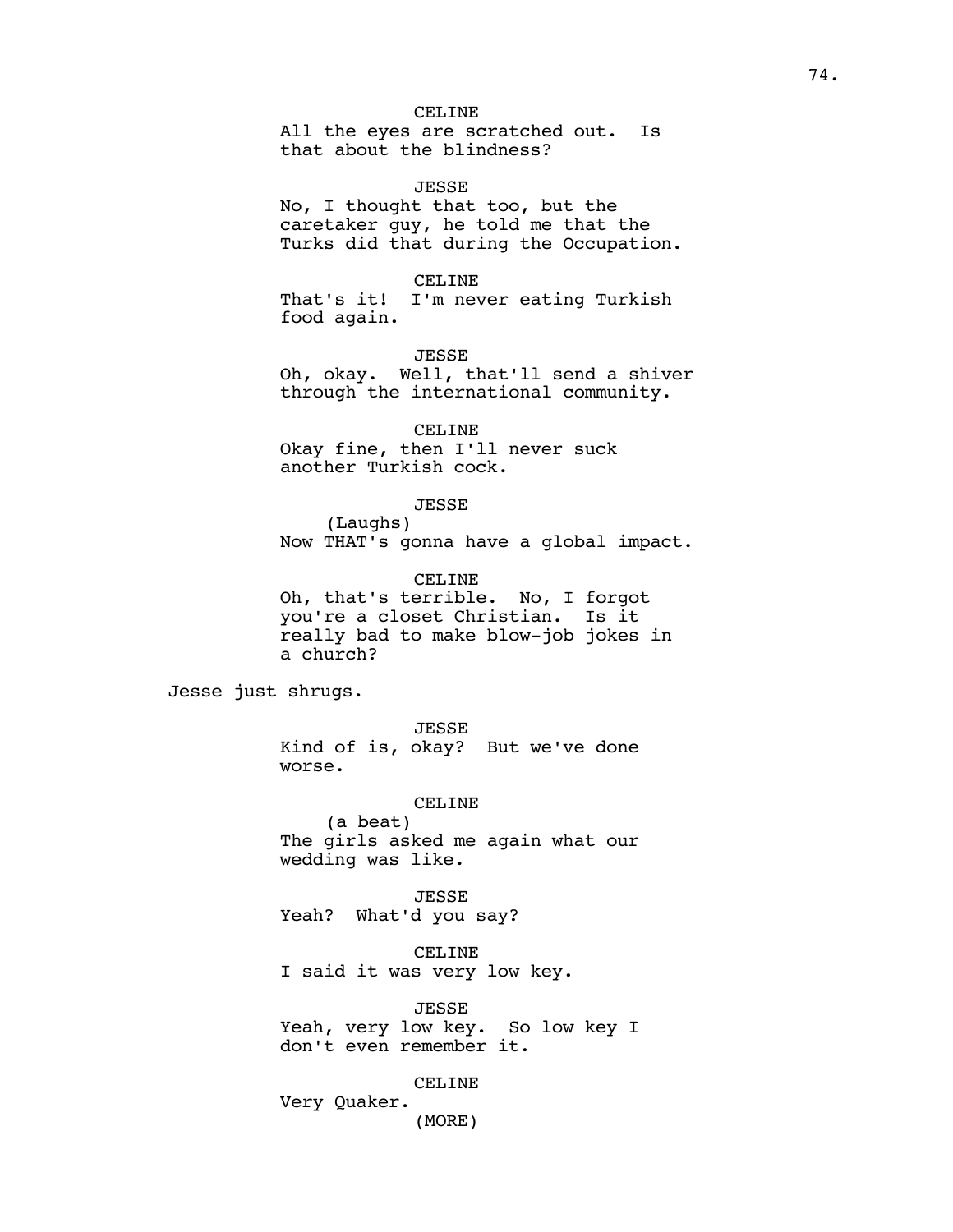JESSE We're in a church. You want to get married?

CELINE

No.

# JESSE

No.

# CELINE

It's just all those fairy tales they like so much, you know? Remember when they were little, at the end of every cartoon they watched, they'd be all "Oh they're getting married!" Even if it's Pinocchio and his dad, or Donald Duck and his nephews.

EXT. WALK PART THREE- EVENING

They are now walking through the town on their way to the shore.

### CELINE

So if we're going to spend another fifty-six more years together...

# JESSE

Yeah?

CELINE ... What about me would you like to change?

### JESSE

(Smirks) That's another one of your can't-win questions. I'm not answering that.

## CELINE

What do you mean? There's not one thing you'd like to change about me? I'm perfect?

### JESSE

Okay.

CELINE

Okay.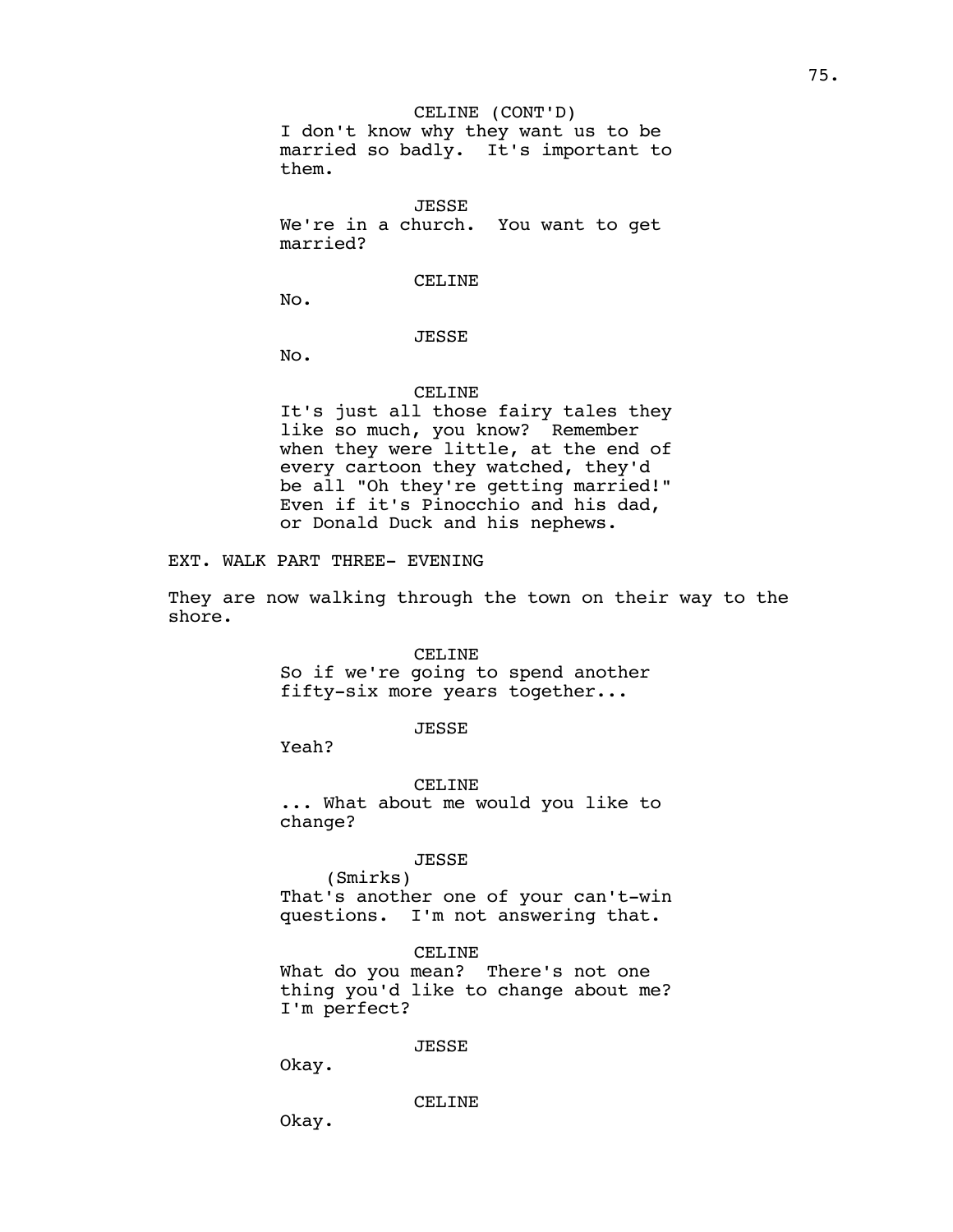JESSE

Actually...

# CELINE

One thing.

# JESSE

... If I could change one thing about you...

# CELINE

Uh-huh.

JESSE

... It would be for you to stop trying to change me.

CELINE

You're a very skilled manipulator, you know that?

# JESSE

Well, I'm onto you. I know how you work.

## CELINE

You think?

# JESSE

Yeah. I know everything about you. Here we go. Let's go through here.

## CELINE

I don't think you do, actually. (Laughs)

## JESSE

(Laughs) No? Well, I know you better than I know anybody else on the planet. But... maybe that's not saying much.

# CELINE I mean right now?

JESSE

What?

CELINE This is great. You know?

JESSE

Right. Yeah.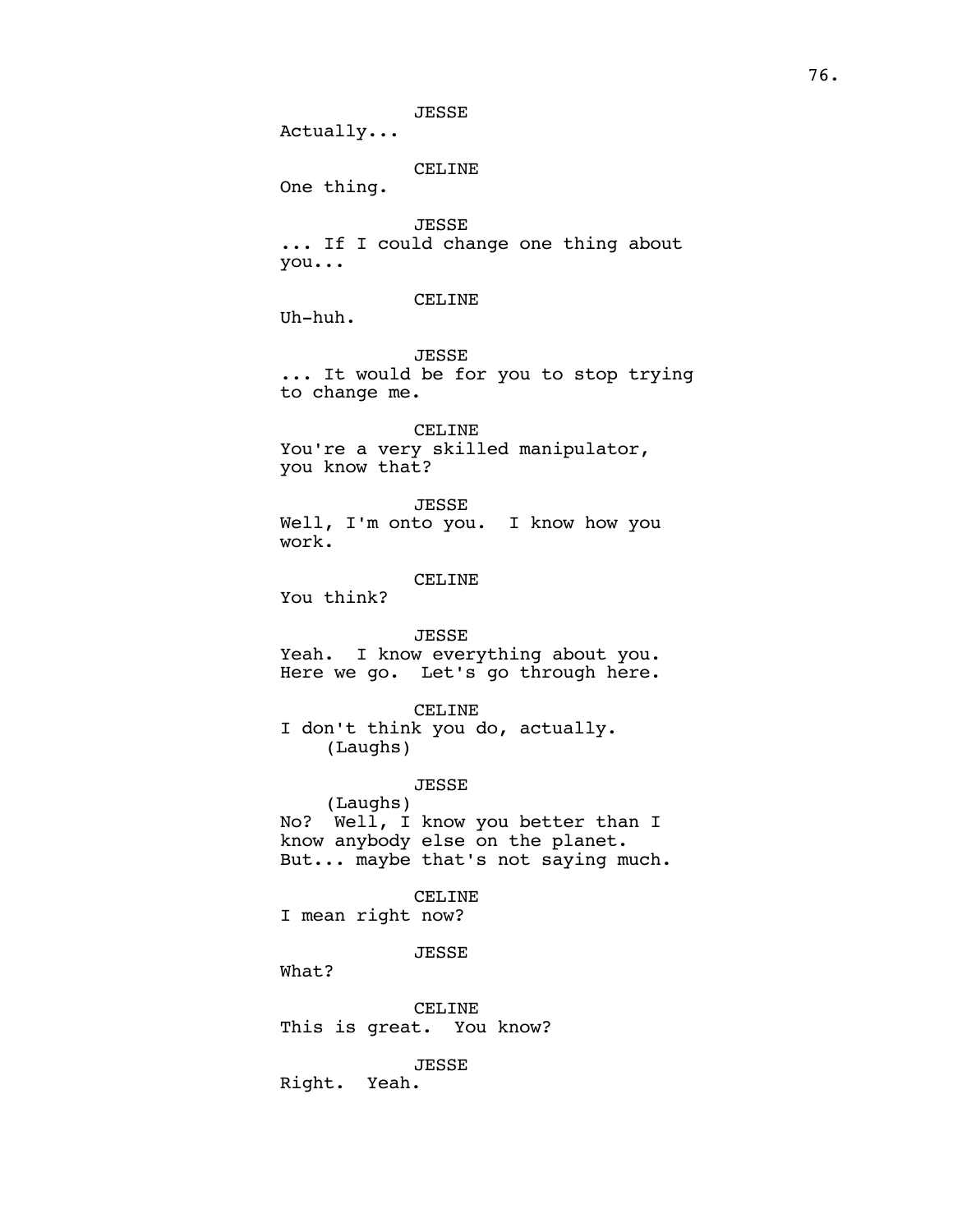CELINE I feel close to you.

JESSE

Yeah.

## CELINE

But sometimes, I don't know, I feel like you're breathing helium and I'm breathing oxygen.

# JESSE

(helium voice) What makes you say that? Huh?

CELINE See? I'm trying to truly connect -

## JESSE

(Helium voice) What? Come on, I'm just being myself!

## CELINE

- And you make a joke! That's exactly what I'm talking about!

### JESSE

Oh, listen, come on, come on. If we're ever going to truly know one another, I think we'd probably have to get to know ourselves better first.

CELINE

Yeah. Do you remember this friend of mine? George, from New York.

### JESSE

No.

#### CELINE

Oh, no, that was before. That was before.

# JESSE

What was?

## CELINE

He was this friend of mine that, when he found out he had leukemia, and he was probably going to die, he confessed to me that the first thing that came to his mind was relief.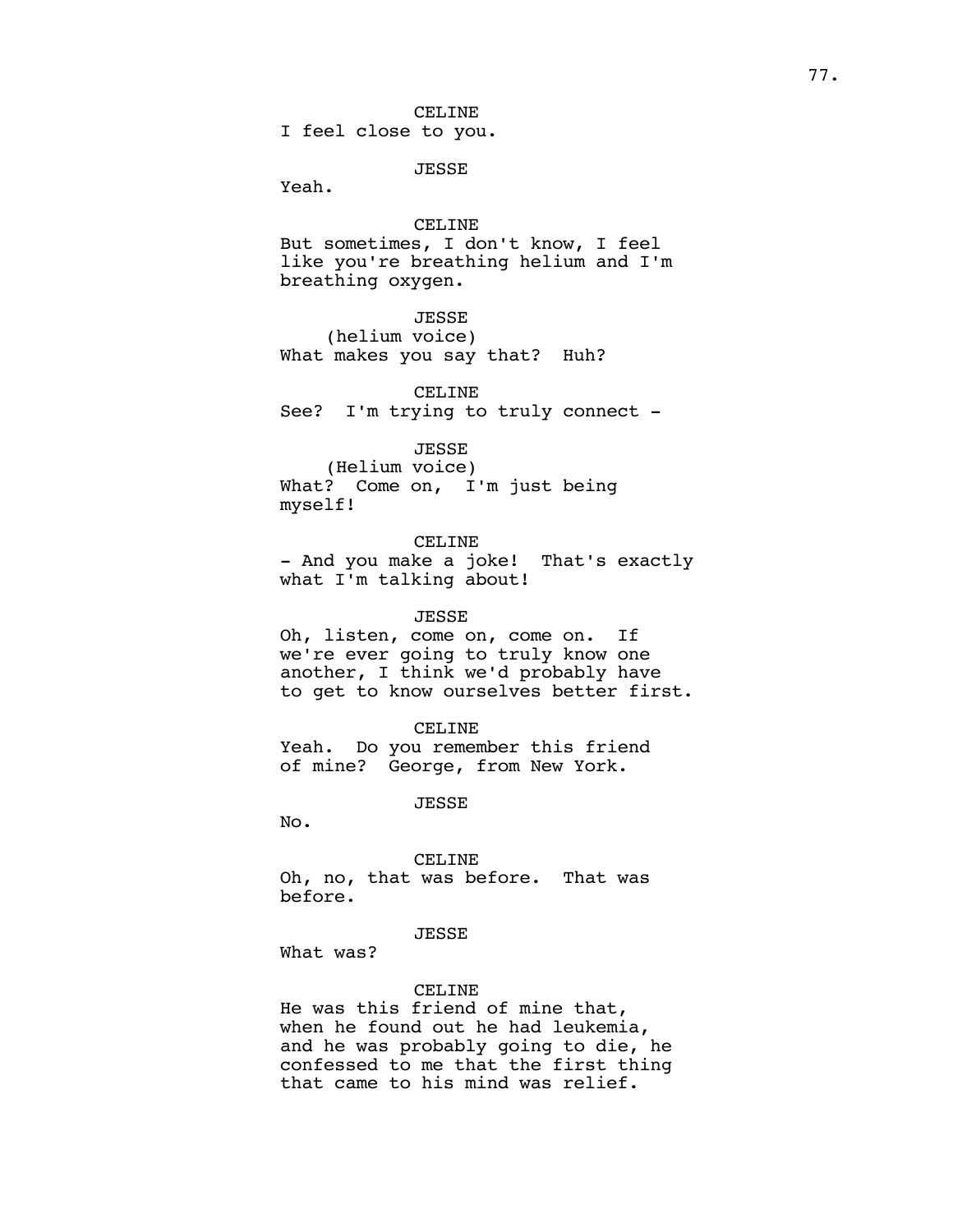# JESSE

Relief? But why?

# CELINE

Well, before he found out he had nine months to live he was always so worried about money, and now his thought was, great! I have more than enough money to live for the next nine months, I've made it!

# JESSE

(Laughing) Oh, okay.

# CELINE

And then he was finally able to enjoy everything about life, even like being stuck in traffic. He would just enjoy looking at people... staring at their faces. Just little things.

JESSE And then what happened?

CELINE

What do you mean?

JESSE Well, like, is he still alive?

CELINE

No, he died. A long time ago.

JESSE

(a beat) Last night I had this dream where I was reading a book. It was a lost classic, "The Rovers".

CELINE "The Rovers"?

#### JESSE

Yeah, like roving around, you know, wandering? It was all these young people.

CELINE Okay. Is that a real book?

JESSE

No, no, no.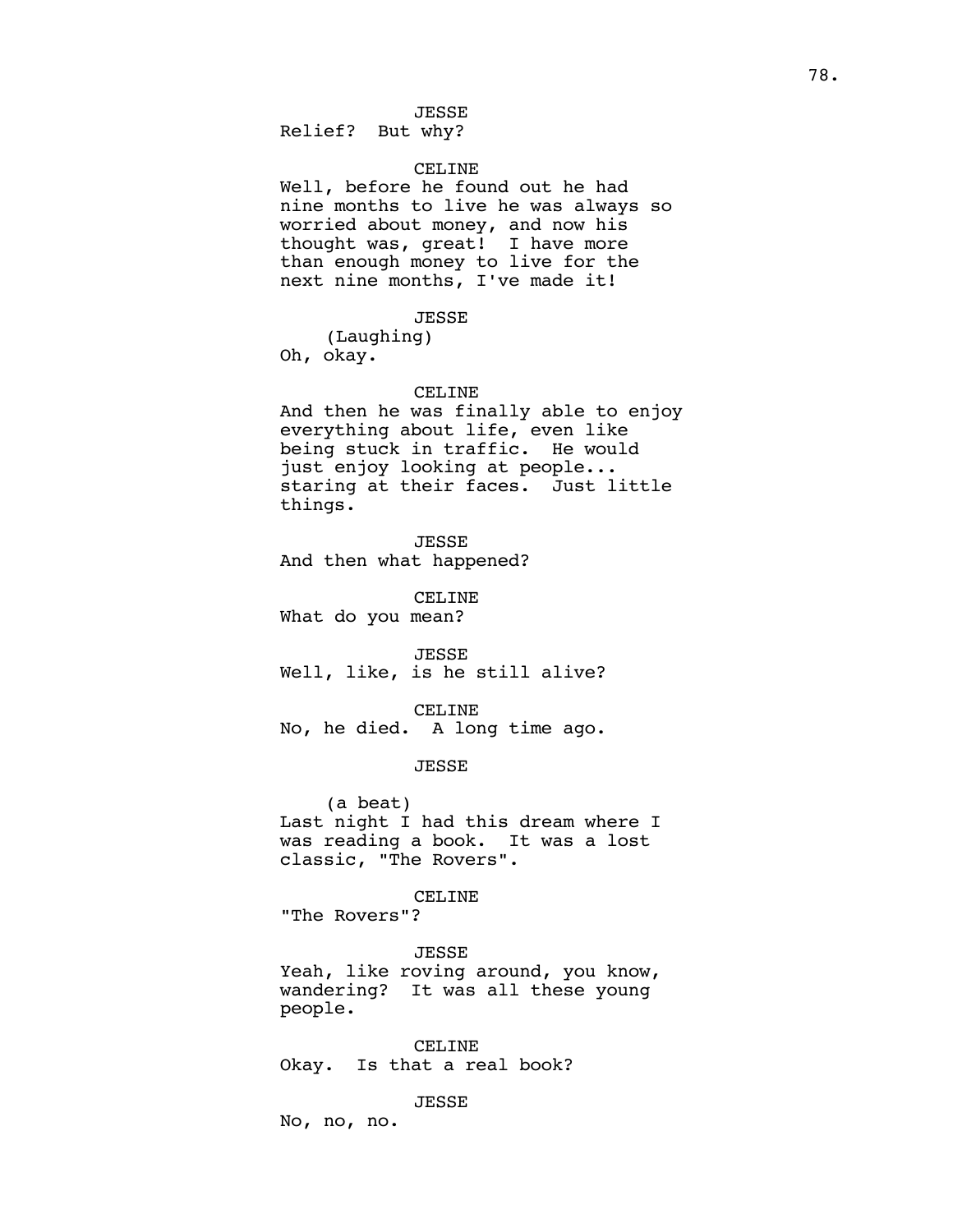No?

JESSE But it was really great.

CELINE

Okay.

JESSE It was fresh, funny, experimental, it had all this energy...

CELINE

I love that you read books in your dreams.

JESSE

I know, and they're always really good.

CELINE

I have major action hero dreams, like I'm flying around like a superhero, breaking through walls. And at the end, I have an orgasm.

JESSE

(Laughs) Well, I'm gonna try to make your dreams come true, babe.

They arrive at the waterfront. The sun is now setting over the ocean.

EXT. CAFE - EVENING

They are now sitting at an outdoor table with a couple of glasses of wine, staring at the last bit of the fireball, quickly disappearing.

> CELINE Still there. Still there. ... Still there. Still there. ... Gone.

They sit in silence. Eventually, Jesse looks over at Celine and notices she's moved. He just takes her hand. The sun is now gone.

INT. HOTEL LOBBY - NIGHT

As they are checking into the hotel, Jesse is signing various paperwork.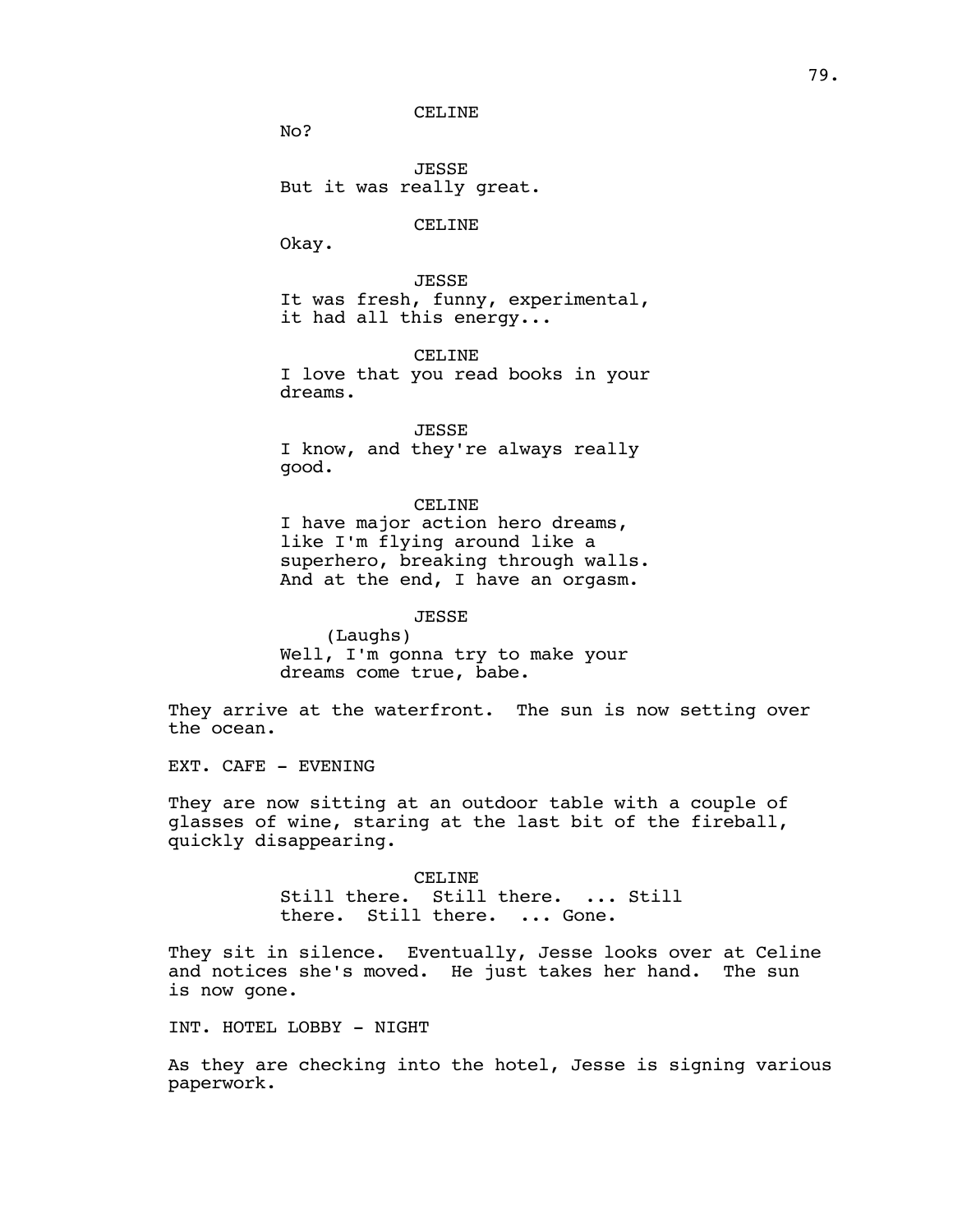HOTEL CLERK #1 I need your credit card.

JESSE Oh, I think the room is paid for.

HOTEL CLERK #1 Yes it is, but the credit card is for (Speaks Greek)

CELINE Incidentals.

JESSE Right, of course.

Another HOTEL CLERK (#2) emerges from office with his two books.

SOFIA

Mr. Wallace?

JESSE

Yeah?

# SOFIA

I am such a fan of these two books. My husband gave me your book on our first date and then when your second book came out, we read it out loud together.

JESSE

Oh, wow.

SOFIA Would you please sign them to us?

JESSE Yeah, of course, of course.

SOFIA

Thank you.

JESSE I love the art work on these Greek editions, it's really nice. Uh, what do you need?

SOFIA Make it to Sofia and Pavlos.

JESSE Okay. How's the Greek translation?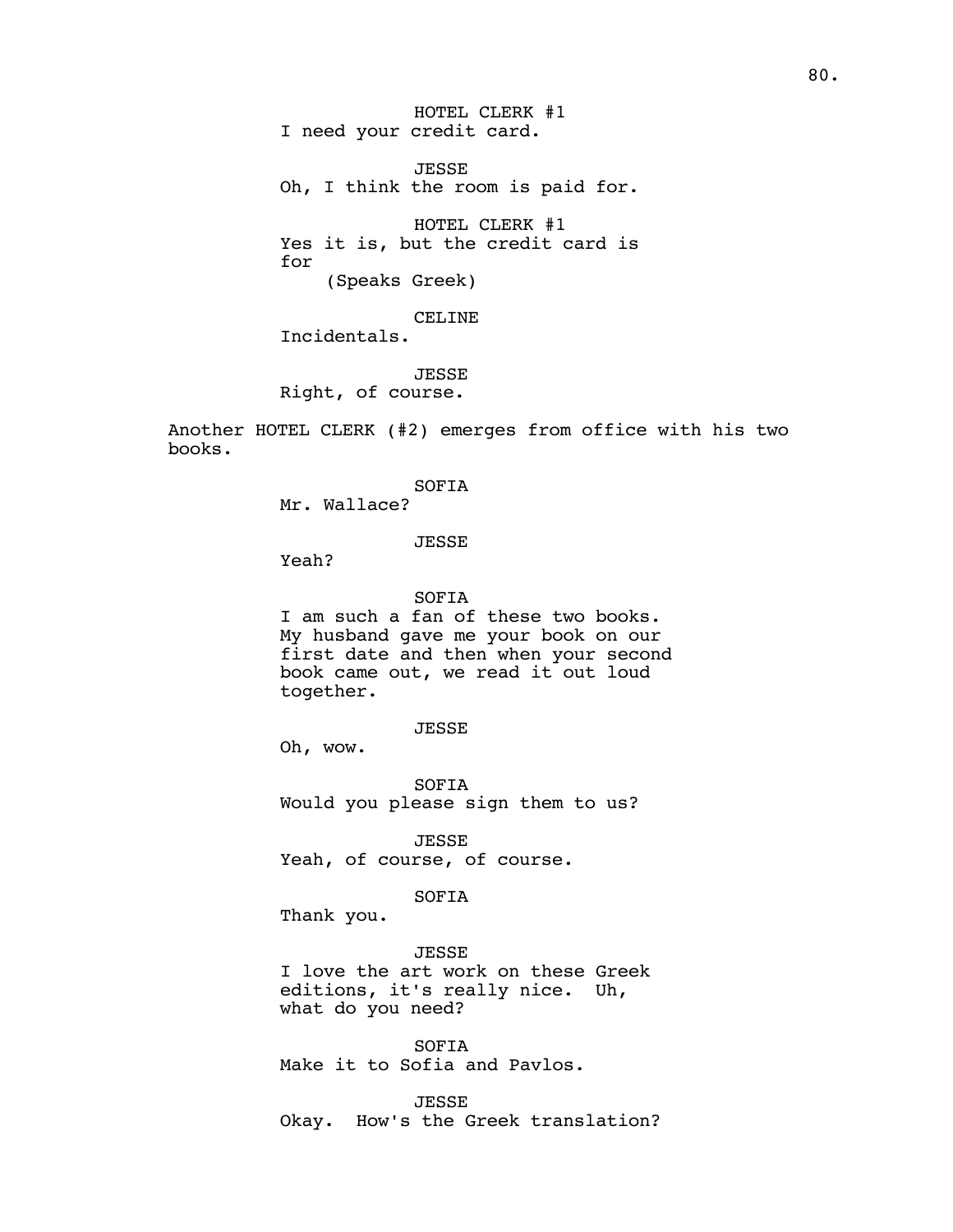As Jesse signs the books, the Hotel Clerk starts paying attention to Celine. SOFIA Well, it's called "Afti ti Fora, Ekini ti Fora" JESSE "Ekini ti Fora." SOFIA But I'm not sure it's a great one. JESSE Well, that's because you never read it in English, right? SOFIA Exactly. ... That's great. Could you sign them too? CELINE Me? SOFIA Yes. You're the real Madeline, right? CELINE Madeline? Not really. People assume it's me but it's - it's not me at all. He's got a big imagination. SOFIA Would you be so kind? It would mean so much to my husband. The book is passed to Celine. CELINE I can't sign a book I didn't write. It doesn't make - Jesse passes the books to Celine. JESSE She'd be happy to.

> SOFIA Okay. Thank you.

> > CELINE

I'm happy to.

She begins to sign.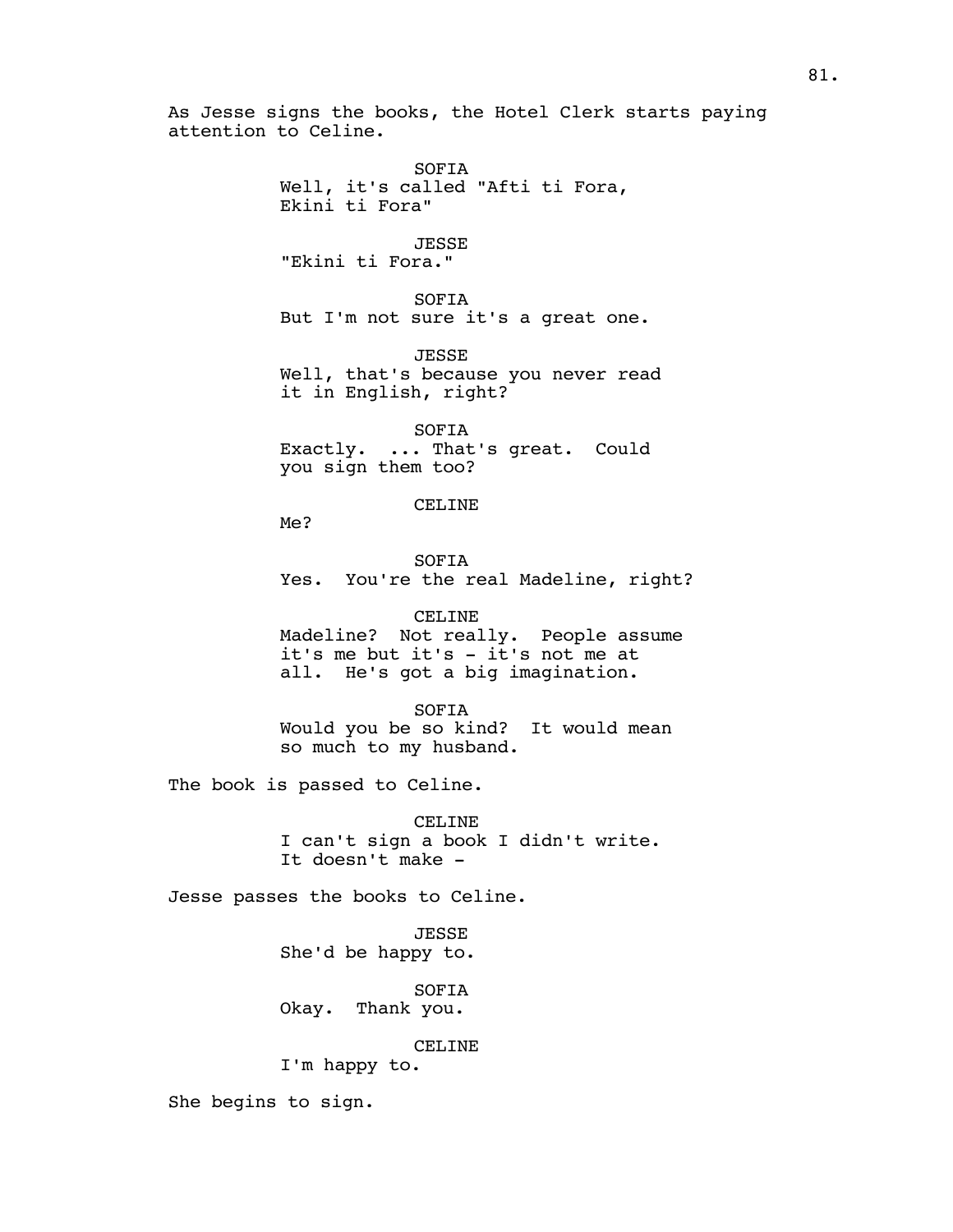82.

JESSE

Efharisto.

CELINE Okay. Thank you.

SOFIA Great. Thank you so much.

INT. HOTEL ROOM - NIGHT

Celine and Jesse enter the room.

JESSE

Check it out!

CELINE Wow, this is nice!

JESSE

Yeah.

CELINE Clean... air conditioning... I love it! Oh my god.

JESSE

It's great.

CELINE Wow, oh wow, that bath tub.

Jesse goes over to the table to examine what's on it.

JESSE Hey, check this out. Stefanos and Ariadni got us a bottle of wine and a couple's massage.

CELINE

They are so nice, we have to get them a present before we leave.

JESSE I know, we should remember to get something for the kids, too.

CELINE Yeah, I know. For sure. Wow. I miss the girls.

Jesse seductively touches her.

JESSE Mmm, I don't.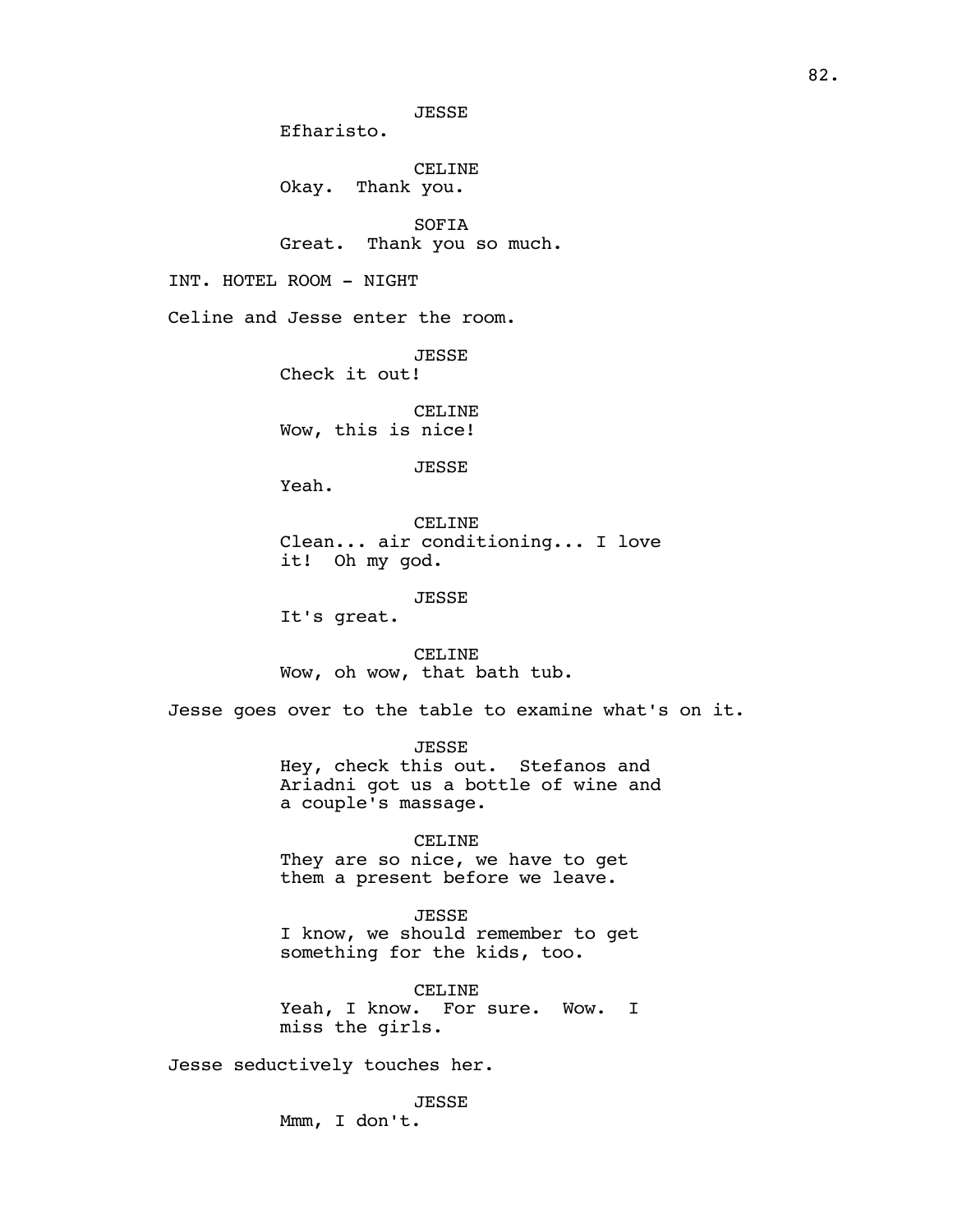Then kisses her. She eventually looks out the window.

CELINE This is such a nice view. Look.

JESSE The only view that I am interested in...

CELINE

What?

JESSE ... Is right... here. Here. Let's see this.

He slowly undoes her top, revealing her still-perfect breasts. They kiss passionately.

> JESSE (CONT'D) (Whispering) What?

CELINE (touches his chin) It's funny. I never noticed until today but... all the red in your beard is gone. It used to be one of the things that made me fall for you, it's crazy.

JESSE

Well, it's not gone, it's just white. You're not gonna tell me that your love is dependent on pigment, are you? No?

CELINE

No, but you know, I see the red in our girls' eyelashes. I look at them and it makes me think of when we met.

JESSE

You know what I'm looking forward to?

CELINE

Yeah? What?

JESSE

After uh...

CELINE

After?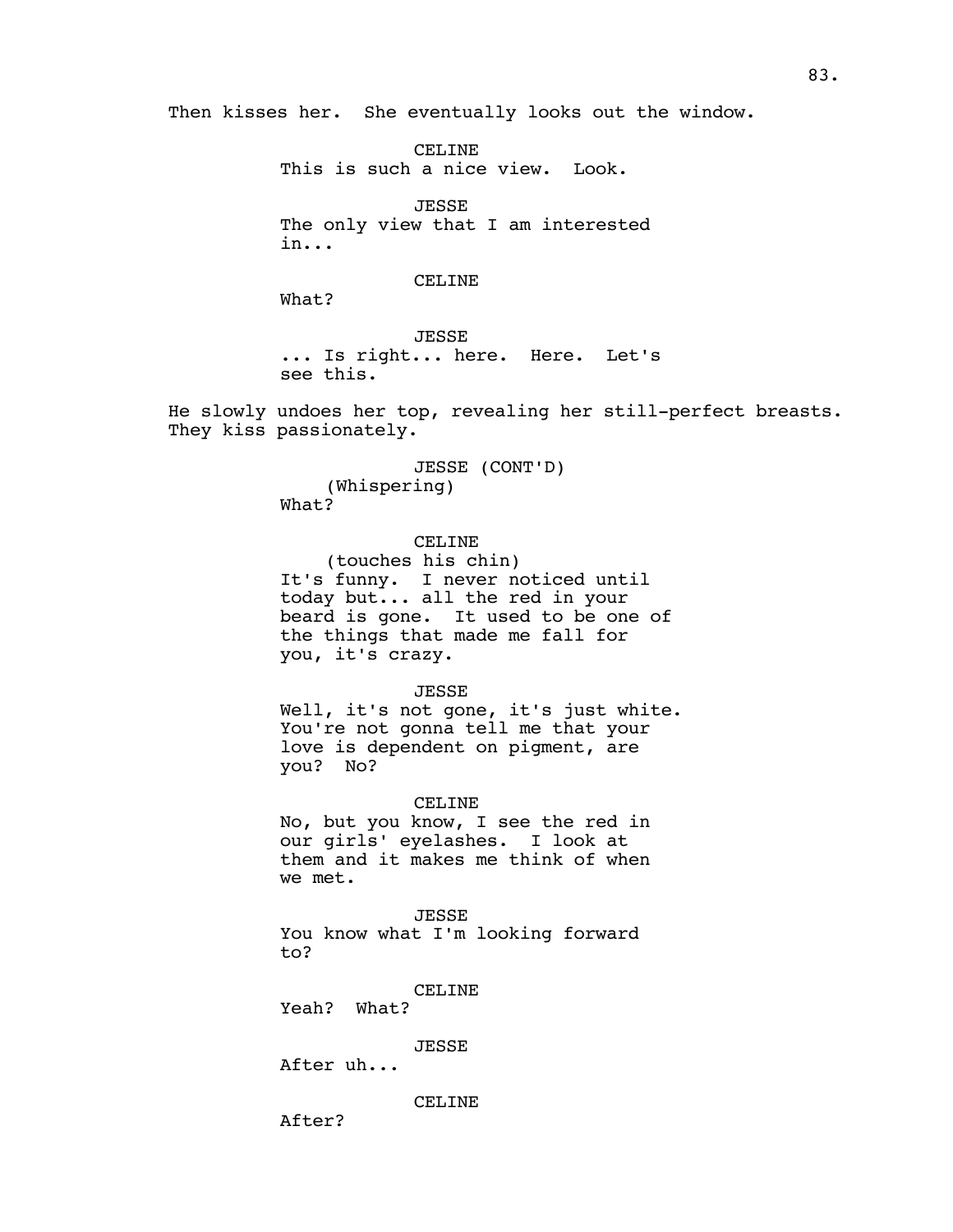(Laughing)

# CELINE

What?

Yeah.

JESSE Is waking up next to you alone.

CELINE

You mean without Nina and Ella jumping on our heads.

JESSE Exactly. I haven't heard you think in years now.

## CELINE

Think?

# JESSE

I used to wake up to that sound of your eyes opening and closing, and that brain of yours going two million miles an hour. I miss it, hearing you think.

### CELINE

When you said you could hear me think, I really thought you could. But it was just my eyelids. How dumb and romantic of me.

JESSE It's my favorite thing.

CELINE I miss thinking, too. No more thinking in the morning, no more morning sex.

# JESSE

Tomorrow...

## CELINE

I'm looking forward to it so much, I don't think I will sleep.

JESSE I'm looking forward to right now.

CELINE Okay, then stop talking, so we can fuck.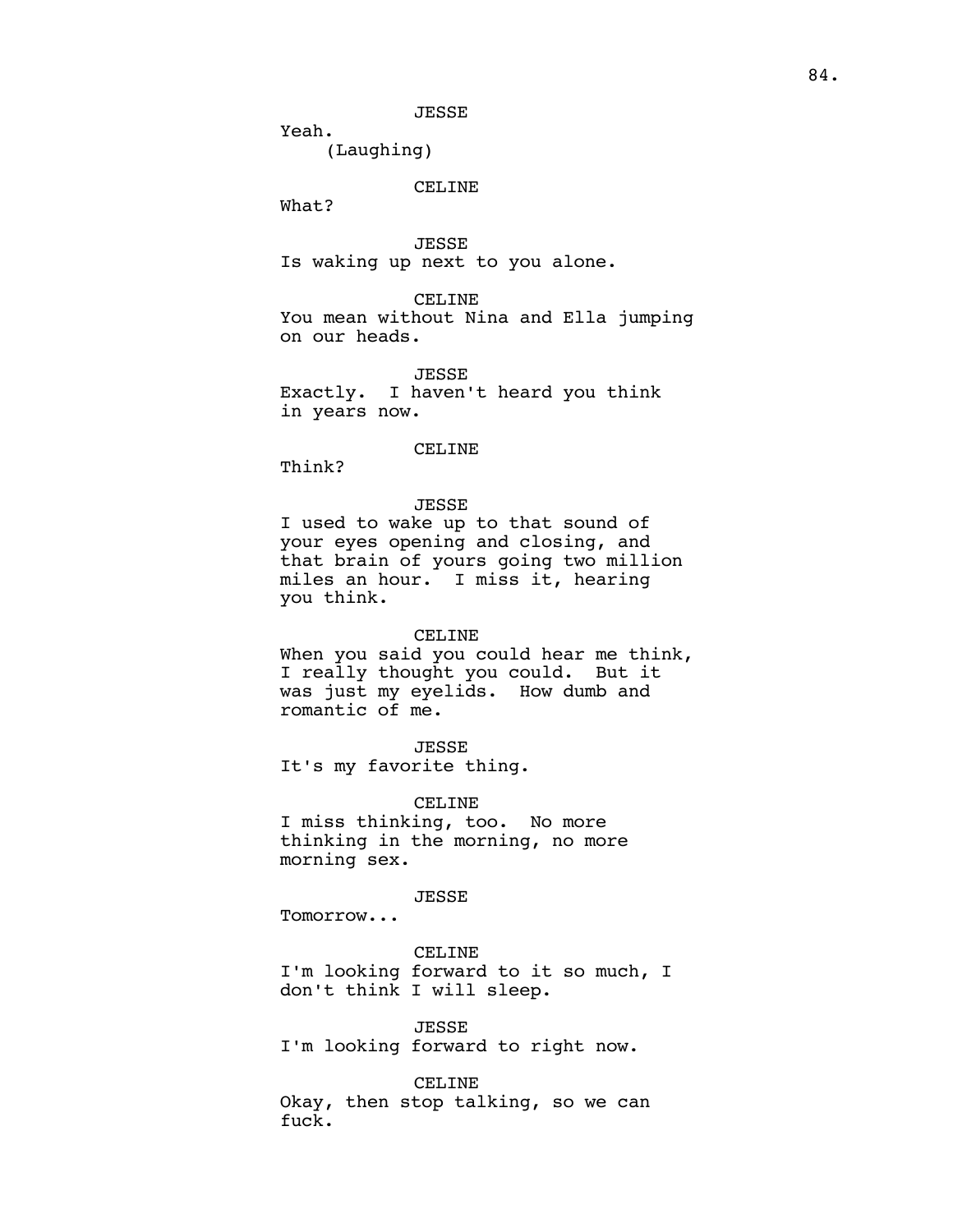They kiss until Celine's cell phone rings.

CELINE (CONT'D) (Laughs) Oh, shit, who is it?

JESSE

The kids.

Celine crawls out of bed and heads across the room toward her bag.

> CELINE I said they could call in case of emergency only. Hope the girls are okay. Okay. Oh, it's Henry. Okay.

Celine picks up.

CELINE (CONT'D) Hi sweetie - are you okay? Are you in London? Oh! Oh, already? (listens) Oh, no, we found it. Uh, we'll mail it tomorrow morning. (listens) Yeah. Ohh, they miss you, too. I'll kiss them for you. Okay, I'll tell him. Good luck with your mom - I love you too. Bye.

Celine hangs up. Jesse gestures for the phone are again ignored.

> CELINE (CONT'D) He's fine. He says he'll call you from Chicago when he lands.

> > JESSE

Why can't I talk to him? That's twice you've done that. C'mon, you could have just handed me the phone. You know I want to talk to him.

CELINE Well, he didn't have time to talk he said they were boarding.

JESSE And what'd he forget? What was that?

Jesse glares.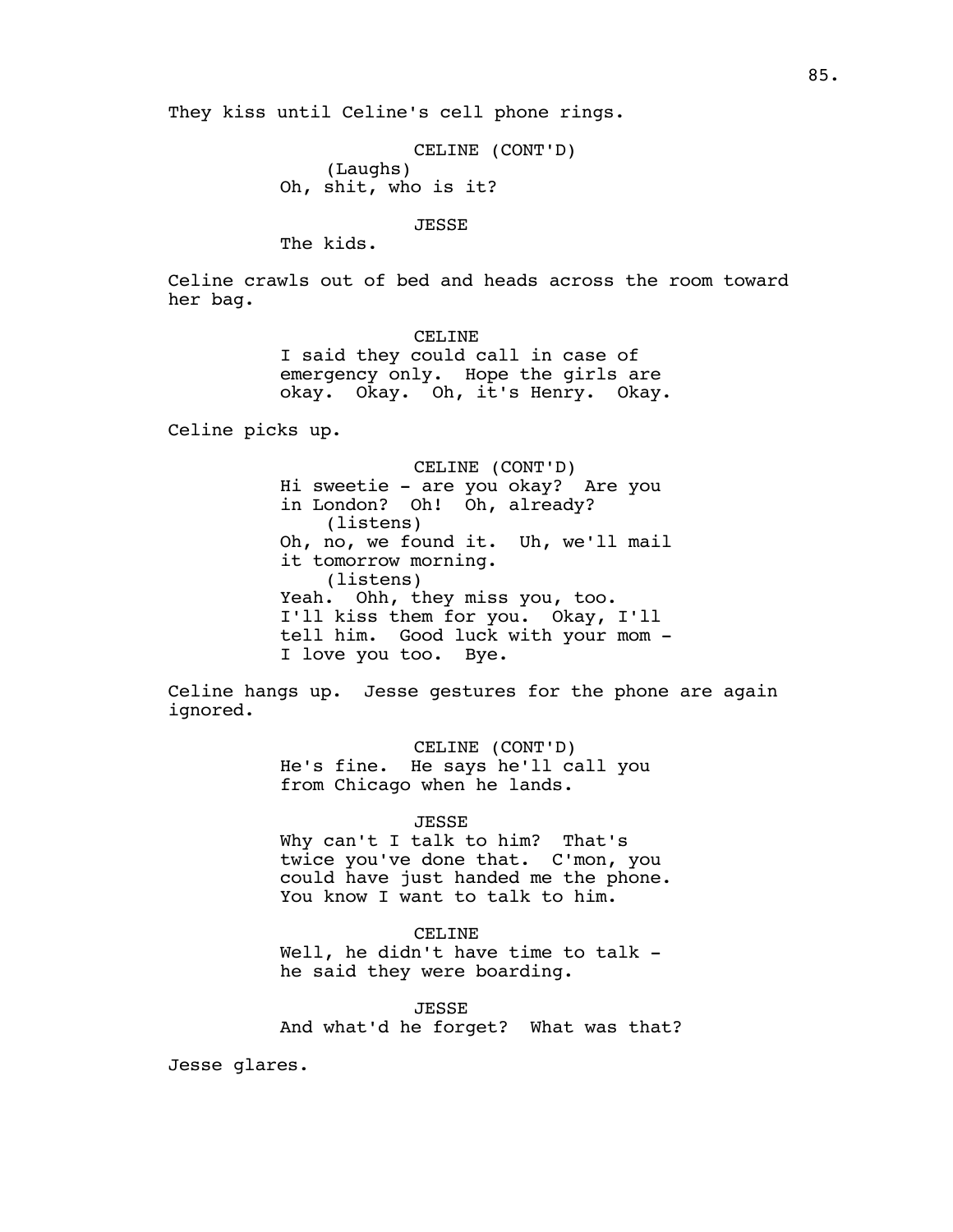CELINE His science project. But we'll mail it tomorrow. It'll be fine.

JESSE You shouldn't have said that about his mom.

CELINE What? What did I say?

JESSE "Good luck with your mom." (Laughs) I mean, come on -

CELINE

I didn't mean anything by it.

### JESSE

I know, but it's not good. It just reminds him of the whole thing. I just wish you wouldn't do that...

CELINE

Oh, like you think he forgets?

JESSE

No...

## CELINE

That's so American to just sweep it under the carpet and act as if it didn't happen.

## JESSE

Why put it into his head? You know? What if he doesn't want to be thinking about that right now? He's too stressed.

### CELINE

It means nothing.

## JESSE

It means something. It does.

# CELINE

Alright, I even made a joke the other day that his mom and I should try to settle it in one big mud wrestling contest.

JESSE

Mud wrestling? You said that?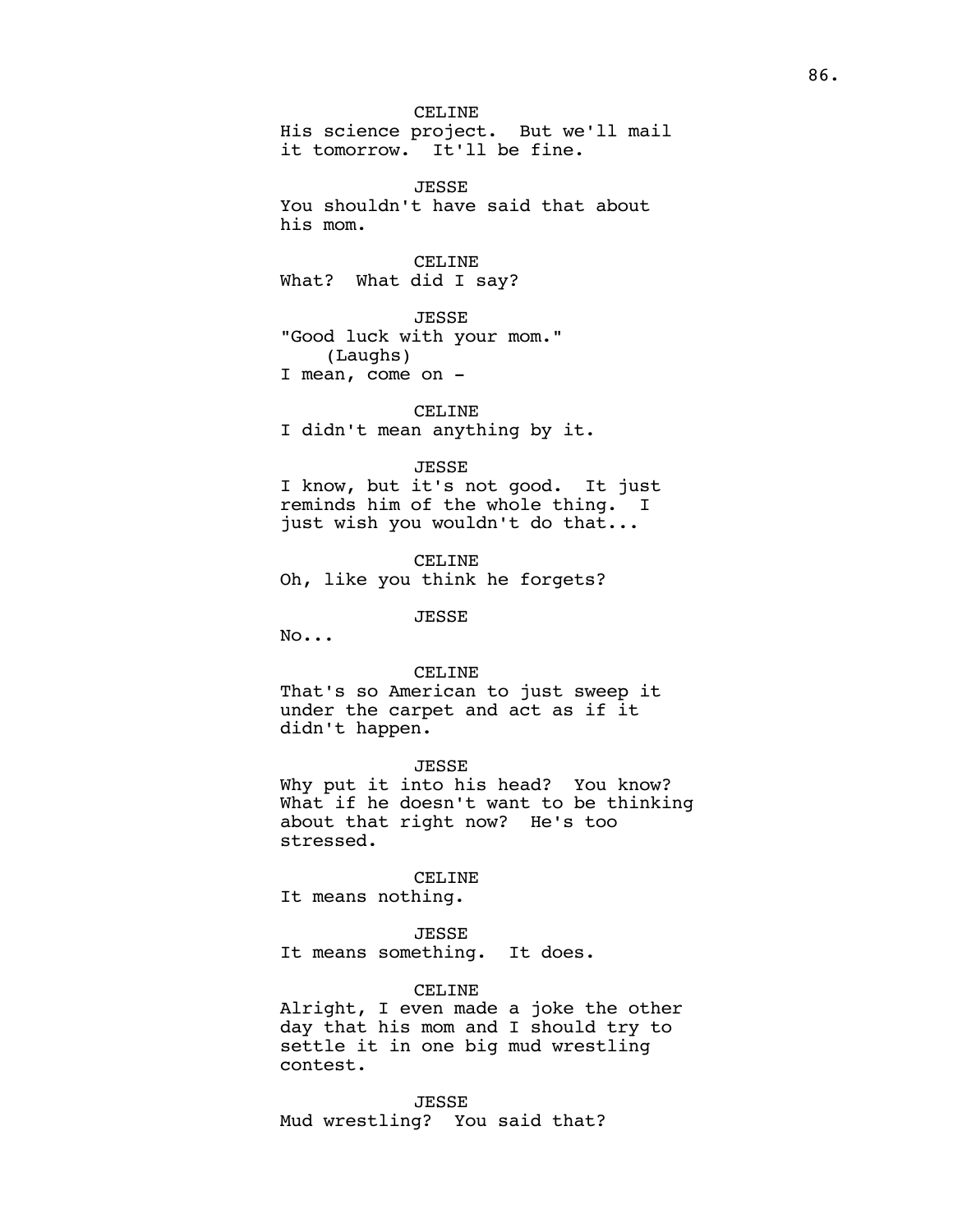And he laughed. He might have more of a sense of humor than you do. Come on.

JESSE

We just talked about that. When you say bad things about his mom, what he hears is bad things about himself.

## CELINE

Well, I didn't say anything bad about his mom. I made a joke; it's as much on me as it is on her.

JESSE

Well you're right. I know, I know, I know. Just why conjure it up at all, you know?

Jesse gets up out of bed and goes across the room, goes to Celine's purse and turns off her phone.

#### CELINE

I think he's old enough now. I mean, he knows how bad it is between his mother and I.

## JESSE

His mom and me.

## CELINE

And I didn't do anything, it's all coming from her towards me. Okay, she hates me; yes, I fucked her husband a long time ago. Or should I say, he fucked me?

#### JESSE

Yeah, right!

### CELINE

Making a joke about the fact that his mom and I don't love each other is not the issue. That's not going to traumatize him. That already happened, alright, and now you're trying to transfer your guilt and blame me?

## JESSE

No, I'm not.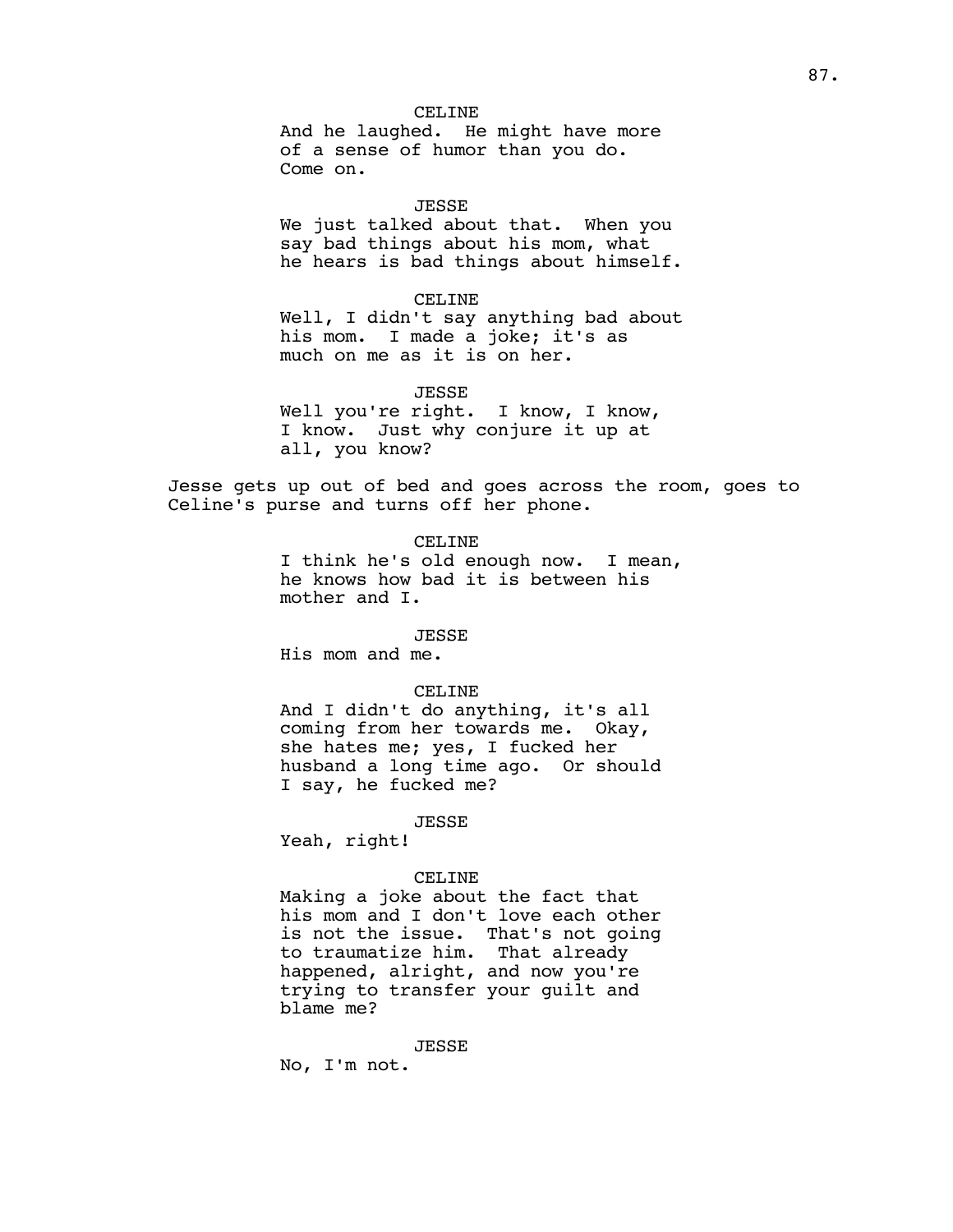You know, on the contrary, if he can make a joke about it, maybe he'll be able to live with it better. That's what I think.

#### JESSE

Okay. You're right. As always. Let's just not talk about it, okay?

## CELINE

It's nobody's fault if his mom is a drunk and abusive psychologically.

JESSE

Don't say that!

#### CELINE

I mean, it makes me sick that he has to be with her, but I guess judges assume that women have the mother instinct. She has the mother instinct of Medea!

Jesse goes to the bathroom and washes off his face.

JESSE

Medea, huh?

CELINE

Yeah, after all, it is a Greek myth.

## JESSE

It's actually a play by Euripides,  $but -$ 

### CELINE

A woman killing her kids to punish her ex-husband? That's basically what she's doing, she's hurting him to get to you.

# JESSE

No, she's making my life hell through him, that's what she's doing. You know, sometimes, you say things that just go too far.

# CELINE

Okay, stop blaming me for everything that is wrong in this whole thing with your wife, okay?

JESSE

Ex-wife! Ex-wife for a long time!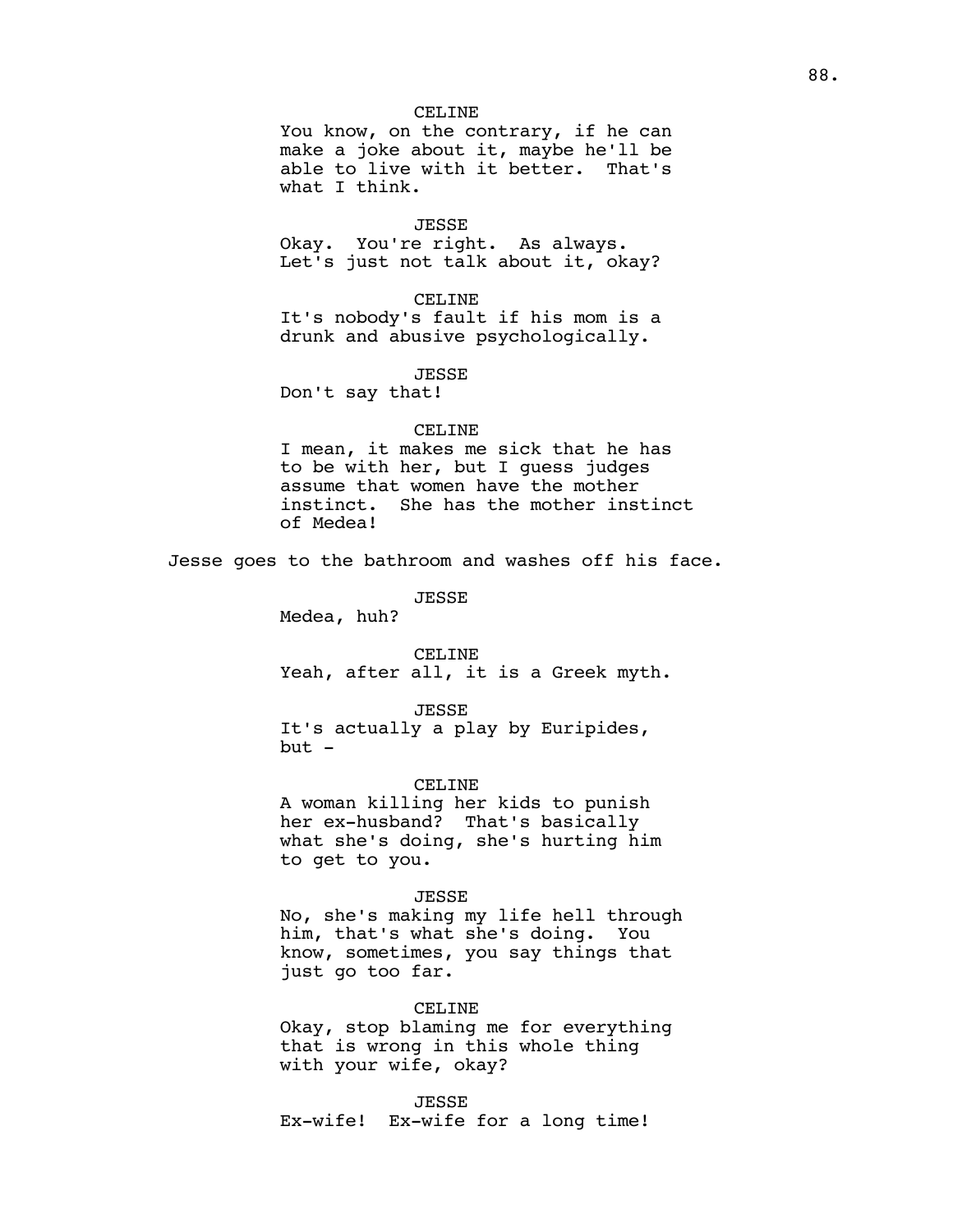Okay, you should have dealt with it a little better back then. She wouldn't have hated us so much.

JESSE

Okay--I screwed up. And I love this little re-write you do: everything that isn't perfect in our life gets laid at my feet...

CELINE

And now you're putting this shit on me about Henry?

JESSE

What shit? What're you talking about?

Jesse takes off his pants and returns to the bed. Celine immediately begins putting on her top and gets up.

## CELINE

Let me tell you what I'm talking about: the moving to Chicago and giving up of my life. Now that you mention that Henry needs you, how do you think that makes me feel? I'm<br>miserable! Alright? How can I take miserable! Alright? that job now? Tell me!

JESSE

Okay.

CELINE Tell me. I'll feel too guilty! Nono-no-no-no!

JESSE Look, look. That's a choice you're making, to look at it like that, alright?

CELINE

It is in the nature of women to be the nurturah.

JESSE

The what?

CELINE

Nur-tchur-yer.

JESSE The nurturer?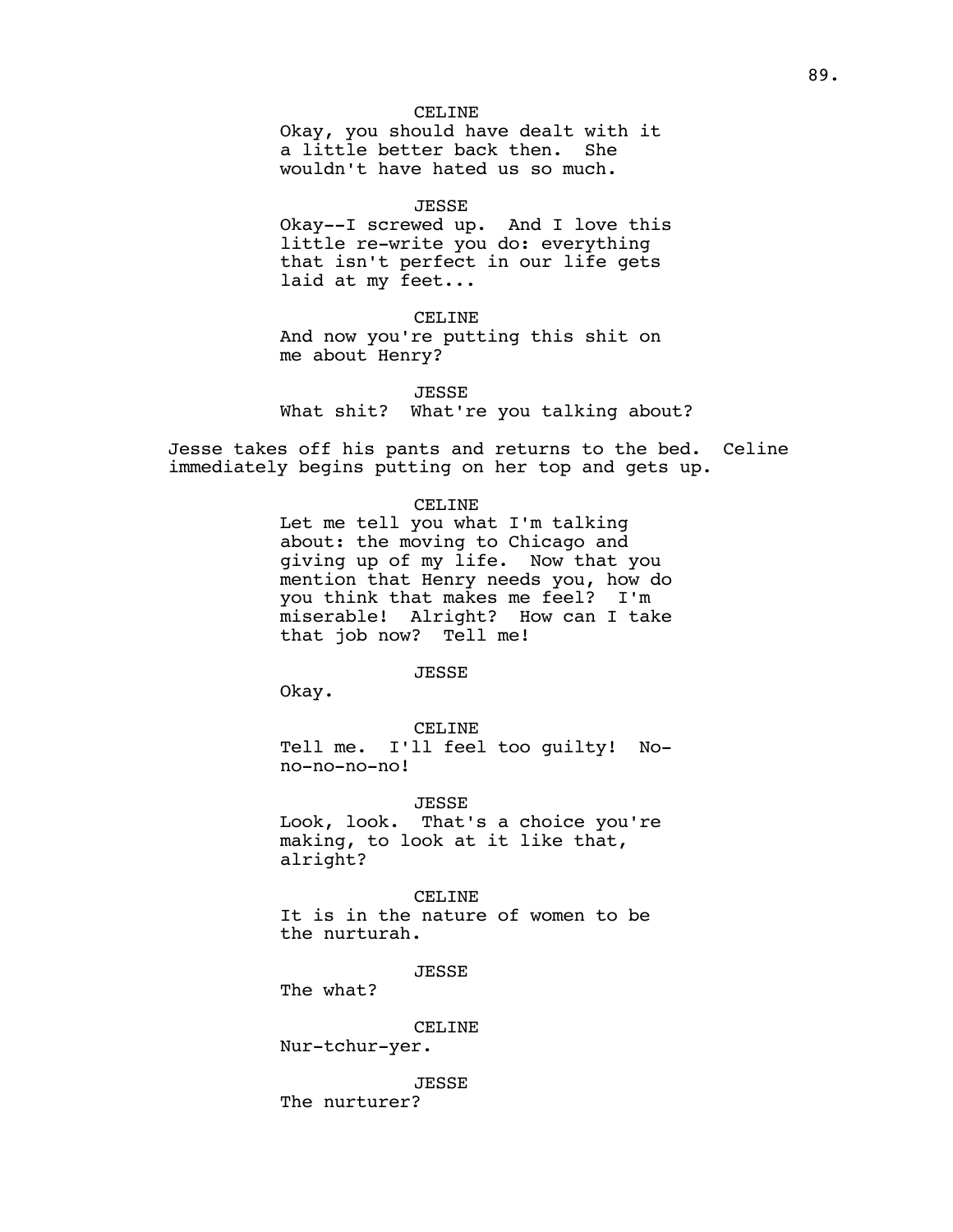Okay, I can't even say that fucking word! I just naturally feel bad about everything. And you give me that look, like it's my fault.

# JESSE

What look?

# CELINE

That look, the I-forgot-to-put-inthe-bag-the-science-project-look. I know you blame me.

JESSE I didn't say anything.

#### CELINE

No. You didn't say anything. You didn't have to. Yeah, yeah, it's always my fault.

# JESSE

Yeah right.

Celine walks across the room, sits on the couch, and turns on her phone again.

### CELINE

I read on the fridge at work - you know those magnet words that people make sentences with? Someone had put together, "Women explore for eternity in the vast garden of sacrifice."

# JESSE

(Laughs) Wow! That's a sure sign from God!

# CELINE

Yeah. That line is so damn true and it's been for ten thousand years. But that's enough! Okay. I don't want to be one of these women. Like marriage is important to gays or contraception to women rights - it's the same with giving up my hopes, with the millions of women that have had to give up their hopes. I am not going to do it. This is bigger than me. This means more than me.

Jesse bursts into applause.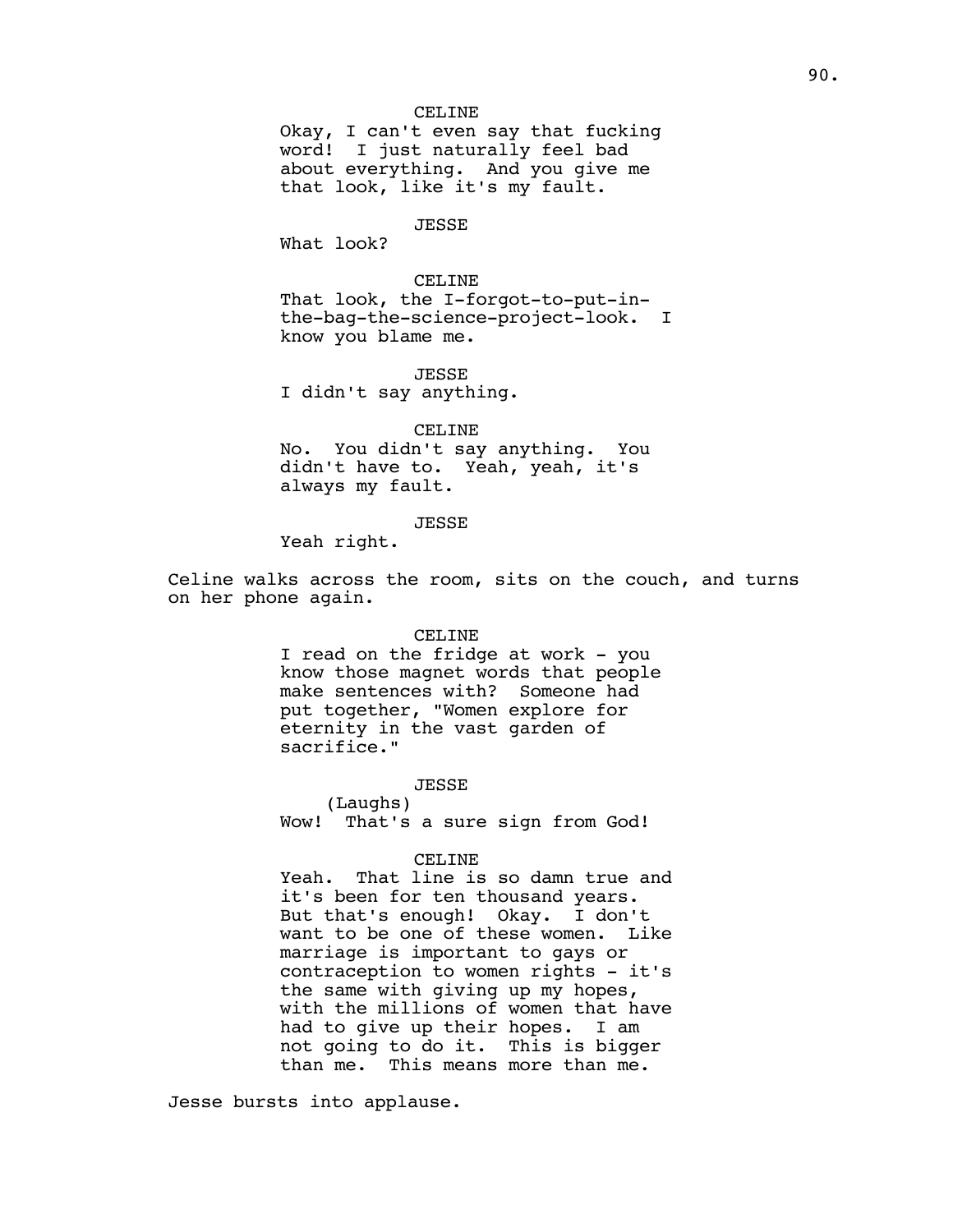Wow! Bravo! The Nobel committee is taking note. I'm just - hold on a second, I'm gonna alert Sweden, okay? I mean, it must be a full-time job carrying that much feminine oppression.

### CELINE

It is.

# JESSE

You suffered so much growing up in middle-class Paris! I mean, the agony in the trenches of the Sorbonne in the post-feminist era. I can't imagine.

# CELINE

You're an asshole. You know what sweetie, when are we moving to Chicago? I want to make sure we are able to find a nice house and I can sew the drapes and pick matching bed covers.

## JESSE

So this is how you now want to be spending this evening? I mean, this is what you wanna do tonight?

## CELINE

Well, you started it.

#### JESSE

No. You are the one who will not shut up about it. But if you want to talk about it, I mean, really talk about it. I would prefer to have an unemotional, rational conversation. I mean, do you think we can do that? Would that be possible?

# CELINE

Here we go. Unemotional, rational. You always play the part of the one and only rational one and I'm the irrational, hysterical, hormone-crazy one because I have emotions. Yeah, you sit back and you speak from your big perspective which means everything you say is level-headed and true.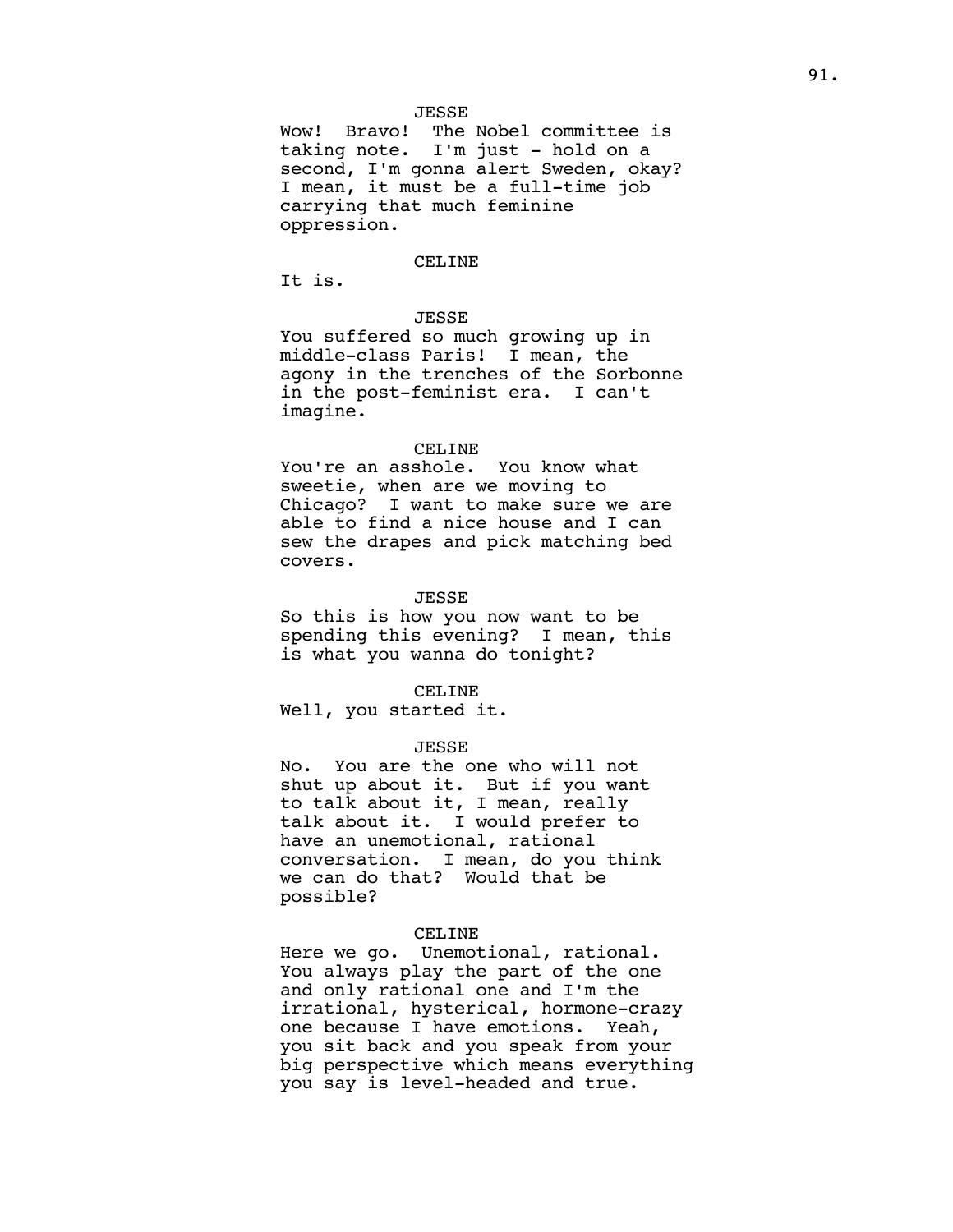I don't always do anything.

## CELINE

The world is fucked by unemotional rational men deciding shit, alright? Politicians going to war for no reason, corporate heads deciding to wreck the environment, Cheney, Rumsfeld - very rational men.

JESSE Cheney and Rumsfeld? Yeah, okay.

CELINE The final solution? Very rational thinking behind it.

#### JESSE

(Laughs) Oh, okay, so we're there now? Us versus the final solution? Okay! Let's do it, alright? Let me ask you this, alright? Do you think Henry's life would be helped by a more consistent presence by you and me?

#### CELINE

Here we go...

Jesse gets up from the bed, puts his pants back on, and joins Celine on the couch.

#### JESSE

No. You won't drop it, so let's talk about it. Alright? Let me just ask you one question. Do you think Hank's life would be better served by a more consistent presence from you and me?

### CELINE

Yes! I think it'd be better if he lived with us...

# JESSE

Okay.

# CELINE

... And I think his mom is a fucking alcoholic, hateful cunt that used the time that we were in Paris and I was giving birth and almost dying to (MORE)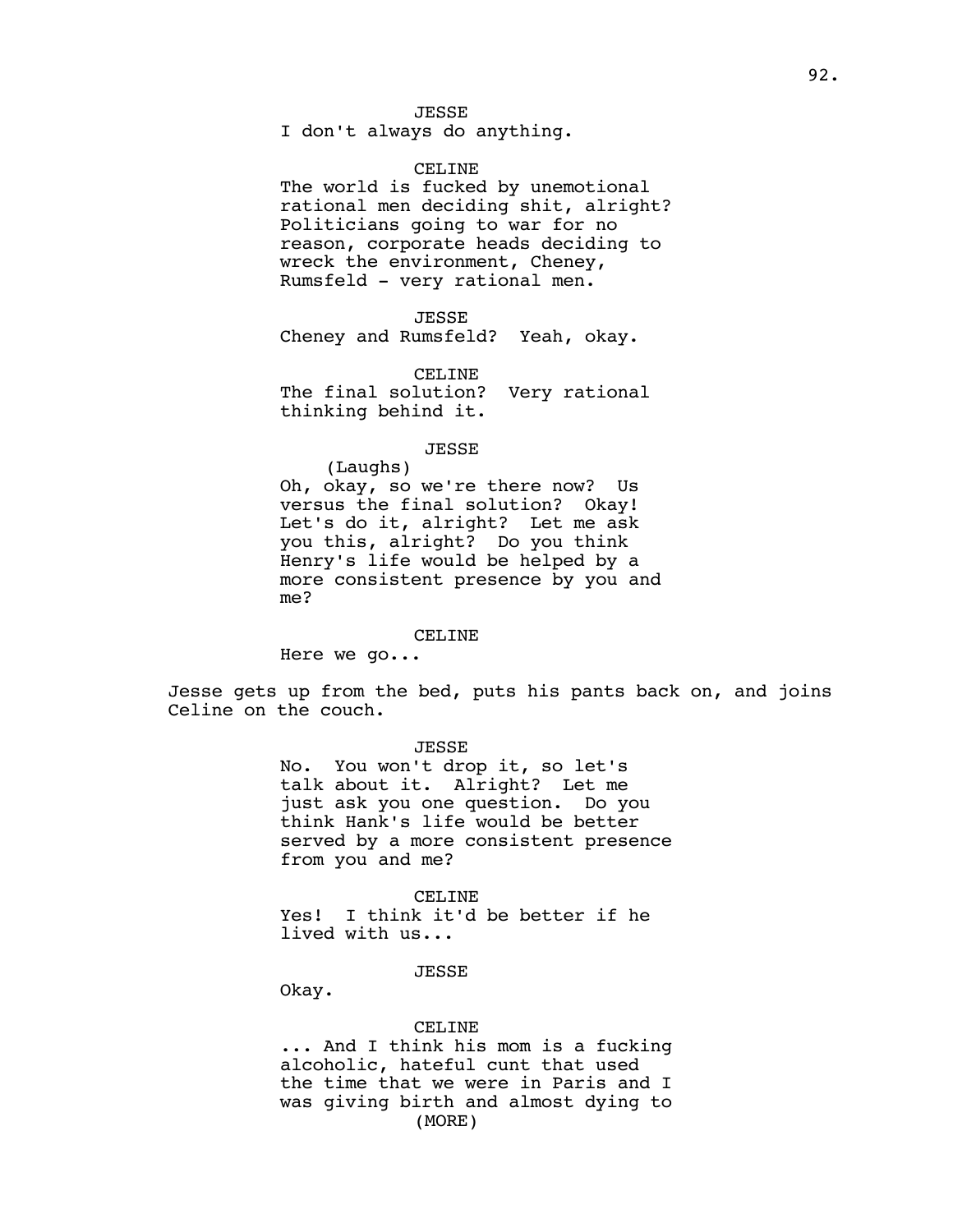CELINE (CONT'D) legally move Henry out of New York. Fuck her.

JESSE

Okay. I agree with you. Unfortunately, we cannot go get him out of America but we could, if we wanted to, go to him. Now, I know it would be a big move, but what do you think? I mean, is there any way you could be happy in the U.S.? Is that just out of the realm of possibility? That you could find a comparable job there?

CELINE Comparable job? Are you kidding?

JESSE

No.

## CELINE

Why am I the one that always has to make the compromises?

### JESSE

Oh, Jesus Christ. Don't be so dramatic, okay?

#### CELINE

Well, moving to Chicago is pretty fucking dramatic to me.

JESSE

I'm not saying we should move. I just want to talk about it. Can you be my friend for like two seconds so we can talk?

#### CELINE

Okay, two seconds.

#### JESSE

Alright. Do you remember that time that you were like 35 minutes late to pick the girls up from school and you were so stressed out because you knew they were out there in the playground wondering what the hell had happened to you. Okay, that is the way I feel all the time, you know like I fucked up. I mean, I left him behind and I just wanna go get him.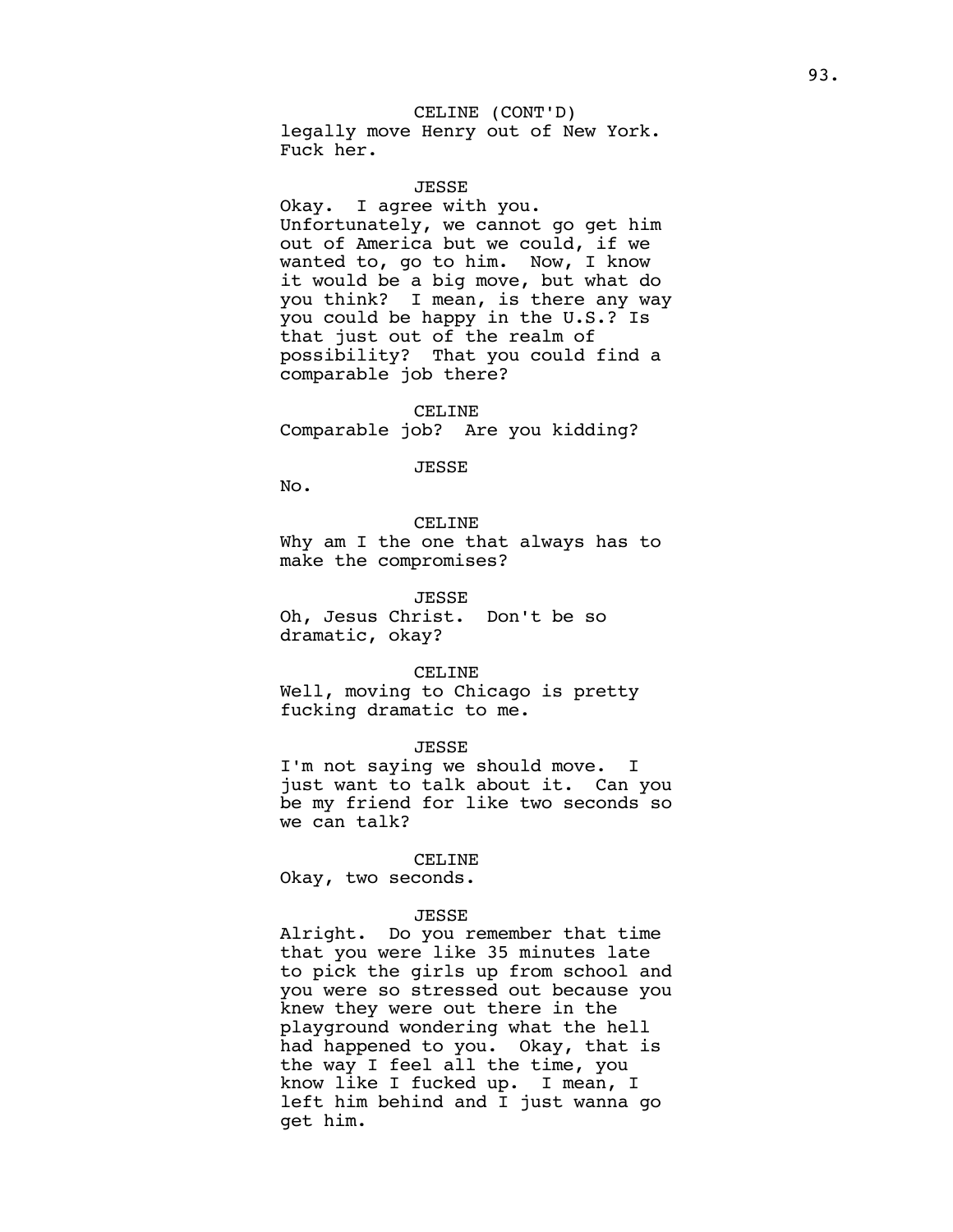You always get like this when you drop him off. You're sad, so you start a fight. He's fine. He's a great kid. Okay? But the truth is, he doesn't need you the way he used to. You missed the opportunity to be with him everyday of his childhood, you just did. And you can cry about<br>it but he's growing up. You're a it but he's growing up. great father in other ways. You got divorced, like millions of other people. Was it ideal? No. Listen, if in one month, you still want me to quit my job and give up everything I have ben working towards all these years, just ask me. But right now I feel the same way I always have. I would move back to the US if that diseased ex-wife of yours would give us joint custody. But every other weekend amounts to shit Jesse, that's less than thirty days a semester and I don't think it's worth it for us to change our entire lives over that kind of time.

#### JESSE

I know, you're right.

#### CELINE

Right, right? See? I'm being the rational one.

#### JESSE

Oh, it's just such a shitty position, you know? I mean Hank didn't do anything but he's the one getting kicked in the teeth.

### CELINE

We all get dragged through our parents' lives. If it wasn't me, your marriage would have ended over something else and you know that.

# JESSE

Absolutely.

# CELINE

Or even worse, he would have been raised by two miserable parents.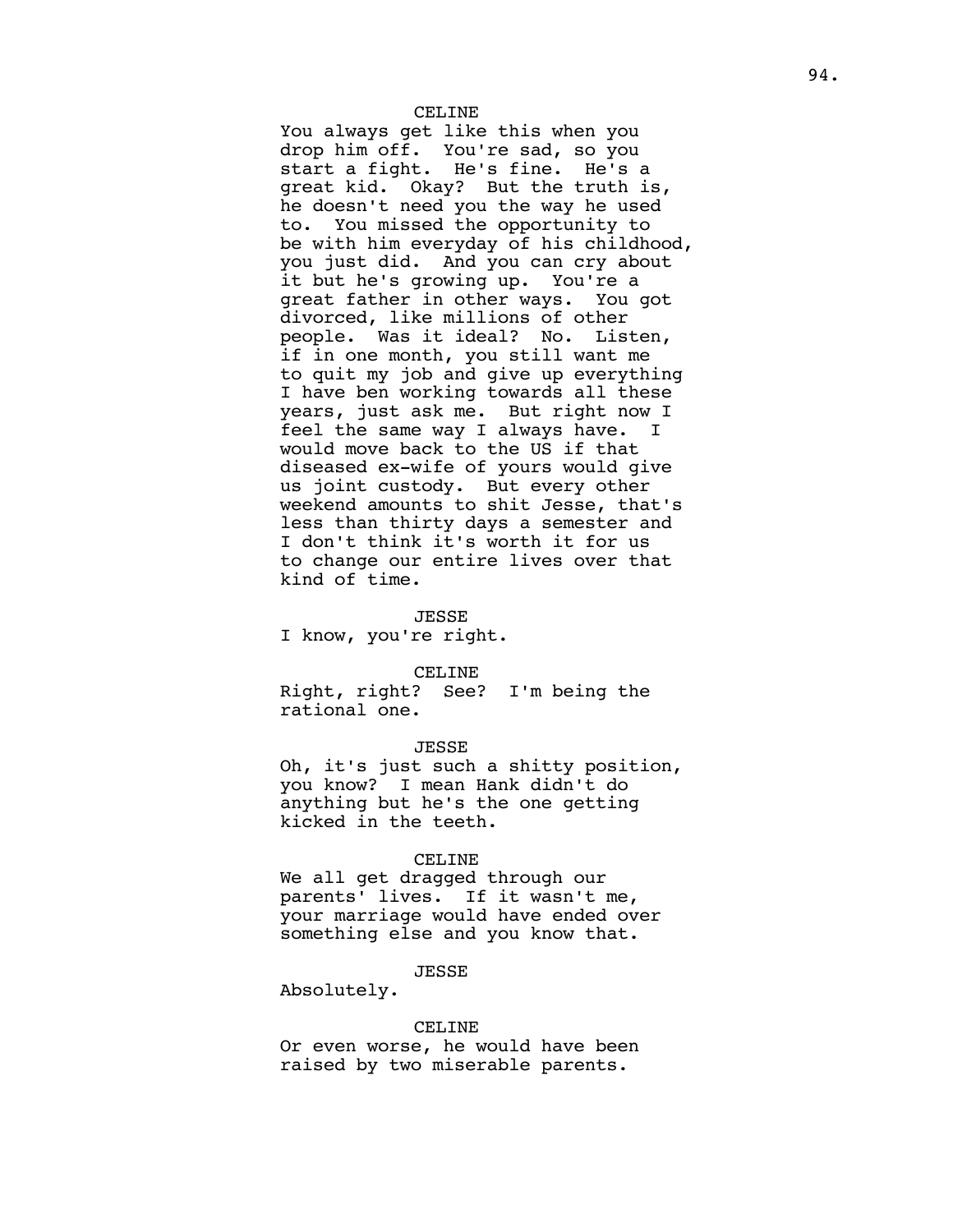JESSE I know. I just really fucked that up.

CELINE You mean you fucked up by moving to Paris to be with me?

JESSE No. That's not what I meant...

CELINE I knew that was going to cost too much.

JESSE That's not what I meant at all!

CELINE I told you not to do it.

JESSE

Stop it.

# CELINE

I moved to New York with you for two years and gave up everything, but I needed to be home to give birth to the twins because it was a complicated birth and I wanted to be with my mother. And you wanted it too!

# JESSE

Yes. Okay.

## CELINE

Okay. That's the one thing I asked from you, the one thing. And now you're going to blame me forever.

### JESSE

Stop it will you? Stop it. If you don't want to move back to the States we won't. End of story. I'm just trying to find a way where I can be more of a consistent presence in his life, and ideally I'd like to do that as a family.

CELINE 'As a family?' Or what?

JESSE What the fuck does that mean?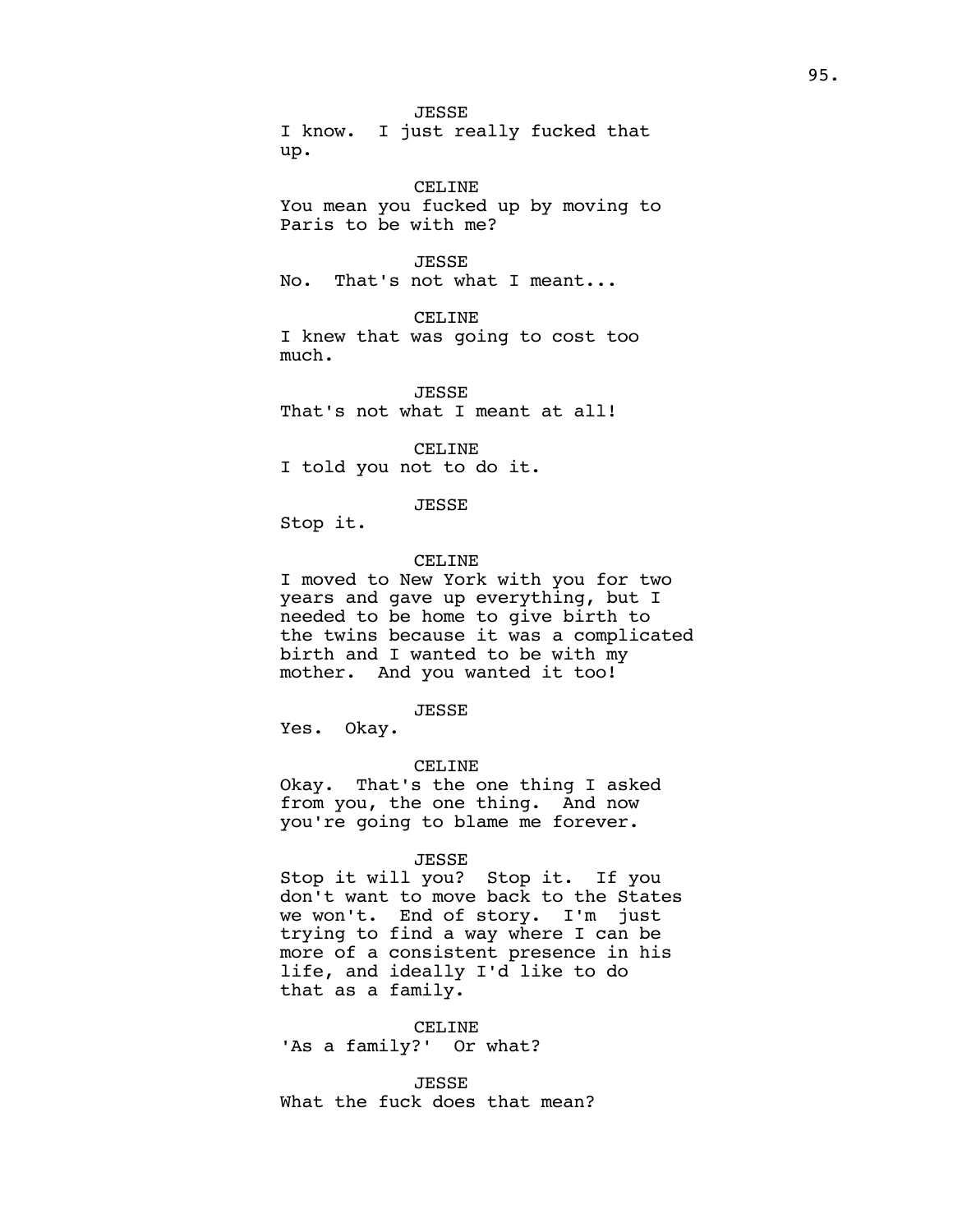I feel a passive aggressive threat in everything you say. Either do this, or I will resent you for the rest of our lives.

Silence.

### CELINE (CONT'D)

No? Am I Right? You know what? I'm sensing something... I think the problem is that you don't want me to have a more substantial job. On some level, you feel threatened by my achieving anything that could diminish your status in our relationship.

#### JESSE

My status in our relationship? I teach two courses a semester at the fucking American school. Ok wow, that's really some status.

### CELINE

Now I don't think it's any coincidence that you feel that way at the same time that I have a truly exciting job opportunity.

#### JESSE

This whole train of thought is complete horse shit and you know it.

#### CELINE

I have a question for you. If we didn't have the girls, all our crap. Would we even still be together?

#### JESSE

What? I mean you are the fucking mayor of crazy town, do you know that? You are.

# CELINE

You know what I think? I think you need to move to Chicago. I think Henry needs you and I think I need to stay in Paris with the girls and take this job.

JESSE Why are you doing this, huh? That is a ridiculous idea. (MORE)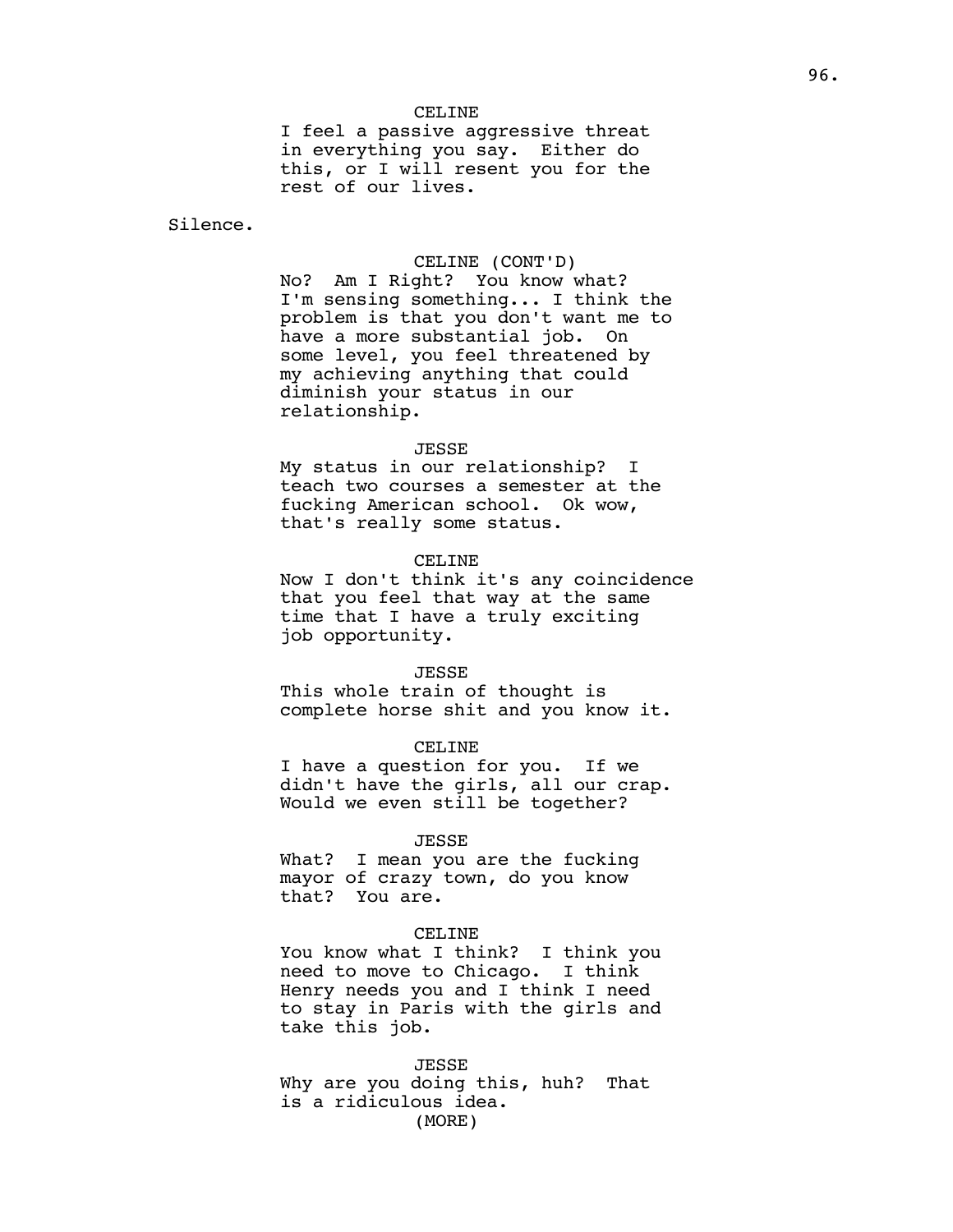# JESSE (CONT'D)

Like I'm gonna lose you and the girls? No. Why do you make everything so difficult?

# CELINE

Jesse, you're unhappy with me. You're blaming me for taking you away from your son.

## JESSE

That is a completely irrational response to something I am just trying to feel my way through.

## CELINE

Listen, Jesse. We've just spent the last six weeks here and it's been great. You've been able to write everyday and the weather's been nice. But I didn't want to come to Greece originally.

# JESSE

I know.

CELINE All right? There could be a revolution any second...

JESSE

Don't.

## CELINE

People eat a lot of feta and olive oil, they act all happy but they actually talk about how "angry" they are... and it confuses me and I don't know what's going to happen in the next few weeks.

#### JESSE

Whoa, whoa, whoa. Let me tell you what's going to happen alright. The same thing that always happens: Nothing.

### CELINE

Alright. You know what? I have had absolutely zero time for myself, I have ten thousand emails I have to answer that I didn't answer...

JESSE And you think I don't?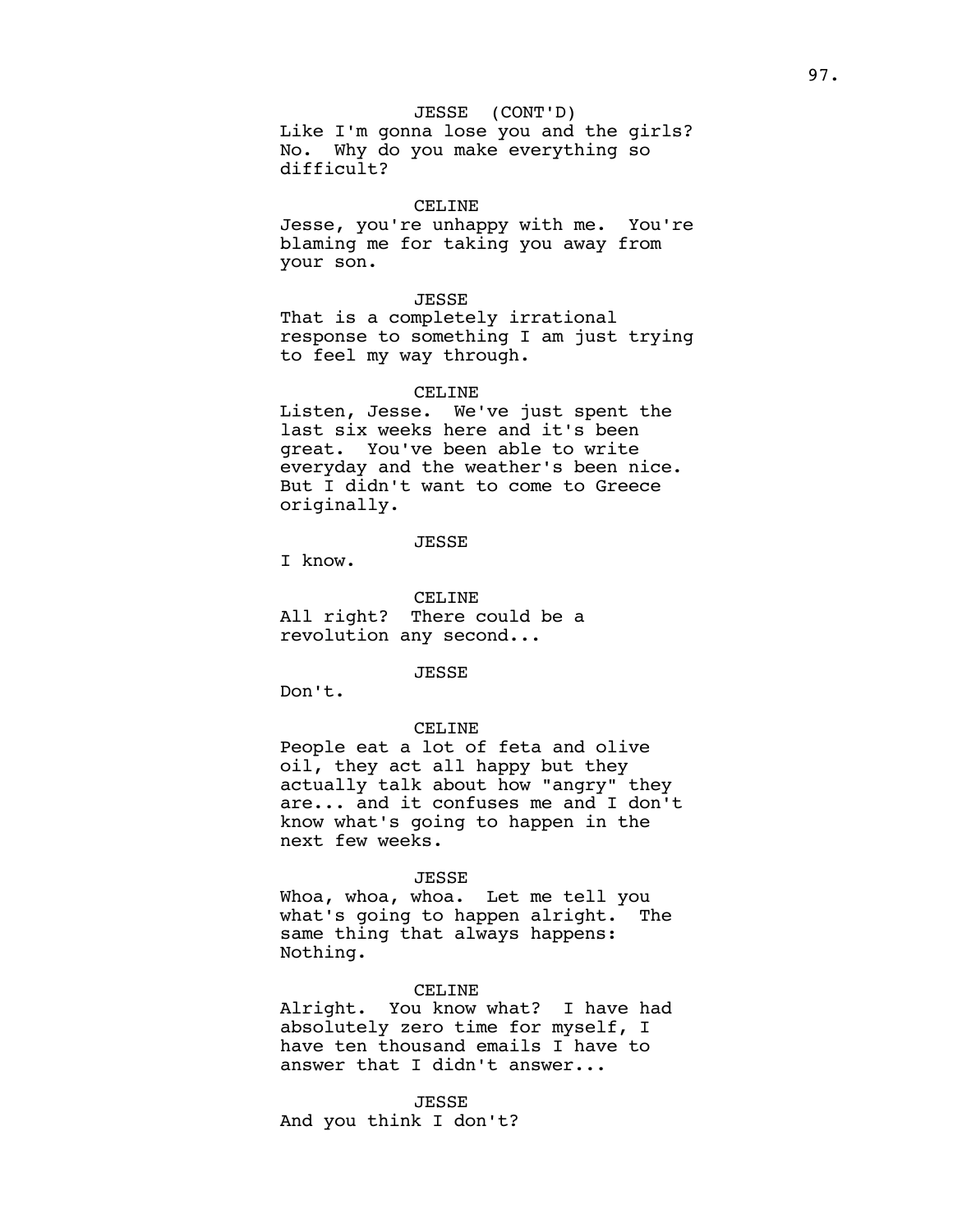I spend all day making dinner, wiping both you and your son's pee off the toilet seat, while you talk to your fellow novelists. Blah, blah, blah, you're a genius, blah, blah, blah, no, you're a genius. And the second we say goodbye to Henry, you suggest that maybe I should give up my dream job because you feel bad.

# JESSE

Oh. Okay, now it's your dream job?! This afternoon you weren't even sure you wanted it but now it's your dream job. Do you ever listen to yourself?

#### CELINE

Yes it is my dream job! Just because I have doubts doesn't mean I don't want it.

# JESSE

Okay.

### CELINE

All right? But what do you care? Every day you go on your two hour "contemplative" walk under the olive trees. Socrates... you should get a robe.

### JESSE

It's an hour.

#### CELINE

No, by the time you leave, and by the time you're actually with us again, two hours. You know, I could never do that. You're very good at taking care of yourself. I take care of myself, AND everything else. We're going somewhere, you pack your bag, I pack EVERYTHING else.

#### JESSE

You would never let me pack the girls' shit. Never!

# CELINE

Because there would be no shoes and plenty of dirty underwear.

# JESSE

So says you.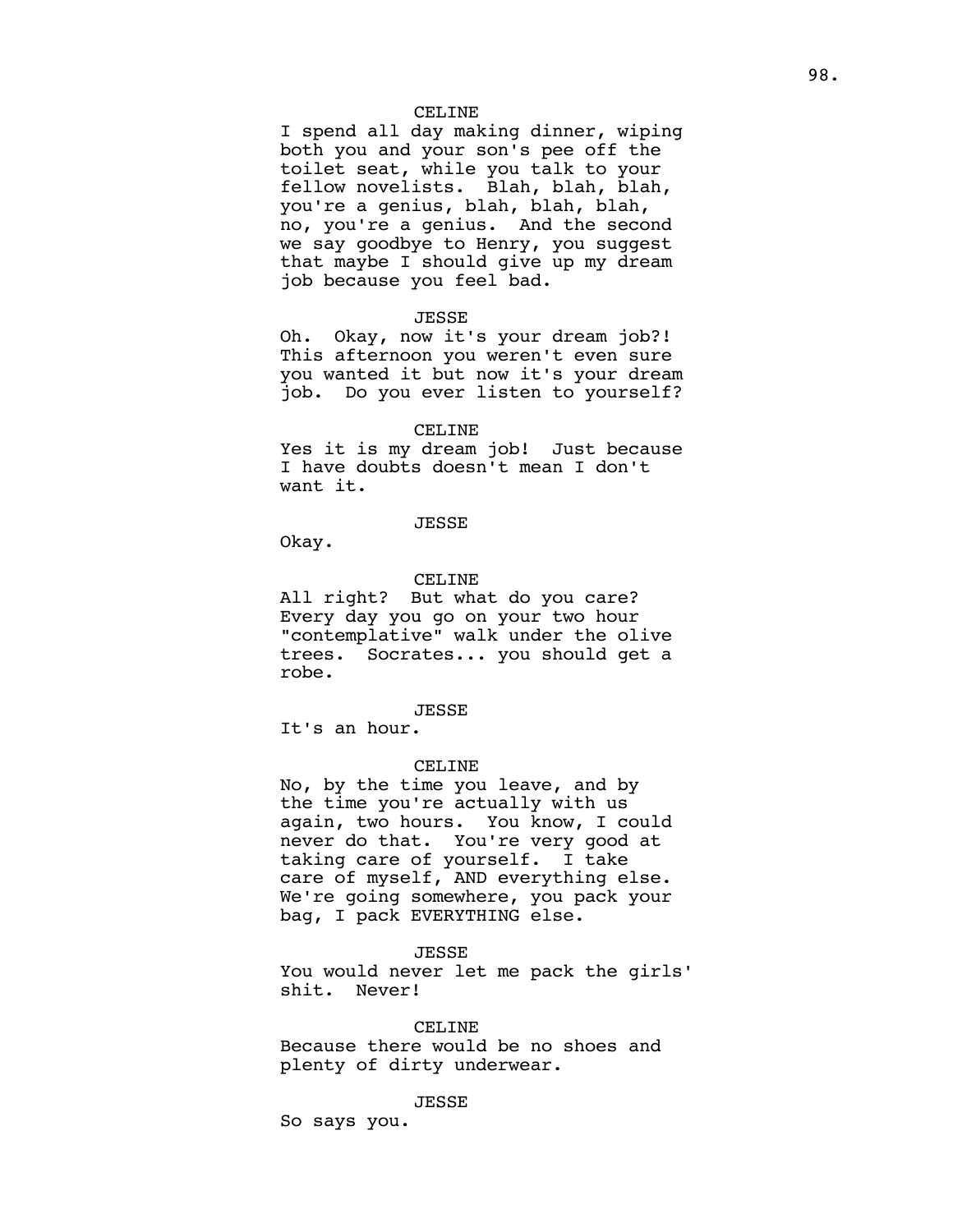I'm happy you have time to contemplate the universe and have existential problems because I don't  $-$  I barely have time to think. I work, I babysit, I work, I baby-sit.

Jesse wanders off into the bathroom to take a pee.

# JESSE

Could you hold on a second? I just have to tune up the string section...

# CELINE

You know what? The only time I get to think now, is when I take a shit at the office. I'm starting to associate thoughts with the smell of shit.

## JESSE

Well, that is a good line - I want to use that in a book someday.

### CELINE

I'm sure you will - and that'll be the best line in the book.

She walks over and talks to him directly while he's in the bathroom.

# CELINE (CONT'D)

And by the way, you may never, EVER, use me or anything I say or do in one of your fucking books again! And that goes for the girls, too.

Jesse comes back out.

### JESSE

Well, A) You shouldn't have hooked up with a writer. B) You weren't in the last book or the one I'm writing now. C) I'm gonna write about whatever the fuck I want.

CELINE As always, OUR life works for YOU.

JESSE

No, no, no. Don't give me this put upon housewife bullshit. Okay this is not the 50's. (MORE)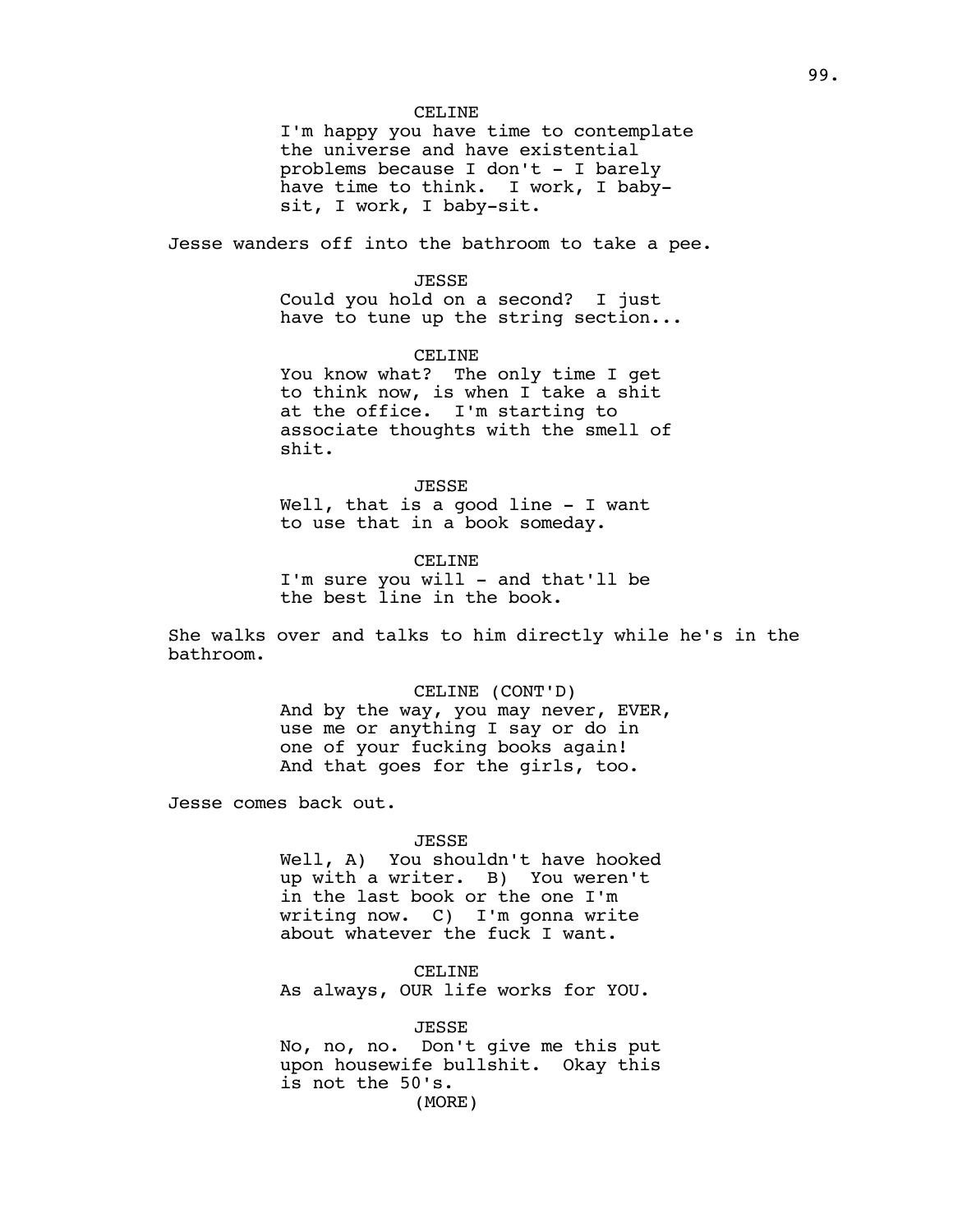# JESSE (CONT'D)

I'm sorry to ruin your perfect little narrative of oppression with the truth but I am the one who's at home everyday dealing with the bullshit cause you're at work until 6:30.

# CELINE

6 o'clock.

# JESSE

You take the girls to school, and I pick them up. That's fair, that's our deal. We live in Paris, France for chrissakes.

# CELINE

Yeah, and you remind me of it every single day.

## JESSE

I have orbited my entire life around you and you know it. So I am sorry if this Summer's vacation - and it is a vacation - because all I've seen you do is frolic in the sea and shove greek salad down your throat. Ok, but it is not indicative of you spending your life in some kind of domestic servitude.

## CELINE

You know what I love about men? They still believe in magic. Little fairies around who pick up their socks, little fairies unload the dishwasher, little fairies sunscreen the kids. Little fairies who make the fucking Greek salads that you eat like a pig.

#### JESSE

Okay, listen to me, all right? You are great at taking care of us. You are. I mean you take care of the kids, you take care of your friends, you take care of the world. Alright? And you were like that before you were a mom and now its only magnified. But, and I've been telling you this for years - you gotta do a little bit better job taking care of yourself. Ok, you do.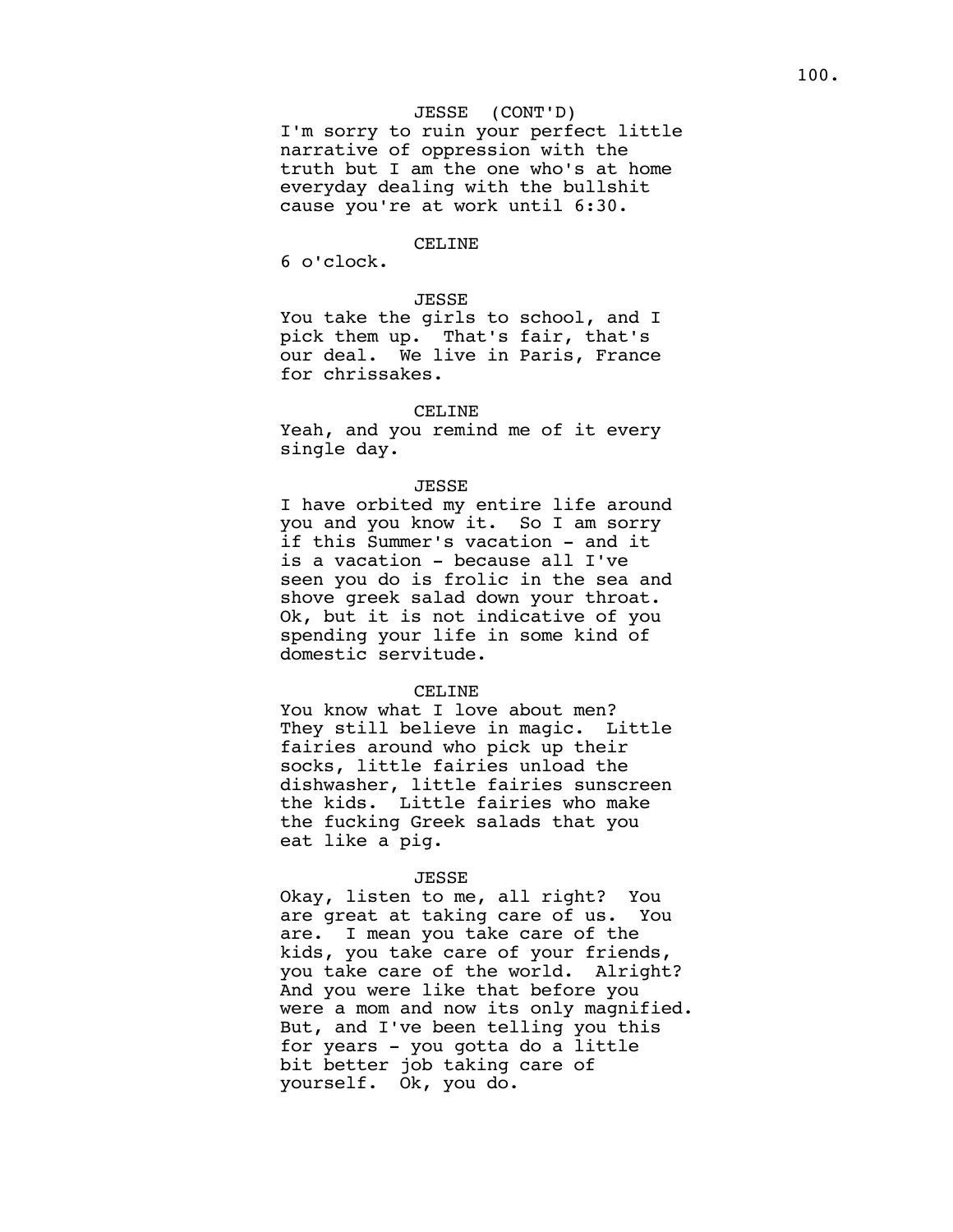Okay, stop patronizing me, all right? I'm the one at home every night at 6.00, not 6.30. I am reliable. Have you ever booked a baby sitter, ever, in your entire life? NO. What is the name of their pediatrician?

# JESSE

Stop quizzing me, all right? It's really fucking boring.

# CELINE

Yeah, okay. You know what? I'm at home every night and I make dinner, I give baths, and I read bedtime stories. Sometimes you're there, sometimes you're at a university event or a publicity tour. Ok? When you get "inspired" you keep on writing. I get inspired too sometimes, you know that?

JESSE

You want to write? Great. Write.

## CELINE

No, but you remember I used to sing and play guitar and write songs? I'd still like to do it. But I don't get to - there isn't time.

# JESSE

Okay. Well, first off, my writing isn't a hobby. Secondly, I wish you would find the time. You somehow manage to find the time to complain about 8 hours a day. I mean, I love the way you sing. Okay? I fucked up my whole life 'cause of the way you sing. Alright? If you took one eighth of the energy that you spend on bitching, whining and worrying... If you put that energy into playing scales, I mean you would be like fucking Django Reinhardt.

Celine exits...

JESSE (CONT'D) Okay. All right. Whoops. You forgot your shoes. (sighs) Goddamn. Hell.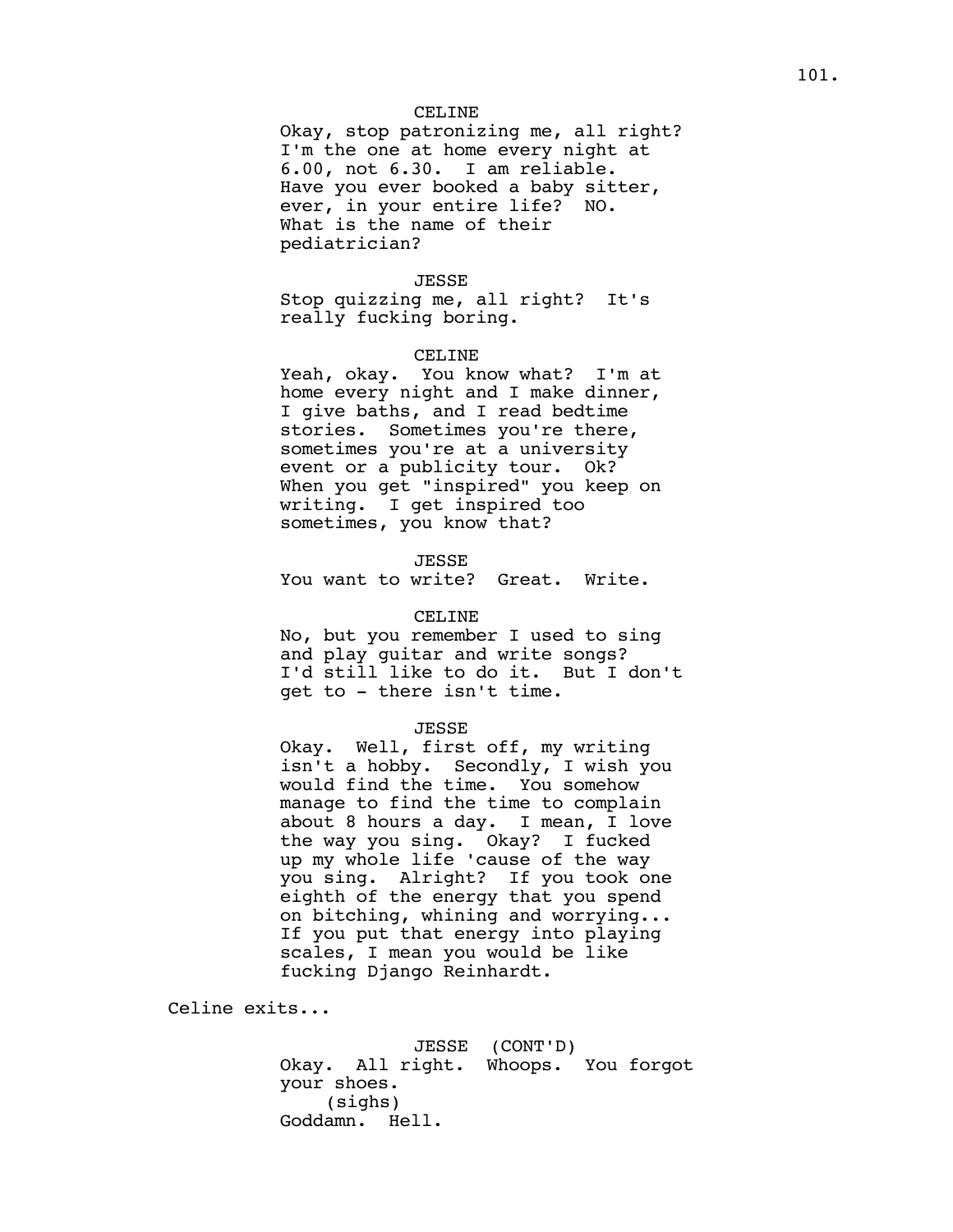# And quickly re-enters.

CELINE You think you're winning?! (almost losing her temper) Very few people realize what it is like for an active or passionate woman to have a child. Some friends told me, "you'll see, you'll want to throw them out the window." Okay, but the truth is I never wanted to hurt them once but I thought about ending it all for myself a hundred times. I was so confused, and you were always away on a stupid book tour or because of Henry's custody shit and I didn't want to be a burden. Now I know why Sylvia Plath put her head in a toaster.

JESSE

It was an oven.

## CELINE

(losing it) Don't play with words. You know what I mean - toaster, oven. Same thing. You know how many times I was alone with the girls crying with no clue what to do? Do you know the guilt a mother feels when she doesn't know what to do?

JESSE

Do you think you have sole ownership of that feeling?

CELINE

I don't think you understand, okay? (a beat) You know what my secret fear is?

With every man? Is that they all want to turn me into a submissive housewife.

# JESSE

Okay, no one could EVER do that, all right? I promise, it would be easier to fit your head into a toaster than to turn you into anything submissive.

The whole conversation has taken on a calmer tone.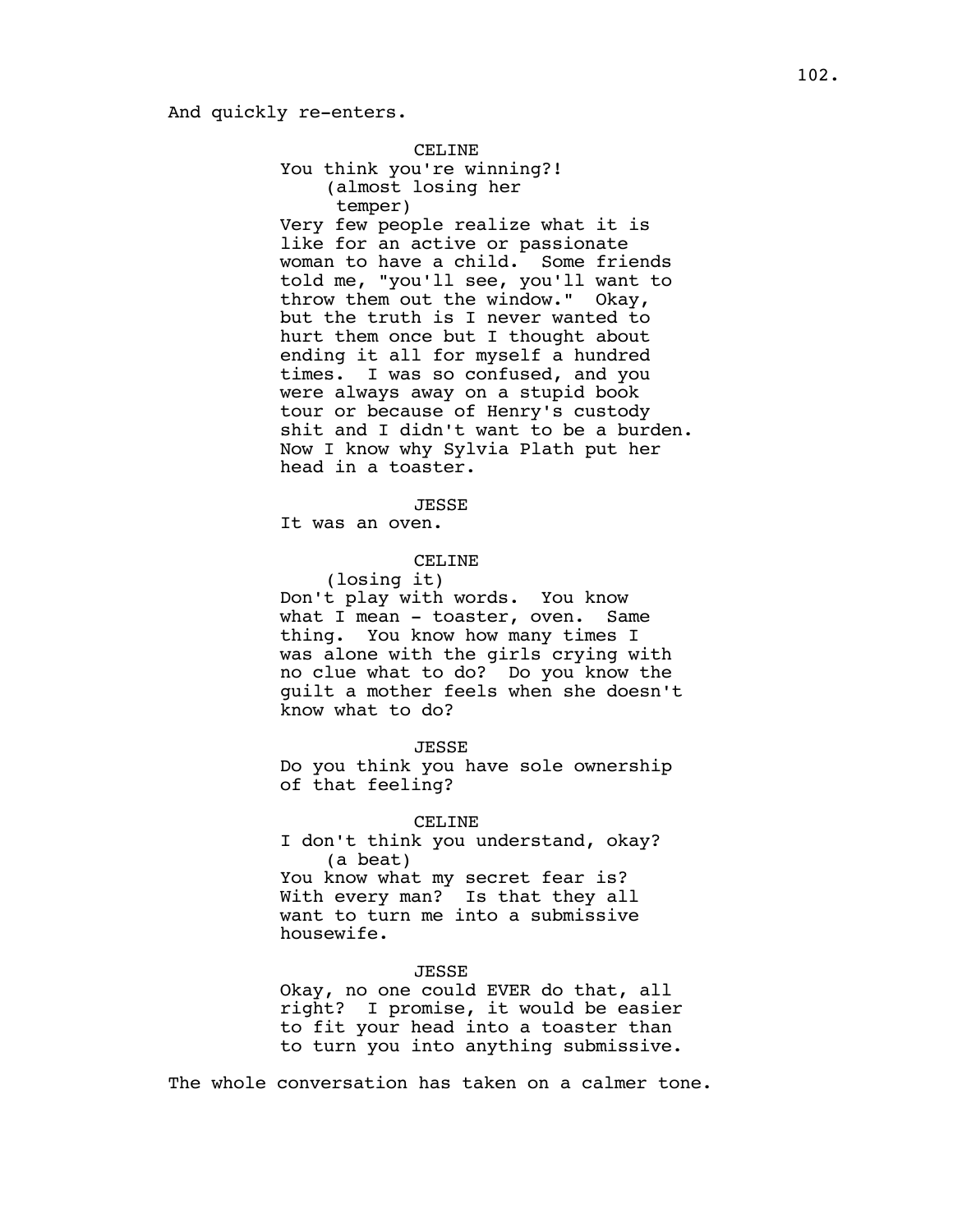I don't think I've recovered since giving birth. When they were born, I had no idea what to do. People expect women to have instinct that kicks in, like a female baboon. But I had no idea how to do anything. I loved them so much, and I was doing everything wrong. And you were away so often, calling me, asking me how my day went, and I couldn't even say it to you because I felt so ashamed for being so clueless.

JESSE Look, I think you did great.

#### CELINE

No, I didn't.

# JESSE

No, you did. Well, you did a good job faking it, then.

## CELINE

I remember the only way I could get them to sleep was to drag that stupid double stroller down the stairs and walk them for hours and hours in the middle of the night, all the way to Pigalle and back. I almost got mugged once... I mean, the only reason why the guy didn't attack me was is that I looked so pathetic. The only upside of being over 35 is that you don't get raped as much. I read it - its true.

Jesse laughs. The tone shifts.

### JESSE

Oh, Jesus.

(he takes her hand)

Once I remember I was watching the twins on a trampoline, you know, and they looked so beautiful. And I was happy because they were happy, you know. One of them had this hulahoop that she was using as a jump rope, but then the other one wanted it so they started fighting over it. All of a sudden I saw it all, this petty jealously and selfishness... I remember thinking: this is the natural (MORE)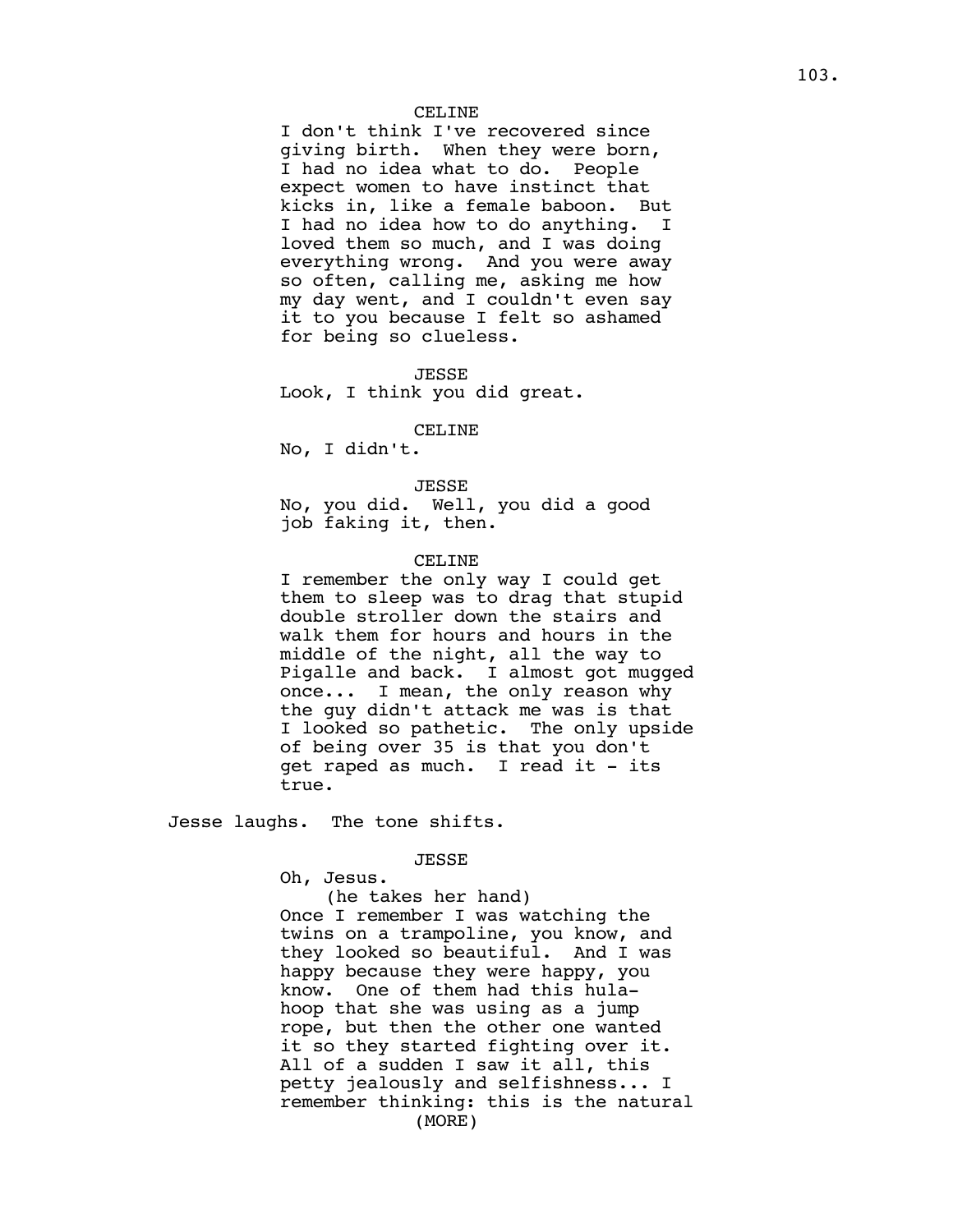# JESSE (CONT'D)

human state - always a little dissatisfied, perpetually discontented, you know? I mean, look at us, here we are, in a garden of Eden and we can't stop fighting.

## CELINE

I don't think there is one natural human state. The human state is multiple. If that's what you see when you're watching the girls play, that means you're depressed.

JESSE

Okay. Maybe I am.

Celine is slowly getting revved up again.

### CELINE

When I see them fight, I see beautiful energy of going forward in life and not letting anyone step on them or take away what they want. I like it when they fight  $-$  it gives me hope for them.

## JESSE

Well that's because you see anger as a positive emotion, you know, and you only end up hurting yourself, your work, your kids, me.

CELINE

And you never get angry?

JESSE

When I do, I don't see it as a positive.

### CELINE

You know something? The way you write in your book, people come up to me and think I make love to some wildcat Henry Miller type... HA! You like to have sex the EXACT same way every time.

JESSE

When you got it, you got it.

CELINE Kissy, kissy. Titty, titty. PUSSY. (snoring)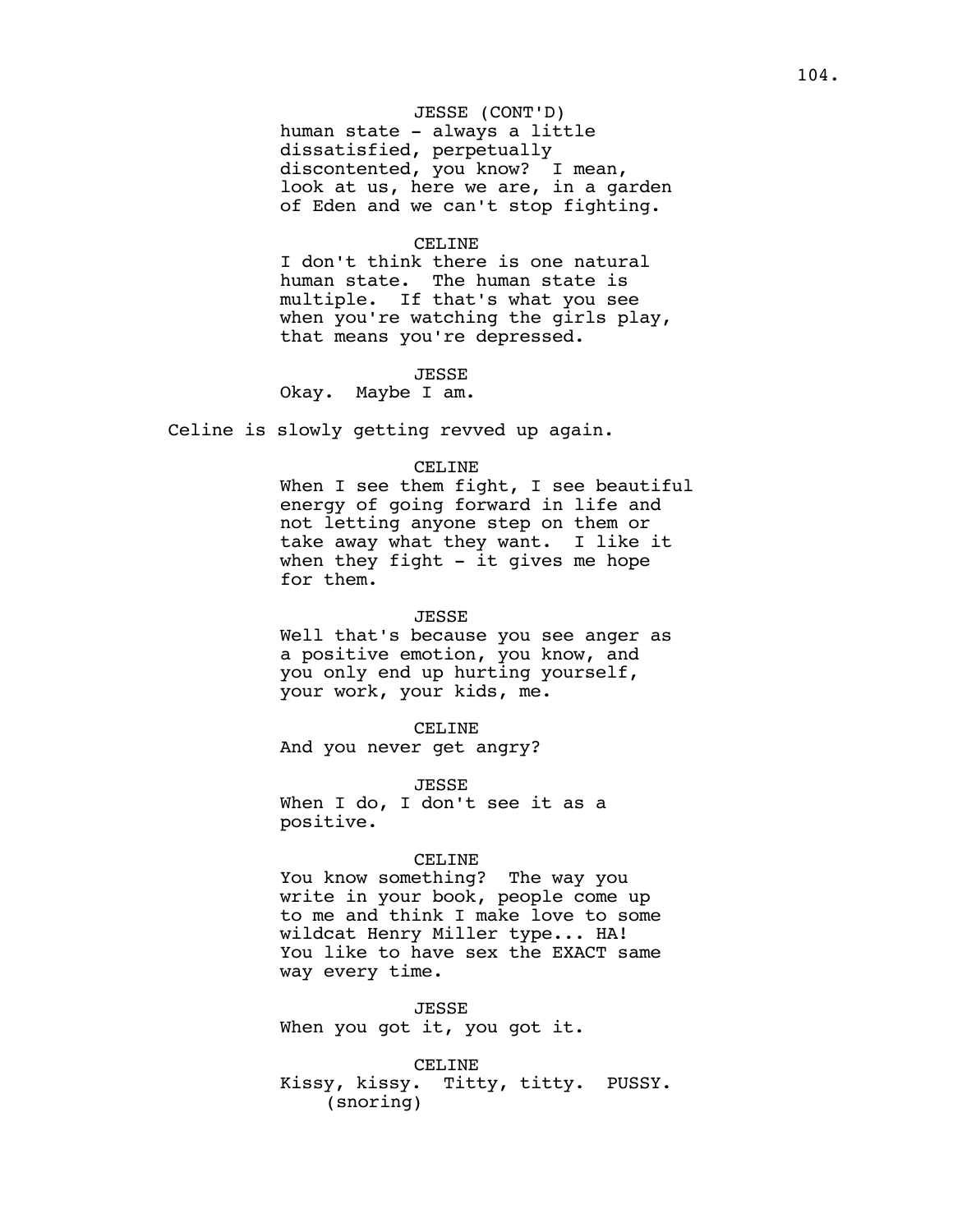I'm a man of simple pleasures.

## CELINE

Yeah, very simple, and I've been meaning to tell you that lately. You're no Henry Miller, on any level. You know what, this room gives me the creeps, I was expecting something quaint, like the real Greece.

#### JESSE

This place is pretty real.

## CELINE

What the hell are we doing here anyway? This is all too planned, like we're supposed to have this great evening. There's no room for spontaneity, it is all gone from our lives. It's stupid and it's not working...

# JESSE

Okay. Well, obviously, right?

#### CELINE

Right, yeah ... and I curse Ariadni and that perv Stefanos for doing this. A couples massage - what the fuck is that? That sounds sleazy to me.

## JESSE

We don't have to do it! Okay? C'mon, this place isn't so bad. I like hotel rooms... I think they're sexy.

#### CELINE

Yeah, I know you do, Mr. Book Tour. Mr. Radisson Hilton. And I know that time when you were doing that reading in Washington, when your cell phone supposedly broke that night - how convenient. Swear on our kids that you didn't fuck that lady from the bookstore. Emily. Swear to me you didn't fuck that Emily girl. And I'm not jealous because I'm not the jealous type but I just wanna know, be a man and admit the truth.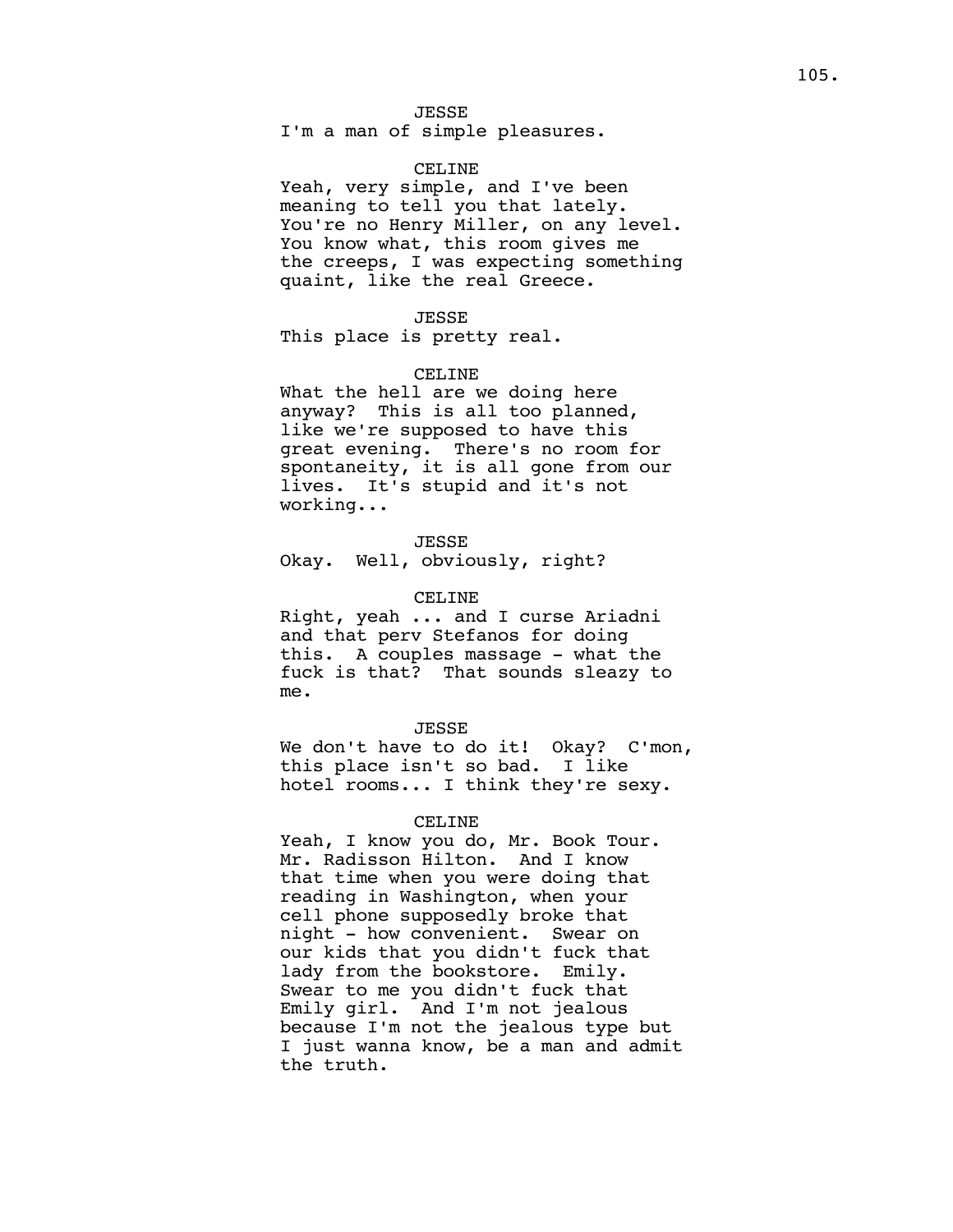## JESSE

I am giving you my whole life, okay? I've got nothing larger to give. I'm not giving it to anybody else. If you're looking for permission to disqualify me, I'm not going to give it to you. I love you and I'm NOT in conflict about it. But if what you want is a laundry list of all the things about you that piss me off, I could give it to you.

# CELINE

Yeah - I want to hear.

#### JESSE

Okay! Well, uh, let's start at number one - okay, number one, you're fuckin' nuts, alright? You are, good luck finding somebody else to put with your shit for more than like 6 months. But I accept the whole package, the crazy and the brilliant. I know you're not going to change, and I don't want you to. It's called accepting you for being you.

#### CELINE

Yeah okay, I asked you a question. If, while I was carrying the double stroller down the stairs and getting ass-raped in Pigalle, you fucked that little Emily Bronte girl?

JESSE

Ok I don't know. Emily... what Emily? What are you even talking about?

#### CELINE

*The one who wrote the nice emails about Dostoevsky? "Oh Jesse, you're so right, "The Grand Commander" is the deepest passage of all Russian literature."* 

#### JESSE

If you're asking me if I'm committed to you, the girls, and the life we've built together, the answer is a resounding YES.

### CELINE

So you DID fuck her! Thank you very much.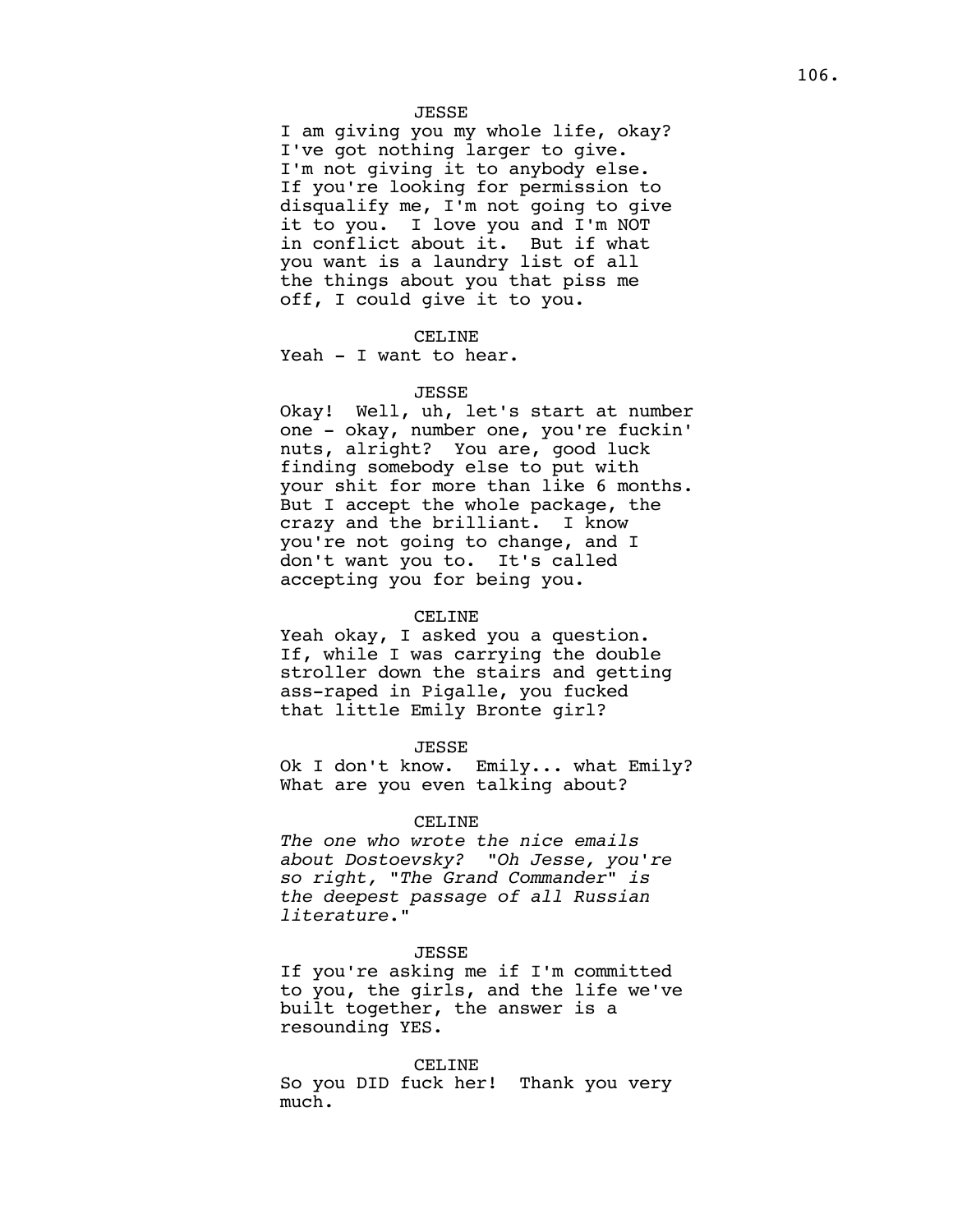Do I ever ask you about the time you went to go visit your old boyfriend after his mother died? No. You want to know why? Because I KNOW the way that your fucking French ass works, and I guarantee that you at least blew that guy, but I also know that you love me, okay? I'm okay with you being a complicated human<br>being! I don't wanna live a borin I don't wanna live a boring life where two people own each other, where two people are institutionalized in a box that others created - because that is a bunch of stifling bullshit.

Petrified, she exits.

Jesse sits alone waiting for her to return.

Enter Celine. She walks in, sets her room key down.

CELINE You know what's going on here? It's simple - I don't think I love you anymore.

She exits. Jesse sits there, gazing from the cold cup of tea, to the door, to the full glasses of wine, to the rumpled, empty bed. Celine doesn't come back.

EXT. OUTDOOR CAFE/BAR - NIGHT

Jesse finds Celine sitting near the same table where they saw the sunset earlier.

JESSE

Miss?

CELINE I don't want to talk right now.

JESSE Are you by yourself? Are you waiting for somebody?

CELINE Yeah, I'm by myself and happy to be. I'm an angry person and I hurt my kids, my work, and everyone I love.

JESSE Oh. Well, just my type.

Jesse sits down right across from her.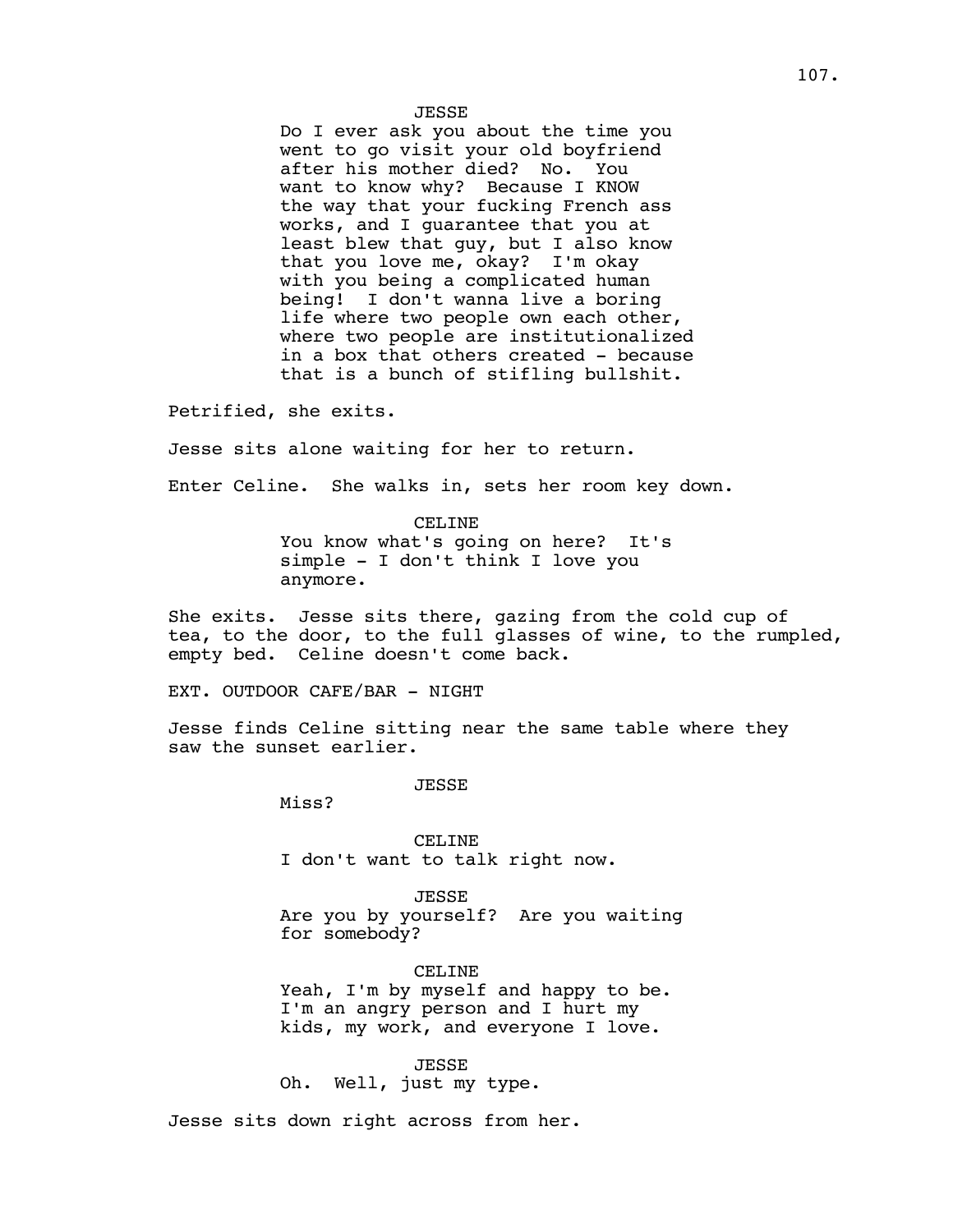Okay, I'm not in the mood - I came here to be alone.

JESSE

Yeah, listen. I've just been checking you out from across the cafe and I don't want to make you uncomfortable, but you're by far the best looking woman in this place.

CELINE Thank you very much.

JESSE

I'd love to buy you a drink, maybe talk to you, get to know you a little bit... you know. Are you here on business?

Nothing.

JESSE (CONT'D) Ok.. You have a boyfriend?

CELINE

Not anymore.

### JESSE

Sorry to hear that. God, you want to talk about it?

CELINE

I don't talk to strangers.

JESSE

But that's the thing, I'm not a stranger. No, we've met before... summer '94.

CELINE

You are mistaking me for someone else.

JESSE No, we even fell in love.

# CELINE

Really? I vaguely remember someone sweet and romantic, who made me feel I wasn't alone anymore. Someone who had respect for who I was.

JESSE That's me. I'm that guy.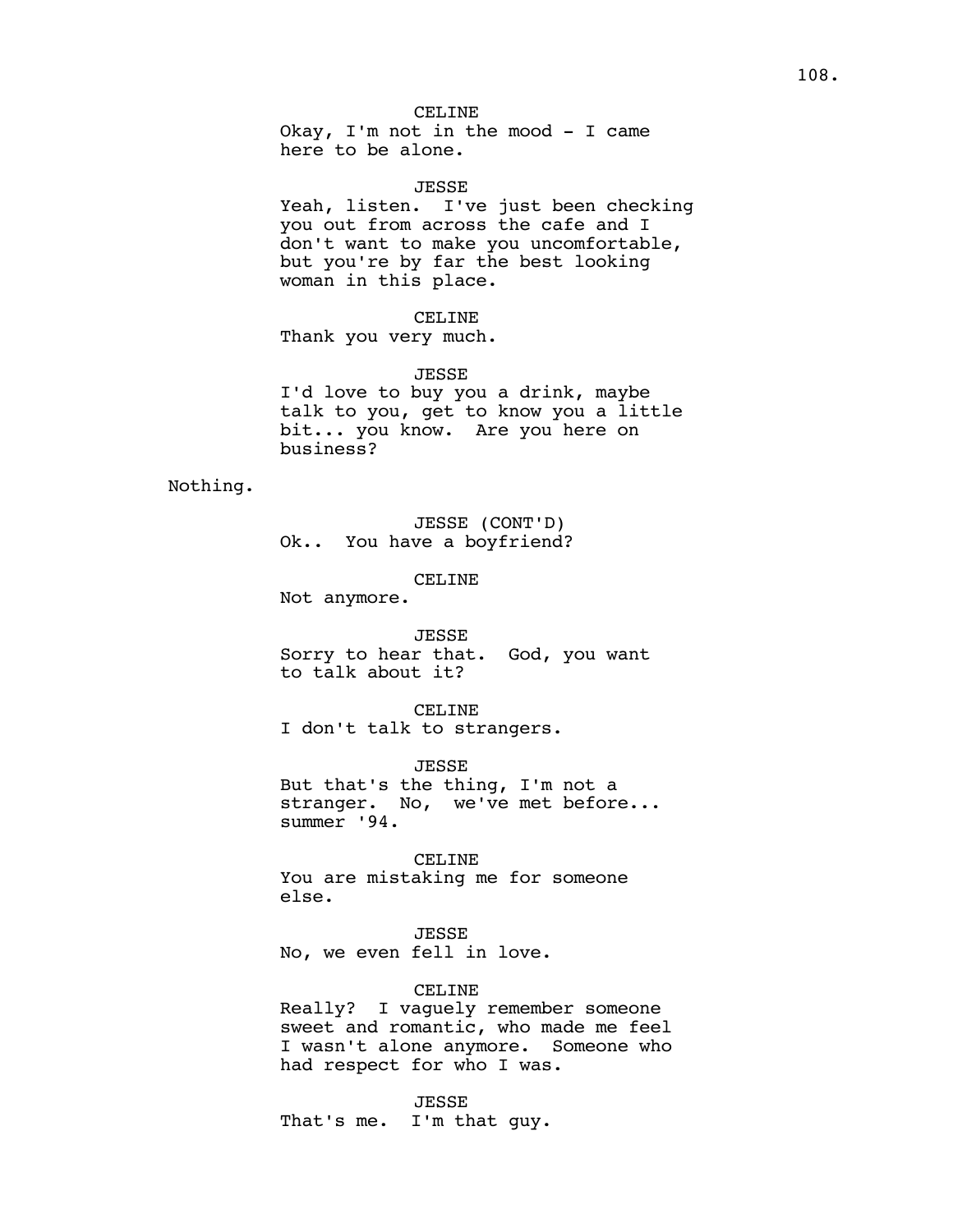# CELINE

I don't think so.

JESSE

Well, see, I know something about tonight that you don't know.

# CELINE

Really. What is that?

# JESSE

Something important. See, I know because I've actually already lived through this night.

CELINE

How?

JESSE I'm a time traveler.

# CELINE

Okay.

JESSE I have a time machine up in my room. I've come to save you just like I said I would.

CELINE Save me from what?

JESSE

Save you from being blinded by all the little bullshit of life.

CELINE

It's not bullshit.

### JESSE

I assure you, that guy you vaguely remember, the sweet romantic one who you met on a train? That is me.

CELINE

That's you?

### JESSE

Yeah.

CELINE Guess I didn't recognize you... you look like shit.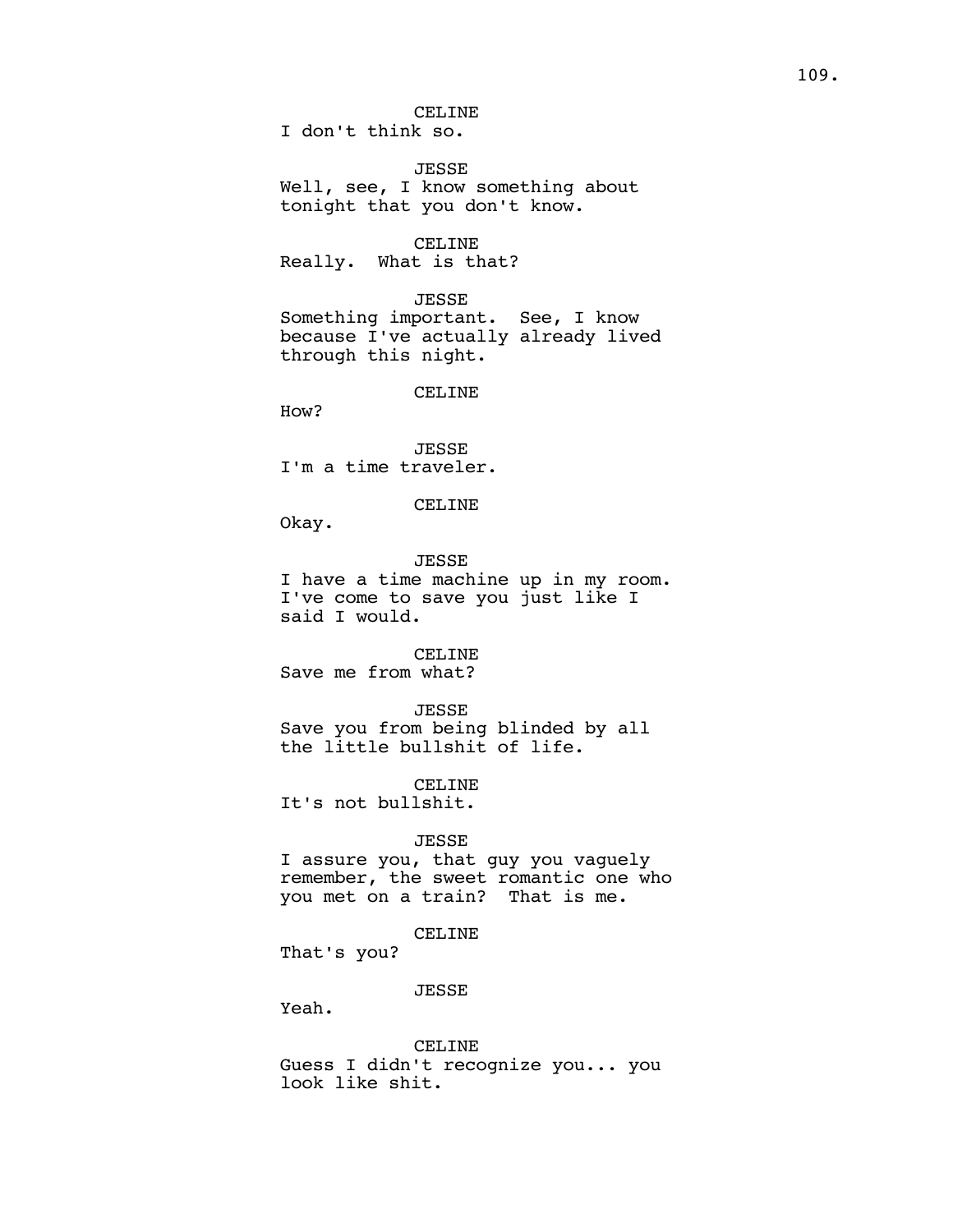# JESSE

What can I say? I mean, it's tough out there in time and space. You, on the other hand are even more beautiful than I remember.

#### CELINE

Bullshit! Jesse, this is not a game. You get all cute, you get in my panties and the next thing I know, I'm buying peanut butter in Chicago. You're not going to make it better by some little pick up line.

### JESSE

I'm not trying to pick you up - no, no, you misunderstood me. I'm only here as a messenger. I've just traveled all the way from the future. I was just with your 82 year old self who gave me a letter to read to you. So here I am.

CELINE I'm still alive in my 80's?

JESSE

OOOHHHH YEAH.

CELINE How's my French ass?

JESSE

Nice. Really nice.

CELINE

I don't care about the way I look.

### JESSE

Let's just say, there's even more of you to love. Okay, do you want me to read the letter to you?

CELINE

Do I have a choice?

# JESSE

Oh sure, I mean, if you're not interested in what you have to say...

CELINE

No, no, no. Read it.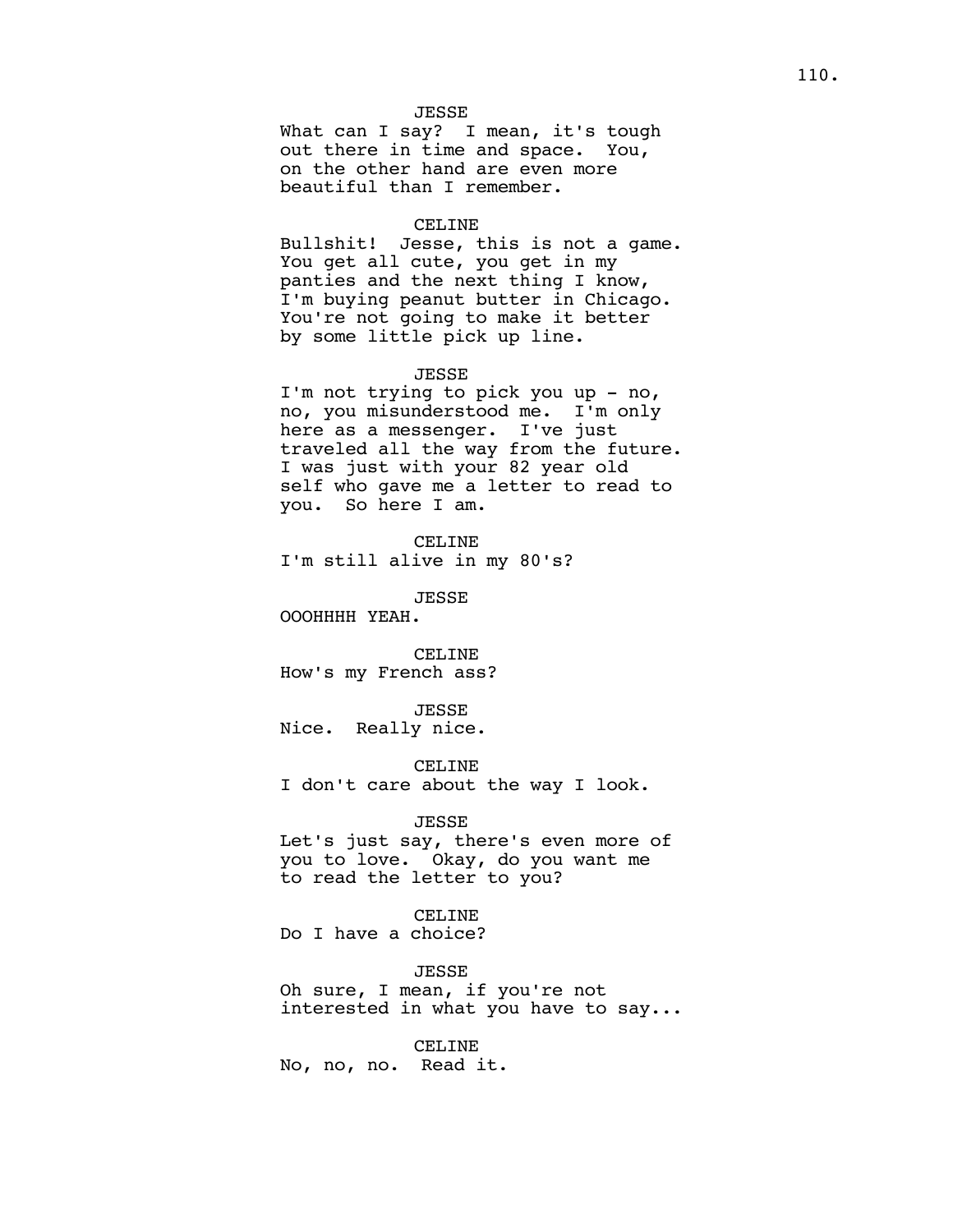### JESSE

Okay, here I go. Dear Celine, I'm writing to you from the other side of the woods. This letter is lighting a candle...

#### CELINE

Okay stop it. I would never write this - it's too flowery, "Other side of the woods," what fucking woods? What're you talking about?

JESSE May I please continue?

### CELINE

Okay.

#### JESSE

I am sending you this young man. Yes, young - and he will be your escort. God knows, he has many problems and has struggled his whole life connecting and being present even with those he loves the most. And for that he is deeply sorry but you are his only hope. Celine, my advice to you is this: you are entering the best years of your life. Looking back from where I sit now these middle years are only a little bit more difficult then when you were 12 and Mathieu and Vanessa danced all night to the Bee Gee's "How deep is your love." Celine, you will be fine. Your girls will grow up to become examples and icons of feminism.

# CELINE

Nice one.

### JESSE

Yeah, well, you know what I just noticed, there's a Post Script at the bottom, looks kind of important. Maybe I should just skip over the rest of this boring stuff and get to that?

CELINE Yeah, skip away. Please, skip away.

JESSE Okay. You sure?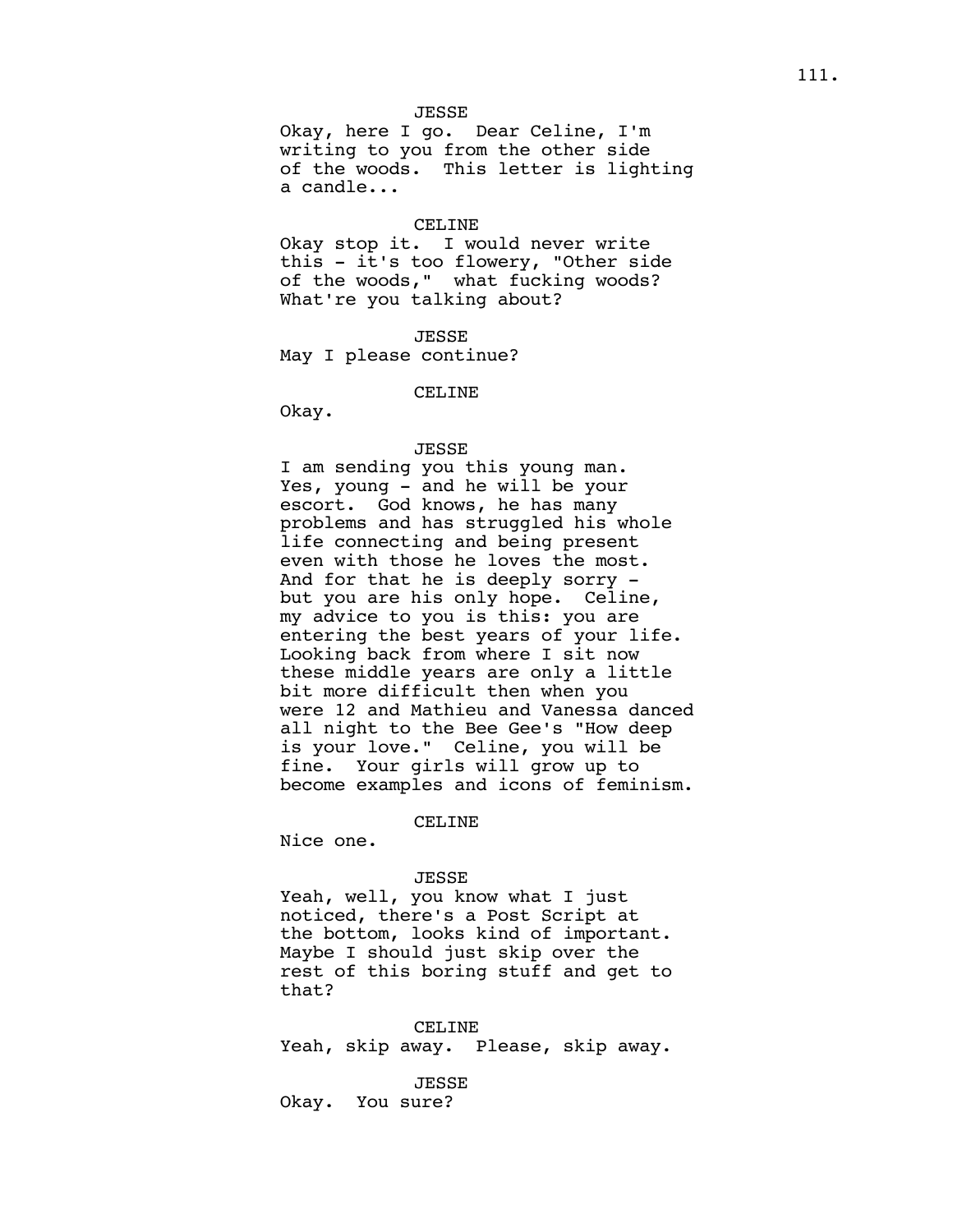Yeah.

JESSE Okay, all right, well.

CELINE The boring stuff.

Jesse scoots his chair closer to her.

JESSE

Yeah. Okay. (looks around, lowers his voice) Yeah, it's like financial tips, horoscopes, boring stuff. Okay, here it is... P.S. By the way, the best sex of my life happened one night in the Southern Peloponnese. Don't miss it. My whole sexual being went to a new, ground-breaking level.

CELINE Ground-breaking. Great.

JESSE Yeah, I don't know what that means.

CELINE

Okay, Jesse, can you stop this stupid game? We're not in one of your stories. Okay? Did you hear what I said to you back in the room? Did you hear me?

### JESSE

Yes, I heard you - that you don't love me anymore. I figured you didn't mean it but if you did, then fuck it. You know something? You're just like the little girls and everybody else - you want to live in some fairy tale. I'm just trying to make things better here. I tell you I love you unconditionally, I tell you that you're beautiful, I tell you that your ass looks great when you're 80. I'm trying to make you laugh. I put up with plenty of your shit, and if you think I'm just some dog who's gonna keep coming back then, you're wrong. But if you want true love - this is it. (MORE)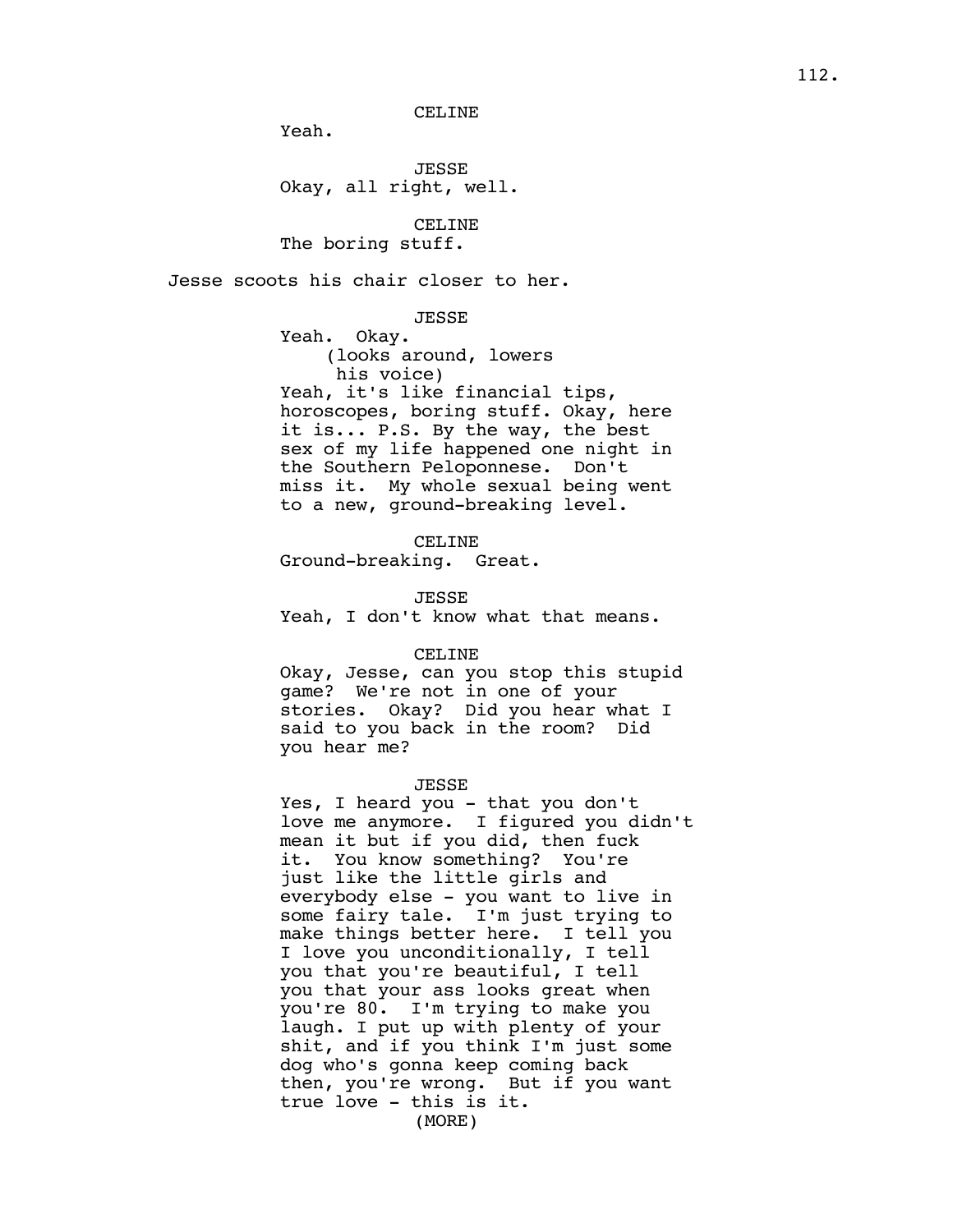JESSE (CONT'D) This is real life. It's not perfect, but it's real. And if you can't see it, then you're blind, alright? I give up.

Jesse crumples up the napkin/letter he was reading from and tosses it on the table. What follows is a lengthy silent sequence where they just sort of stare at each other, seemingly going through everything past and present.

> CELINE So what about this time machine?

JESSE What do you mean?

CELINE How does it work?

JESSE Well... it's complicated.

CELINE Am I going to have to get naked to operate it?

Jesse's mood shifts, and the camera starts to slowly pull away from them as they continue talking.

> JESSE Yeah, actually. Yeah, it's been a real issue, you know, clothes don't travel well through the whole spacetime continuum.

CELINE (bimbo voice) Wow. You're so smart.

JESSE

Oh, Jesus.

CELINE

Space-time...?

JESSE

Continuum.

CELINE

'Continuum.'

JESSE

Yeah.